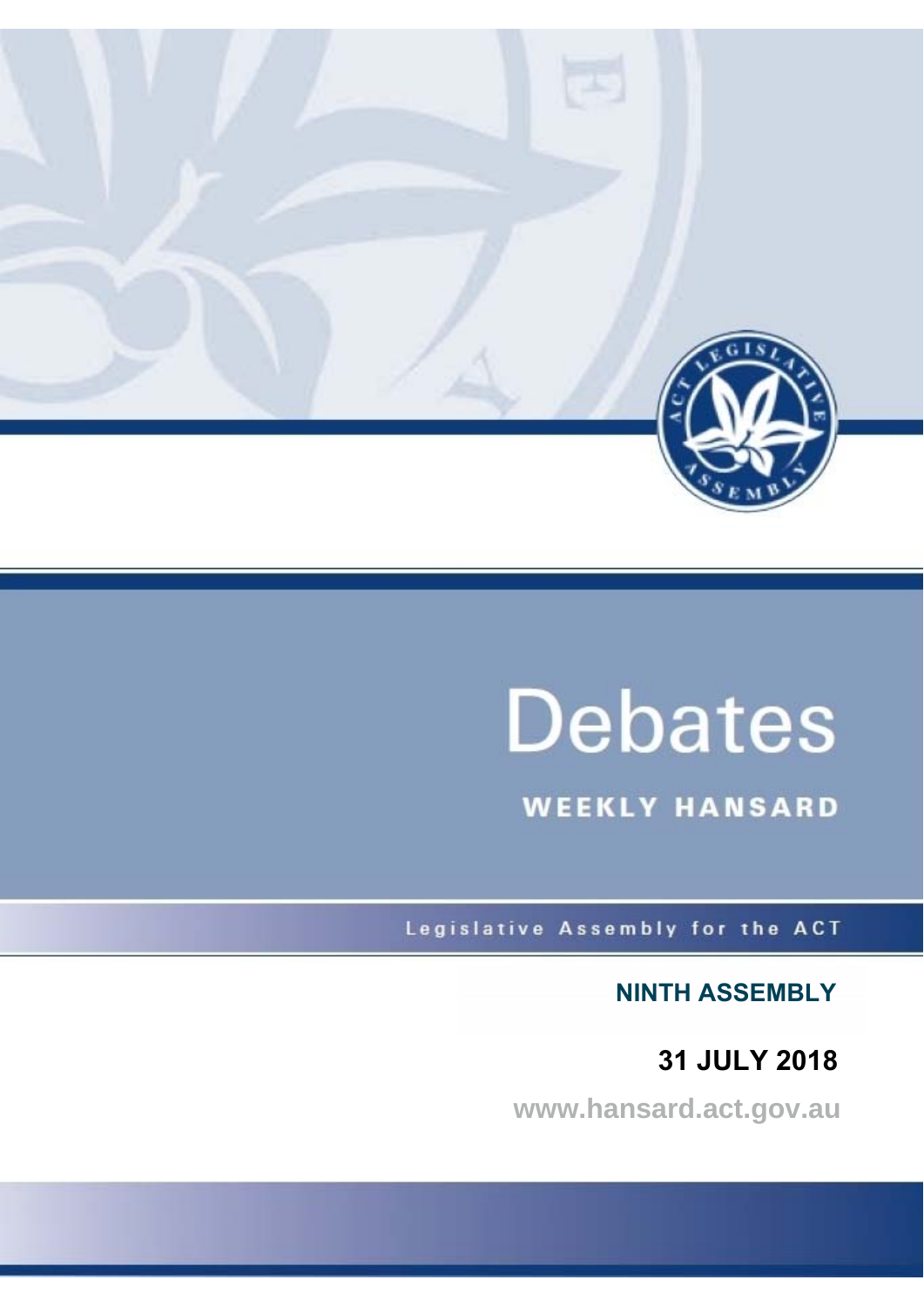## **[Tuesday, 31 July 2018](#page-3-0)**

| Petitions:                                                              |  |
|-------------------------------------------------------------------------|--|
|                                                                         |  |
|                                                                         |  |
| Safe and inclusive schools initiative—petition 25-17                    |  |
|                                                                         |  |
| Proposed Kingston nursing home—petition 9-18 (Ministerial response)2347 |  |
| Community facilities in Page—petition 10-18 (Ministerial response)2348  |  |
|                                                                         |  |
|                                                                         |  |
|                                                                         |  |
|                                                                         |  |
|                                                                         |  |
| Environment and Transport and City Services—Standing Committee 2361     |  |
| Economic Development and Tourism—Standing Committee 2363                |  |
| Education, Employment and Youth Affairs-Standing Committee2363          |  |
| Health, Ageing and Community Services-Standing Committee2364            |  |
|                                                                         |  |
|                                                                         |  |
|                                                                         |  |
| Waramanga playground—government response (Ministerial statement) 2370   |  |
| Ministerial delegation to the USA and American Planning Association     |  |
|                                                                         |  |
|                                                                         |  |
|                                                                         |  |
| Questions without notice:                                               |  |
|                                                                         |  |
|                                                                         |  |
|                                                                         |  |
|                                                                         |  |
|                                                                         |  |
|                                                                         |  |
|                                                                         |  |
|                                                                         |  |
|                                                                         |  |
|                                                                         |  |
|                                                                         |  |
|                                                                         |  |
|                                                                         |  |
|                                                                         |  |
| Royal Commission into Institutional Responses to Child Sexual Abuse-    |  |
|                                                                         |  |
|                                                                         |  |
|                                                                         |  |
| Suburban Land Agency—land acquisitions—quarterly report2414             |  |
|                                                                         |  |
|                                                                         |  |
| Auditor-General's report No 5 of 2018-government response 2422          |  |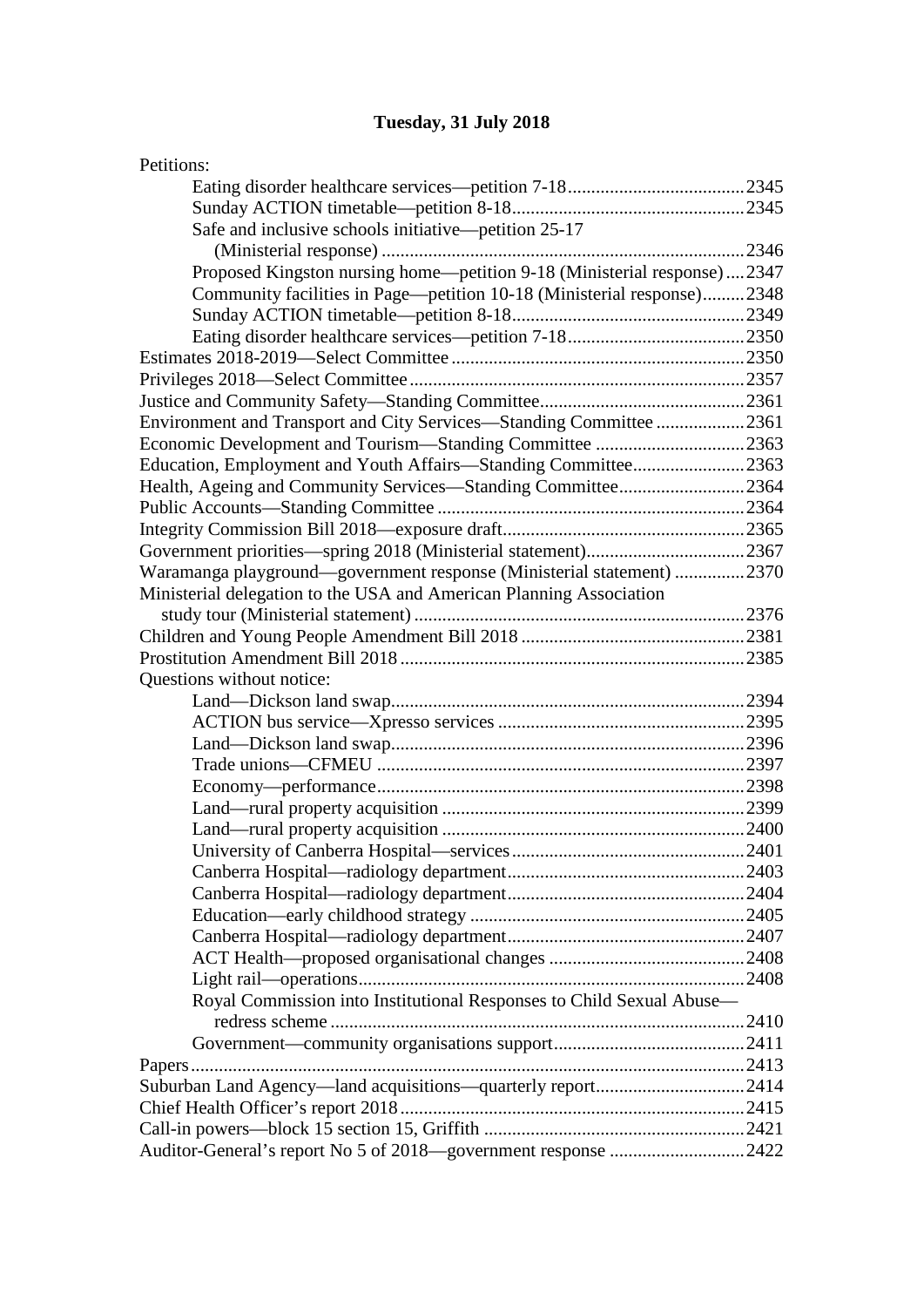| Aboriginal and Torres Strait Islander women—achievements |  |
|----------------------------------------------------------|--|
|                                                          |  |
|                                                          |  |
|                                                          |  |
| Adjournment:                                             |  |
|                                                          |  |
|                                                          |  |
|                                                          |  |
| Schedule of amendments:                                  |  |
|                                                          |  |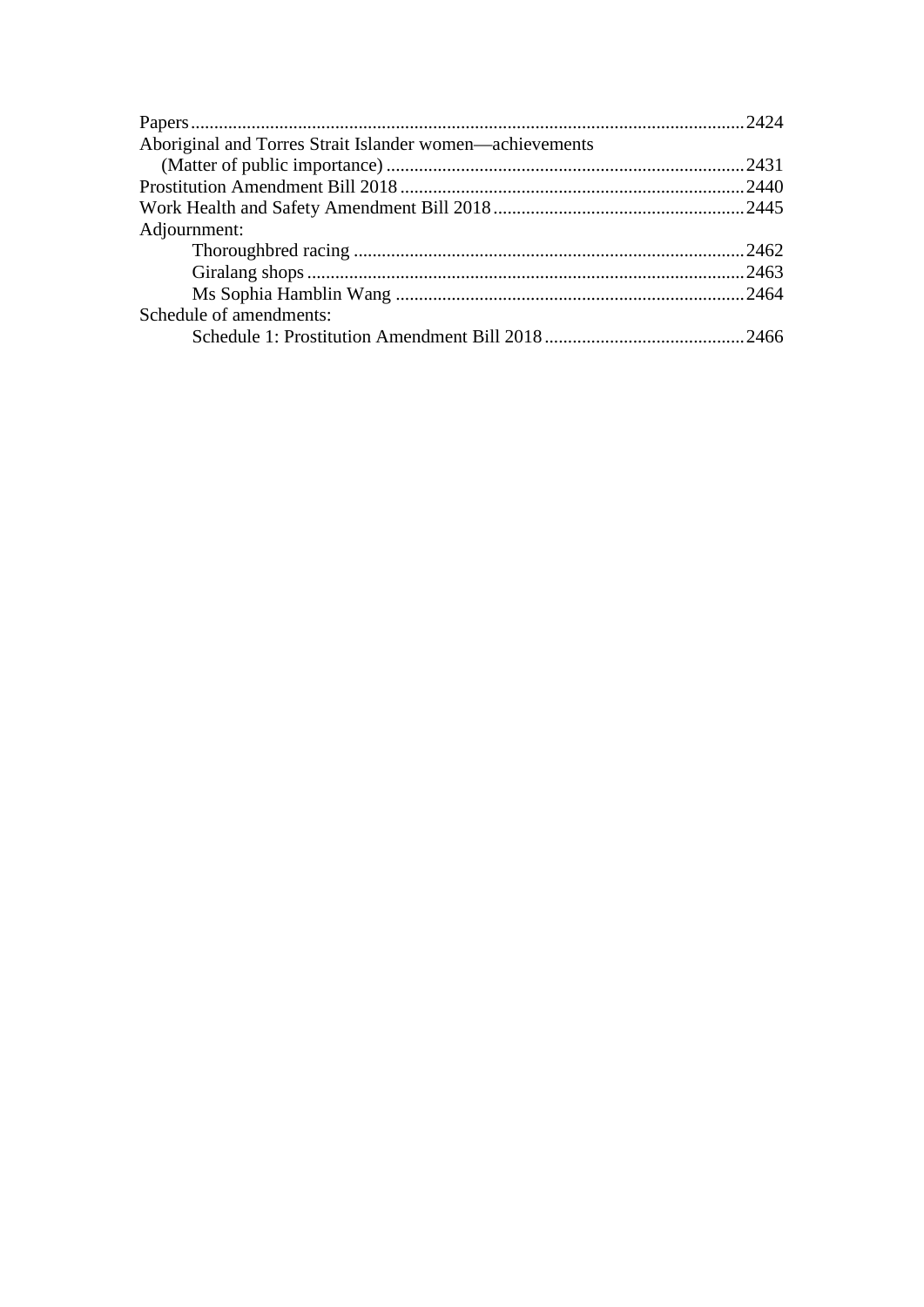## <span id="page-3-0"></span>**Tuesday, 31 July 2018**

**MADAM SPEAKER** (Ms J Burch) took the chair at 10 am, made a formal recognition that the Assembly was meeting on the lands of the traditional custodians, and asked members to stand in silence and pray or reflect on their responsibilities to the people of the Australian Capital Territory.

## <span id="page-3-1"></span>**Petitions**

*The following petitions were lodged for presentation:*

#### <span id="page-3-2"></span>**Eating disorder healthcare services—petition 7-18**

*By* **Mr Pettersson**, *from 629 residents:*

#### **To the Speaker and Members of the Legislative Assembly for the Australian Capital Territory**

The following residents of the ACT draw to the attention of the Assembly to the inadequate treatment available for eating disorders in the ACT. Currently there are no in-patient services for eating disorder treatment in Canberra, and while there is a public outpatient program, there is a four to 10-week waiting period.

Under the current health care system, only 46% of people diagnosed with anorexia in Australia recover. 20% die. The mortality rate for people with eating disorders is the highest of all psychiatric illnesses and over 12 times that seen in people without eating disorders. As of March 2017, Canberra's population was 409,100. Using the above statistics, it can be estimated that 36,819 people in Canberra are currently suffering from an eating disorder.

The ACT Government's failure to provide adequate treatment for eating disorders means that many young people, disproportionately young women, around Canberra are not receiving life-saving treatment.

Your petitioners, therefore, request the Assembly to call on the Government to provide the ACT with an in-patient treatment centre which specialises in the treatment of eating disorders. In the absence of this, provide the ACT with a minimum of 10 long-stay hospital beds for intensive and specialised treatment of eating disorders.

In either scenario, provide funding for the training of medical practitioners in eating disorder treatment, including, but not limited to, general practitioners, emergency department personnel, ward dietitians, mental health nurses and other nurses.

*Pursuant to standing order 99A, the petition, having more than 500 signatories, was referred to the Standing Committee on Health, Ageing and Community Services.*

### <span id="page-3-3"></span>**Sunday ACTION timetable—petition 8-18**

*By* **Ms Le Couteur**, *from 142 residents:*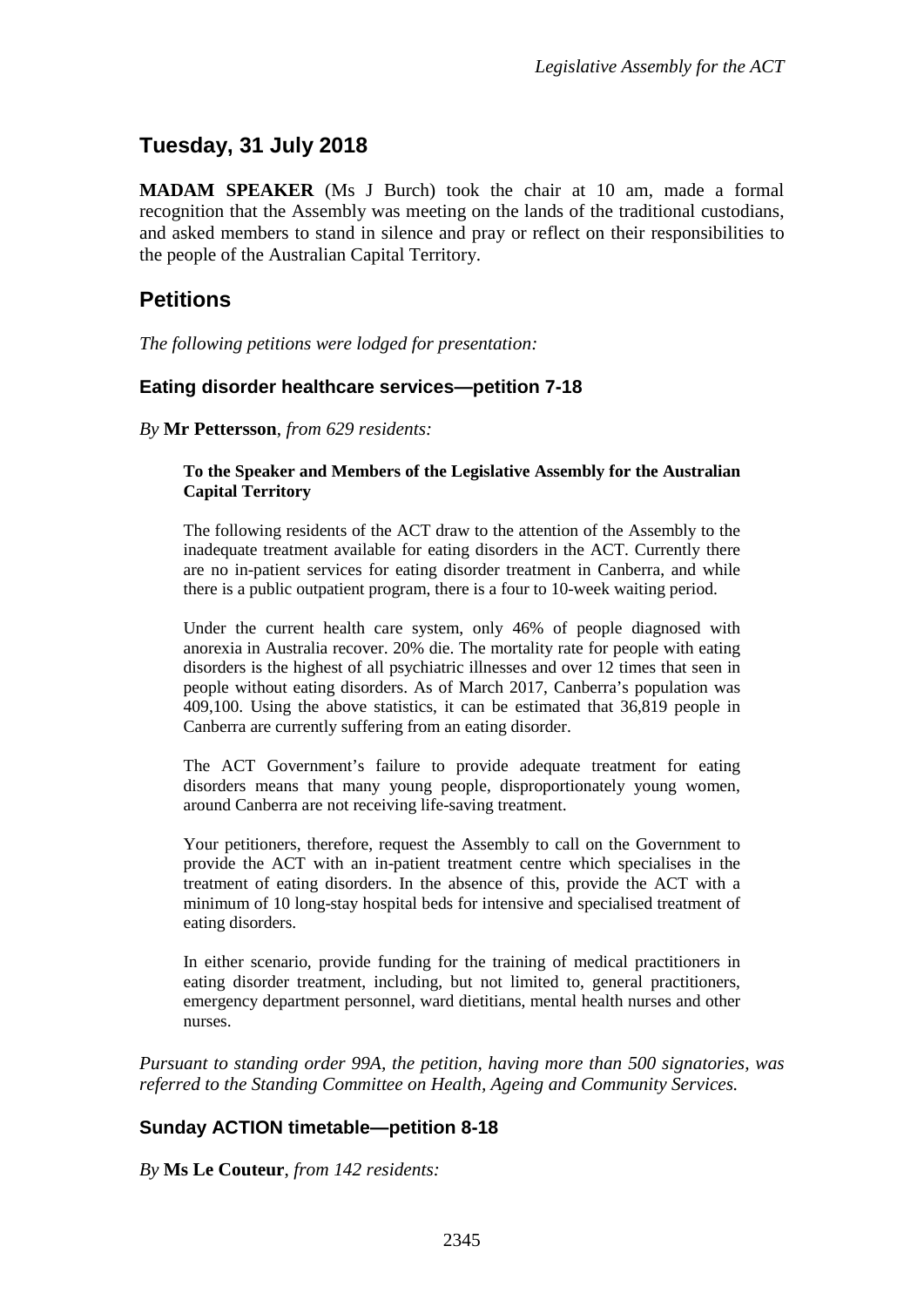#### **To the Speaker and Members of the Legislative Assembly for the Australian Capital Territory**

The following residents of the ACT draw to the attention of the Assembly that Transport Canberra buses stop at around 7pm or earlier on the Sunday timetable, and have for many years. The intertown bus service finishes its last run at this time, with local services terminating even earlier.

This Sunday timetable is then applied to every public holiday as well in Canberra, and even on some non-public holiday days like the four day period over Easter or extended periods over Christmas and New Year's.

This affects everyone from tourists or those who do not own cars due - especially those who are too young or old to drive, or those who simply cannot afford their own vehicle.

Your petitioners, therefore, request the Assembly to call on the Government to extend the Sunday Timetable to finishing no earlier than at least 10pm, possibly with a reduced frequency of service as required to lessen the impact on the bus drivers themselves.

To stop disenfranchising segments of Canberra society a full 1/6th of the year who don't have a car, whatever the reasons may be for not having one.

*The Clerk having announced that the terms of the petitions would be recorded in Hansard and referred to the appropriate ministers for response pursuant to standing order 100, the petitions were received.*

#### **Ministerial responses**

The following responses to petitions have been lodged:

#### <span id="page-4-0"></span>**Safe and inclusive schools initiative—petition 25-17**

By **Ms Berry**, Minister for Education and Early Childhood Development, dated 26 July 2018, in response to a petition lodged by Ms Orr on 8 May 2018 concerning the ACT safe and inclusive schools initiative.

*The response read as follows:*

Dear Mr Duncan

Thank you for your letter of 8 May 2018 with information about petition No 25-17 received by the Assembly on 8 May 2018 in relation to the ACT Safe and Inclusive Schools Initiative.

In accordance with Standing Order 100, I provide you with the following response to the issues raised by the petition:

Over 1400 Canberrans have signed this petition to voice their support for the rights of same sex attracted, intersex and gender diverse students to a safe and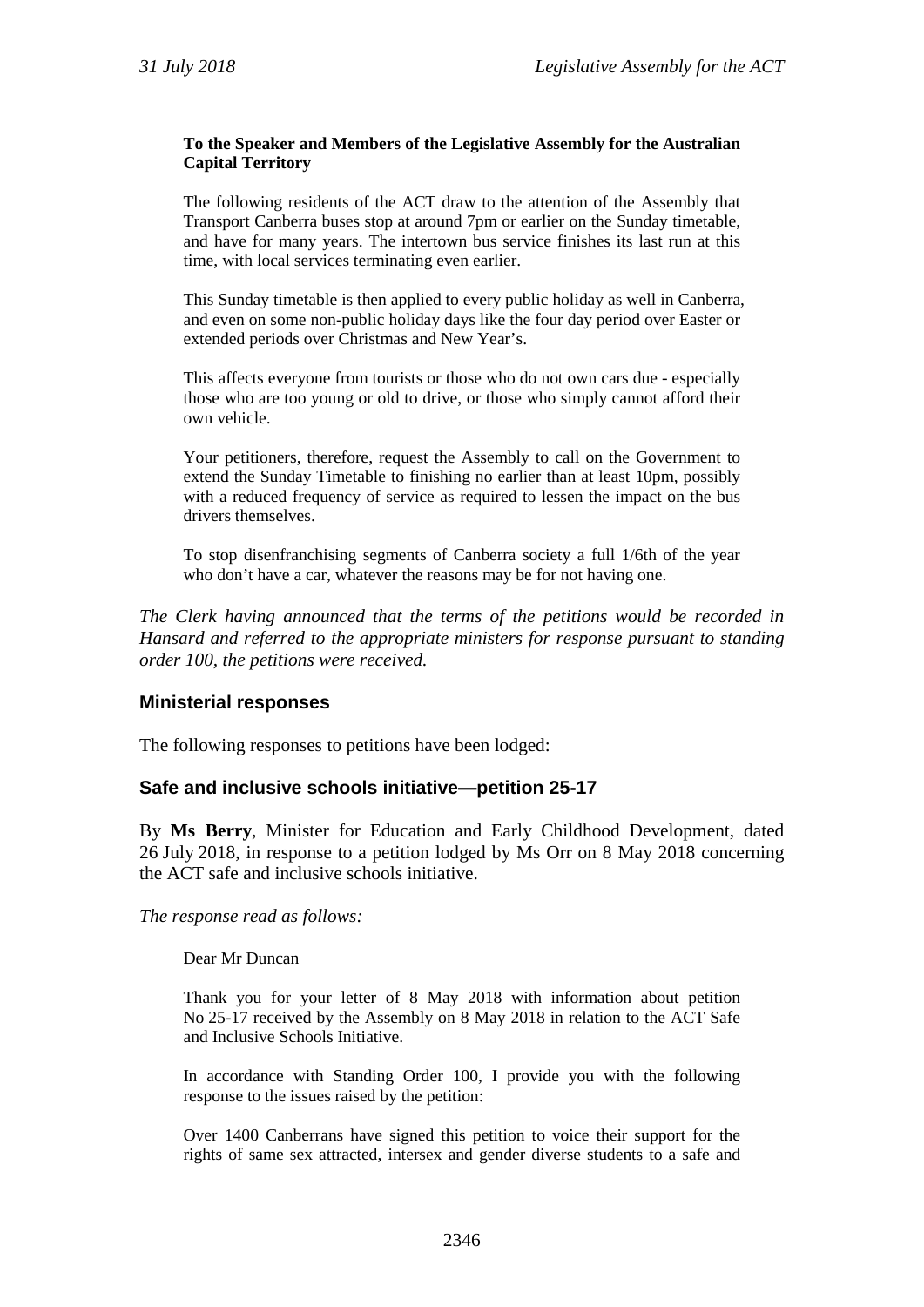inclusive learning environment that celebrates diversity and values young people for who they are.

Our government has a proud record for standing up for the rights of LGBTQI Canberrans and this petition demonstrates our community's commitment to supporting children and young people through the Safe and Inclusive Schools Initiative.

Thank you for the opportunity to respond to this petition.

#### <span id="page-5-0"></span>**Proposed Kingston nursing home—petition 9-18**

By **Mr Gentleman**, Minister for Planning and Land Management, dated 20 June 2018, in response to a petition lodged by Miss C Burch on 8 May 2018 concerning the development of an aged-care facility in Kingston.

*The response read as follows:*

Dear Mr Duncan

Thank you for your letter of 8 May 2018 regarding petition No 9-18 lodged by Miss Candice Burch MLA on behalf of 162 residents of the Australian Capital Territory, with the principal petitioner being Mr Stephen Mills.

I understand the petition brings to the attention of the ACT Legislative Assembly a request that the Assembly, the Environment, Planning and Sustainable Development Directorate, and the Chief Minister, Treasury and Economic Development Directorate do not approve any development application for the proposed aged care facility at Block 5, Section 1 Kingston, until the representatives of St Basil's:

- − meet with local residents to discuss ways to improve the development application;
- conduct a site visit with representatives of Gosse Street residents; and
- agree to specific actions to address community grievances with the proposal.

The petitioners also requested that no approval be provided for this application until the Standing Committee on Planning and Urban Renewal's inquiry into the ACT development application process has delivered its final report.

The notification period for the original application ran from 30 March 2017 until 21 April 2017, with the notification for the amended design running from 14 September 2017 until 6 October 2017.

Unfortunately this petition was received outside of the notification period.

The application for this development was lodged on 17 March 2017 and conditionally approved by the planning and land authority on 13 April 2018, following several amendments to the proposal.

A request for a review of this decision was lodged with the ACT Civil and Administrative Tribunal (ACAT) on 11 May 2018 by Mr Stephen Mills, and as a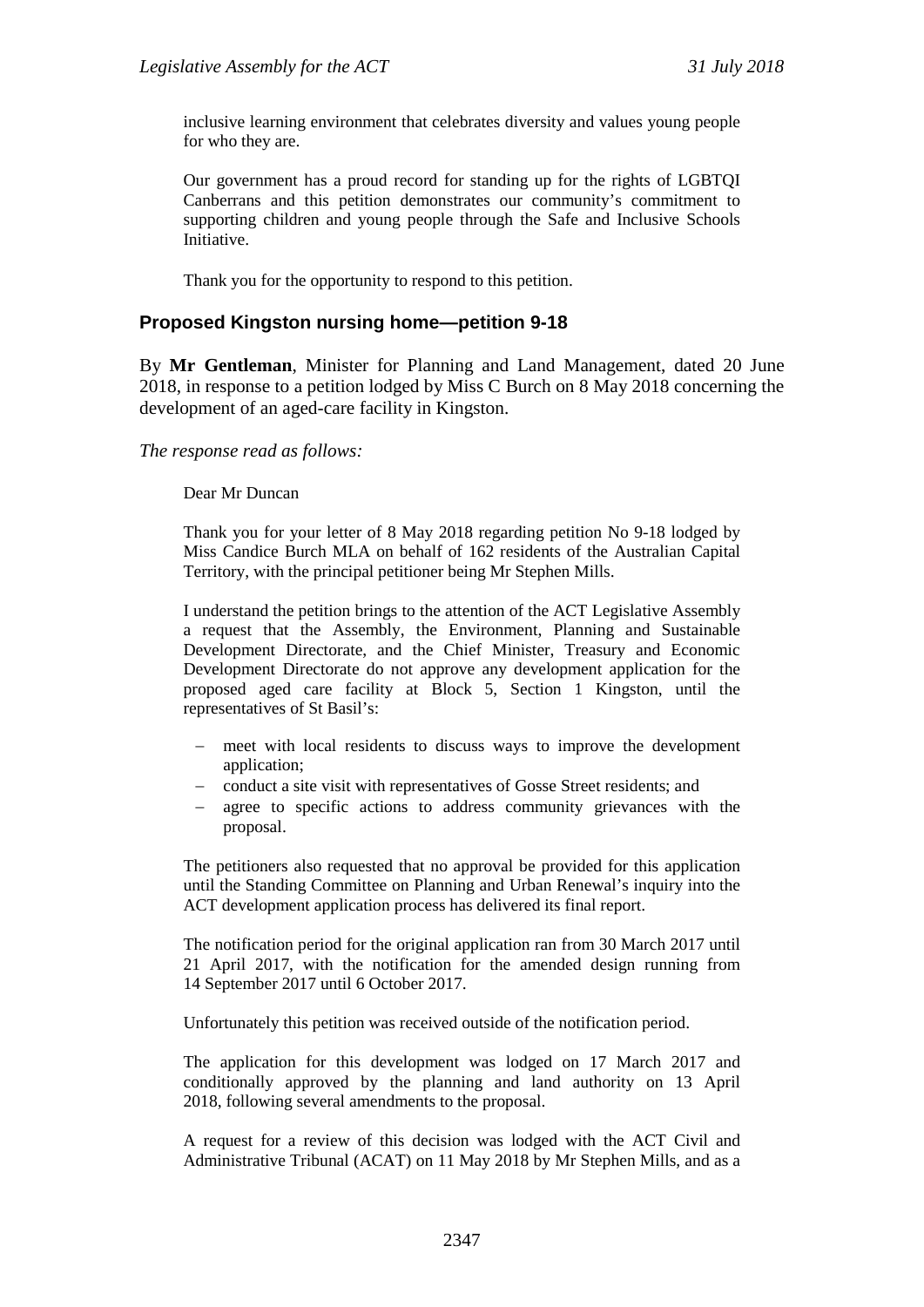result the decision to conditionally approve this development has been set aside until the Tribunal considers the matter.

As the matter is now under consideration by the Tribunal, I am not in a position to respond to the requests made through the petition submitted with the ACT Legislative Assembly.

Thank you for raising this petition with me. I trust this information is of assistance.

#### <span id="page-6-0"></span>**Community facilities in Page—petition 10-18**

By **Ms Fitzharris**, Minister for Transport and City Services, undated, in response to a petition lodged by Mrs Kikkert on 10 April 2018 concerning active living options in Page.

*The response read as follows:*

#### Dear Mr Duncan

Thank you for your letter of 10 April 2018 regarding petition No 10-18, lodged by Ms Elizabeth Kikkert MLA on behalf of Page residents regarding the need to increase active living options for senior citizens in Page, specifically considering the following:

- a pedestrian crossing on Burkitt Street Page;
- a footpath from Burkitt street along Birrell Street to the Birrell Street playground; and
- benches and fitness equipment at the Birrell Street playground.

#### **Pedestrian crossing**

An assessment of the pedestrian crossing needs on Burkitt Street has been undertaken recently and officers from Transport Canberra and City Services (TCCS) have visited the site and undertaken traffic and pedestrian counts. The results of the assessment suggest that very few pedestrians cross Burkitt Street and that a zebra crossing would not be appropriate at this location.

TCCS are aware that older pedestrians do need assistance to cross and they are investigating other options to assist pedestrians to cross, such as road narrowing, traffic calming or a pedestrian refuge island.

In addition, the existing warning signs, which are of an older style, will be replaced with a higher standard sign that is more visible.

#### **Footpaths**

I am pleased to advise the following footpath improvements in Page will be implemented by the end of July 2018 weather permitting:

- a new path along Birrell Street between Burkitt Street and Knaggs Crescent;
- a new path along Knaggs Crescent between Burkitt Street and Dalachy Street; and
- a new path connecting Thozet Place and Bynoe Place through the open space.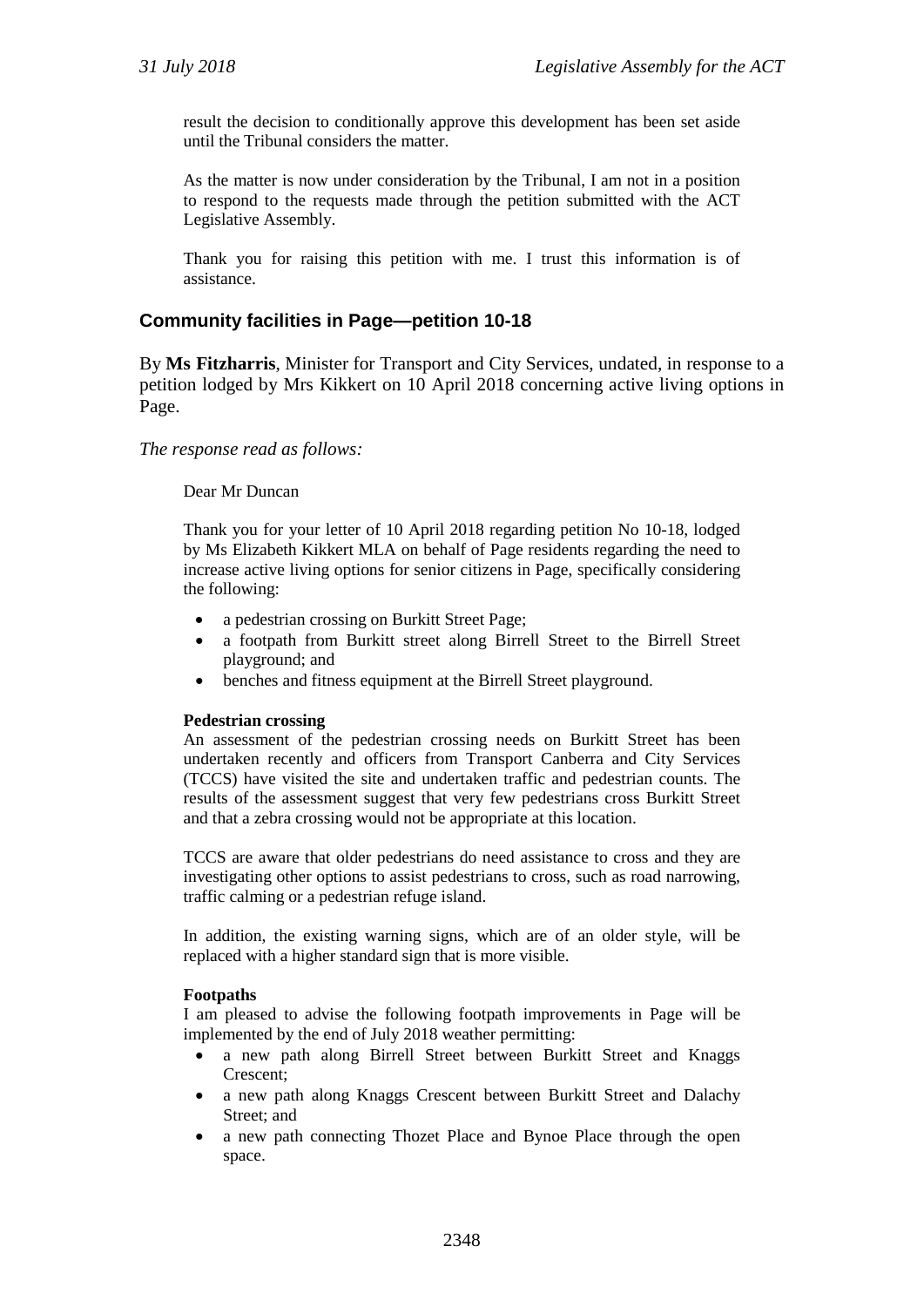The ACT Government recognises the importance of improving community paths and cycling facilities to provide safe and attractive routes and is working hard to improve the existing path networks and create additional new path connections.

#### **Playground upgrade**

I am advised that the playground at Birrell Street which previously consisted of only a swing set, was upgraded in May 2017. The playground now includes a children's slide, swing set, steering wheel, abacus panel, fire pole, ramp climber, monkey bars, balance beam, pommel walk, chin up bar, chain balance walk and a net climber.

The closest fitness station is located at Beaurepaire Crescent Neighbourhood Park in Holt. It consists of a chin up bar, a push up bar and parallel bars. In general, fitness equipment is located in higher use parks where it will benefit the maximum number of users. A larger community fitness station site is located at John Knight Memorial Park which consists of a large range of equipment including a vault, shoulder press, aerobic walker and many more activities.

In addition, a developer undertaking work in West Belconnen advises that fitness equipment will be installed at the Strathnairn Community Recreation Irrigated Park that will be built within the next year.

Currently, there are 21 Canberra suburbs which have fitness equipment such as sit up benches, chin-up bars and balance beams available at a local park or open space. A list of these suburbs and the fitness equipment available is at www.act.gov.au/outdoorfitness.

The ACT Government is aware of a growing community demand for more relevant and appropriate playground facilities and exercise equipment in established suburbs. The current approach to the provision and management of established playgrounds is being reviewed by TCCS in light of this community demand and other factors such as changing demographics.

In addition, a community engagement process underway through the 'Better Suburbs' initiative will be used to inform future policy approaches and decision-making about how best to meet community needs in a sustainable way. You can access more information about this initiative including opportunities to have your say at www.yoursay.act.gov.au/BetterSuburbs.

Thank you for raising this matter. I trust the information provided is of assistance.

#### <span id="page-7-0"></span>**Sunday ACTION timetable—petition 8-18**

**MS LE COUTEUR** (Murrumbidgee) (10.03), by leave: I think this is a very important petition, because if we are going to have a public transport system that works for all Canberrans, it has to work for a reasonable range of hours. We currently have a system which really concentrates on commuters. Commuters, of course, are important, but Canberra is now a city that has nightlife, and even nightlife on Sundays, so I really commend this petition to the Assembly.

On the basis of the consultation that ACTION has had about the proposed new routes, I anticipate that the petition will succeed in its aims because Minister Fitzharris has indicated that they are looking at a more seven-day-a-week timetable.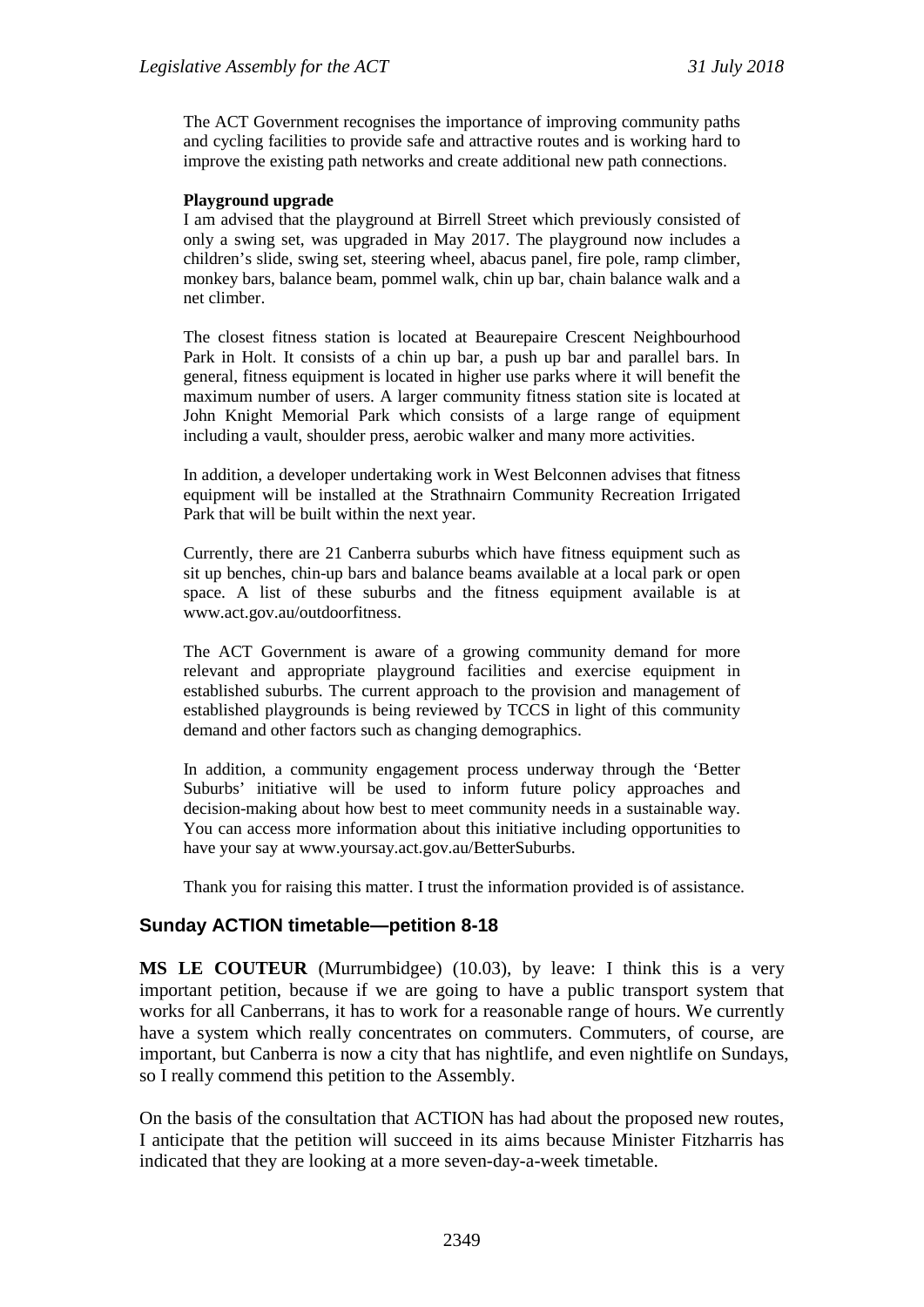#### <span id="page-8-0"></span>**Eating disorder healthcare services—petition 7-18**

**MR PETTERSSON** (Yerrabi) (10.04), by leave: I am very pleased to stand here today and speak to this petition, because it is about a fundamentally important topic. There are too many young people that suffer from eating disorders. In my life, I have known far too many individuals—close friends, acquaintances—who have suffered from eating disorders. Without fail, each and every one of them tells a terrible tale. They talk about long waits to get access to the services they need. They talk about having to go to Sydney to seek inpatient treatment. I do not think any of them should have to wait a single day to receive treatment, but I understand that, due to the nature of the public health system, these things do occur.

I think we can do better, and I want to see us do better. I commend this petition to everyone, because it is an important topic for lots of people in our community. Over my short life, the number of my friends that have suffered from eating disorders is alarmingly high. This is something I am quite passionate about, and it is something that I will always speak out on, because I want to see us do better.

### <span id="page-8-1"></span>**Estimates 2018-2019—Select Committee Report**

**MR WALL** (Brindabella) (10.06): I present the following report:

Estimates 2018-2019—Select Committee—Report—*Appropriation Bill 2018-2019 and Appropriation (Office of the Legislative Assembly) Bill 2018-2019,* dated 25 July 2018*,* together with the relevant minutes of proceedings and a schedule of unanswered questions taken on notice and questions on notice, dated 31 July 2018.

I move:

That the report be noted.

I begin by thanking the committee secretary, Nicola Kosseck, and all of the secretarial staff in the committee office for the work that they did during the estimates committee's 11 days of hearings. As was the case through my chairing of the committee last year, I would also like to extend thanks to the members of the committee. Whilst it is a very robust committee, it was also very conciliatory. Where there were differences of opinion, we discussed them respectfully. We sought to include in the report as many of the recommendations that we could agree on as possible, and where there were disagreements, they are noted appropriately in the footnotes.

In the 11 days of hearings, some 667 questions were taken on notice or placed on notice. The hearings have resulted in 226 recommendations. They highlighted, though, a significant number of areas in which there are failures of this ACT government.

We saw a maladministration and failure of communication between departments, resulting in landowners being slugged hundreds of thousands of dollars in back rates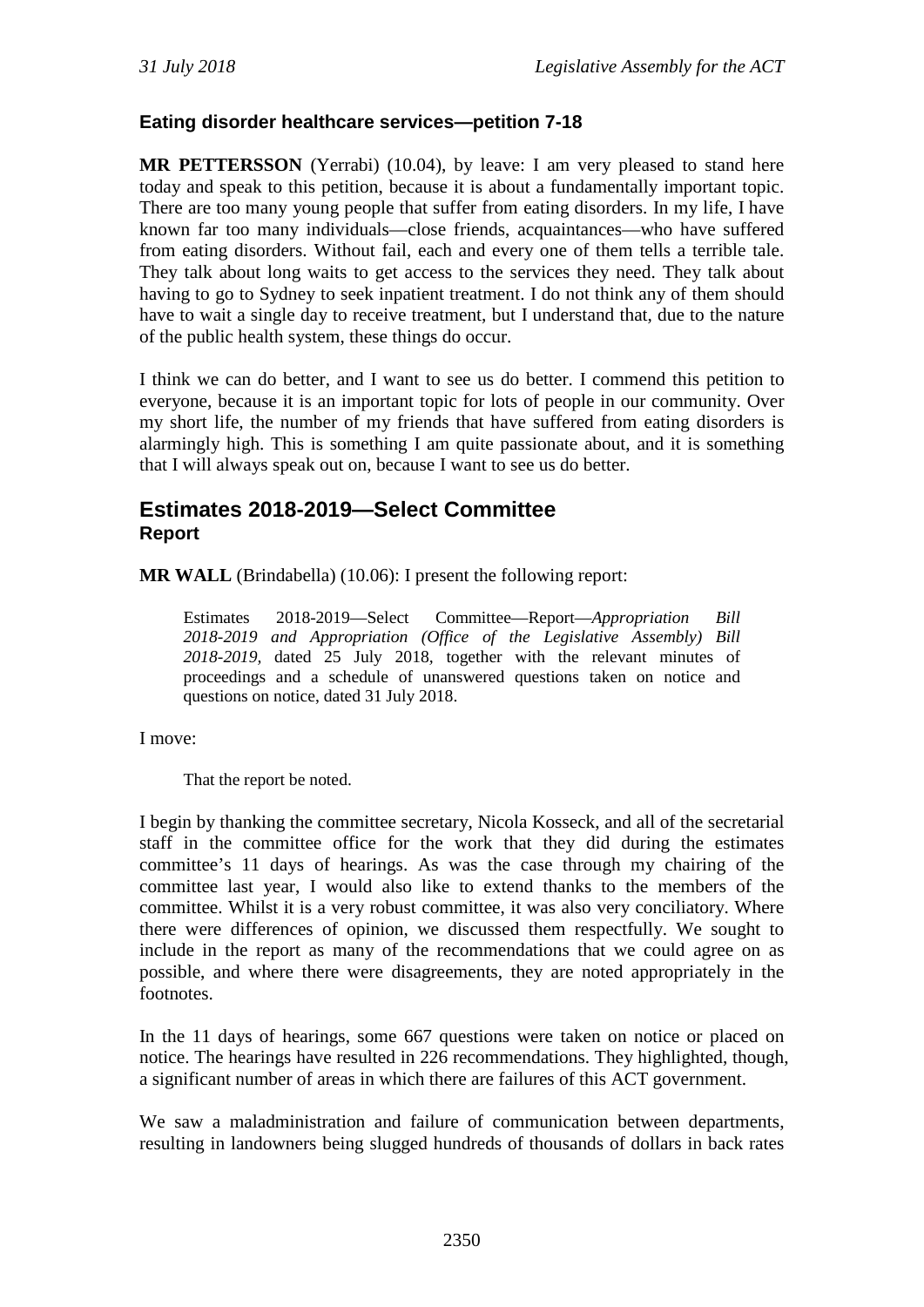simply because due process was not being followed. We uncovered overspending in the Floriade festival which required auditors to be called in: a figure close to the million dollar mark was overspent. We heard the tragic story of a family pet and beloved dog being put down without due process being followed by rangers; serious questions still require to be answered around that.

We saw the chair of Icon hiding behind the secrecy of an agreement between Icon Water and ActewAGL, their services agreement, which is costing ACT ratepayers and consumers millions of dollars a year. For what? We do not know, because the document has not been published in full.

We had some interesting moments when the Chief Minister tried to redefine the term "diversification" and when he referred to Canberra business owners who have had enough of the increased tax hikes that have been oppressively enforced year on year, and have taken it upon themselves to leave the jurisdiction, as "irrational". That encapsulates the Chief Minister's view of many ratepayers in the ACT: if they do not agree with him, they are simply irrational.

But I digress. I think the Treasurer has been exceptionally busy, probably busier than a contestant on MasterChef, trying to cook the books this year. There are significant questions around his definition of a surplus, the creative accounting or the fudging of the figures that has occurred around the treatment of the large-scale renewable energy certificates. This would be one of the first budgets where the Treasurer has claimed that not only is he delivering a surplus but net debt is increasing and net borrowings are increasing.

I refer you, Mr Barr, to the *Macquarie Dictionary* and the term "maladministration" During the hearings you seemed to misunderstand what that word meant. I suggest at this point that you refer to the dictionary and look up the word "surplus".

**MADAM SPEAKER**: Through the chair, Mr Wall.

**MR WALL**: He needs to make himself more familiar with the term "surplus", because clearly that is not what this budget has delivered.

Again, I would like to thank the members of the committee and the witnesses and community groups that appeared on the first day of hearings. That day provides a great level of insight for members of the committee into the areas of concern for those organisations and an opportunity for the committee to further examine those, moving forward over the 10 days of hearings with government officials.

I keenly await the Treasurer's response to the report in the next sitting week.

**MS LE COUTEUR** (Murrumbidgee) (10.11): Like the committee chair, I would like to start by thanking the committee secretariat—Nicola in particular, but all the committee secretaries were involved. I thank them all for their wonderful contribution. And I thank my fellow committee members; we worked pretty well together, given everything.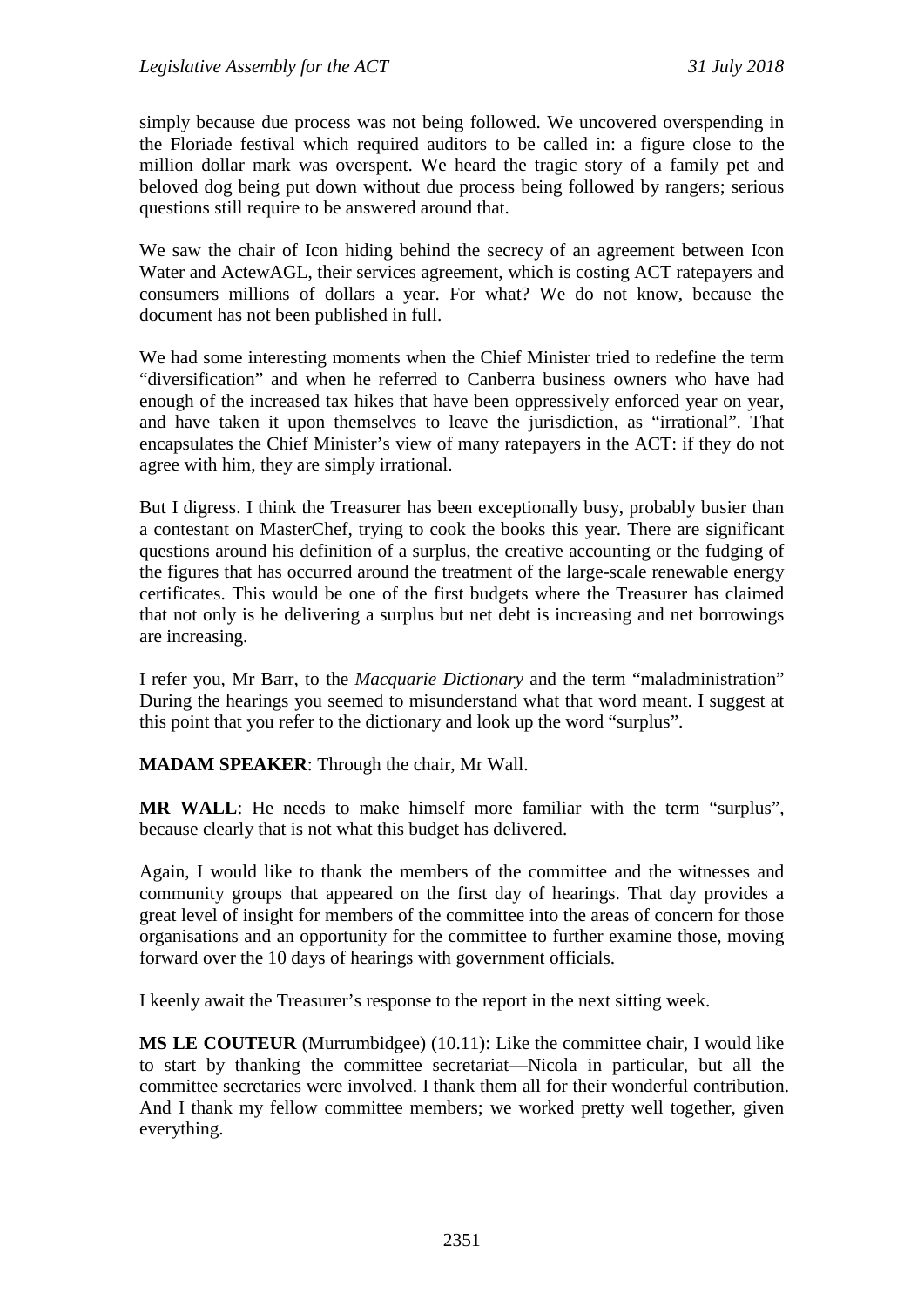The report has 427 pages and 226 recommendations, but you will all be pleased to know that I am only going to go through a few of the report's recommendations. I am going to start with transport. Recommendation 194 was one I very much support. It says:

The Committee recommends that the ACT Government continue to give priority to, and increase investment in, public transport and active transport.

We looked at costs for the consumer. We recommended that the ACT government convert the current trial of free off-peak travel for concession cardholders into a permanent change in fare policy. As we all know, the fares pay only about 30 per cent of the costs of ACTION; this change would not cost the government much, but for the people who are beneficiaries it can make a big difference.

In quite a few places we looked at safety: women's safety and safety in general. This is one of the reasons for recommendation 202:

… that the ACT Government release indicative plans for improving community safety around transport stops and interchanges, such as improved and increased lighting of streets …

We know that one of the reasons people take their cars is that they perceive it to be safer. If you looked statistically at road accidents, you might find that perception is not true, but it is a matter of perception and it is one we need to change.

On the day that the estimates committee saw Minister Fitzharris and the associated transport witnesses, the government released a document that advised us that the travel time between Woden and the city by light rail was projected to be between 25 and 30 minutes. This compares with the current blue rapid travel time of 13 to 16 minutes, so it is almost double.

The reason for the longer journey time appears to be that the route the government has chosen goes via Barton. Possibly the ACT government was told to do this by the National Capital Authority. I do not know. The Barton route does have positives. It clearly makes public transport better for people going to Barton, be it from the inner south, the inner north, Woden or Gungahlin. It will also benefit some people in Curtin, Deakin and Yarralumla.

On the other hand, doubling the travel time is clearly problematical for the large number of people, myself included, who go from the city to the Woden town centre, particularly those who start from southern Woden Valley or Tuggeranong. It is also a problem for people on the north side who work in the Woden town centre.

It is my contention, and the recommendation of the estimates committee, that we do not need to have this problem. As Minister Fitzharris and the directorate pointed out to the committee, the light rail service is not a like-for-like comparison with the blue rapid. They are simply not the same service; they do two quite different things. The only trouble will come if the government decides that a 25 to 30 minute light rail service is a like-for-like replacement for the current 13 to 16 minute service.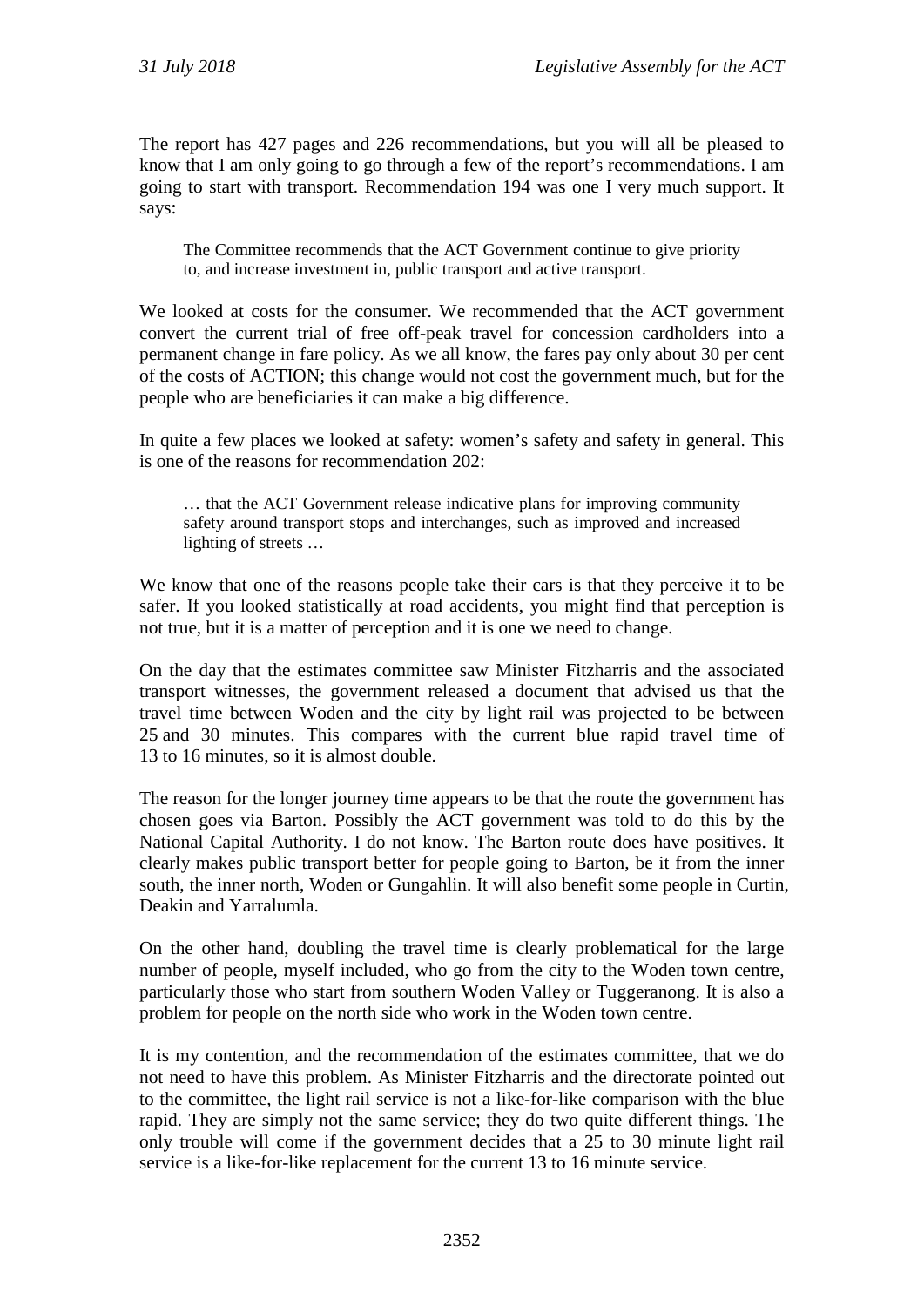The committee made two relevant recommendations. Recommendation 205 seeks a commitment that an equivalent fast service is maintained, delivered either by buses or by express light rail services. It would take less than 25 minutes. Express light rail services could be delivered by timetabling services so that they do not stop at all stations or through infrastructure like passing or overtaking tracks at stations.

Recommendation 206 is on the infrastructure design to support fast services for light rail stage 2, not just for now but for the future, when there is going to be a Tuggeranong stage of light rail. This could include a combination of allowing buses to run on the light rail track and/or keeping the existing bus lanes on Adelaide Avenue; leaving room between the two tracks on Adelaide Avenue for an express third track; leaving room for a Barton bypass route to be built as part of a future light rail stage; and allowing space for smaller diversions at some light rail stops.

I will now move to climate change. I have to start off by reminding us all why we should be worried about it—really worried about it. Let me give some examples from the northern summer, in the last month. Severe floods killed at least 220 people in Japan in early July, early this month. The nation was then hit by an unprecedented heatwave which peaked at 41.1 degrees. That left 35,000 people in hospital. In the US, the extreme heat in the west is feeding wildfires, and Yosemite National Park is being evacuated, while there is flooding in the east. The *Guardian* reports:

This is the face of climate change," said Prof Michael Mann … one of the world's most eminent climate scientists. "We literally would not have seen these extremes in the absence of climate change."

I am very pleased that the estimates committee made a number of recommendations about more action in the ACT to reduce the impact of climate change. There are a series of recommendations, 117 to 124, which look at concentrating on eliminating greenhouse gas emissions from transport and natural gas, in particular, looking at further all-electric suburbs, such as will be developed in Ginninderry stage 1, and then moving on to say:

The Committee recommends that the ACT Government facilitate the development of zero emissions buildings, including high density residential and commercial buildings.

Along the same lines, we said:

… the ACT Government should ensure all new/infill estates/developments are compatible with a zero emissions future, prioritise sustainable transport, and emphasise living infrastructure to adapt to a warmer climate.

We talked at length about electric cars. We thought that we could set a milestone date by which time all registered vehicles in the ACT would be zero emission vehicles. We also said that we should have a strategy for transitioning all of the ACT government's fleet, including buses and trucks et cetera, not just cars. But let me give a note of caution: we thought that we needed to produce a plan for how the electricity supply in the ACT will cope with the expected uptake of electric vehicles.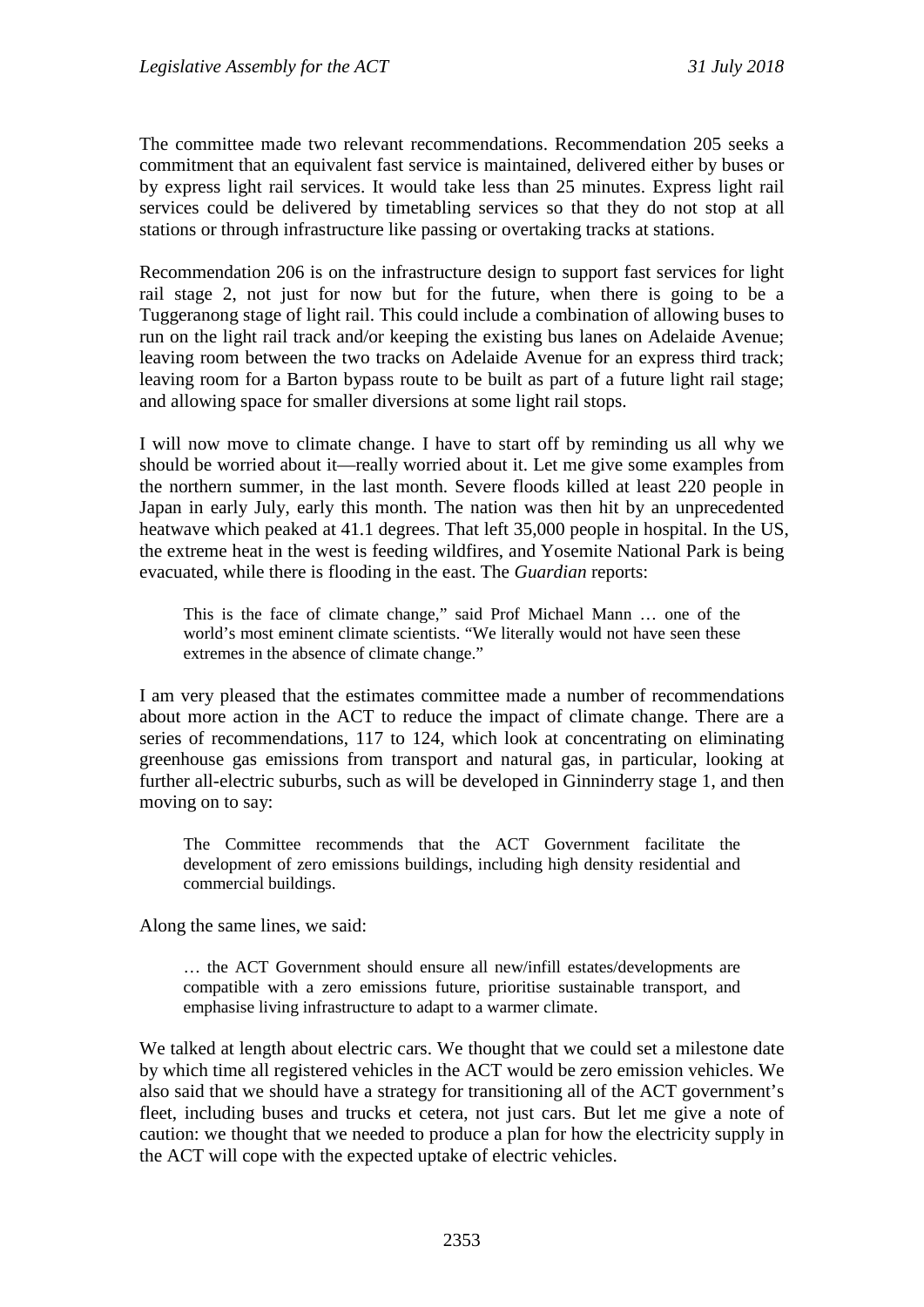We looked at trees, both in their own right and from a climate change point of view. We recommended that school playgrounds should have tree cover to provide shade and allow natural play spaces and that the ACT government should set a strong tree canopy target to ensure that all developments and redevelopments are climate wise and adapted to a warmer, drier climate.

We looked at waste, which is another of the greenhouse issues. We all recommended that the ACT government should continue to identify and implement ways that waste generation in the ACT can be reduced. We made two specific recommendations about organic waste, which is very important from a greenhouse point of view, not only because of the potential production of methane gas but also because of the need to keep soil fertility, which means feeding our organic waste back into our soil and our agriculture.

Affordable housing was another area that the committee concentrated on. Recommendation 129 asked the ACT government to provide information about how dwelling sites allocated to community housing providers are allocated. There is a broader issue, and that is the capacity of the community housing sector. Hopefully, the long-awaited affordable housing strategy will provide some help for that.

Remarks from ACT government officials indicate that the number of dwelling sites earmarked for community housing in this year's land release program, only 20, reflects the capacity of the sector. There are two reasons for this. The first is that the community housing sector has only grown modestly in recent years, largely because the policies and programs that helped to grow it in the first place have dried up. Community housing providers are to some extent the creatures of public policy. They are an efficient vehicle for providing low cost housing, but the sector grows and shrinks according to the support, or otherwise, of governments.

The second reason for the sector's modest growth in the ACT is that, as far as we can tell, the ACT government, while it does allocate some land to community housing providers, sells that land to them at the highest price the government can raise for it. It is sad to note that of the 34 dwelling sites earmarked for community housing providers in last year's land release, none have yet been made available to the sector.

We are very pleased with recommendation 130, that the government should adjust its land release program so that it can support the motion the Assembly passed last year to maintain the ACT-wide stock of social housing at the current level of 7.1 per cent. There are a number of ways that this could be done—which I do not have time to go into right now—but land release is part of it. Recommendation 131 goes to this. It says:

The Committee recommends that the ACT Government provides sufficient capacity to Housing ACT to take on new land opportunities and have the capital to develop on that land.

As the Suburban Land Authority said in evidence:

… we have been very much guided by the capacity of our Housing ACT colleagues to take on new land opportunities and have the capital to develop on that land.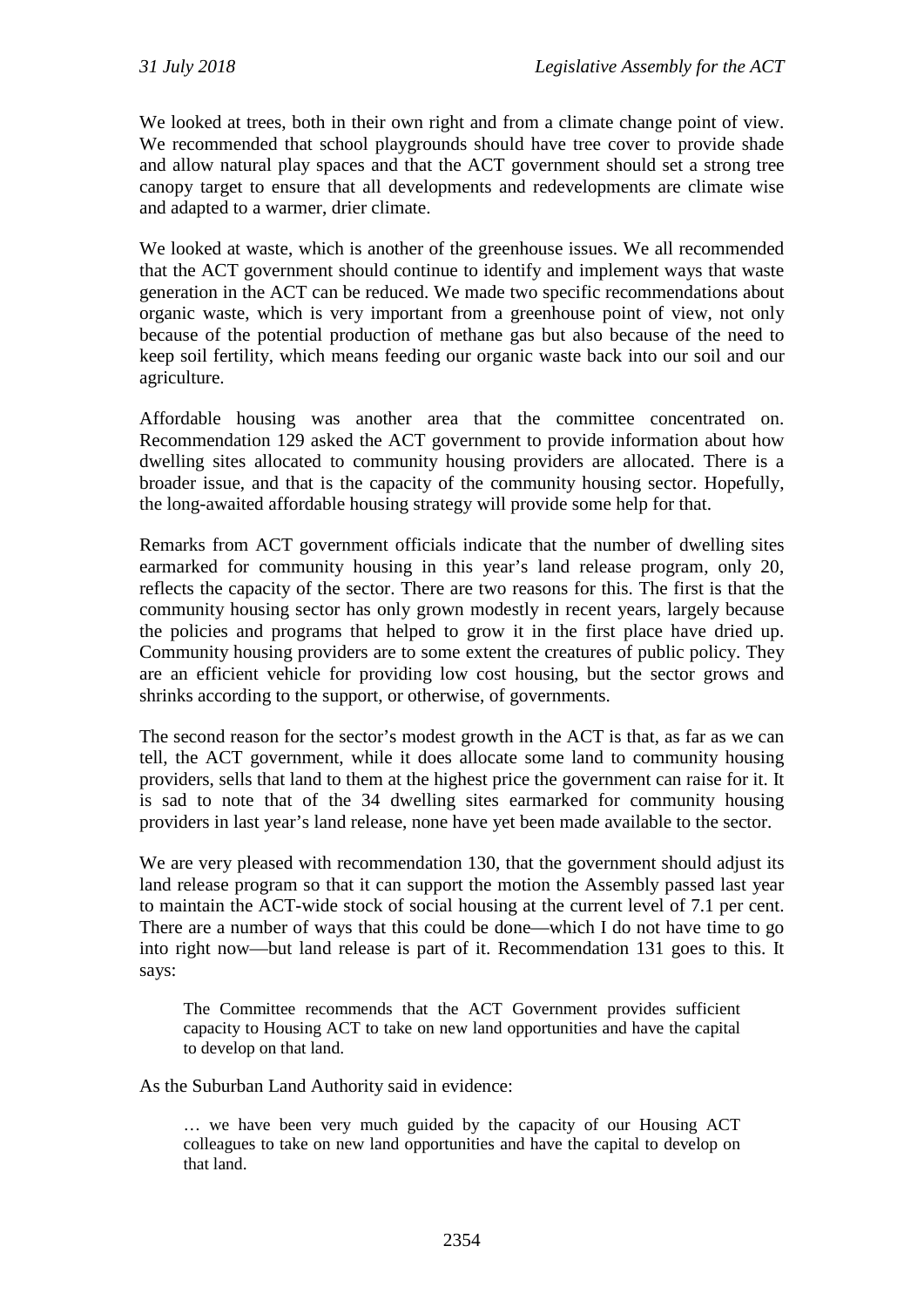The budget papers clearly show that Housing ACT is running at a deficit. Despite the good work it is able to do, given the constraints—with very low income from rents, very significant costs associated with running an ageing property portfolio, and an increased shift to housing only those most in need—Housing ACT clearly does not have the resources required in its portfolio to meet demand.

I would like to speak briefly on recommendation 6, that the ACT government establish an integrity commission. It is great to see that this is no longer a controversial thing. The Greens are very proud that we were the first party to call for an ACT integrity commission, and we are very hopeful that soon this will become a reality. The select committee has been re-formed and it will now be able to examine and take the best part of both bills before it. I hope this is going to mean that we have a strong commission that will give the people of the ACT greater confidence in local politics and public administration. It would be great if the federal government did the same, but that is, unfortunately, outside our control.

There were a number of recommendations about the ACT Electoral Commission which basically went to the point that there are issues of electoral finances and we need to look at them more.

As a member for Murrumbidgee, I just have one Murrumbidgee comment, on the old CIT site. We recommended that this should not be used for residential; it should be used for community facilities or employment generating facilities. I would like to float again the idea that it is ideally located adjacent to the Canberra Hospital. The Canberra Hospital is running out of space. The old CIT site in Woden could be an ideal place for the Canberra Hospital to extend over the road. I can see a covered walkway or something like that between the two. That could be the easiest way to solve some of TCH's problems.

There is much more I could talk about, but I have run out of time. I would like to thank all the secretariat and all my colleagues for this report.

**MS CHEYNE** (Ginninderra) (10.25): I also welcome the tabling of the estimates report and I want to acknowledge the collegiate way in which the committee worked, ably supported by Nicola and the many other committee secretaries. I especially acknowledge Mr Wall for chairing really quite ably during what I know was a tricky time for him personally, not least because he had a newborn. I also appreciate the many opportunities he gave me to chair.

Notwithstanding the collegiate way we operated as a committee, I do not think that Ms Orr or I would endorse a number of Mr Wall's statements this morning. I would ask the opposition to reflect on what things like commercial-in-confidence actually mean when they start going on yet again about Icon Water.

Madam Speaker, we covered a wide range of topics during this inquiry. I want to record my thanks to all officials and to ministers for their preparedness to appear and for what they offered to the inquiry. A lot of it was, I think we could say, quite illuminating. One issue was revealed that I think is particularly important, and I want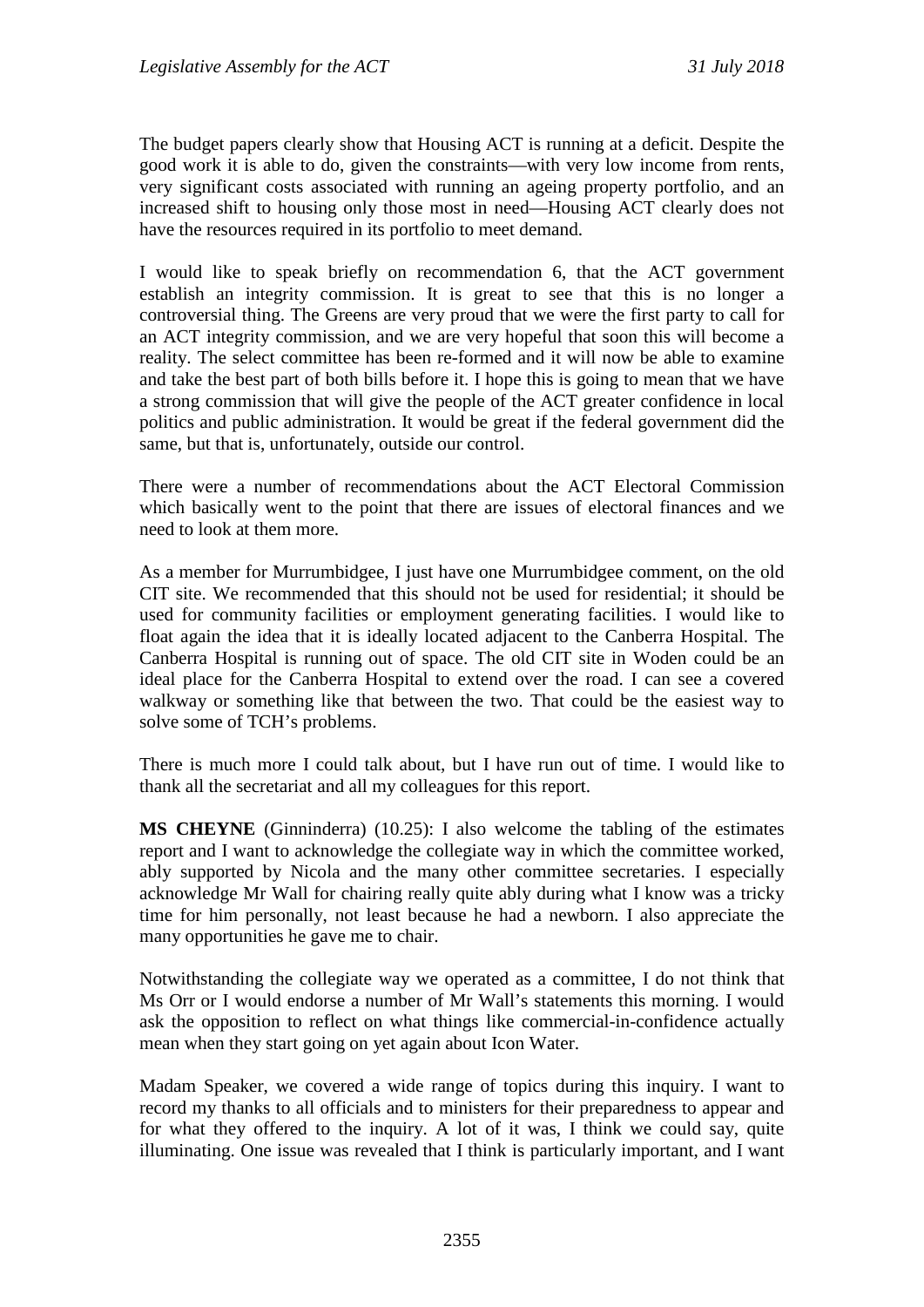to underline it today. It was around sexual health. I note that the Chief Health Officer's annual report will be delivered later today. I will be very interested to see what it contains in respect of this issue.

During the inquiry we heard evidence that sexually transmitted infections are generally trending up in the ACT. This is concerning. I think we are probably the most sexually educated generation coming through, so the fact that this is the reality says that there is something not quite right here. It has made me, and I think the committee as a whole, reflect on whether there is more that we can be doing in this area. That is dealt with in our report, with numerous recommendations.

We have many excellent organisations in the ACT that are leading the way in promoting good health and good sexual health. But I do think there is more that we can be doing, including as leaders in this place. I look forward to the responses from the government to those recommendations.

We also asked a number of questions about women's safety, some of which Ms Le Couteur touched on before. This is incredibly important, not just for the committee but for the community more broadly, particularly in light of the tragedies in Victoria. I know that those recommendations will be taken very seriously by the government.

I want to take the time I have left to implore this Assembly, through the administration and procedure committee, to take very seriously the committee's comment about whether a select committee is the right choice for dealing with estimates. There are some clear benefits—I will acknowledge that there are—in one committee examining the entire budget over a dedicated time period.

However, the many drawbacks outweigh the benefits. Having lived through them, I can certainly attest to that. Drawbacks include members becoming unwell, either during or after the hearings, and how time consuming it is. It is important to point out that sitting days are generally shorter than estimates hearing days.

On top of this, our other work as members does not cease. This puts a very high amount of pressure on staff and on members, and arguably inhibits to some degree members' effectiveness. This is assuming situation normal, not taking into account changes in staffing or illness, or a member having, for example, a newborn in the family.

The potential inefficiencies are another major drawback. There were a number of times that select committee members were asking questions when an entire inquiry had already been done by a standing committee or when members of a standing committee well and truly knew the answer and nothing new was being examined or exposed. Another impact, of course, is that on our committee secretaries, who are always professional and who give their full commitment to this work but who are undoubtedly affected.

For these reasons, I think it makes a lot more sense for standing committees to examine the budget. It is exactly what they do up in the federal parliament. I am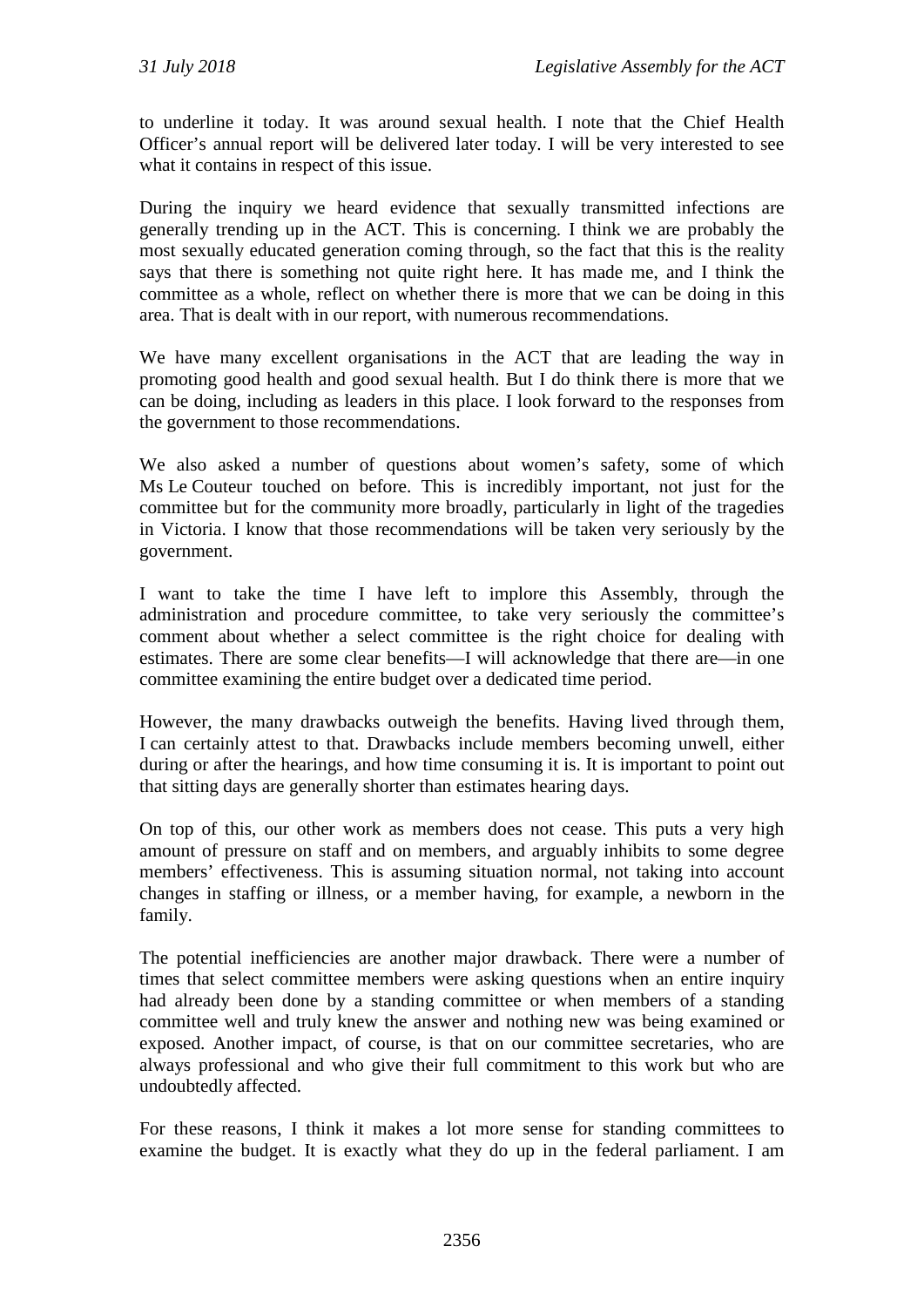confident that we could make it work here too. Standing committees would be more efficient, being across the key areas that need to be examined. It will mean all non-executive members in this place, rather than just a few, will closely examine aspects of the budget.

Members will not be at risk, or not so much at risk, of becoming worn out and losing their own effectiveness as time goes on. A smaller time commitment will allow them to prepare for the hearings more effectively and it minimises the risk of their becoming unwell or, if they do, they are not putting pressure for the overall examination of the budget on themselves or on their party. I hope that it would somewhat ease the pressure on our Office of the Legislative Assembly staff, which is also a very important consideration. I know, Madam Speaker, that this is something that is important to you as the leader in this place.

Finally, I know that my colleagues support this. I know that the Greens see the absolute sense in this. I know that a number of members of the opposition support this as well. I implore everyone in this place to see the sense of what I am proposing. It made sense when I first put it forward at the start of this year. It continues to make sense.

I say to the opposition: do not be bloody-minded about this. This is not about not examining issues thoroughly. It actually will allow for a more thorough, a more effective, examination of the budget. That could only be a good thing and something I am sure the Treasurer would welcome. For these reasons, I look forward to all party rooms' support for this by the time the administration and procedure committee meets to discuss it seriously.

Again, I would like to thank all the members of the committee for their work and also thank the Office of the Legislative Assembly for all the support that was provided to us. I commend the report, for the most part, to the Assembly.

Debate (on motion by **Mr Barr**) adjourned to the next sitting.

### <span id="page-15-0"></span>**Privileges 2018—Select Committee Report**

**MR RATTENBURY** (Kurrajong) (10.33):

Privileges 2018—Select Committee—Report—*Newsletter circulated by two MLAs with links to a Third-Party Website,* dated 20 June 2018, together with the relevant minutes of proceedings.

The report was circulated on 21 June 2018, when the Assembly was not sitting. I move:

That the report be noted.

As I have commented, the committee was formed on 12 April by way of a resolution of the Assembly, after a motion moved by Ms Cody. Mr Wall, Ms Cheyne and I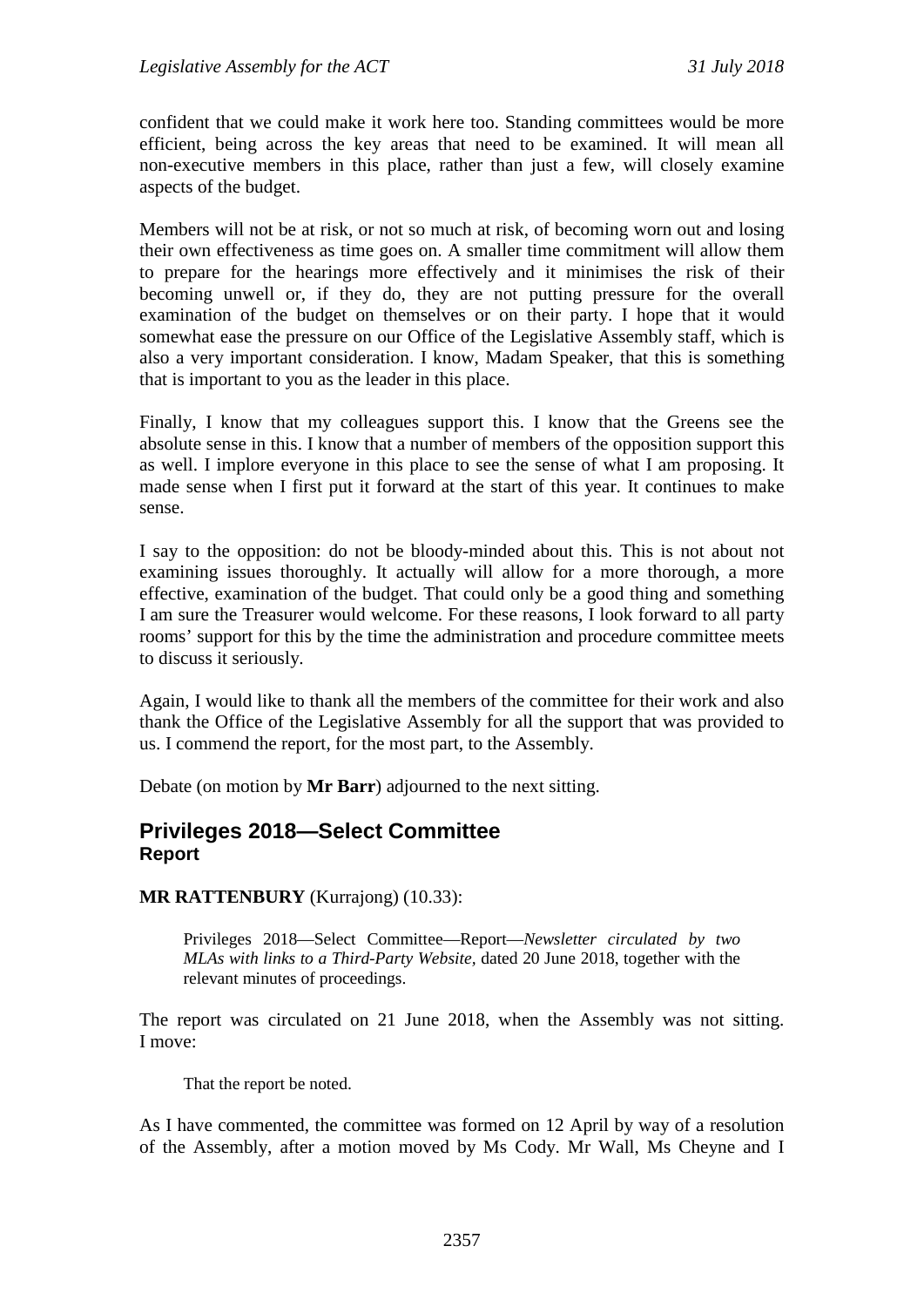formed that committee. It was in response to an allegation that a letter circulated by Ms Lee and Miss C Burch and its reference to the Liberals' have your say website was misleading, was interfering in the process of a parliamentary committee and was a conspiracy to control the process and possibly the outcomes of the public accounts committee.

Chapter 1 of the committee's report talks about what constitutes a contempt of the Assembly. Whilst I do not intend to reflect on that now, it is obviously a very important context for the committee to operate in, and it obviously informed our thinking on it quite a bit. Chapter 2 contains the background of the inquiry and outlines the contextual information, and chapter 3 goes to the conduct of the inquiry.

The committee wrote to Ms Lee, Miss Burch and Mr Coe, as Mr Coe had been referenced in the motion as well. We also wrote to UnionsACT and the Australian Christian Lobby in relation to their use of links on their websites to gather and forward submissions to Assembly committee inquiries into secure work and end of life choices, respectively.

All three MLAs individually met with the committee at hearings held in camera. The committee decided to hold its hearings in camera in the first instance, given the potentially very political nature of the discussion, but subsequently the committee authorised publication of the evidence taken in its entirety, to ensure that there was transparency about the process.

We also conducted a survey of users of the have your say website, because Mr Coe had provided all of their names and contact details to the committee, as is required. Those were redacted for publication of those documents, but we took the opportunity to canvass them as part of considering whether the PAC committee's inquiry had been compromised in any way.

Turning to the findings and recommendations of the committee, it is worth noting that in the newsletter that had been sent out, Miss Burch and Ms Lee stated:

If you are an owner or a tenant or just plain think this is unfair, we encourage you to make a submission to the Inquiry at …

The website link given was www.haveyoursay.net.au/strata/. This was a Liberal Party website, and the key question was whether they should have provided the committee's website or whether this was appropriate.

When asked about this, both members were of the view that many people found the prospect of making a submission to a committee daunting. Their key submission to the committee was that they were trying to make it easier for members of the public to be engaged. They thought that was an important part of their role as members, which was a view that the committee certainly acknowledged.

The committee accepted that Ms Lee's and Miss Burch's newsletter was created and circulated as part of what they saw as their duties as members of the Assembly—to facilitate community engagement in an Assembly inquiry. While the omission of the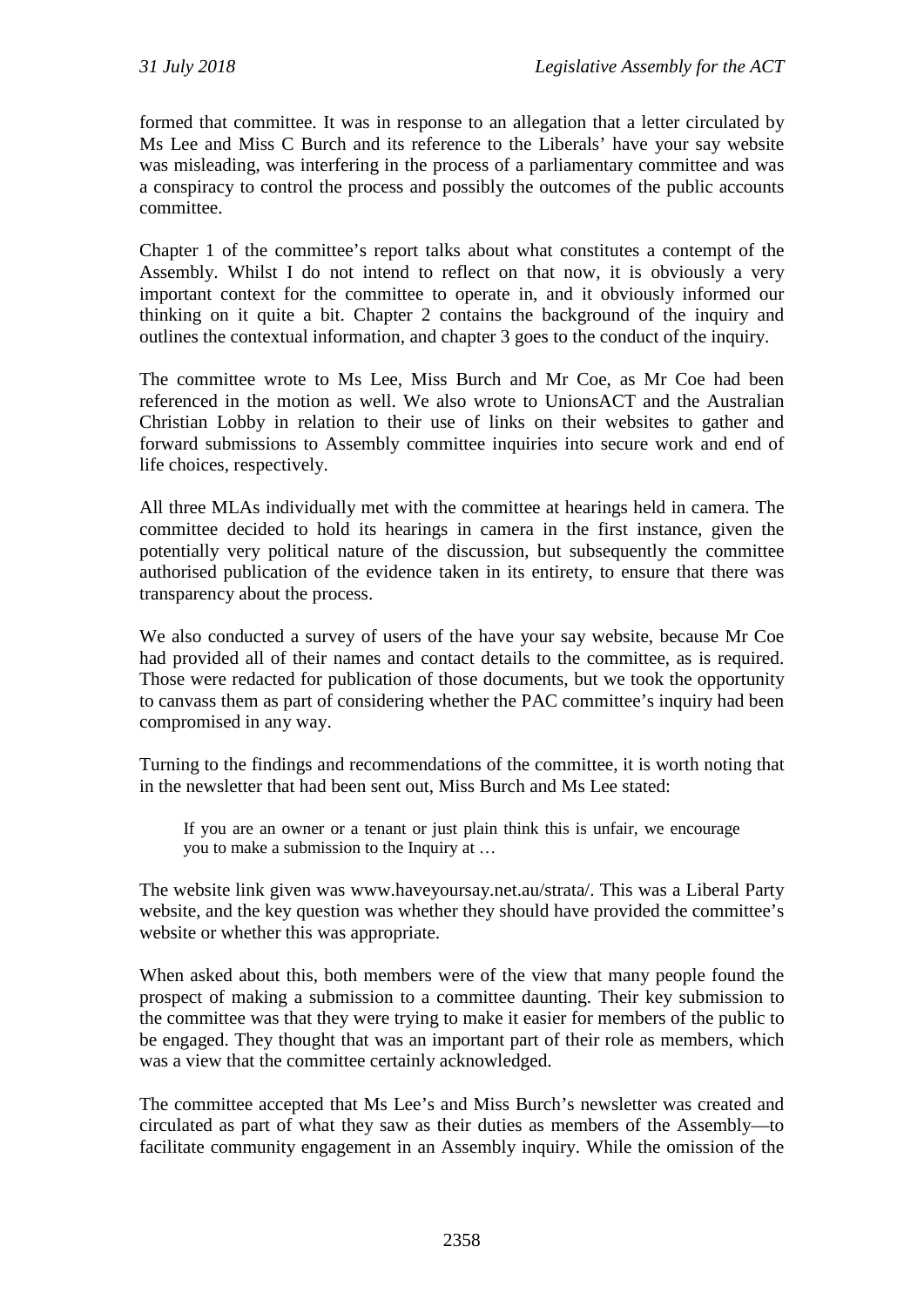PAC contact details from the newsletter was undesirable, the committee does not believe it was a deliberate act intended to mislead people that they were directly interacting with the PAC.

Furthermore, the committee found there was no evidence to suggest that the evidence received by the committee was skewed as a direct result of the newsletter; thus it did not cause substantial interference with the inquiry being conducted by the public accounts committee. Accordingly, in the absence of key elements generally accepted as being necessary for a finding of contempt to be sustained, the committee found that no contempt had been committed by Ms Lee or Miss Burch.

Turning to the conduct of Mr Coe, he was questioned because he ran the have your say website. One issue which received media attention was that there was a discovery that not all of the submissions were automatically sent to the public accounts committee from the website. This was, of course, an issue of some concern. The fact that this was not discovered until after the privileges inquiry had been established also raised concern in that there was no active process for reconciliation between what was submitted and what was actually forwarded to the public accounts committee.

This deficiency in the process could have given rise to the perception that submissions may have been selectively forwarded. However, the committee is satisfied that the scenario depicted in item (1)(f) of its terms of reference—that is, that not all submissions were passed to the PAC, thereby corrupting the inquiry—did not in fact occur.

Mr Coe was also asked about the potential for confusion to be created by the name of the have your say website, because the government's main consultation portal is called your say. Clearly, the similarity of the names was an issue of concern. The committee does harbour concerns that, given the similarity of names, the website design and the lack of obvious party branding, the site may be mistaken for an official ACT government site. The committee felt that the fact that it was a political party's site could have been made clearer.

Another concern that the committee had with the website was the lack of information provided to potential users. Users were not told that the PAC may not necessarily accept their submissions, giving rise to privilege protection issues, nor were they informed how any information they provided would be treated, including that it would be held by the Canberra Liberals. Item (1)(d) of the terms of reference states:

(d) the letter and the 'haveyoursay' website may combine to create a false impression that they are proceedings of the Assembly or its committees …

The committee does not believe that this has occurred to the extent necessary to cause substantial interference with the inquiry being conducted by the public accounts committee, given that the website bears the heading that it is an initiative of the Canberra Liberals. The website provides details of the PAC inquiry and includes links to the Assembly's website and the email address of the committee, through which submissions could be made separately. The survey form was offered as an alternative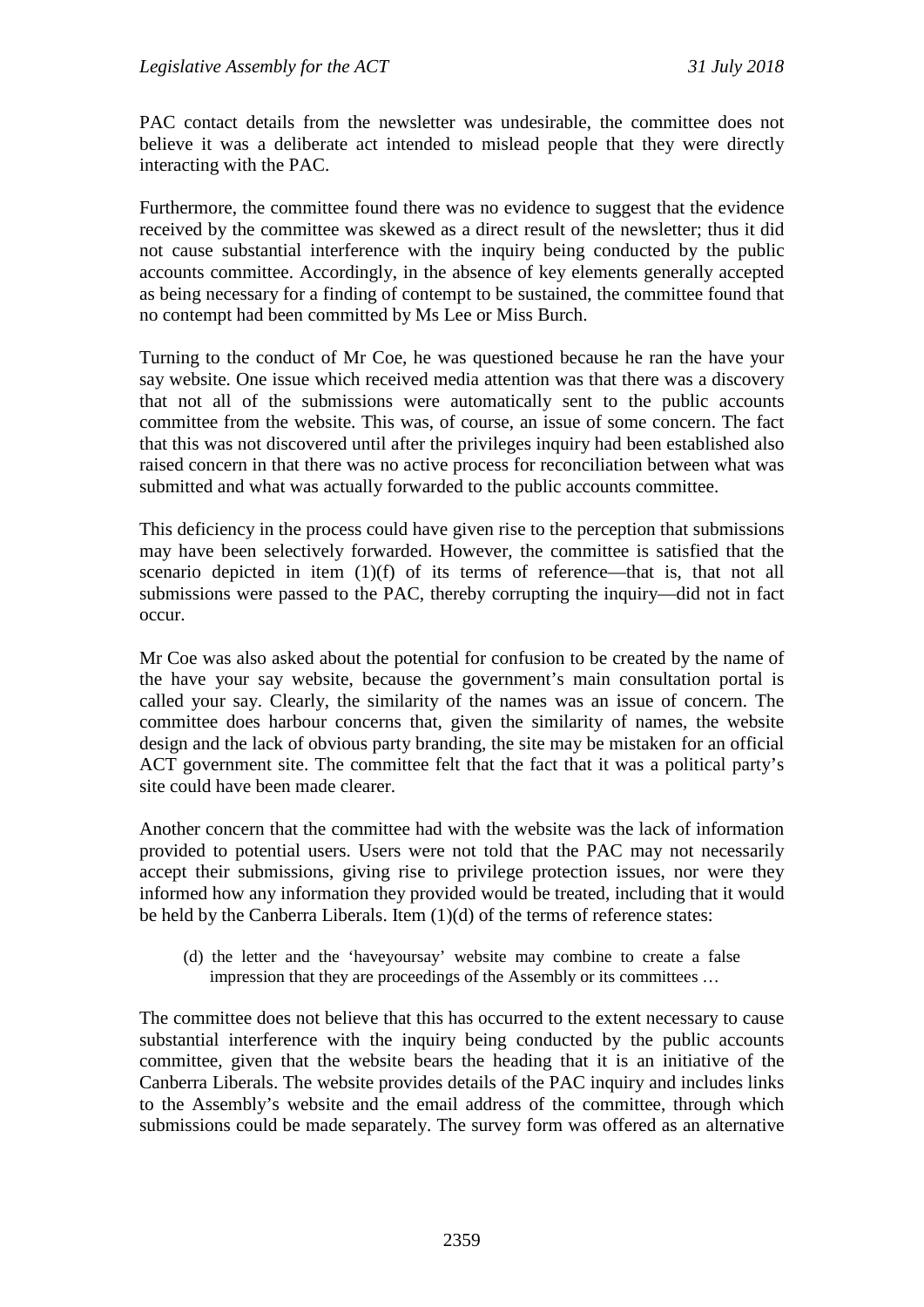format which could be forwarded to the public accounts committee and a survey of responders indicated that a significantly large majority were fully aware that the site was not an Assembly site. Therefore the committee found that no contempt had been committed by Mr Coe.

The last issue canvassed by the committee was the guidelines for the use of third-party websites. One of the issues here is that we are seeing a number of different places seeking to generate submissions through their own portal in some form or another, of which this was one example. This leads to the one recommendation that the committee has made in our report, which states:

That the Standing Committee on Administration and Procedure, in consultation with the Committee of Chairs, develop guidelines for the use of third party websites in the preparation of submissions to Assembly inquiries.

… the guidelines should cover privilege aspects, should ensure that all submissions are forwarded automatically and without intervention, and be placed in a conspicuous place on the Assembly website.

Those are the key outcomes of the privileges committee process.

**MS CHEYNE** (Ginninderra) (10.41): As deputy chair of the committee, I rise today to welcome the tabling of the report and to commend it to the Assembly. As you know, Madam Speaker, privileges committees are very serious. I want to extend my thanks to the opposition members who were the subject of this inquiry for their willingness to respond and speak candidly about what occurred, to assist the committee and to make our job relatively easy.

I, too, note that the committee made no findings against any of the opposition members, but I do want to draw to the attention of members and underline a few points that Mr Rattenbury has touched on.

The process has raised the fraught position we find ourselves in with third-party websites. I think I speak for all of us in this place when I say that we do want to expand knowledge of and the community's access to committees and their inquiries. The use of third-party websites is one way that this can be achieved. However, there are causes for concern that were illuminated through this inquiry. The issues in particular are drawn out in paragraphs 4.15, 4.23, 4.24, 4.28 and 4.29 of the report. I will not read them out.

On the evidence we heard, which is reflected in the report, I believe that there were elements of recklessness in the Canberra Liberals' operation of their third-party website. This is something that we should take into consideration. My hope is that the administration and procedure committee will seriously take into account the following issues when looking at the possibility of guidelines to support the use of third-party websites: that third-party websites are not infallible, particularly where spam filters are employed; that appropriate reconciliation should be employed; that members of this place might want to consider carefully promoting third-party websites if they do not know or are not confident in how they work; and that persons engaging with third-party websites to make a submission should be made aware that committees do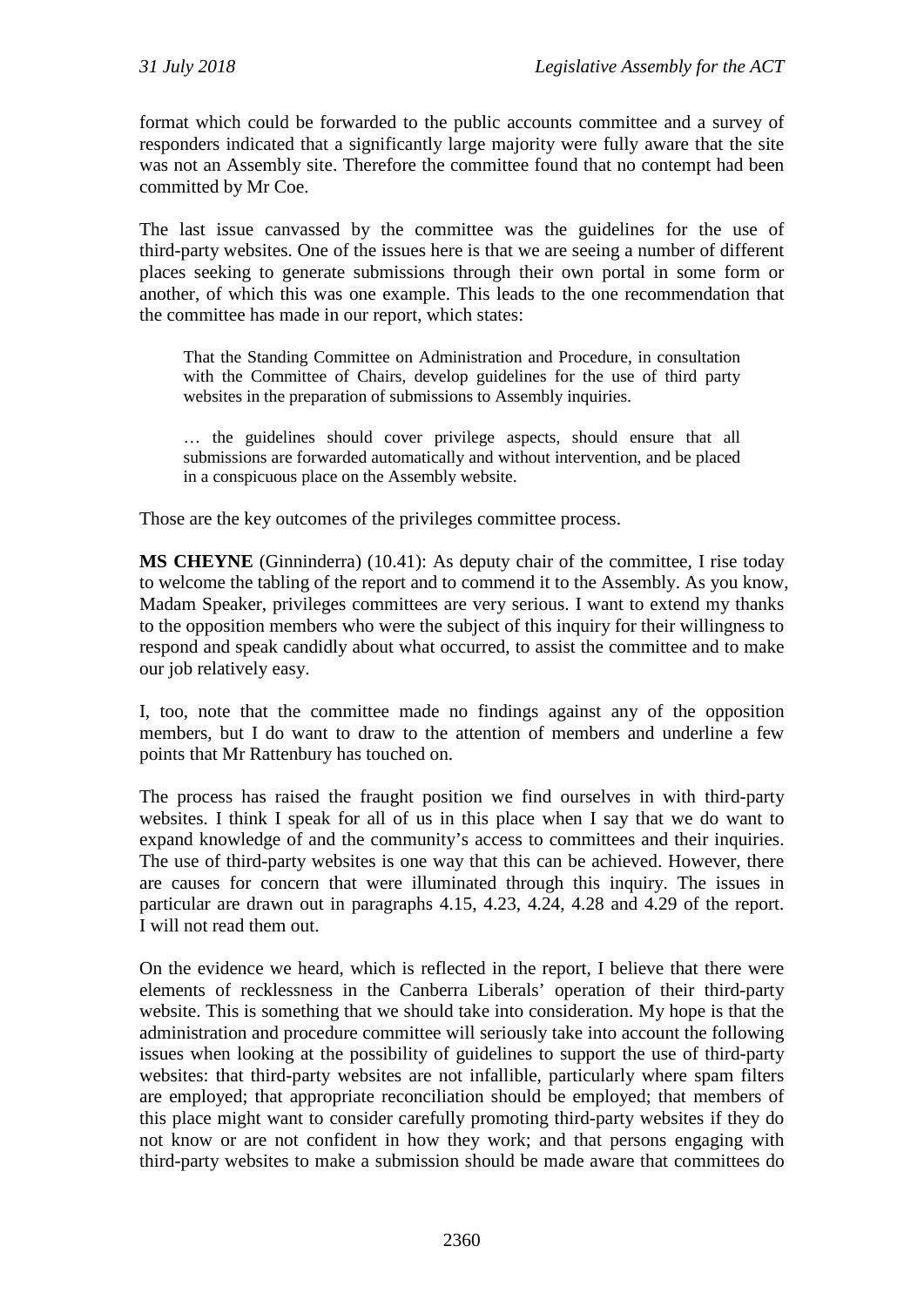not necessarily have to accept submissions that way. In the meantime I hope that the Canberra Liberals are reflecting on these issues in their own ongoing use of have your say as a third-party website.

I will conclude by thanking my colleagues Mr Rattenbury and Mr Wall for their conduct on the committee. Again, it was yet another committee in our festival of committees, and some more time taken out of busy days—in particular, for Mr Wall, who had a number of family commitments arising. I very much appreciate their support and willingness to make their time available. I especially thank the secretary, Max, for coming out of retirement to provide support for our work. I commend the report to the Assembly.

Question resolved in the affirmative.

### <span id="page-19-0"></span>**Justice and Community Safety—Standing Committee Scrutiny report 19**

**MS LEE** (Kurrajong) (10.45): I present the following report:

Justice and Community Safety—Standing Committee (Legislative Scrutiny Role)—Scrutiny Report 19, dated 24 July 2018, together with a copy of the extracts of the relevant minutes of proceedings.

I seek leave to make a brief statement.

Leave granted.

**MS LEE**: Scrutiny report 19 contains the committee's comments on eight bills, 32 pieces of subordinate legislation, one regulatory impact statement, six government responses, and proposed amendments to one government bill. The report was circulated to members when the Assembly was not sitting. I commend the report to the Assembly.

#### <span id="page-19-1"></span>**Environment and Transport and City Services—Standing Committee Report 6**

**MS ORR** (Yerrabi) (10.45): I present the following report:

Environment and Transport and City Services—Standing Committee—Report 6—*Inquiry into a Proposal for a Mammal Emblem for the ACT*, dated 27 July 2018, together with a copy of the extracts of the relevant minutes of proceedings.

I move:

That the report be noted.

**MS ORR**: Today the Standing Committee on Environment and Transport and City Services is tabling its sixth report for the Ninth Assembly. This report presents our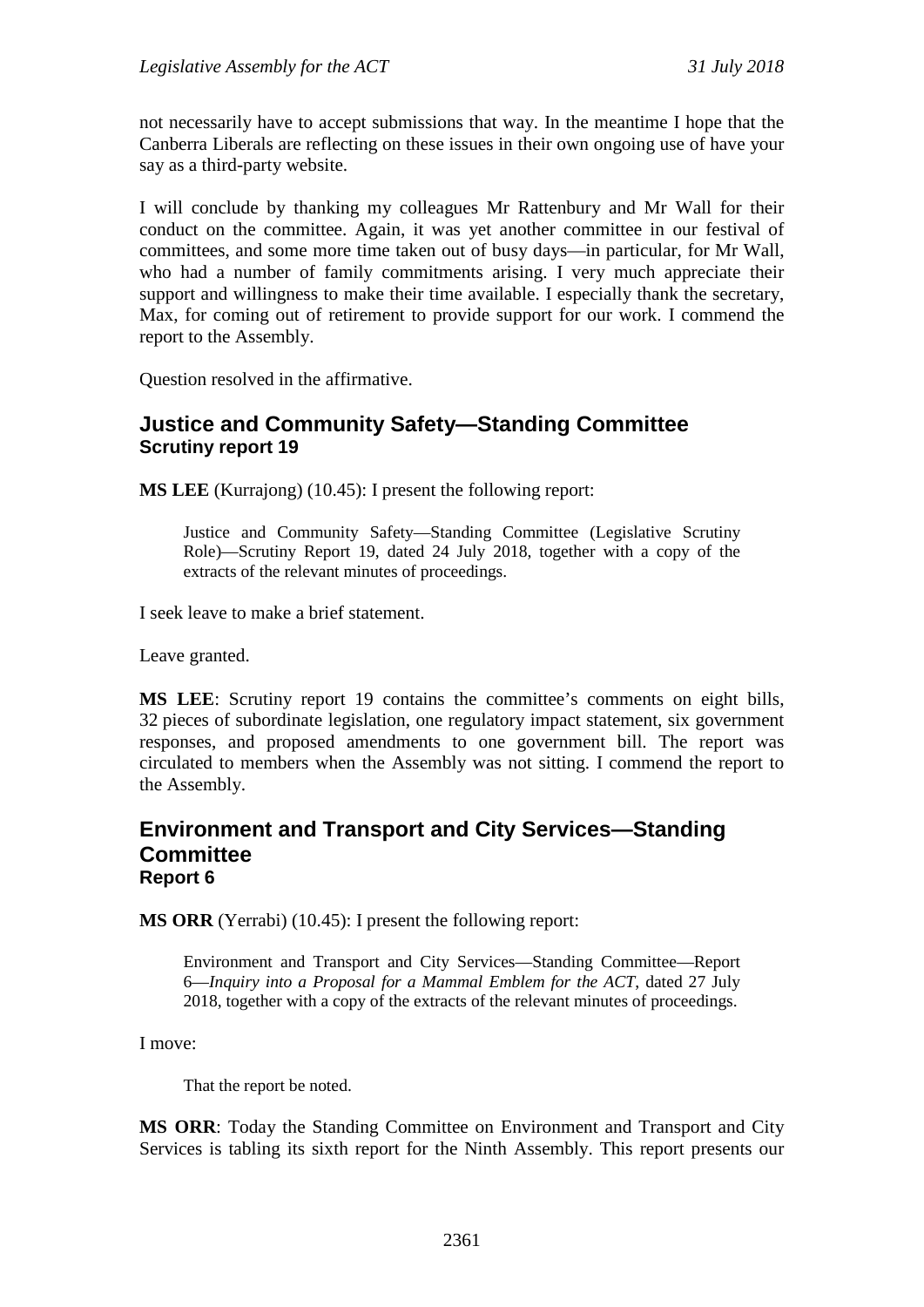findings from the inquiry into a proposal for a mammal emblem for the ACT, which was referred by the Assembly in November 2017. The ACT currently has a floral emblem, the royal bluebell, and a bird emblem, the gang-gang cockatoo. However, we are the only Australian state or territory that does not have a mammal emblem.

In February 2018 the committee invited the ACT community to put forward suggestions for an ACT mammal emblem. In March the committee received 30 submissions which incorporated the views of more than 295 people or organisations. The committee decided not to conduct public hearings during this inquiry but, instead, to visit wildlife and conservation experts to obtain briefings on the range of animals native to the ACT. In May the committee visited Mulligans Flat woodland sanctuary and Tidbinbilla nature reserve.

All submissions to this inquiry expressed some support for the idea of a mammal emblem for the ACT, and the submissions nominated a range of animals for consideration. From the list of animals suggested by the community the committee identified a short list of two candidates: the eastern bettong and the southern brush-tailed rock-wallaby. We then invited the ACT community to express their views on these candidates via an online survey. This was notable as the first occasion on which an online survey has been used by an Assembly committee to engage with the ACT community. The survey was conducted for two weeks, from 7 to 26 June. Some 3,514 people in the ACT participated in the online survey, and the results were remarkably close, with only 40 votes between the two animals.

After considering the submissions, the information provided by wildlife and conservation experts and the results of the online survey, the committee makes three recommendations in this report. The first is that the ACT Legislative Assembly adopt a mammal emblem for the Australian Capital Territory. The second is that, given the extremely close result of the public survey, the ACT Legislative Assembly consider the possibility of granting mammal emblem status jointly to the southern brush-tailed rock-wallaby and the eastern bettong, and I would like to provide a little bit more information on this.

As a resident of Mulligans Flat, the eastern bettong has become synonymous with the north side of Canberra. The southern brush-tailed rock-wallaby, on the other hand, is clearly a south-sider, happily hopping around Tidbinbilla nature reserve. The eastern bettong, having been reintroduced from Tasmania, is illustrative of everyone who has moved from somewhere else but now calls Canberra home. The rock-wallaby, on the other hand, as documented through Indigenous rock art, has a long association with region. The rock-wallaby demonstrates the amazing conservation work that is undertaken in Canberra, while the bettong highlights how important restoring our biodiversity is. Each of these efforts to preserve the mammals shows a different but equally important part of the ACT's commitment to our environment.

The committee views the recommendation of dual mammal emblems as a very Canberran answer to what proved to be an incredibly difficult question. If, however, two mammal emblems are not considered an appropriate option the committee recommends that the ACT Legislative Assembly consider adopting the southern brush-tailed rock-wallaby as the mammal emblem for the ACT. The committee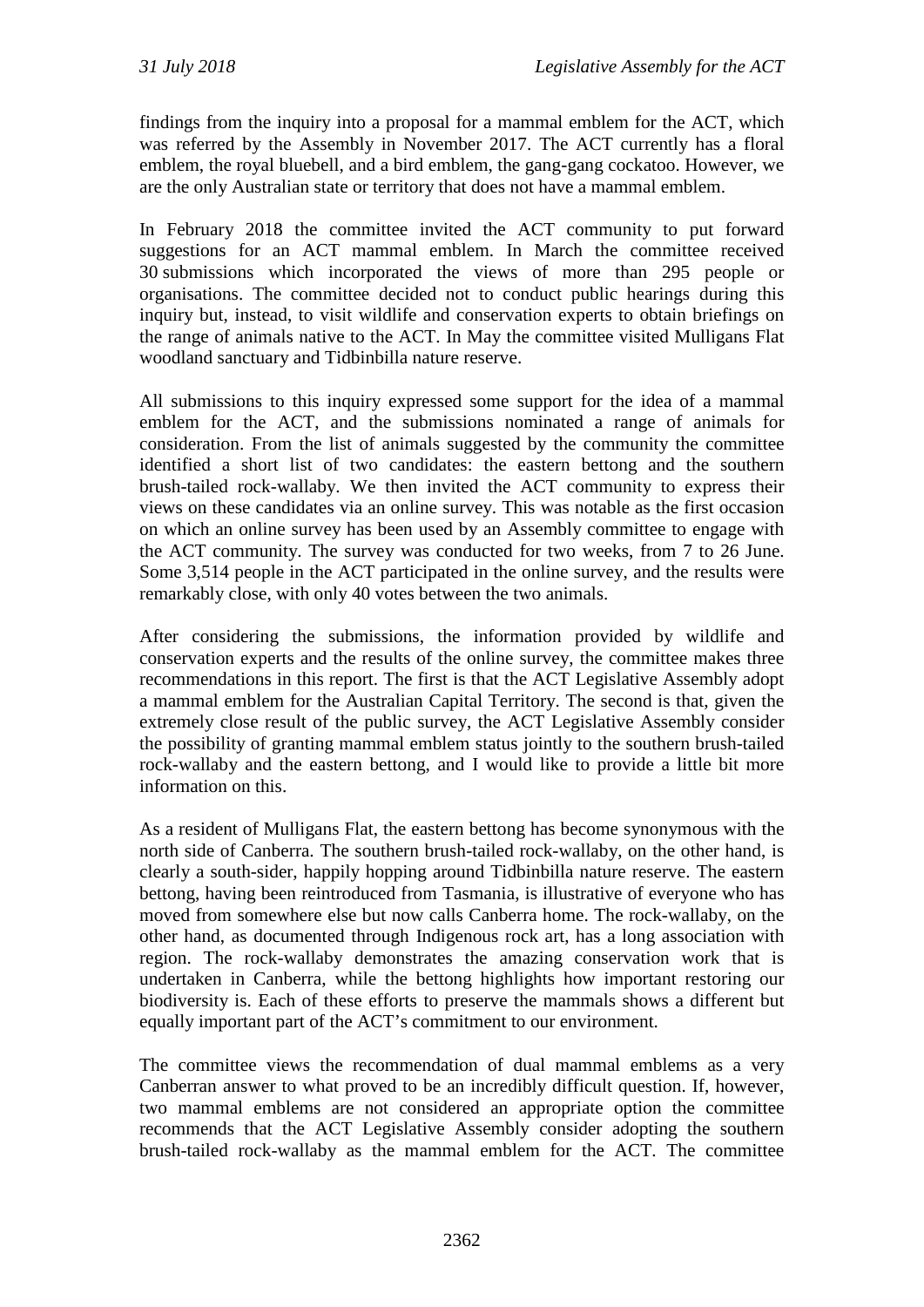ultimately chose the rock-wallaby for three reasons: it received slightly greater support in the online survey; it arguably has greater potential to benefit from the increased publicity that will come from being a territory emblem; and the species is endangered, while the eastern bettong has an established population in Tasmania.

The third recommendation the committee makes is that the committee notes the potential for the adoption of a mammal emblem to lead to the design of a coat of arms for the ACT and the possible redesign of the ACT flag.

The committee wishes to acknowledge a range of people who made an important contribution to the inquiry. The committee thanks all the individuals and organisations that made submissions to the inquiry, particularly the schools that facilitated the participation of their students. The committee thanks the staff at Mulligans Flat woodland sanctuary and Tidbinbilla nature reserve who shared their time and expertise with us. Finally, the committee thanks the thousands of Canberrans who participated in the online survey and shared the survey with their family, friends and communities to enable more people to have their say.

In conclusion, I also thank the other members of the committee—Miss Burch, Ms Lawder and Ms Cheyne—and I commend the report to the Assembly.

Question resolved in the affirmative.

## <span id="page-21-0"></span>**Economic Development and Tourism—Standing Committee Statement by chair**

**MR HANSON** (Murrumbidgee) (10.51): Pursuant to standing order 246A, I wish to make a statement on behalf of the Standing Committee on Economic Development and Tourism relating to statutory appointments in accordance with continuing resolution 5A. I wish to inform the Assembly that during the period 1 January 2018 to 30 June 2018 the standing committee considered no statutory appointments.

#### **Statement by chair**

**MR HANSON** (Murrumbidgee) (10.51): Pursuant to standing order 246A, I wish to make a statement on behalf of the Standing Committee on Economic Development and Tourism. The committee is inquiring into building quality in the ACT and has called for submissions to be received by 31 August. We have received 21 submissions to date and are aware of a number of organisations who are planning on making a submission. Following a request from the government for an extension to their deadline, the committee has decided to extend the deadline for all submissions until 30 September. The committee will look to hold public hearings for this inquiry early in 2019.

## <span id="page-21-1"></span>**Education, Employment and Youth Affairs—Standing Committee Statement by chair**

**MR PETTERSSON** (Yerrabi) (10.52): Pursuant to standing order 246A, I wish to make a statement on behalf of the Standing Committee on Education, Employment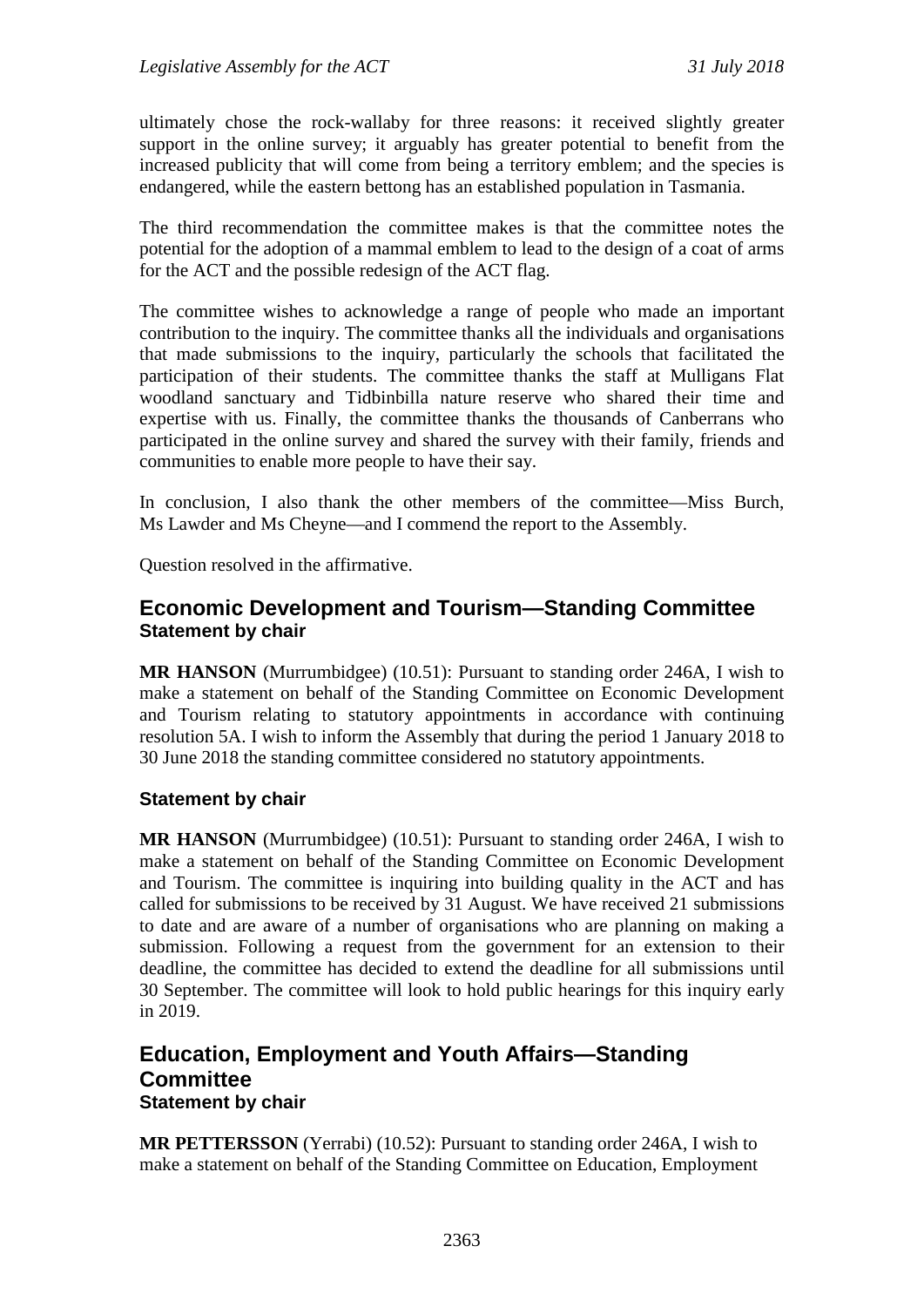and Youth Affairs for the Ninth Assembly relating to statutory appointments in accordance with continuing resolution 5A.

I wish to inform the Assembly that during the applicable reporting period—1 January 2018 to 30 June 2018—the standing committee considered a total of 18 appointments and reappointments to the following bodies:

- Long Service Leave Governing Board;
- Board of Senior Secondary Studies;
- Children and Young People Death Review Committee;
- ACT Teacher Quality Institute;
- Governing Board of the Canberra Institute of Technology; and
- ACT Building and Construction Industry Training Fund Authority Board.

Madam Speaker, I present the following paper:

Education, Employment and Youth Affairs—Standing Committee—Schedule of Statutory Appointments—9th Assembly—Period 1 January to 30 June 2018.

### <span id="page-22-0"></span>**Health, Ageing and Community Services—Standing Committee Statement by chair**

**MR STEEL** (Murrumbidgee) (10.53): Pursuant to standing order 246A, I wish to make a statement on behalf of the Standing Committee on Health, Ageing and Community Services for the Ninth Assembly relating to statutory appointments in accordance with continuing resolution 5A.

I wish to inform the Assembly that during the applicable reporting period—1 January 2018 to 30 June 2018—the committee considered the proposed appointment of three members to the ACT Medicines Advisory Board. The committee has advised the minister it has no recommendation to make on the proposed appointment.

Madam Speaker, I present the following paper:

Health, Ageing and Community Services—Standing Committee—Schedule of Statutory Appointments—9th Assembly—Period 1 January to 30 June 2018.

## <span id="page-22-1"></span>**Public Accounts—Standing Committee Statement by chair**

**MRS DUNNE** (Ginninderra) (10.53): Pursuant to standing order 246A, I wish to make a statement on behalf of the Standing Committee on Public Accounts to advise the Assembly of statutory appointments considered by the committee consistent with continuing resolution 5A and to table a schedule of appointments considered.

The committee considered no statutory appointments in 2016. In 2017 in the period from 1 January to 30 June, the committee considered 13 statutory appointments to the board of Icon Water and its subsidiaries. In 2017 in the period from 30 June to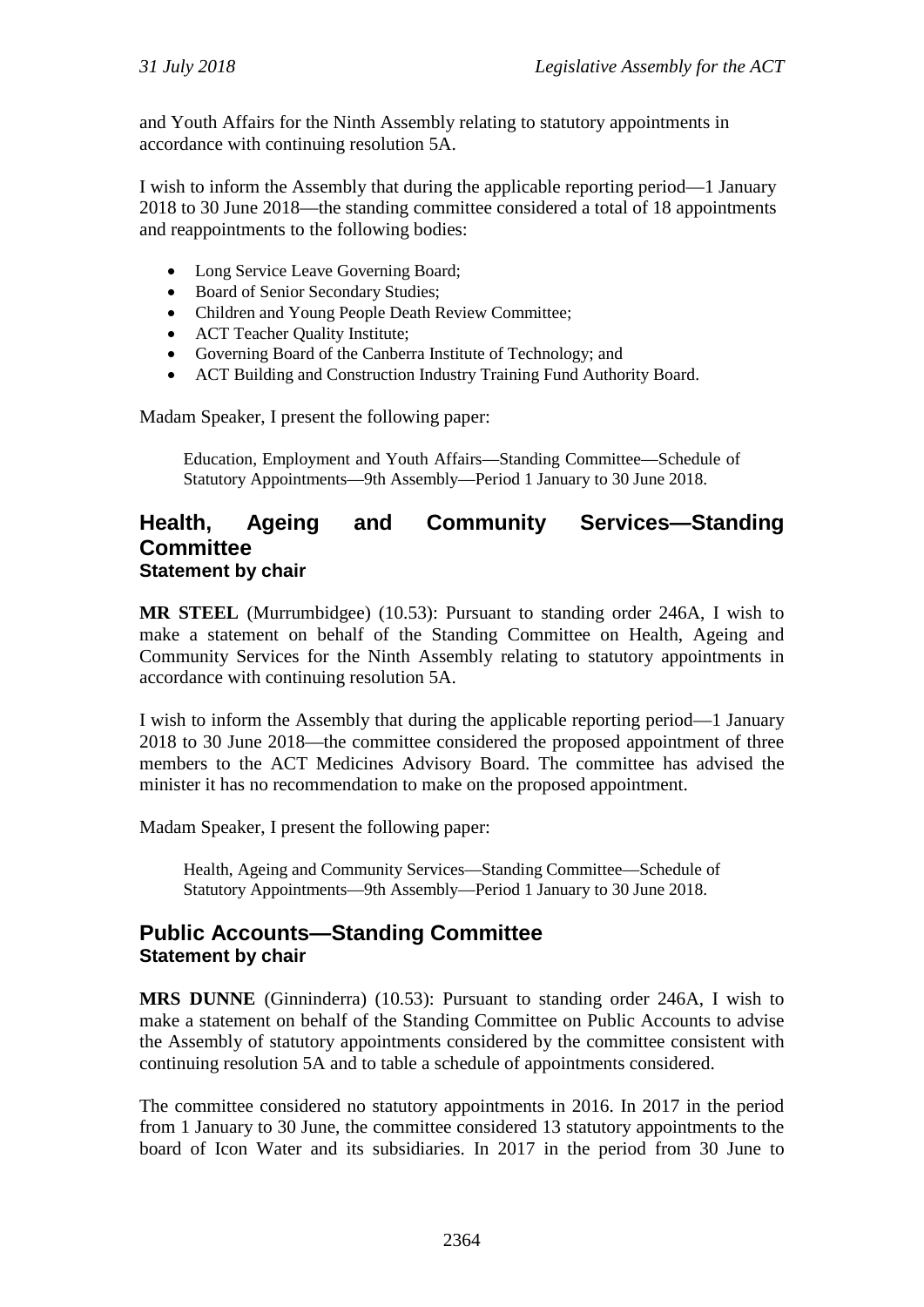31 December, the committee considered five statutory appointments to the Territory Records Advisory Council.

Madam Speaker, I present the following paper:

Public Accounts—Standing Committee—Schedule of Statutory Appointments— 9th Assembly—Period 2016 and 2017.

## <span id="page-23-0"></span>**Integrity Commission Bill 2018—exposure draft Reference**

**MR BARR** (Kurrajong—Chief Minister, Treasurer, Minister for Economic Development and Minister for Tourism and Major Events) (10.54): Madam Speaker, for the information of members, I present an exposure draft of the Integrity Commission Bill 2018, together with a draft explanatory statement. Pursuant to standing order 214, I move:

That the exposure draft of the Integrity Commission Bill 2018 be referred to the Select Committee on an Independent Integrity Commission 2018 for inquiry and report, in accordance with the resolution of the Assembly of 6 June 2018 which established the Committee.

I table the exposure draft of the Integrity Commission Bill 2018, which establishes the ACT integrity commission. The establishment of the commission delivers on an election commitment, and a commitment in the parliamentary agreement of the Ninth Legislative Assembly. The government's response to the Select Committee on an Independent Integrity Commission report informed the policy development of the exposure draft. In support of these commitments, the government is appropriating funding of \$8.4 million over four years in the 2018-19 budget to establish the ACT integrity commission, prior to legislation being passed by the Assembly, to minimise the risk of any potential delays.

Through the policy development process, the government carefully considered each of the 79 recommendations of the select committee report. The government has since agreed, or agreed in part, to 63 recommendations which have been incorporated into the exposure draft. Eleven recommendations have been agreed in principle and five are noted.

The exposure draft establishes the commission to investigate corruption in public administration and to strengthen public confidence in government integrity. The exposure draft covers public servants, members of the Legislative Assembly and their staff, and other people.

The ACT integrity commission will be independent and led by an officer of the Legislative Assembly appointed by the Speaker. Importantly, the exposure draft also establishes an inspector who will be appointed by the Speaker. The inspector's main role will be to assess and report on the commission's legislative compliance, particularly in relation to its coercive investigative powers.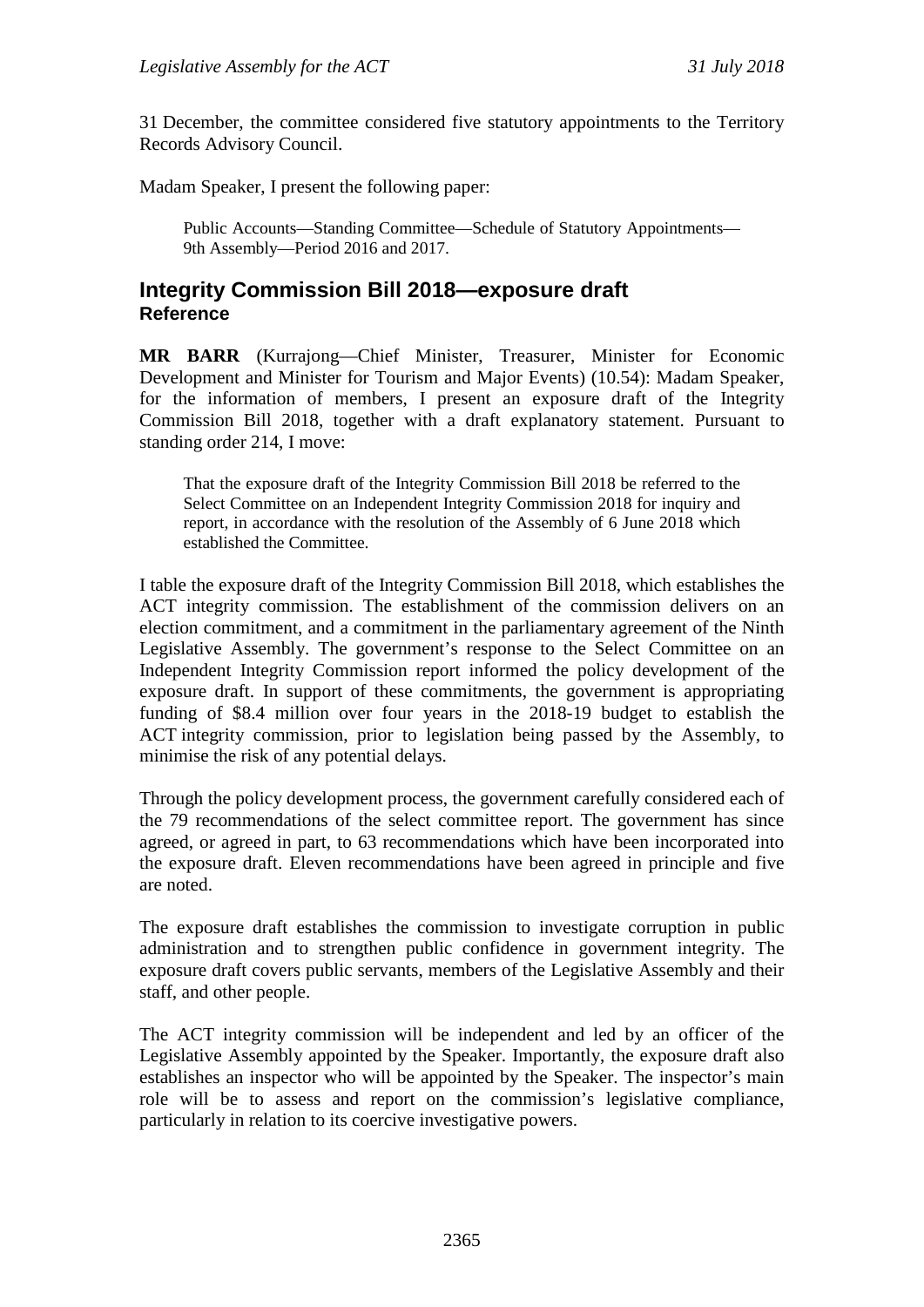Public confidence in the commissioner's role in investigating alleged corrupt conduct is critical to their role, including that they themselves are free of any actual or perceived conflict of interest. Considerable work has been undertaken in the exposure draft to ensure the protection of a person's human rights, to meet the government's legislative responsibilities under the Human Rights Act 2004.

Where a human right may be limited by the operation of the bill, sufficient safeguards have been proposed to reduce any undue impact. Specifically, the commission must undertake a public interest test in determining whether a public or private examination should be held. The commission and the inspector of the commission must also have regard to any information they disclose in their reports and the impact it may have on a person's human rights. Achieving a balance between public interest in exposing corruption in public administration and public interest in avoiding undue prejudice to a person's reputation is an objective of this exposure draft.

An analysis of the human rights considerations is outlined in the explanatory statement. The exposure draft has been through the government's legislative scrutiny process from a human rights and criminal law perspective. Consultation and engagement on the exposure draft was undertaken with the ACT Auditor-General, the ACT Ombudsman, the ACT Electoral Commission, the Clerk of the Assembly, the ACT Public Sector Standards Commissioner, the Director of Public Prosecutions, the Human Rights Commission and the Chief Police Officer.

Stakeholders provided valuable feedback, and the government has taken this feedback into consideration in developing the exposure draft. Specifically, the exposure draft provides the commission with a power to investigate, dismiss or refer corruption complaints. Where the commission refers a complaint to a referral entity, the entity's inherent statutory independence in deciding whether to investigate the matter remains. As recommended by the select committee, the exposure draft provides that the commission's jurisdiction extends to members of ACT Policing.

I have also received correspondence from the Prime Minister about the coverage of ACT Policing. I can advise the Assembly that the Prime Minister has formally agreed to the commencement of discussions between senior officials in the ACT government and the Department of Home Affairs and the Attorney-General's Department. These discussions will explore avenues to amend relevant commonwealth legislation for the inclusion of ACT Policing in the scope of the integrity commission. The commencement of these provisions in the exposure draft has been delayed by 12 months to allow for these negotiations.

The exposure draft applies to any conduct that happened at any time before the bill commences but will not apply to conduct that happened before self-government in 1989. There are safeguards in the exposure draft to ensure that the commission does not expose a person who has already been punished or disciplined to additional penalties for the same matter.

It also ensures that the commission does not investigate a matter that has already been investigated by another body unless there is reliable, substantial and highly probative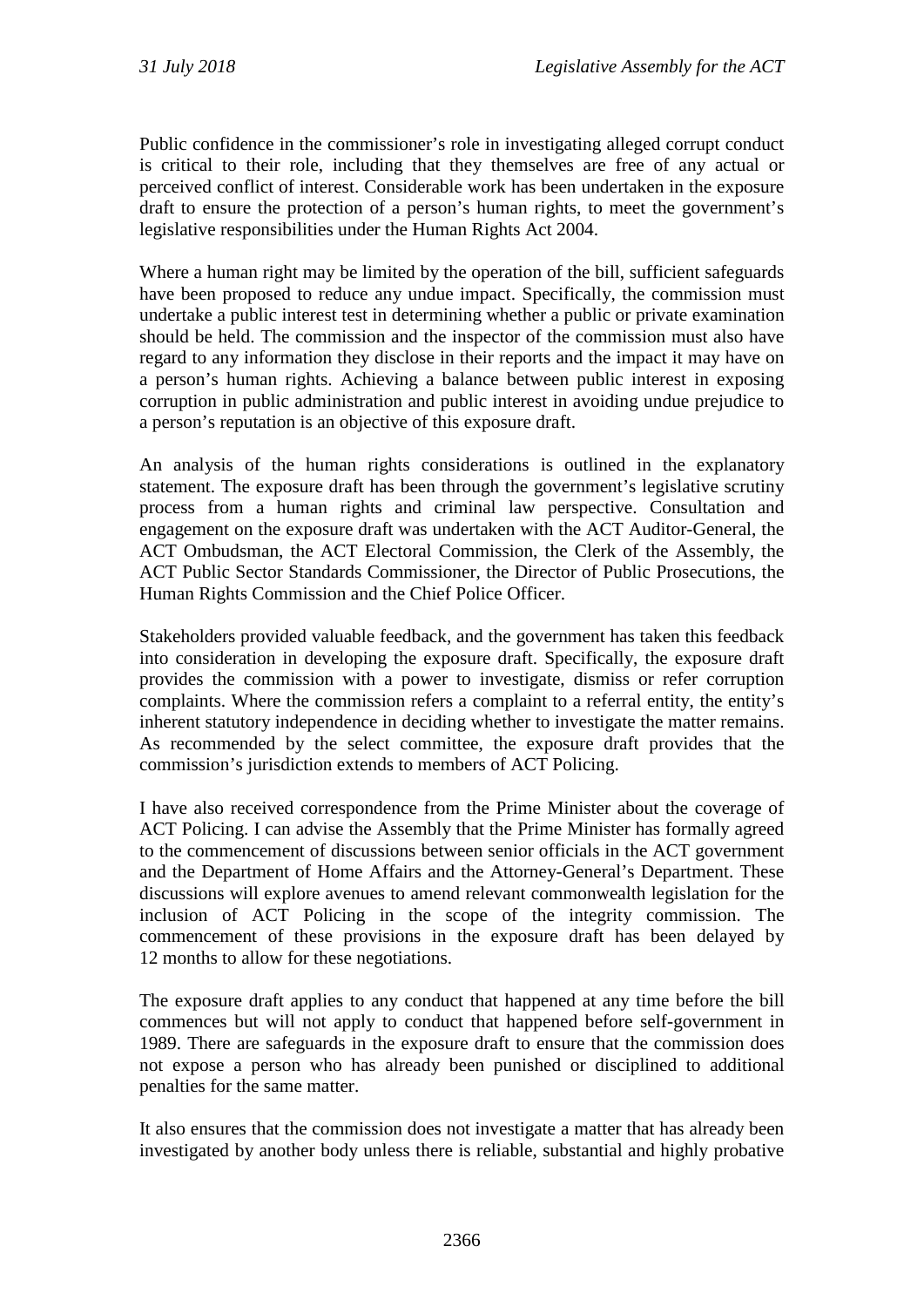evidence that was not considered by that investigatory body. The exposure draft does not create any new offences in relation to any retrospective conduct being investigated or change the law. It simply creates a mechanism to investigate breaches of the law.

The exposure draft provides for the Assembly to determine what is subject to parliamentary privilege. Similar to the arrangement between the Australian Federal Police and the Assembly, a memorandum of understanding between the integrity commission and the Speaker will be developed to ensure that parliamentary privilege arrangements are matters for the Assembly. The MOU will be supported by processes outlined in the standing orders and continuing resolutions.

The government proposes that the Standing Committee on Administration and Procedure be the relevant Assembly committee that will have oversight functions over the integrity commission and the inspector, instead of creating a new standing committee to undertake this role. The Legislative Assembly Commissioner for Standards is currently reporting to the Select Committee on Administration and Procedure, so it is appropriate that the same arrangements apply to the ACT integrity commission and inspector. Other jurisdictions do have a special and separate parliamentary committee that oversights the relevant integrity commission, which is the reasoning behind this approach.

The government's response indicated that the draft legislation would be referred to a select committee before being presented to the Assembly later this year. The government is on track to meet this time frame, with the select committee reporting by the end of October.

This exposure draft is a significant piece of legislation developed in a short period within an existing and complex integrity environment. The government looks forward to the select committee's inquiry and report to allow the introduction and possible debate on legislation later this year.

Question resolved in the affirmative.

### <span id="page-25-1"></span><span id="page-25-0"></span>**Government priorities—spring 2018 Ministerial statement**

**MR BARR** (Kurrajong—Chief Minister, Treasurer, Minister for Economic Development and Minister for Tourism and Major Events) (11.03): I am pleased this morning to outline the government's policy and legislative priorities for the second half of 2018. The government will focus on strengthening our city and supporting our community. We are delivering new local schools and more places for kids at our existing schools. We are strengthening care in our hospitals and rolling out better health services for Canberrans across our city. We are increasing investment in services for our city and suburbs and boosting our police and emergency services to keep Canberrans safe.

Across our community we are delivering more places for women to seek safe and secure accommodation. We are working on a new housing strategy to lay out the next phase of our investment in public, community and affordable housing. And we are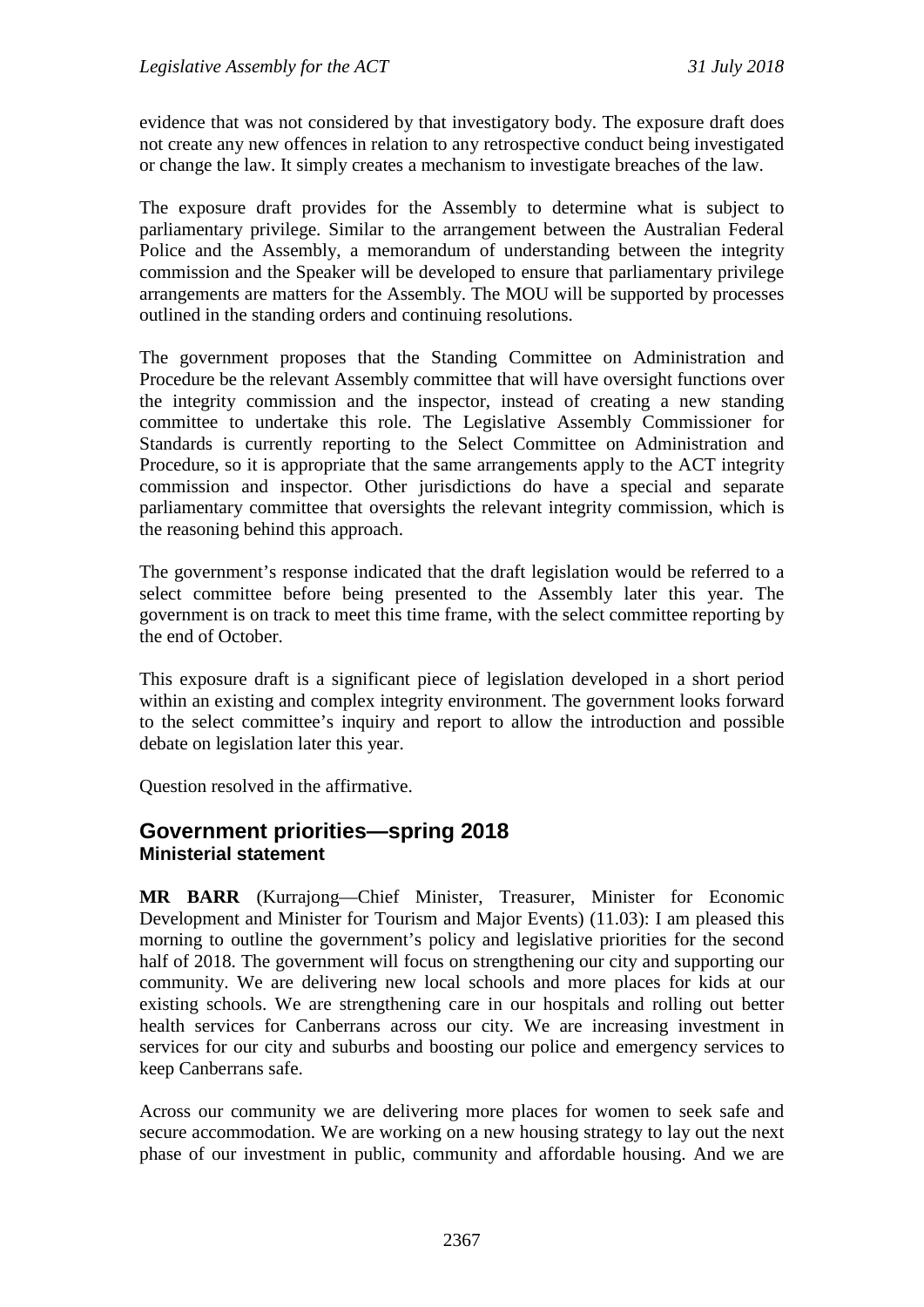investing in a dedicated team to improve our adoption processes. As a progressive government we will continue to support Canberra to become even more inclusive, progressive and connected.

We are well positioned to invest in strengthening our community and building a better Canberra because of our strong economic management. Our unemployment rate is the lowest in the country. Thousands of new jobs are being created each year and our economy continues to diversify, attracting new workers in industries that will help Canberra over the longer term.

The budget the government handed down in June is in balance this year and across the forward estimates. That means we can meet the city's needs today whilst investing for Canberra's growth into the future. This includes meeting needs like new and expanded hospital facilities and more walk-in centres, a more connected and efficient transport network, the delivery of the light rail network and boosting the equality of educational opportunity for young Canberrans.

The Assembly will consider a range of important pieces of legislation during the second half of this year to continue making Canberra more inclusive, more progressive and more connected. An inclusive community supports each other. Whether it is protecting our children from institutional child abuse or limiting the harm of gaming machines, the government will strengthen our support for Canberrans.

We have been strong and decisive in our commitment to implementing the recommendations of the Royal Commission into Institutional Responses to Child Sexual Abuse. We want to change the status quo to effect cultural change within organisations and to ensure that the failures of the past cannot continue. During the spring sitting period, across two bills, the government will move to implement the recommendations to protect Canberra's children.

Inclusive communities stand up for those who need help the most. The government will ensure that Canberrans involved in motor vehicle accidents get the care and support that they need. We have undertaken a significant community consultation process to design reforms to the ACT's compulsory third-party insurance scheme. The citizens jury has given its verdict and, as promised, the government will seek to implement its decision by introducing legislation on CTP reform by the end of this year.

We will also help people to be included in society through improving the effectiveness of the ACT restorative justice scheme and responding to the recommendations of the legislative review of the working with vulnerable people scheme, taking into account the royal commission's recommendations and the implementation of nationally consistent worker registration arrangements for the national disability insurance scheme.

Progressive communities think differently. They challenge received wisdom and face new challenges with optimism and with goodwill. During this spring's sittings the progressive government that Canberrans voted for will continue to lead the nation through a series of major reforms.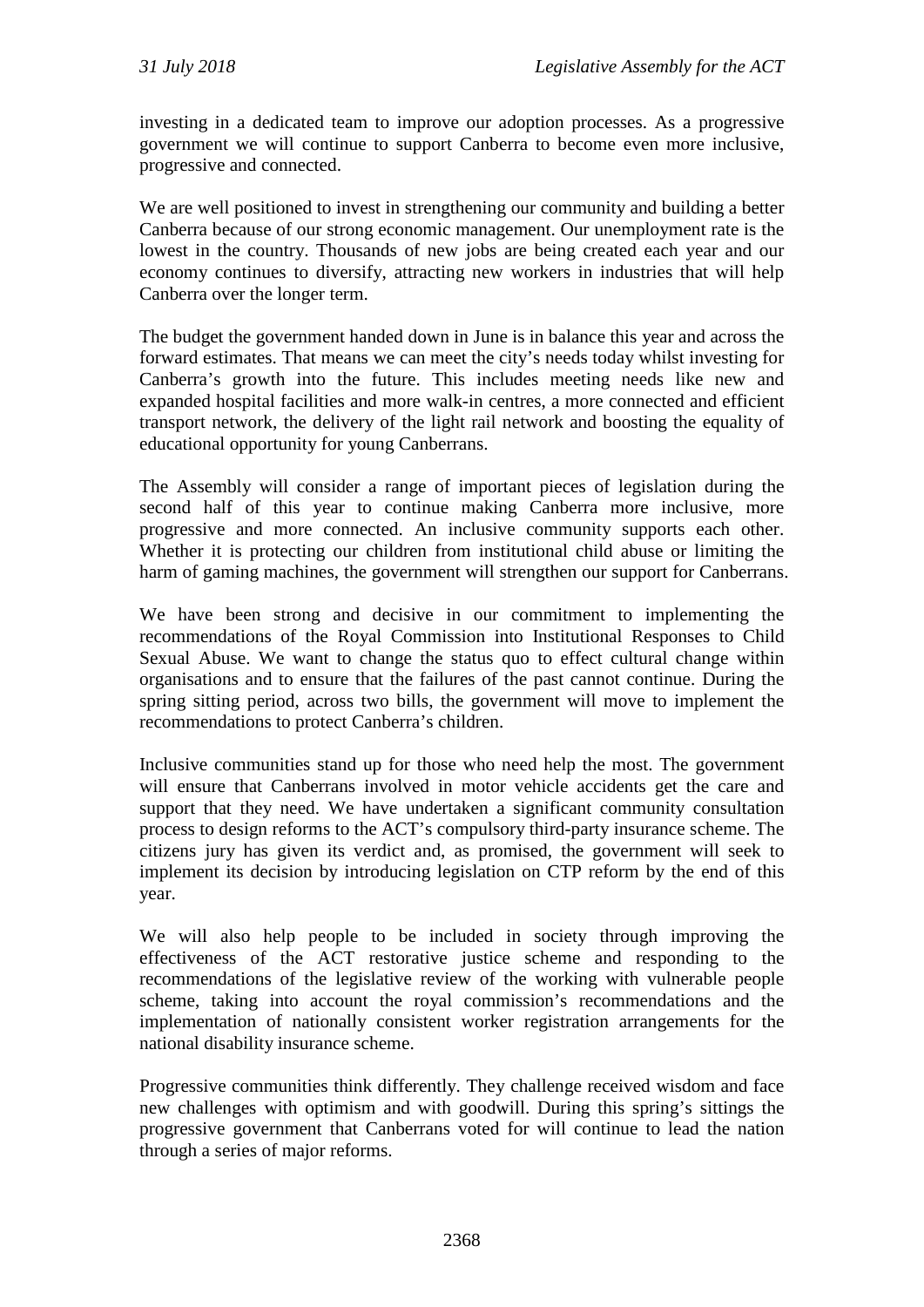We will continue our plan to reduce the number of poker machines in the territory to 4,000. This week, as Treasurer, I will introduce legislation to implement a new betting operations tax to ensure that major betting operations pay their fair share of tax in the jurisdiction their customers live in. Later in the year Minister Ramsay will reform our gaming machine community contribution scheme, ensuring that these contributions go to those in the community that need it most.

Progressive societies tackle climate change. With our city less than two years away from being powered 100 per cent by renewable electricity, we are looking beyond 2020. Minister Rattenbury will introduce legislation to bring forward our target of achieving zero net emissions by five years, from 2050 to 2045. This is a world-leading target and something that Canberrans want action on.

The government is progressive in how we think about the rights of local workers. While the federal government has cut rights, we will stand up for working Canberrans. This week Minister Stephen-Smith will move to ensure that the ACT government awards contracts to businesses that meet the highest ethical and labour standards, through the secure local jobs code. This is an important reform. Workers deserve fair pay and secure entitlements. They have the right to organise and to be represented by their union. We will ensure that the companies and organisations that we award work to will uphold these rights.

During this sitting period we will also introduce the necessary legislation to support the territory in becoming a self-insurer under Comcare. Self-insurance will streamline workers compensation claims, currently managed by Comcare, and enable us to support ACT public sector employees better with the same entitlements but a simpler system for injured workers.

Connected societies work best when people are well informed and have equality in services and life opportunities. Housing tenants will be better connected to important information about their tenancy agreements. A bill to be introduced by the Attorney-General will improve protections for both residents and landlords and will reform issues of security of tenure, pet ownership and rent increases.

Canberrans voted for a progressive and inclusive government in a connected city. We will continue to deliver on our commitments.

I present a copy of the statement:

Government priorities—Spring 2018—Ministerial statement, 31 July 2018.

I move:

That the Assembly take note of the paper.

Question resolved in the affirmative.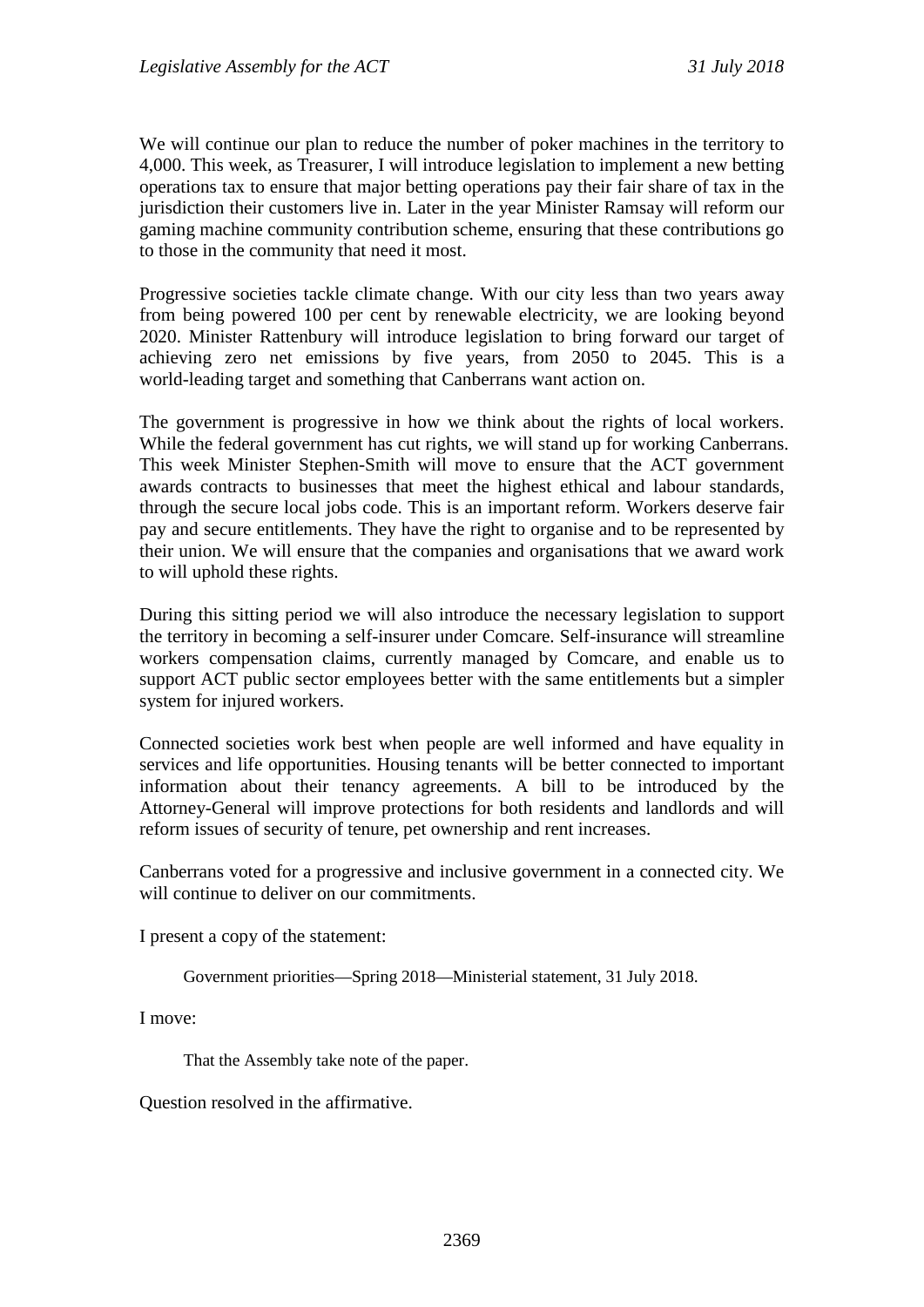## <span id="page-28-1"></span><span id="page-28-0"></span>**Waramanga playground—government response Ministerial statement**

**MS FITZHARRIS** (Yerrabi—Minister for Health and Wellbeing, Minister for Transport and City Services and Minister for Higher Education, Training and Research) (11.10): It is a pleasure to report back to the Assembly today on the government's response after the motion of 21 March this year. I recall at the time of the motion that a robust debate ensued in which the value and importance of playgrounds to the community was well illustrated, as was the government's track record in managing the very large number of playgrounds we have across our city. I was also pleased that the debate went beyond the somewhat simplistic and narrow considerations of local interests and extended to an intelligent debate about prioritisation and where our finite resources are best placed to serve the community across many competing priorities.

This government understands the important role community play spaces have in the development of children, such as the many health benefits associated with exercise, the development of social skills and connecting with the natural environment. Importantly, play spaces also provide a social space for parents and carers, and we want to ensure our playgrounds are in places that are of benefit to the community.

In this year's budget we have committed \$310,000 for the adopt-a-park program commencing in 2019-20. This program will be carefully designed in the coming year and ready to roll out next financial year. The government also allocated \$1.9 million in 2018-19 as part of the better infrastructure fund for community and neighbourhood priorities. As I will explain, these funds will primarily be allocated to improve our play spaces, with extensive community input.

The government recognises the need to better engage the community and take more meaningful approaches that tap into the experience and skills of our community to inform our decision-making. We also recognise that the delivery of city services is very much at the forefront of interest for many in the community and that every Canberran uses a range of city services every day.

We have implemented an innovative and challenging community engagement process through the better suburbs program, which will inform the delivery of future city services in Canberra. A citizens forum commenced on 21 July and will continue into August to develop a community authored better suburbs statement to set the vision and priorities for the improved delivery of city services in the ACT to 2030.

As part of this citizens forum, on Sunday 19 August better suburbs will also host a one-day play spaces forum. The intention is that this forum will be the beginning of a new phase in community decision-making about play spaces in our city. The play spaces forum is a type of deliberative engagement, with participants coming together for a period of time, being given credible and reliable information on the topic under review, discussing and deliberating the subject at length and arriving at a shared view on the way forward.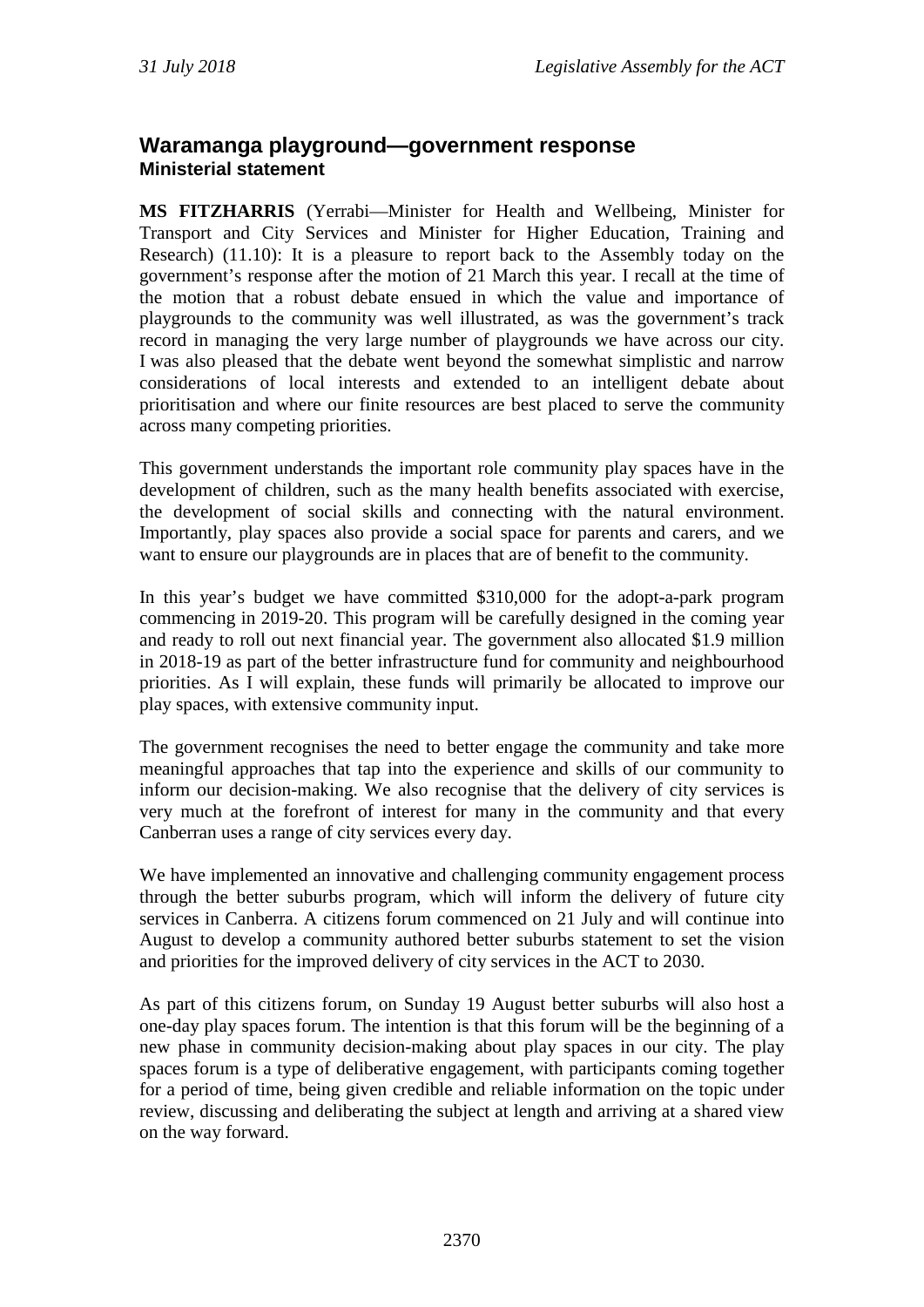The members of the forum will be a representative cross-section of the Canberra community. There will be up to 65 members of the play spaces forum, including original members of the better suburbs citizens forum, which will have already met for four days to create a better suburbs statement for Canberra; up to 10 additional members with a particular interest in play spaces, including parents whose children love using our playgrounds; and representatives from stakeholder organisations such as non-profit and community organisations and community councils.

In order to be ready to make decisions at the forum, members will be provided with information about the role of the play spaces forum and decisions they will be making; the primary challenges relating to the management of play spaces across Canberra; how play spaces are currently prioritised and how decisions on play spaces are currently made; research and evidence on best practice in play spaces and their value to children's development and enhancing community; community feedback on the quality and importance of play spaces; and changes in urban growth and demand and how these drivers affect the need for play spaces.

Importantly, the play spaces forum will aim to identify community criteria for allocating funds towards play spaces and make recommendations on how the community and government could work together into the future to ensure that playgrounds are provided equitably and located conveniently.

Through the forum the better suburbs team will facilitate a process to allocate funding for a range of different play spaces and outcomes. I am pleased to confirm that Waramanga, along with Farrer, Torrens and Higgins, will be included in this process, in recognition of the community-led advocacy for consideration of improved play spaces in these suburbs. Representatives of petition groups from each of these suburbs will be invited to present to the forum as part of a panel. Each group will be allocated time to present the criteria they believe should be used to determine play space priorities and why they believe their specific request is important.

I commend the process I have outlined, which addresses comprehensively the government's response to this Assembly motion. It is important to remember that other communities also would like new playgrounds or upgrades, so this process will give an opportunity for community-based groups to pitch their ideas and for those ideas to be considered in a broader context.

It will enable direct participation by the community in allocating real resources to play spaces in the current financial year, through a participatory budgeting mechanism, and it will respond to community concerns and requests in a systematic and thoughtful manner that not only addresses issues of immediate concern but, importantly, provides a mechanism for ongoing community engagement and dialogue.

I am proud that this will be the first time we will have such a mechanism in place to understand and meet the changing needs of our community in relation to the provision and management of our play spaces. I look forward to seeing the outcomes very soon.

I present a copy of the statement:

Waramanga—Provision of a playground—Ministerial statement, 31 July 2018.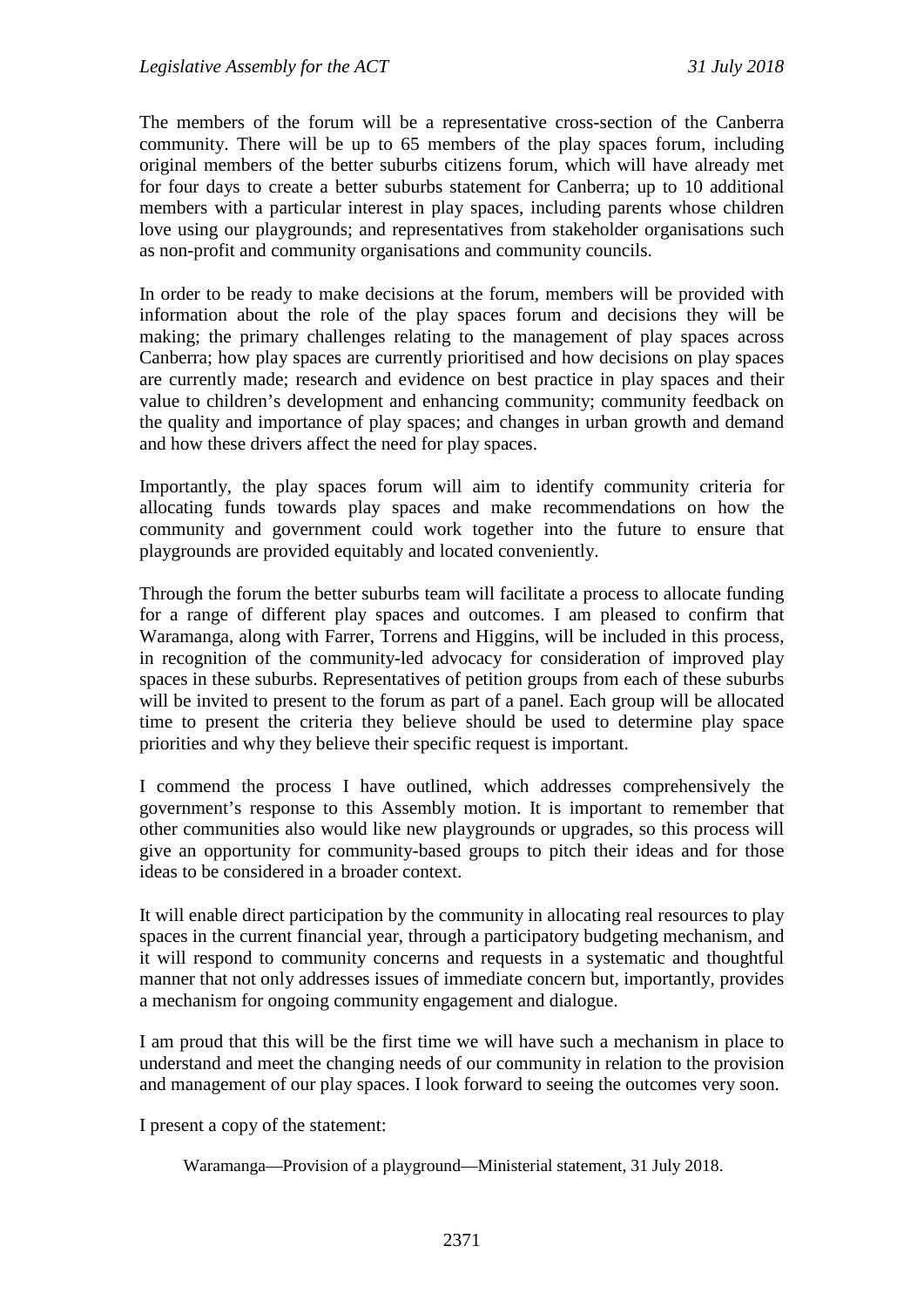I move:

That the Assembly take note of the paper.

**MR HANSON** (Murrumbidgee) (11.16): This is a sad day, I would have to say, for the people of Waramanga, and with regard to the community's trust in the government and in this minister. I go back to the reason the minister is making this statement today, which is the motion that was agreed to unanimously by this Assembly on 21 March. It is disappointing that the minister now walks away rather than hearing what the community's concerns are, as I have spoken to the community this morning.

As she walks away, let me remind members of what was agreed to on 21 March. The agreement by this Assembly was that the government would commit to the establishment of a new playground at Waramanga shops. This was not some ambiguous "there'll be a further process and Waramanga can fight for scraps of what's in the budget, to see if they might get some money allocated to their playground". It was a commitment to fund, a commitment to build, a new playground at Waramanga.

As you would be aware, Mr Assistant Speaker, and as other members would be aware, the Waramanga community, led by Elizabeth Hoyt, had put together a comprehensive proposal for a playground at Waramanga. They had good reason for doing it, they had good cause and they had done a lot of work. That was articulated both here in the Assembly and in a number of other forums. You are aware of it, Mr Assistant Speaker, and Ms Le Couteur is aware of it: they have done tremendous work.

We came into this place on 21 March and we had an extensive debate about broader requirements for playgrounds, about their use and application across the city, but, when it came to it, it was specifically about Waramanga.

I refer back to the debate that we had on 21 March. There were a series of amendments. There was an amendment put by Ms Le Couteur. There was then an amendment that I put. That amendment that I put was done by negotiation with the minister. There was some to-ing and fro-ing, and that was referred to in the debate. You can look at the *Hansard* and see it. There was some to-ing and fro-ing, but the minister agreed to support the amendment that I put forward. She agreed that the government would support the amendment that, at the end of the day, called on the government to commit to the establishment of a new playground at Waramanga shops.

The minister said, in regard to that, "I think we have reached a good conclusion." There was no ambiguity. As Ms Le Couteur will recall, I was surprised by the minister's decision. Ms Le Couteur is nodding. There was a long debate, but at the end of the day we were surprised, and I was personally delighted. I know the members of the community who were in the Assembly that day were delighted that the minister said that the government was committed to building a playground at Waramanga.

That was the conclusion of the debate. There was a lot of other stuff in the motion some good stuff, I would say, but that was what it all boiled down to. Certainly, the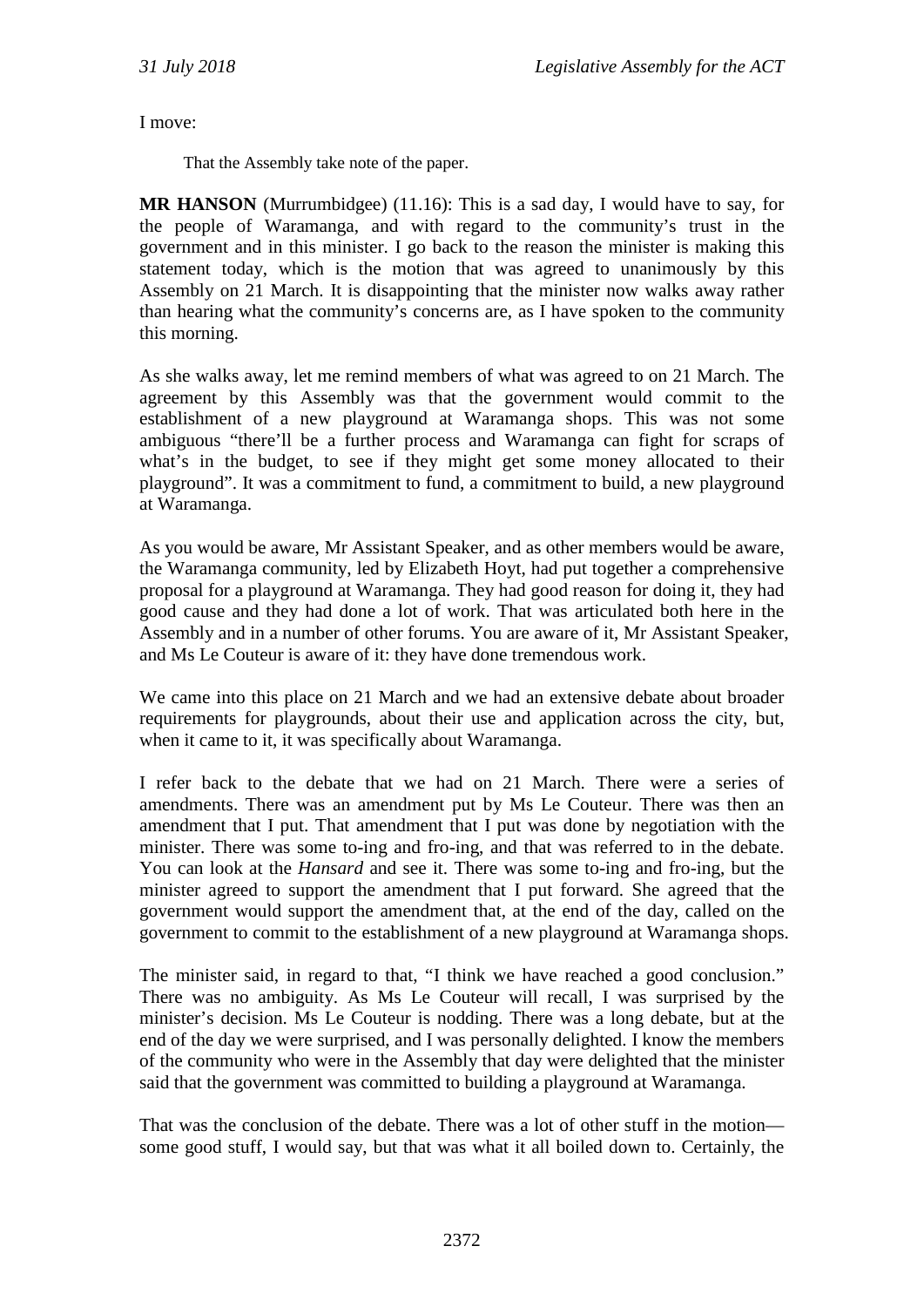members of the community that were here that day, as well as me, Ms Le Couteur and anyone else that listened to that debate, would not have walked away with anything other than a very clear understanding of the commitment from the government to the establishment of a playground at Waramanga.

I turn now to what has happened today. The minister has backtracked; she has backflipped. What we now know is that there is no commitment to a playground at Waramanga; it is off the table in terms of a commitment. What will now happen is that members of the community of Waramanga will have to go along to a government-led process, with a bunch of other representatives from different suburbs, and they will have to fight for the scraps. My understanding is that there is \$1.9 million in the budget for playgrounds, but the bulk of that is for maintenance of the existing playgrounds, which then leaves an amount to build new playgrounds, perhaps, or enhance existing playgrounds. Certainly, it is very unlikely that there will be a sufficient amount to do everything the government is talking about, and it will certainly not provide a new playground in Waramanga.

Members of the Waramanga community now have to go along with a whole bunch of other people to this government-led forum and argue their case again. They have to argue their case again in a government process when they have already received a commitment—on 21 March this year—that has now been reneged on by the government and by the minister. She was in this place saying, "I commit to a playground," and that was not true. What she has done is that she has misled the community. The community were going away and thinking they had a commitment and now they have to come back and go through some process and bid for the scraps.

Whether the decision of the minister on the day to commit to that playground or not was right—I personally thought it was—the fact is that she did it. She said that she would commit to that playground, and she has lied to the community. She has come back into this place with a process—

**Ms Cheyne**: A point of order.

**MR ASSISTANT SPEAKER**: A point of order, Ms Cheyne.

**Ms Cheyne**: Mr Assistant Speaker, Mr Hanson has now used a number of terms which are unparliamentary, including "liar", "lied" and "misled".

**MR ASSISTANT SPEAKER**: Mr Hanson, do you want to withdraw?

**MR HANSON**: I am certainly happy to withdraw the word "lied", in terms of parliamentary language; I am happy to withdraw that. In terms of "misled" and that she has misled the community, that is not deemed unparliamentary. If I had said she had misled the Assembly, it would be, but I am certainly happy to withdraw the word "lied", Mr Assistant Speaker.

**MR ASSISTANT SPEAKER**: Okay, Mr Hanson.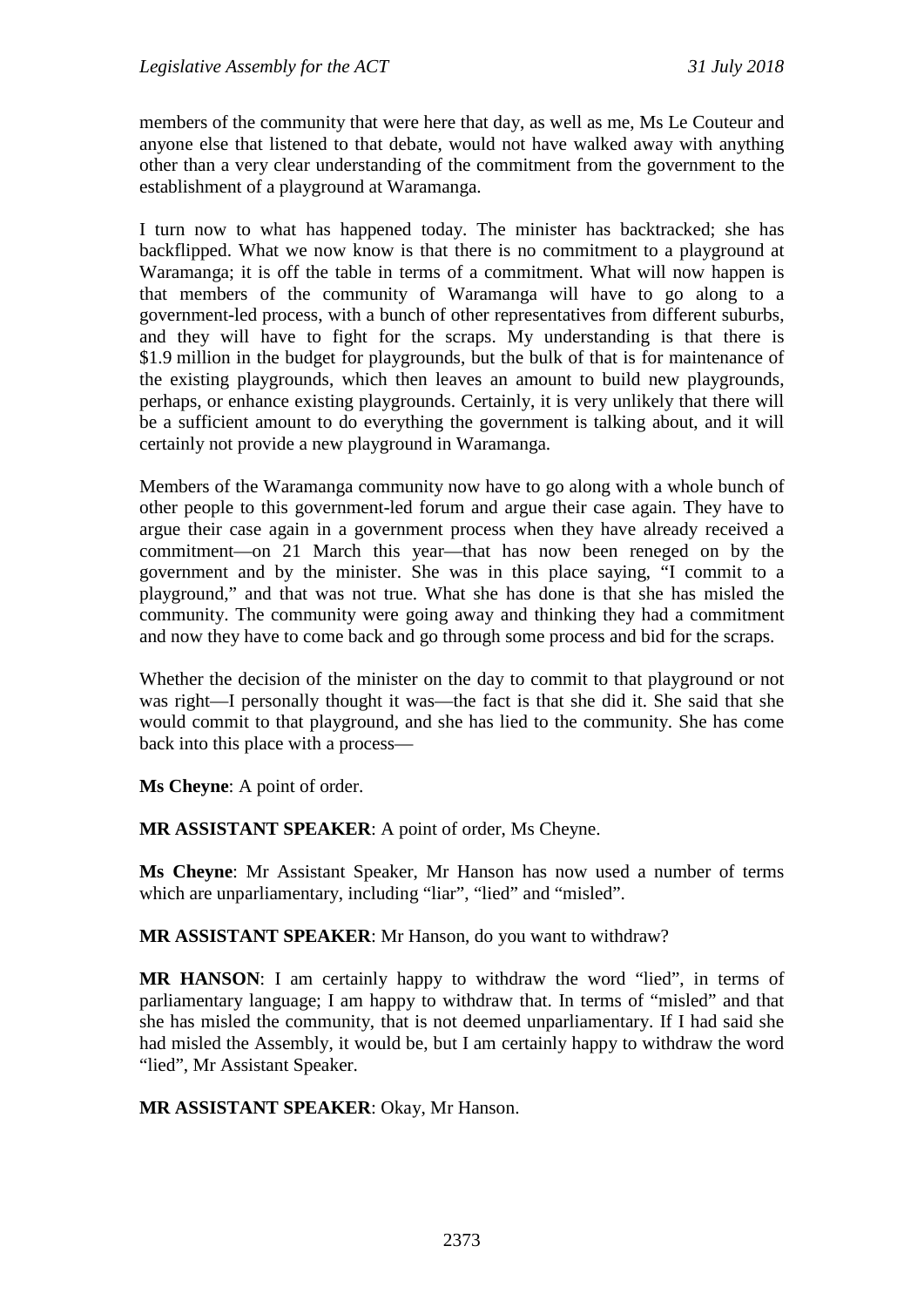**MR HANSON**: Thank you. I have spoken to members of the Waramanga community today and I have explained what has happened in this process. It is fair to say that they are disappointed because they have put a lot of work into this. They have put their trust in the government, they have put their trust in their minister, and that minister has abused that trust. She has put the community in a position where they have been strung along. Why didn't the minister have the fortitude, the strength or the honesty to look the community in the eye on that day, on 21 March, and say, "No, I'm not going to commit to this; you're going to go along to the process with everybody else"? She could have said that, but she did not.

**Mrs Dunne**: She could have been more honest.

**MR HANSON**: She could have been more honest, Mrs Dunne. She did not do that; she committed to it and misled the community.

This is unsatisfactory. But moving forward from here, what happens? The community now have to go along to a process. They have to start again. They have to go along and bid for what is a paltry amount, when you consider all of the work that needs to be done to our playgrounds across this community. You only need to listen to Mrs Jones in this place. She is away today, looking after her new child, but you only need to listen to Mrs Jones to understand the need for new playgrounds, the need for maintenance of existing playgrounds, and the paltry amount that is on offer from the government to do that.

They have to go and fight their battle again. Although the government said that they would commit to it, that is not true. They now have to go and bid for that again. Let me make it very clear: having made that commitment in this place, if, after going through that process and jumping through more hoops, the people of Waramanga are told, "No, the government is not committing to a new playground," what is very clear is that the minister will have misled this Assembly. She said she had committed to it, and if that process does not eventuate in a new playground for Waramanga then it is very clear that she will have misled this Assembly and it is quite possibly the case that she would be in contempt of the Assembly. She would be in contempt of her own support for a motion by backflipping.

We will wait for that process to roll out, because my objective here, and my desire, is to make sure that we get a new playground for Waramanga, rather than play politics on this. But let me be very clear: at the end of the day, if the Waramanga community go there and jump through more hoops, having been misled by the minister, and if that does not eventuate, the minister had better watch out, because I will be back in here and I will be confronting her with what will then be very clear to have been a misleading of this Assembly and potentially—it will be a matter for the Assembly to decide—a contempt of this Assembly.

**MS LE COUTEUR** (Murrumbidgee) (11.26): I am pleased, in a way, that I have become the third speaker because we all have different takes on what happened here. Minister Fitzharris, Mr Hanson and I were all part of the debate about a Waramanga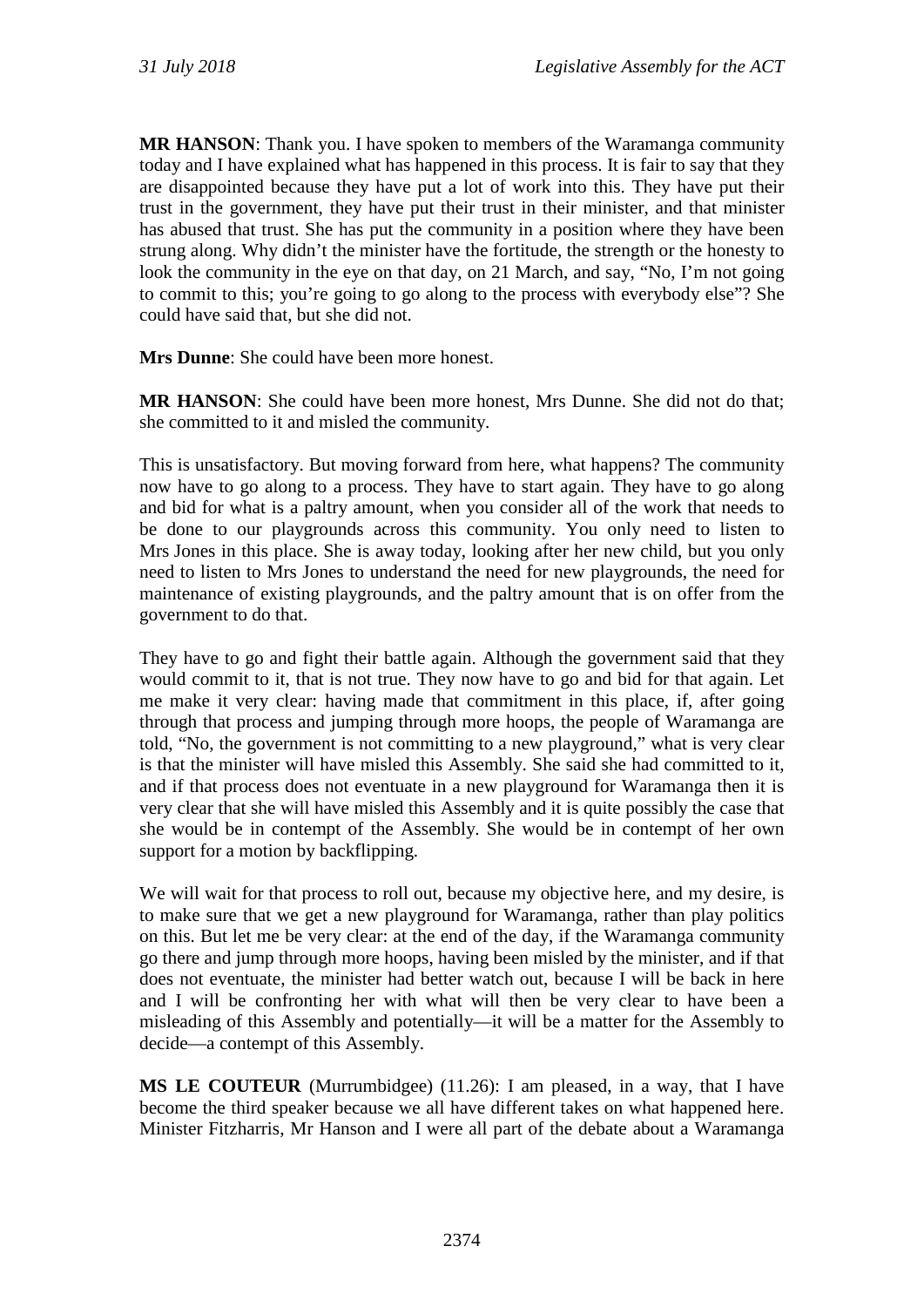playground. I can probably say, without verballing anyone, that we all thought that Waramanga had a good case for a playground. I do not think that is in question here.

During that debate I went to some lengths to point out that debating in the Assembly which playground should be funded, rather than another one, was not the way to do this. I pointed out that we had a limited amount of ACT government budget money to spend and that it needed to be allocated on a basis other than just convincing an MLA that they should move a motion on it. I spoke at length about how this was not the appropriate process, despite my appreciation of the good case that the people of Waramanga, and in particular Elizabeth Hoyt, as Mr Hanson mentioned, have put for this.

As Mr Hanson said, a late amendment by him was agreed on the floor of the Assembly with Minister Fitzharris. I then saw no point in disagreeing. My statements had been fairly clear as to what I thought was an appropriate process. As I do think it is a reasonable place for a playground, if the minister had decided that she was going to commit to a playground in Waramanga, I was not going to stand up and say, "You shouldn't commit to it." I think I made my position regarding the process fairly clear. A process of moving motions in the Assembly to determine the priorities for playgrounds across the ACT is not a good process. I said that at that the time, and I stand by those comments.

Having said that, I think that the process that Minister Fitzharris outlined in her statement is, without a doubt, a better process. I think it is very regrettable that we went through the debate that we went through in the Assembly earlier. I think that the expectation that was quite reasonably formed by members of the community as a result of that motion is very unfortunate. I agree with Mr Hanson's comments about the potential finding that there has been a misleading of the Assembly. I do not think we went through a good process at all.

The process, as I said, that Minister Fitzharris has outlined for the future would appear to be a much better process. As members will remember, the Greens have been big supporters of deliberative democracy. I am very pleased that we did the citizens jury process. Members will remember that last year we passed a motion talking about participatory budgeting methods being used for about 20 per cent of the TCCS budget. I believe that the process that Minister Fitzharris is talking about is a direct result of that. It is part of how we are going to do deliberative democracy and participatory budgeting.

The comments that Mr Hanson has just made really go to the heart of why we need a better process than what we have had in the past. What we have done in the past has created unreasonable expectations and hurt, and has pitted one community against another.

I would point out, on this particular process, that I am aware that Weston Creek Community Council does have a representative in the citizens group. I would be confident that Elizabeth Hoyt and the people of Waramanga would be in an excellent position to ensure that the virtues of their proposal are well and truly canvassed as part of the deliberative democracy exercise that the minister has outlined.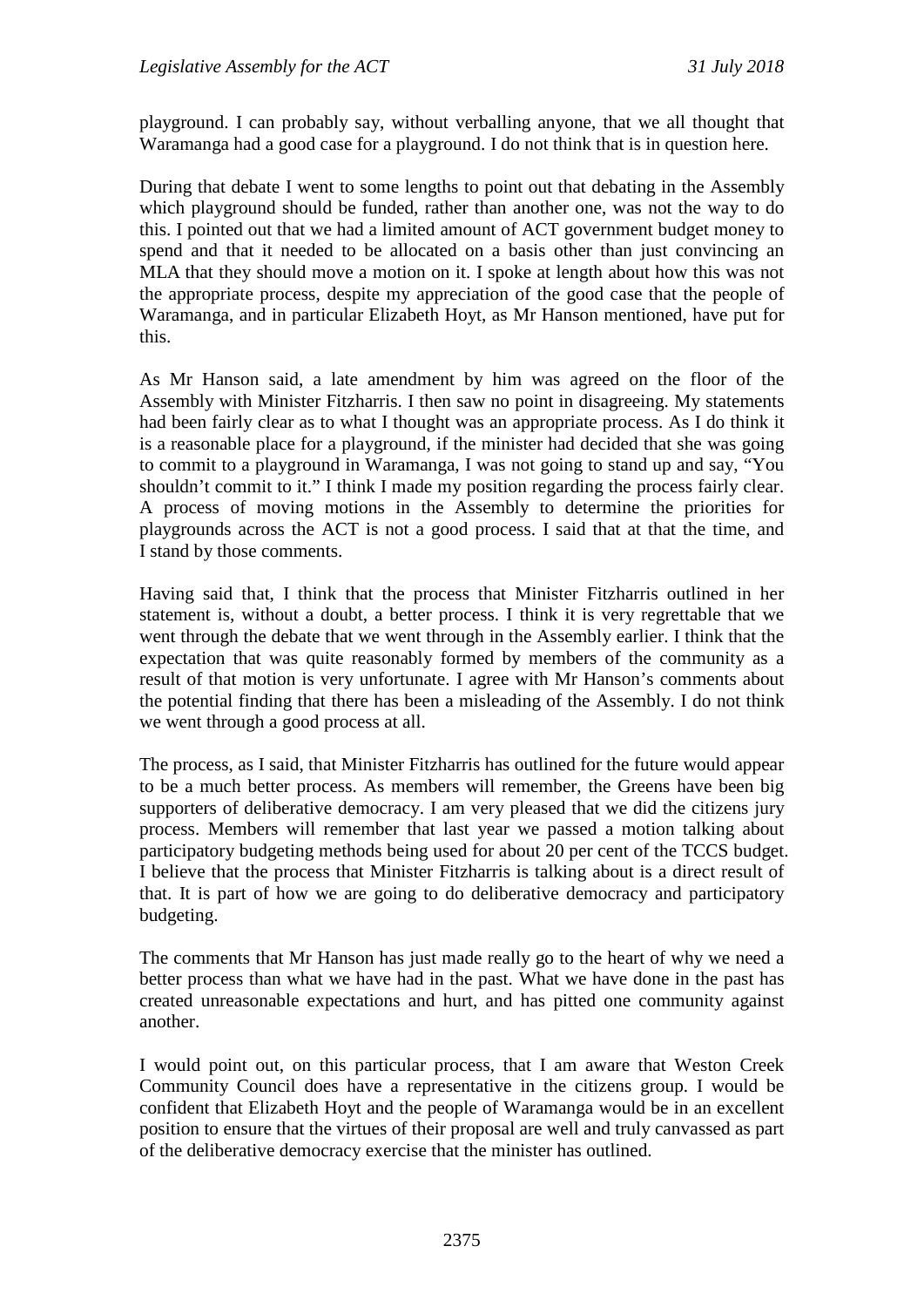I am standing here in favour of playgrounds. We should have more of them—and, as the estimates committee said, with trees to shade them. I note that there are trees near the proposed Waramanga site. Also, we have to have a respectful process that enables the community of Canberra as a whole to make a decision about how we prioritise our limited government resources, which playgrounds are fortunate enough to be supported and which communities, unfortunately, will have to be told, "You've got a good case but there is a limited amount of government funding and your playground is not going to be one that is funded this year."

Question resolved in the affirmative.

## <span id="page-34-0"></span>**Ministerial delegation to the USA and American Planning Association study tour Ministerial statement**

<span id="page-34-1"></span>**MR GENTLEMAN** (Brindabella—Minister for Police and Emergency Services, Minister for the Environment and Heritage, Minister for Planning and Land Management and Minister for Urban Renewal) (11.32): It is with great pleasure that I report back to my Assembly colleagues on the delegation that I led to the United States of America in April this year, primarily to attend the American Planning Association national congress in New Orleans. It is recognised as one of the leading gatherings of planners and allied professionals from across the world.

The delegation consisted of me and my Chief of Staff, Daniel Landon, together with the ACT Chief Planner and Director-General of the Environment, Planning and Sustainable Development Directorate, Ben Ponton.

Between 15 and 29 April this year, we visited four cities in the United States. This included attending the congress in New Orleans over four days and learning from a range of city officials, politicians, and planning and allied professionals about how they addressed a variety of planning, housing and city growth challenges, many of the same challenges that we are facing here in Canberra.

I find it extremely valuable to talk to others and share experiences so that we can provide for the best possible outcomes for the people of Canberra. Experiences such as this allow us to share with others some of the leading work that we are doing and build strategic networks so that we can continue to collaborate with people from across the world as we should, as a growing global city.

We began with a visit to Detroit, which has experienced the full force of the global financial crisis and the loss of its major industry, car manufacturing. It still has a long way to go on its journey to recovery. The city's population has gone from around 2.5 million people to just 700,000 people over the last 10 years. What we observed was an extreme example of a city in decline, with many derelict buildings and clear evidence of major social decline. Many hundreds of thousands of abandoned homes have been demolished.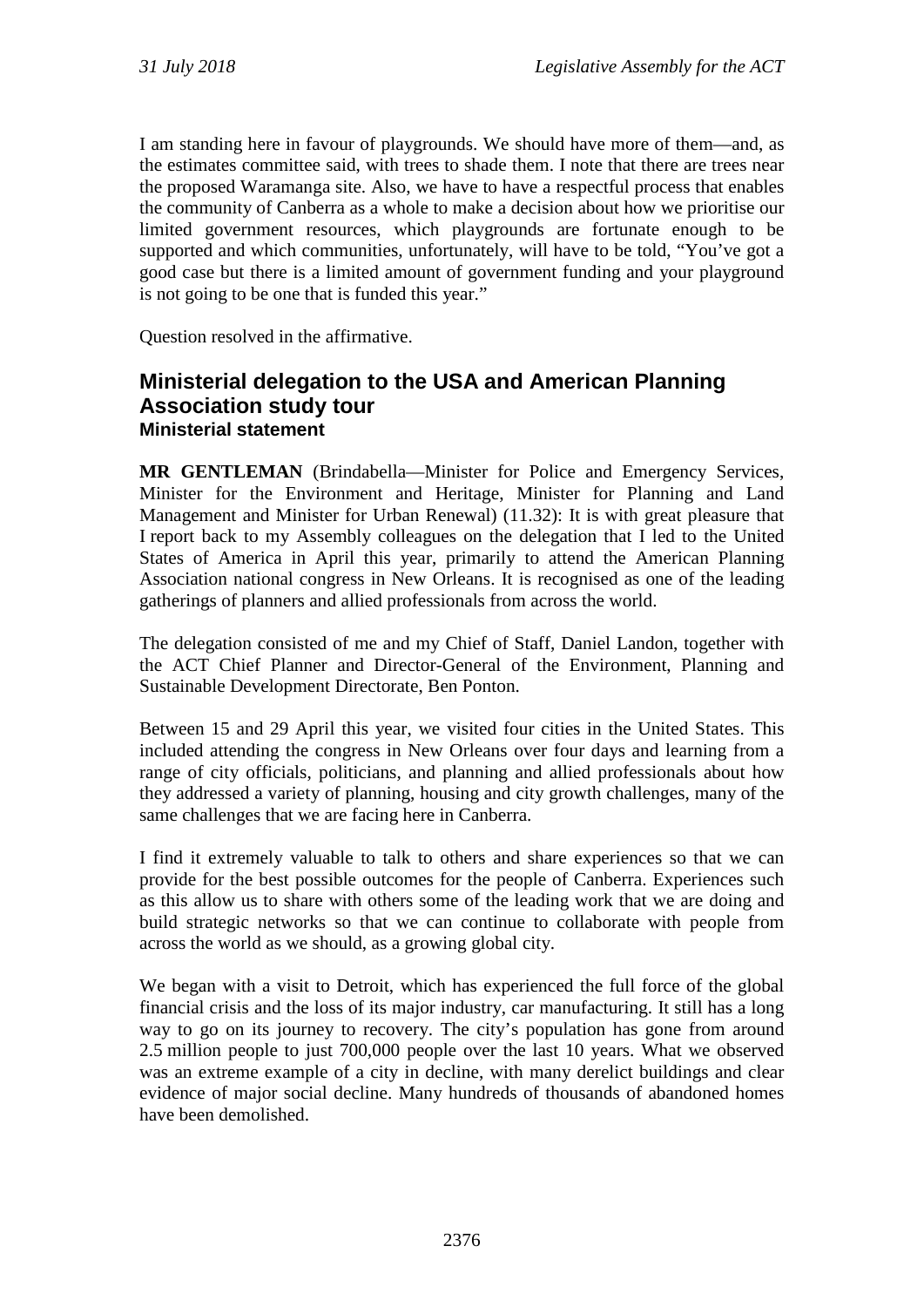This has presented an enormous challenge. Detroit's local government must now work with its community to pull the city back from the brink, diversify its economy and ensure its long-term sustainability. The city's local government is focusing its efforts on some of its most derelict areas, acknowledging that it cannot do everything all at once. In the most derelict of areas, where entire neighbourhoods of homes have been demolished, the city is doing simple things like planting wildflowers and putting up good-quality residential-style fences and the like to demonstrate that areas are being loved and cared for.

The city is working genuinely with communities to build up pride in their neighbourhoods. It may be many years before the population grows sufficiently to sustain the redevelopment that is now required. These small, low-cost interventions assist in maintaining pride until that redevelopment can occur, rather than allowing large tracts of previously developed land to become wastelands full of weeds. They are working with industry and local communities to provide incentives for demonstration precincts, again focusing their energy on a few areas so that success can be demonstrated before moving to the next area.

The city is focused on demonstrating success in areas of greatest need and ensuring the best use of its limited resources, making sure that it does not spread those resources too thinly. In the city centre they are linking arts and culture with planning and encouraging start-ups to inhabit forgotten parts of the city. Microbreweries and artists are starting to come into these formerly abandoned spaces, and with that bringing people and revitalising otherwise abandoned areas. There is a recognition that it is people that make a successful city.

While Detroit was an extreme example, it did demonstrate the importance of long-term planning on the social fabric of a city. In the past, decisions had been made that segregated different parts of the population, creating areas of social and economic divide and reducing equity. These past decisions, including the red-lining policy, have now come back to haunt the city. The failure of past planning decisions was openly acknowledged by the people we spoke to. We were impressed with the openness and willingness of those people to learn from the past. We noticed a growing sense of pride in the city. While looking over their shoulders to learn from past mistakes, the city and its people were clearly focused on the future of the city.

A key finding from our visit to Detroit was how important it is for art, history and planning to work together to achieve good quality city revitalisation. While Canberra is a relatively young city, further tapping into art, culture and history and linking this with our planning policy is something that we could also do. Indeed, we already have successes in this regard. Our own annual Heritage Festival is a good example, and I am excited at the opportunity to do more in this area.

Perhaps most importantly, our visit to Detroit reinforced the importance of a strong and diverse economy in guaranteeing the resilience of a city in the face of national and global trends. Detroit's reliance on the automotive industry was part of its downfall, and it is a great example of why this government is committed to diversifying the ACT economy.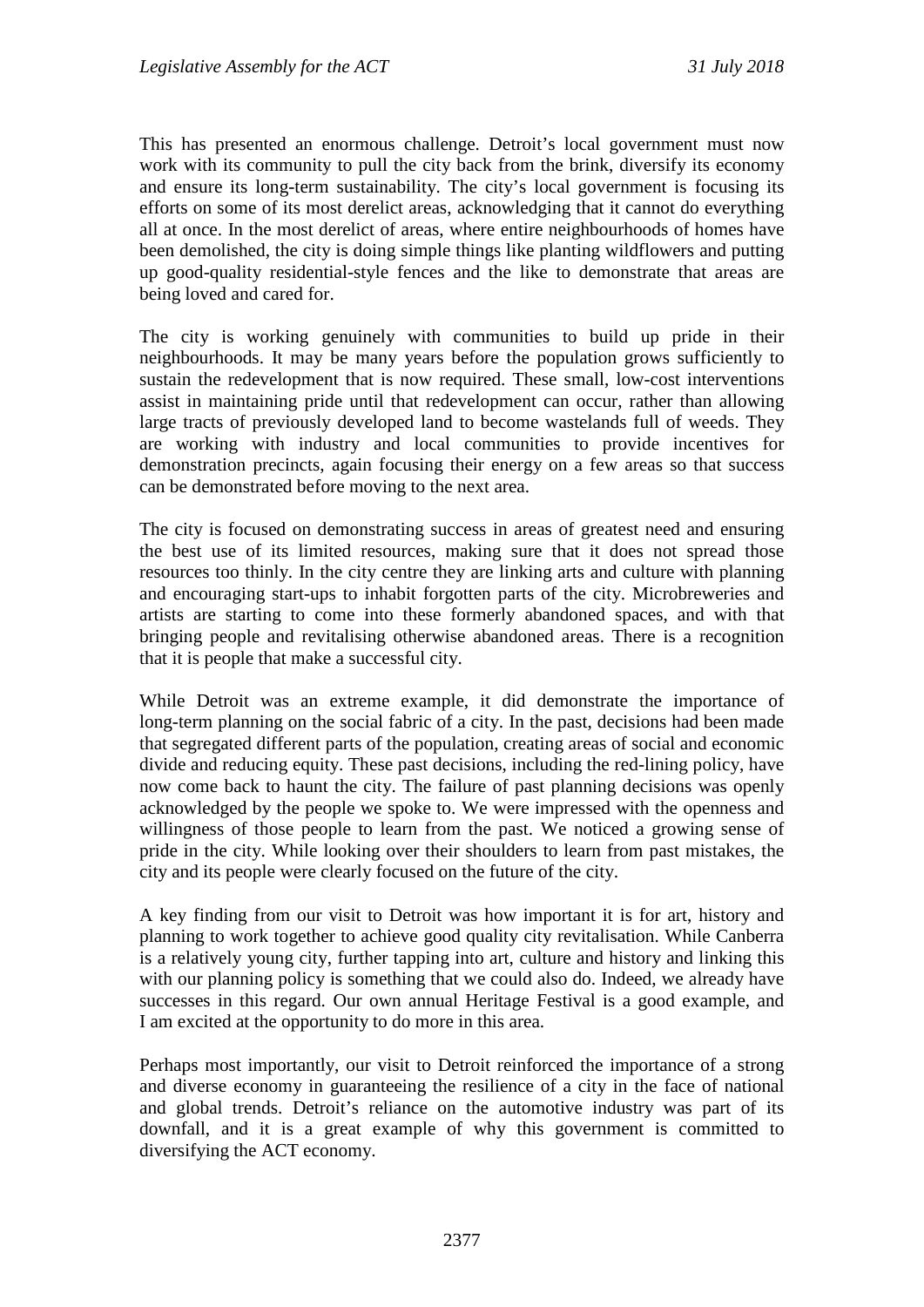By contrast Savannah, in the state of Georgia, is a thriving and dynamic city. It has a diverse economy with the manufacturing, transport, military, public sector, higher education and tourism industries forming the basis. It has capitalised on its port, the fourth largest in the US, and has capitalised on the unique heritage and history of the city.

Savannah is the United States' first truly planned city, founded in 1733. Its city centre is based on the Oglethorpe plan. The original plan sets out a city in 24 squares. Sadly, only 22 of those remain, although plans are afoot to reinstate the missing two squares. Each of the squares is surrounded by civic buildings and beyond that are private homes. There is a strong focus on high quality public spaces, and it was evident that people use and highly value those spaces and enjoy the environment of their communities. The original plan had a strong emphasis on equity, in particular with respect to equal access to high quality open spaces and civic buildings, and all lots for residential use were the same size.

There is strong citizen involvement in the city centre. A self-funding foundation helps the community and local government to protect and preserve this unique plan and the buildings within its historic core. Savannah residents are very proud of their city; that is clear. However, they do not want their city to become a museum and they recognise that it needs to move with modern times.

Interestingly there is now such great demand to live in the city centre that they are looking to expand, replicating its desirable characteristics. As part of that work they have reviewed the planning rules around the city centre and found, ironically, that those rules would in fact prevent development in the style of the Oglethorpe plan which is so strongly desired and valued by the community.

This resonated with the Chief Planner, Ben Ponton, who recently announced a review of the Territory Plan, due to commence in 2019, following the completion of the planning strategy refresh later this year. Mr Ponton has made public statements, with my support, about his desire to get us all thinking more about the outcomes we want for our city. We need to think more about outcomes and be less focused on a multitude of quantitative rules that may not necessarily deliver on what we all aspire to for our great city. But to do this well, we need to make sure that we have the right tools in place. The government is already doing the groundwork in this regard.

I remind my colleagues in this place and the broader Canberra community that the government announced funding to establish the capital city design review panel in the recent budget for 2018-19. This is an important first step in building confidence as we move towards an outcomes-based planning system. It is an exciting time for planning in the ACT.

In Savannah there was strong recognition that new construction must allow for affordable options for young people and for service workers, who are the foundation of their thriving tourism industry. That includes affordable accommodation close to their place of work in order to reduce travel time and costs. Some of our learnings here also will find their way into the government's draft housing strategy being led by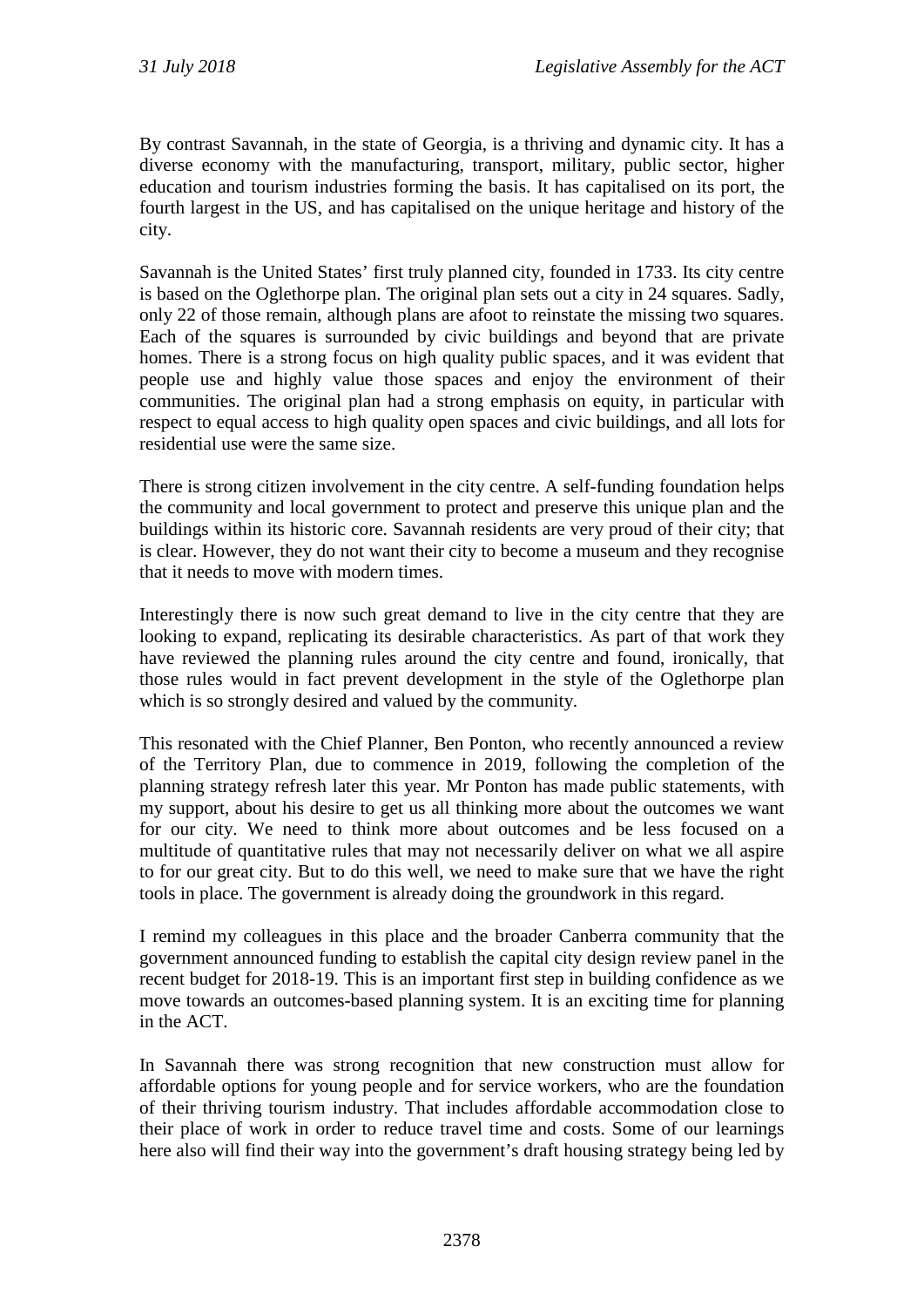my colleague the Minister for Housing and Suburban Development, Yvette Berry. This also lends weight to the focus I have just mentioned on developing an outcomes-based planning system for the ACT where people, and their desire to live a sustainable, healthy and connected existence, are at the heart of planning, rather than the rule book.

We then travelled to New Orleans to attend the American Planning Association national congress. Sessions covered a diverse range of topics from dynamic partnerships between cities and regions and a session exploring whether zoning should be simple—and, for the record, the answer is yes—to affordable housing plans in action, designing for density, and a very useful session on a planner-artist partnership for creative place making, to name but a few. The opportunity to network with some of the 5,700 delegates from 22 countries around the world was also invaluable.

I also attended a session about designing for safety, in my capacity as police and emergency services minister. This session, particularly as it related to designing public spaces for security, reinforced to me the importance of planning early for security requirements so that they can be integrated and not an afterthought. The best security interventions are those that people do not even notice, of course.

Of particular interest were the sessions on public participation and engagement in planning. We are already doing some great work in this space but it was great to hear that we are on the right track and, importantly, that we are not alone in the challenge to capture the missing voices in community engagement. These sessions were often practical and shared examples of innovative techniques and new approaches, which we are working to bring to communities in the broadest possible sense and into the planning space.

This is a challenge for our community, one which I hope we can address through the current conversation on housing choices, the refresh of the planning strategy and, of course, the review next year of the Territory Plan. We need to engage more people in planning to simplify the system so that it can focus on and support high quality planning outcomes to create a city for people. I look forward to continuing the conversation with the Canberra community as we plan for our growing city.

Another interesting learning from the congress was the use of innovative funding models to support city activation projects. For example, the city of Lynn near Boston showcased an example of revitalisation and use of crowdfunding to support a 10-day arts festival called Beyond Walls. The group raised \$80,000 in around a month and was granted \$50,000 by the city for the festival. This arts festival was a catalyst for significant change in the city. Before the festival, the city was not on the must-visit list of most Americans, but now the city is energetic and its residents are filled with pride for what they have achieved. This all started with a relatively simple city revitalisation intervention.

Following the congress we travelled to San Francisco, where we gave a presentation to the City and County of San Francisco Planning Department on the great work that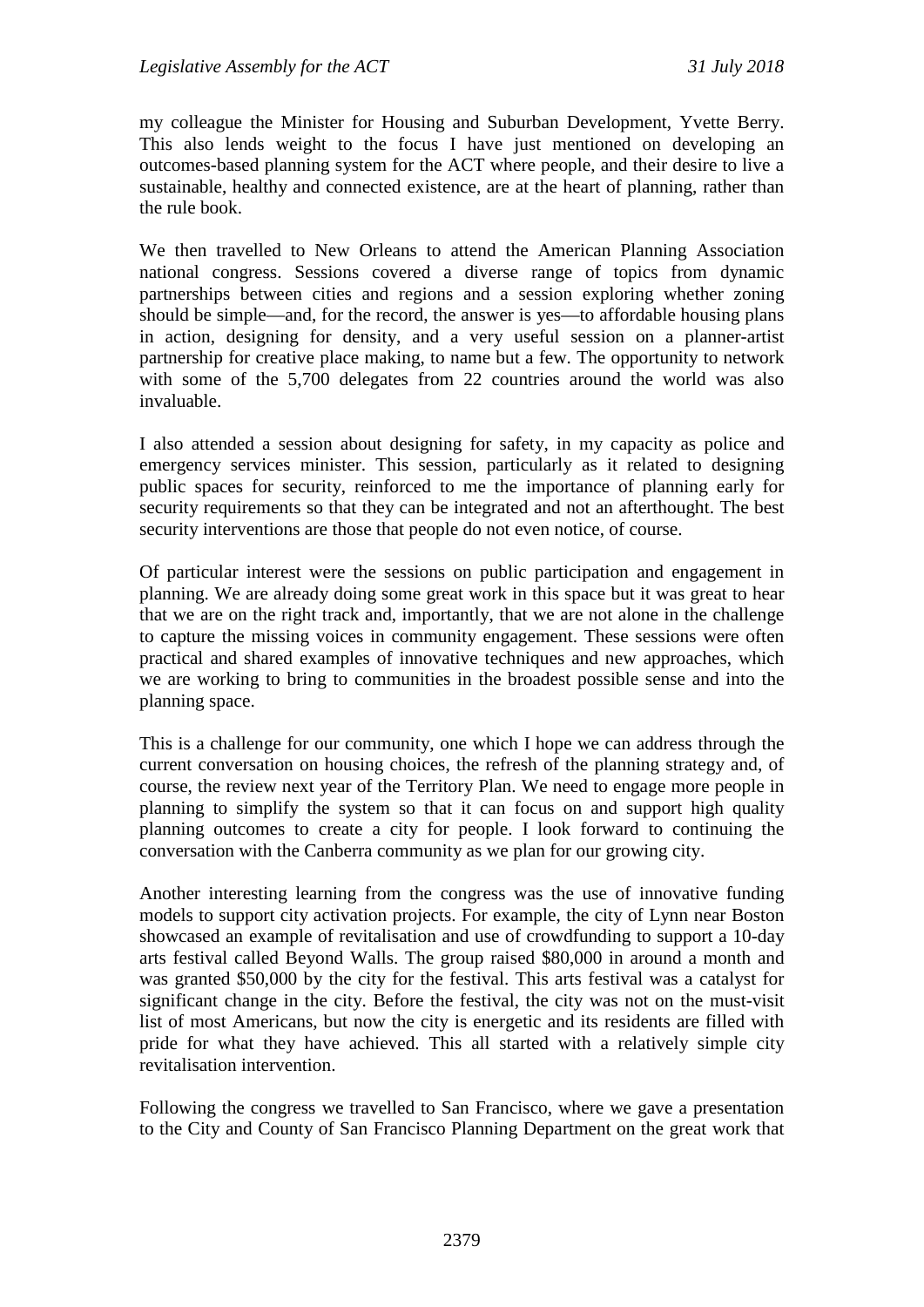we are doing here in Canberra, with a strong focus on engaging with the community. They were keen to understand our learnings on the revitalisation of the city.

While we took particular interest in the redevelopment of the historic Pier 70, a key part of the city's industrial and military history was shown there too. The area is being brought back to life in a restoration that will again see an employment hub with light industrial, technology and artisan businesses, residential areas and restaurants, and public areas San Franciscans and the city's many visitors can enjoy. Again we saw the benefits of investing in high quality public spaces.

Following San Francisco we took an opportunity to visit the headquarters of Project Wing, formerly known as Google X, which runs Project Wing, where we met a number of representatives and spoke to them about the next stage of the project here in Canberra. I am sure that you are all aware of Project Wing, a drone delivery initiative being piloted here in Canberra and testing in Bonython at the moment. We were chosen by X as a place to trial this technology, given the ACT government's progressive approach and commitment to innovation, which is becoming more and more recognised around the world.

We were fortunate enough to have the co-founder of Google Sergey Brin join us for the meeting at X. Mr Brin was impressed with the ACT's strong commitment to innovation and our progressive attitude to change. I have since written to Mr Brin offering them further assistance should Google X wish to establish further businesses in Canberra.

Finally, with Canberra the test ground for drone delivery, the team at X facilitated a visit to NASA to see the work that they are doing on managing airspace for drones, similar to current air traffic control but for what is expected to become a very congested space as the drone delivery business continues to grow. This was a fascinating part of the visit and was directly relevant to our leading-edge work with X on the development of drone technology for mainstream delivery.

Overall I found the visit extremely valuable and was reassured to learn that others are facing similar challenges to those that we are in Canberra and, importantly, that we are on the right track to tackling those issues.

I present a copy of the papers:

USA delegation and American Planning Association Study Tour—April 2018— Ministerial statement, 31 July 2018.

Canberra Urban Renewal Delegation—United States of America.

I move:

That the Assembly take note of the papers.

Question resolved in the affirmative.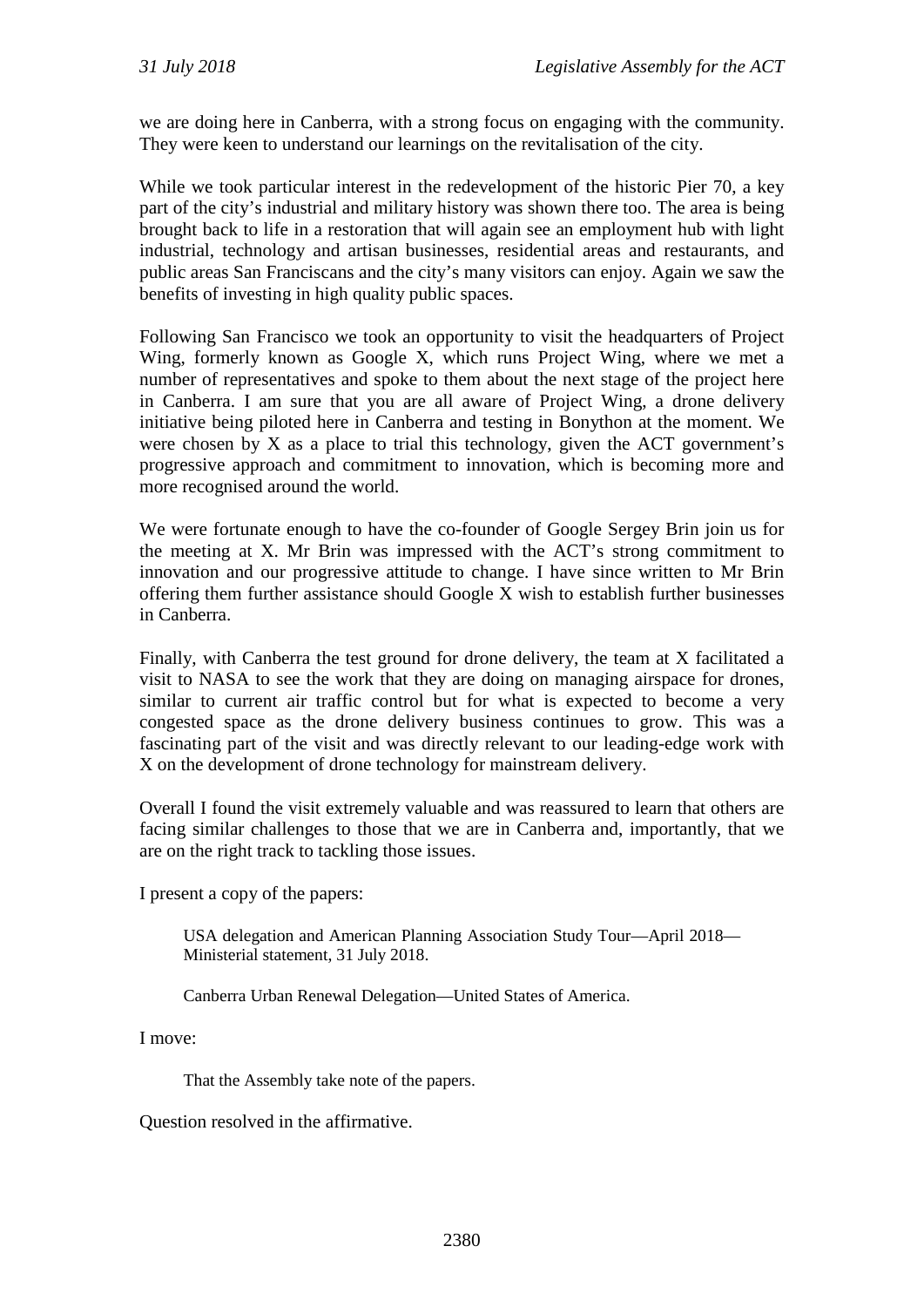# **Children and Young People Amendment Bill 2018**

Debate resumed from 10 May 2018, on motion by **Ms Stephen-Smith**:

That this bill be agreed to in principle.

**MRS KIKKERT** (Ginninderra) (11.46): I rise today to resume debate on the Children and Young People Amendment Bill 2018 which was first presented to the Assembly on 10 May this year. This bill seeks to amend the Children and Young People Act in two main ways: first, it clarifies that a limited care and protection appraisal may be carried out without the permission of the child's parents or the person or persons with daily care responsibility for the child, if the parent or carer is the alleged perpetrator of abuse or violence.

This legislative clarification is a direct response to recommendation 9A of the Glanfield inquiry. Mr Glanfield specifically recommended that in such circumstances, the director-general should not be required to obtain agreement to the appraisal from each parent or each other person with daily care responsibility or seek an appraisal order from the Children's Court.

The report of the inquiry somewhat incorrectly notes that child and youth protection services, or CYPS, is currently required to obtain permission from each parent or carer in order to undertake an appraisal. This has resulted in a situation where parents often refuse to agree to an appraisal and their children being interviewed without their presence. In cases where the parent is accused of inflicting violence and the parent is present disclosure from the child is unlikely to be obtained.

In actuality, section 368(3)(b) of the current Children and Young People Act already provides an exception to this requirement specifying that the director-general must take reasonable steps to obtain the agreement of each parent or carer unless it is not practical or not in the best interest of the child or young person to do so. In addition, section 370 of the act specifically exempts the need to seek the agreement of a parent or carer if the director-general suspects on reasonable grounds that doing so would be likely to put the child or young person at significant risk of abuse or neglect, or jeopardise a criminal investigation.

This appears to be another situation where disinclination to do the right thing within CYPS has been based more on misguided workplace culture led by this government than on the actual legislation. A similar situation was identified by Mr Glanfield in the area of misinformation sharing. According to the report of the inquiry, adequate avenues for the information sharing that is required to properly assess and manage family violence cases already existed in the territory's legislation but workers nevertheless felt they lacked the authority to share and did not have an information-sharing culture in the workplace. Mr Glanfield, therefore, strongly recommended changes to law that would both clarify the need to appropriately share information and emphasise the authority to do so. This he hoped would help shift the information sharing culture in the ACT.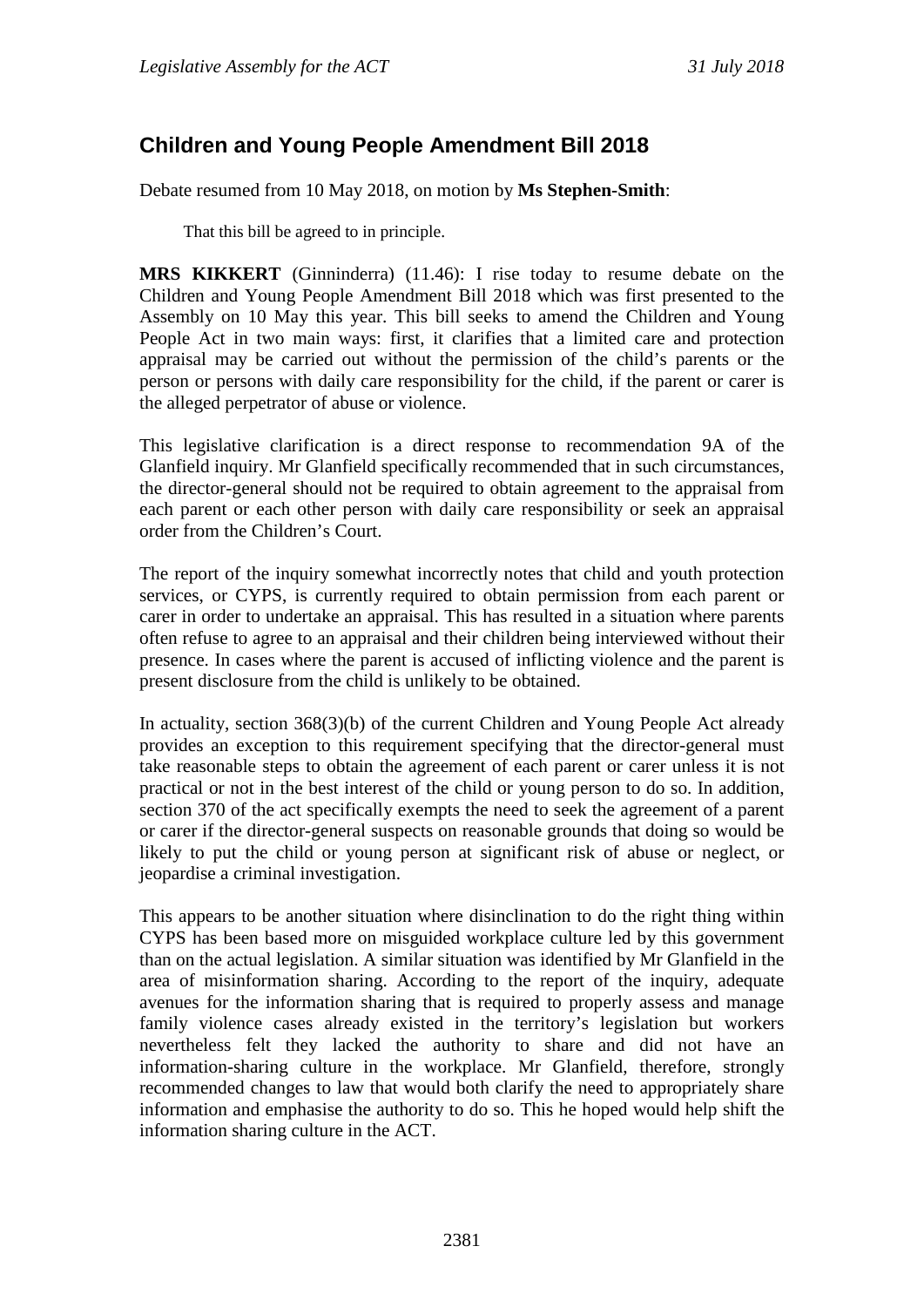For this reason, two reportable conduct and information-sharing legislation bills have been approved by this Assembly over the past two years. I sincerely hope their additional clarity is having the intended impact when it comes to sharing critical information in the areas of child protection and family violence.

It appears that we have a similar need to shift the misguided workplace culture that has resulted previously in the kinds of situations described in the explanatory statement for this bill. Where a violent parent endangers the safety and wellbeing of a child and intimidates CYPS, as noted in the briefing obtained by my office, perpetrators of domestic violence are often skilled at coercive, controlling behaviours and too many child protection workers have apparently fallen victim to this behaviour. It is shameful that this and previous Labor-Greens governments have overseen the development of such situations without swift correction.

Staff inside CYPS have extremely difficult jobs. If they have been threatened with violence as a result of false assumptions about what they were required to do, where was the training to correct the workplace culture? If the end result of leaving CYPS workers to be unnecessarily intimidated by violent parents was also leaving children in danger, where were the Labor governments on this point? If overworked staff do not grasp the legislation, should we not expect that at least the Labor ministers they work for understand it? This appears not to have been the case.

It is wise, therefore, to improve the language of the Children and Young People Act in order to clarify that a limited care and protection appraisal may, indeed, be carried out without the permission of the child's parents or the person or persons with daily care responsibility for the child if the parent or carer is the alleged perpetrator of abuse or violence. Significantly, this amendment also clarifies the threshold of carrying out unlimited appraisal without agreement. As I have already noted, section 368(3)(b) of the current act sets this threshold as the best interest of the child or young person. Section 370 speaks only of the need to avoid putting the child or young person at significant risk of abuse or neglect. This bill makes best interest the consistent benchmark across all sections.

The Canberra Liberals regret the failure of this government to adequately train and support its child protection workers in this space resulting in unfortunate situations where CYPS staff have clearly been threatened and intimidated by violent parents or carers, leaving vulnerable children at risk. This never should have been allowed to occur. It is time to make this long overdue change, so the Canberra Liberals will be supporting this amendment.

The second main purpose of this bill is to allow for the sub-delegation of functions in care and protection decisions. Currently the director-general can delegate specific decision-making to responsible persons within approved kinship and foster care organisations as well as approved residential care services. Under A step up for our kids the stated plan was for these decisions to be made speedily and closer to the child or young person and their carer. The Legislation Act 2001 does not allow a delegate to sub-delegate responsibilities. However, blocking this intention and turning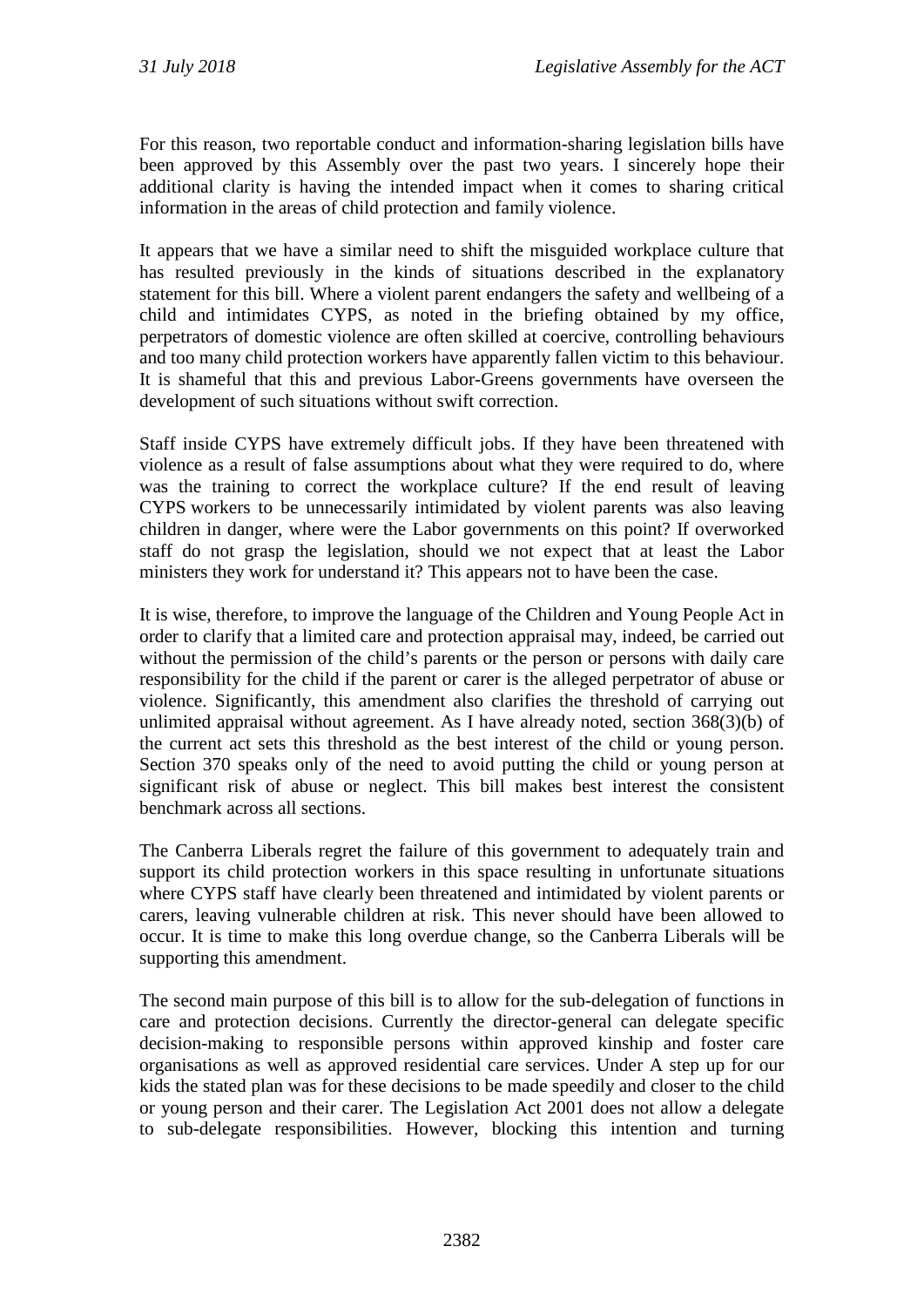responsible persons into bottlenecks effectively slows down decision-making instead of speeding it up.

This amendment changes the act in order to list all delegations in a single place, making the law much clearer. It also specifies that responsible persons within approved organisations can sub-delegate these enumerated functions. This means that the caseworkers who work directly with children and young people will be able simply to take what they deem to be the most appropriate actions. The proposed changes specify that the responsible person still bears responsibility for ensuring that the sub-delegated functions are properly exercised. The sub-delegate must also be an employee of the organisation who has skills and qualifications appropriate to the function to be exercised.

I have been assured that the authority to sub-delegate specific functions in no way alters the complaints process. If a parent or carer has concerns about a decision, she or he can still raise that concern. This touches upon a significant point, however, that is, specifically the way in which complaints and concerns are handled within this territory's care and protection system. I have raised this issue in this chamber on more than one occasion previously, but I remind this Assembly that it is a real issue and that it has not gone and will not simply go away.

In an ABC radio interview with Genevieve Jacobs on 5 October last year, Dr Helen Watchirs, the Human Rights Commissioner, addressed this very concern. Jacobs specifically queried the lack of accountability for decisions made in the care and protection system and Dr Watchirs responded by noting that in the ACT a lot of decisions are not reviewable on their merits as they are in other jurisdictions. This is a problem the Human Rights Commissioner went on to suggest undercuts this government's alleged commitment to making Canberra a restorative city.

Mr Glanfield himself found specifically that certain CYPS decisions have only a limited form of internal merits review, and some important decisions that are externally merits reviewable in other jurisdictions are not reviewable in the ACT. In addition, decisions made early in the process, such as intake assessment, are not subject to merits reviews and, therefore, there are no formal internal, dedicated and regular quality assurance mechanisms for CYPS decisions. For these reasons the report recommended a review of CYPS decisions that should be subjected to either internal or external merits review.

I was informed in budget estimates hearings a few weeks ago that release of this review is imminent, and I look forward to seeing significant improvements in this area. I also look forward to greater clarity from CYPS itself. Again, in budget estimates hearings, I was told that even the current inadequate complaints process is unclear with parents and carers often not understanding the multiple pathways they might choose around having a decision reviewed, accessing advocacy or taking a complaint process. The assurance is that this clarity will be provided in an updated carer handbook, also imminent.

I and the rest of the Canberra Liberals understand that not all decisions affecting children in out of home care can be made by a single person or even by a small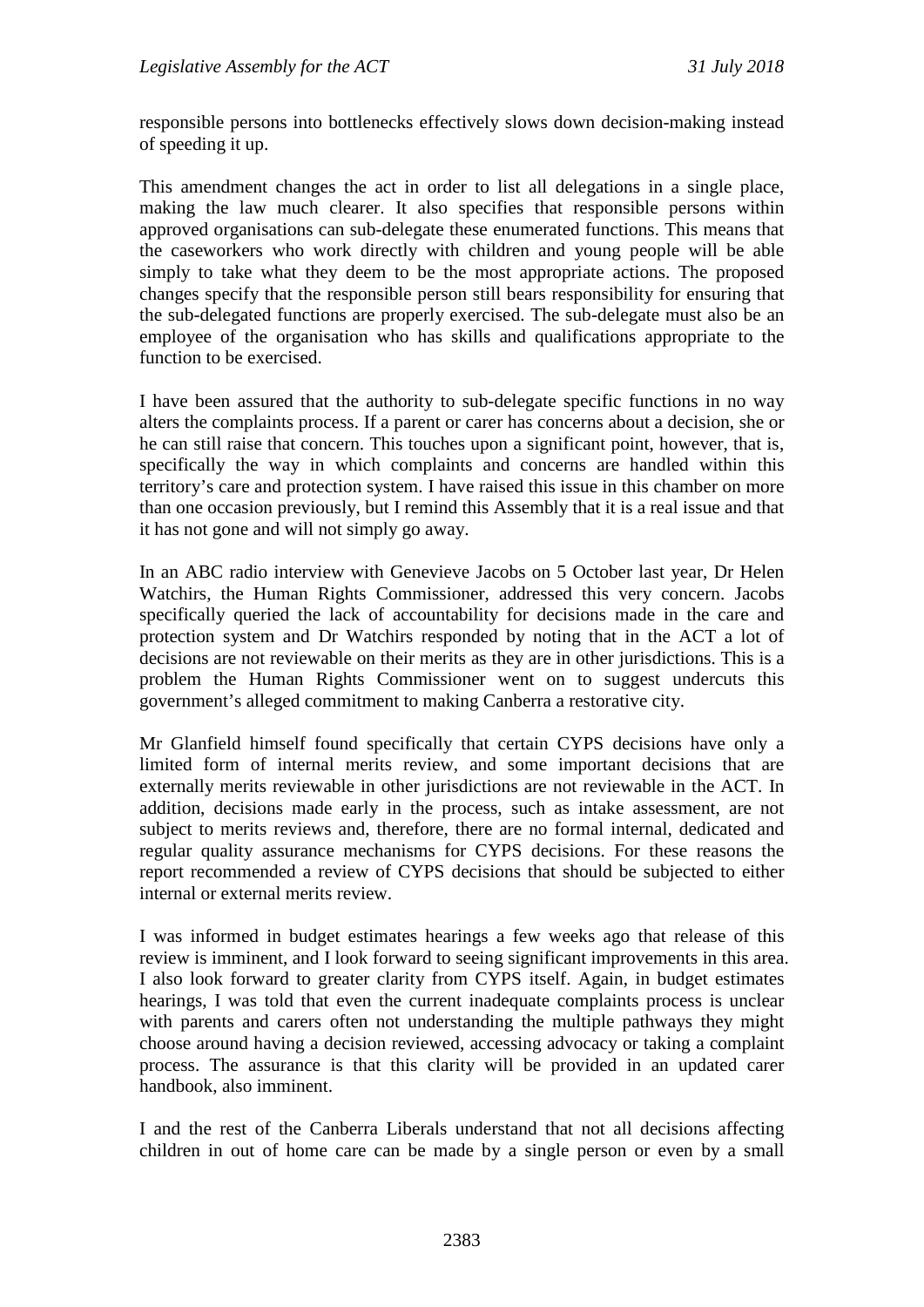handful of people, so we will support this amendment. At the same time, we emphatically restate our support for the unified voices of parents, carers and experts alike that have long been calling for greater accountability and clearer, easier access to fair and open review of care and protection decisions. In consultation with stakeholders this was the single greatest worry raised by this bill. If this government is going to make important decisions on behalf of children and young people—decisions that sometimes involve quite literally matters of life and death, as the very existence of the Glanfield inquiry reminds us—it does not matter how many people are charged with making them, those decisions need to open to review. The dedicated and hardworking staff charged with making such decisions need to have the full support and commitment of this government so they no longer find themselves in dangerous situations that the legislation was designed to avoid.

Having once again raised these serious concerns, I commend this bill, as drafted, to the Assembly.

**MS LE COUTEUR** (Murrumbidgee) (12.00): The Greens, of course, support the objectives of the government's out of home care strategy, A step up for our kids, and we support the importance of these amendments to give full effect to the strategy and to ensure that the recommendations of the Glanfield inquiry are followed through as intended. The bill does this by enabling, in limited circumstances assessment of allegations of abuse or neglect by a parent or a person with daily care responsibility, child and protection services to undertake an appraisal without being required to obtain agreement from a parent or a person with daily care responsibility.

As part of our commitment to social justice and social inclusion, the Greens are committed to minimising the harm to children and young people in the child protection system, and we firmly support efforts to ensure that decisions are made in the best interests of the children affected. This, of course, includes ensuring that decisions about care and protection are made by those who best know and understand the child or young person's individual or family circumstances.

We are satisfied that the decision-making and delegation functions of this bill support decisions being made in the best interests of children and young people with appropriate safeguards to ensure that it occurs only where necessary to ensure the safety of the child or young person. The Greens, therefore, are happy to support this bill.

**MS STEPHEN-SMITH** (Kurrajong—Minister for Community Services and Social Inclusion, Minister for Disability, Children and Youth, Minister for Aboriginal and Torres Strait Islander Affairs, Minister for Multicultural Affairs and Minister for Workplace Safety and Industrial Relations) (12.01), in reply: I do not intend to speak for very long given that this bill has the support of the Assembly, and I thank members for that support and their contributions. I also take the opportunity to thank the scrutiny committee for their consideration of the bill, and the officials who worked on drafting the bill.

I will not go through all of the bill again, but I will comment on a couple of assertions Mrs Kikkert made. As Mrs Kikkert said, the act allows for limited appraisals without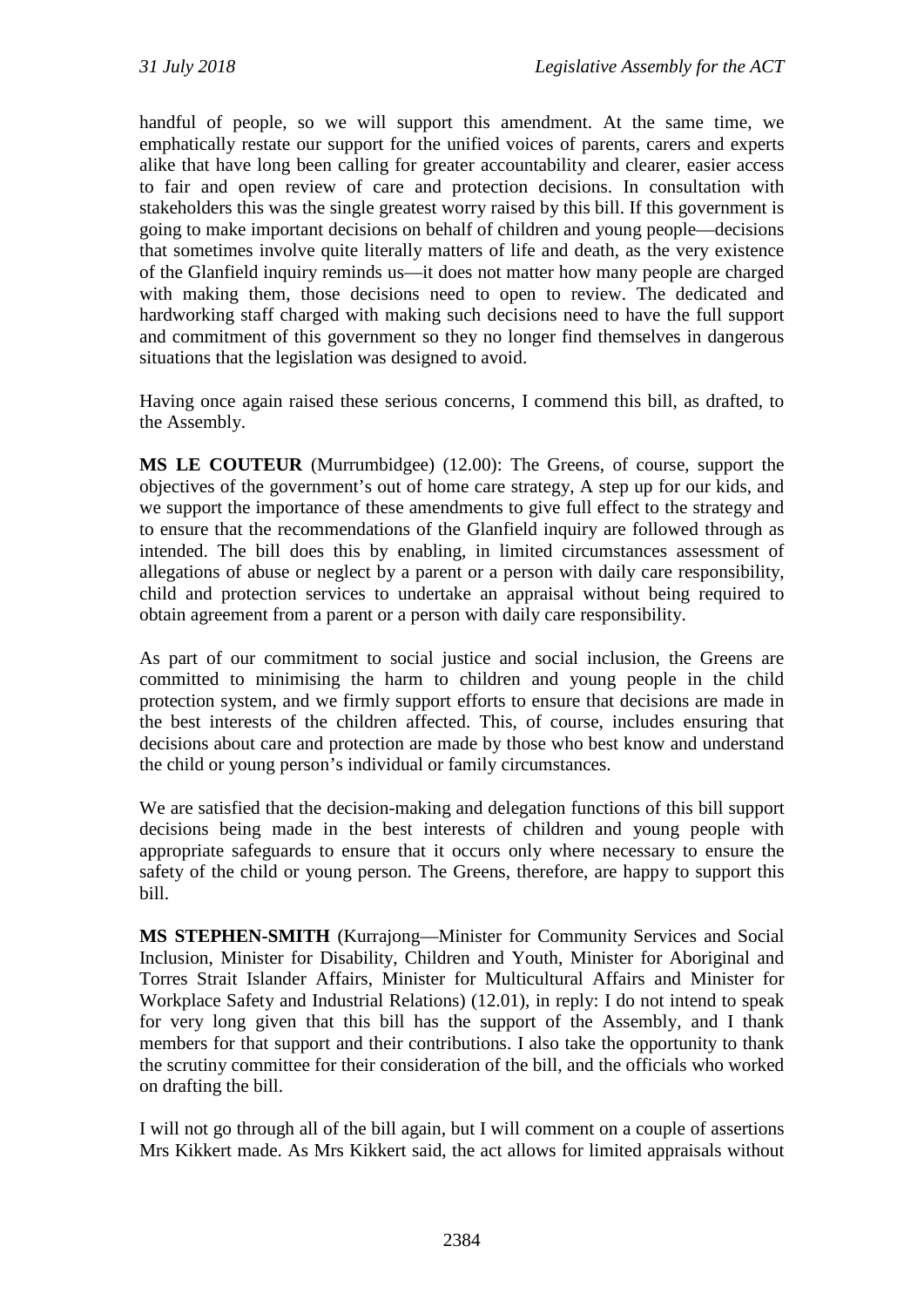parental agreement in certain circumstances, but the structure of the act and the inconsistent language in those particular sections has caused interpretation issues. That is exactly what we have said; that is exactly why we are moving this amendment bill. There is nothing new in that assertion. However, I completely reject Mrs Kikkert's assertion that CYPS fails to train staff in their rights and responsibilities and that this failure places them in a dangerous situation. That is completely unfounded rhetoric on her part.

As you are well aware, Madam Speaker, child protection staff do a very difficult job and they are sometimes in very difficult and potentially dangerous circumstances because they work with some of the most vulnerable families in our community. They work with families who are in extremely stressful and difficult situations. Sometimes those families do not respond well to having a child protection worker turn up at their home or to be made aware that child protection has an interest in their lives. The senior officials I work with have an absolute commitment to the staff in CYPS and ensuring they are supported to do their work. I want to thank them very much for the hard and difficult work they do every day.

That said, once again I thank everyone for their consideration and support of this bill, and I commend it to the Assembly.

Question resolved in the affirmative.

Bill agreed to in principle.

Leave granted to dispense with the detail stage.

Bill agreed to.

# **Prostitution Amendment Bill 2018**

Debate resumed from 7 June 2018, on motion by **Mr Rattenbury**:

That this bill be agreed to in principle.

**MRS DUNNE** (Ginninderra) (12.04): Madam Speaker, I am sure you and other members know that I do not embrace the claimed legitimacy of prostitution, which was decriminalised in the ACT some years ago. I have reservations about the way that prostitution is administered, or not, in the ACT. Has decriminalisation made prostitution safer? Perhaps in some respects it has, but it remains in any event a risky enterprise, primarily for the workers in the industry but also for the clients.

There have been recent media reports about a raid on a Canberra brothel, leading to an investigation of human trafficking. WorkSafe ACT has issued prohibition notices. According to media reports, WorkSafe ACT has issued a number of prohibition and improvement notices on escort and associated businesses in Fyshwick after identifying serious safety issues, including electrical safety, fire risks and hygiene, such as high levels of mould.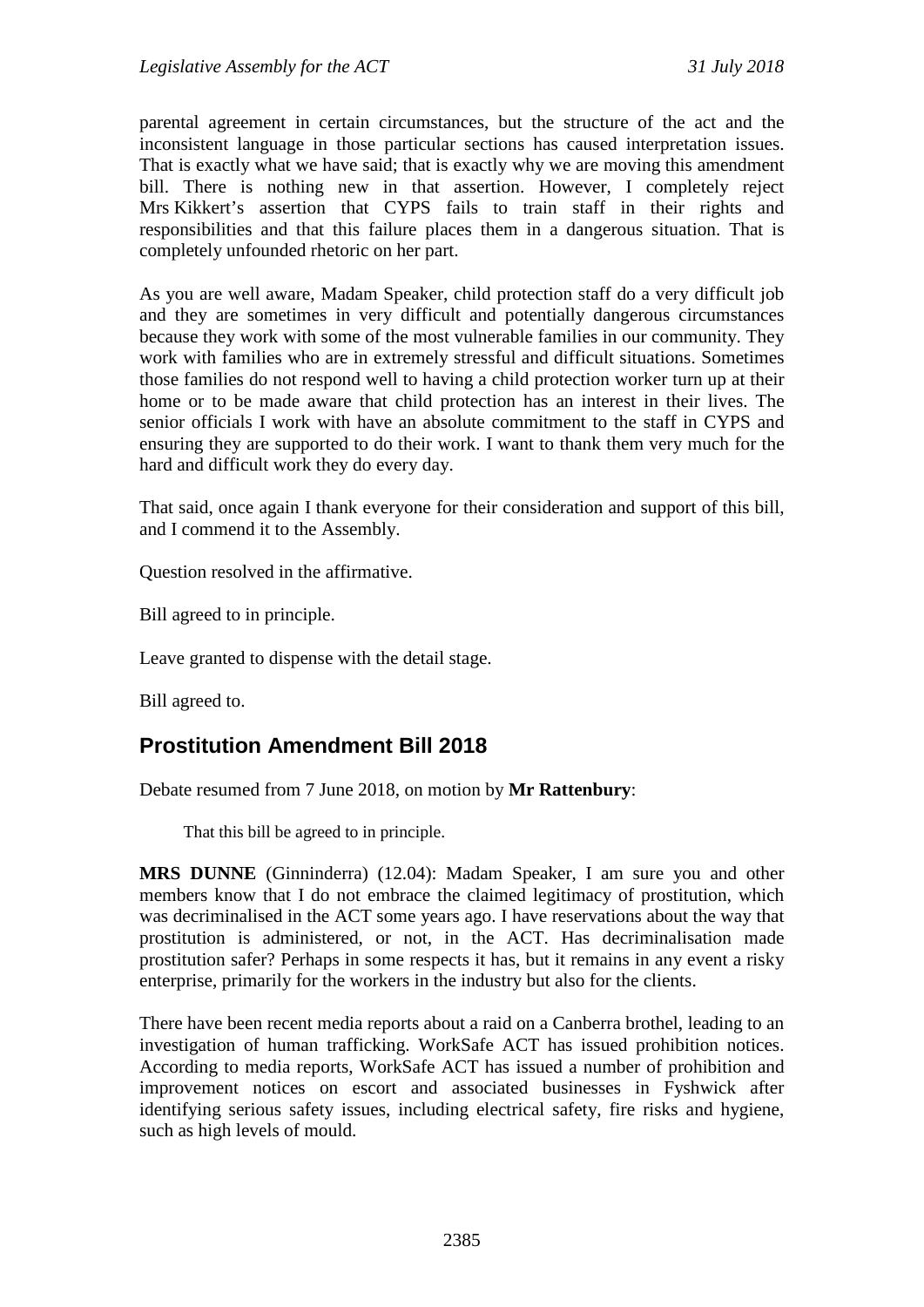The recognition that the sex work industry attracts criminal behaviour is well-known across the globe. There are claims that quite contrary to the claim that decriminalising prostitution keeps sex workers safe, it actually creates more dangers for them.

Politicians across the globe are now starting to realise this and take action. Some countries have considered the so-called Nordic model, and its popularity is expanding, especially in the non-English speaking world. This was an issue that I looked at with some colleagues from this parliament and elsewhere in a study tour in 2014. This model decriminalises prostitution from the sex workers' viewpoint but makes it a criminal offence to purchase sex. It also offers help to sex workers, especially those wishing to exit the industry.

Closer to home, Madam Speaker, the Victorian Liberal Party rank and file has voted to introduce the Nordic model in Victoria. Putting it simply, other countries and other parts of Australia are seeing the sex industry as a magnet for violence, as well as for drug, human and sex trafficking. Inherently, prostitution is an unsafe activity on many fronts.

I am pleased to see that the Prostitution Amendment Bill does a bit of tightening up and the Canberra Liberals will not oppose those amendments. We will, however, be opposing those parts of the bill that seek to deregulate the industry even further and to open it up to more potential risks. I will address those issues specifically in the detail stage.

This bill comes about primarily as the result of an inquiry into the Prostitution Act by the Assembly's Standing Committee on Justice and Community Safety in 2010-12. I had the privilege of chairing that inquiry. In that inquiry, the committee received 58 submissions. Five exhibits were received and the committee made 17 recommendations of which 11 were unanimous and six were from the majority of the committee.

The amendments proposed in this bill reflect much of the government's response to the inquiry report, but not all of it. Some parts of the inquiry report are not acted on in this bill. I welcome that, especially the recommendation to allow two sole operators to work together, thus creating mini-brothels in the suburbs. I do not think that has received support from the community. It certainly did not receive support from the community at the time. I am glad that has not been brought forward. But there are other aspects that should have been brought forward, and I regret that they have not.

The issue in relation to multilingual signs, which was a unanimous recommendation of the committee, would have alerted people to the issues of sex trafficking and the like and how they might take steps in relation to sex trafficking. This has not made it into this legislation, apparently, according to media reports, because the very limited reference group could not agree on the wording.

This bill seeks to make some changes to the language used. It will change "prostitute" and "prostitution" to "sex worker" and "sex work" respectively. This will mean that the name of the act will change. It will become known as the sex work act 1992. The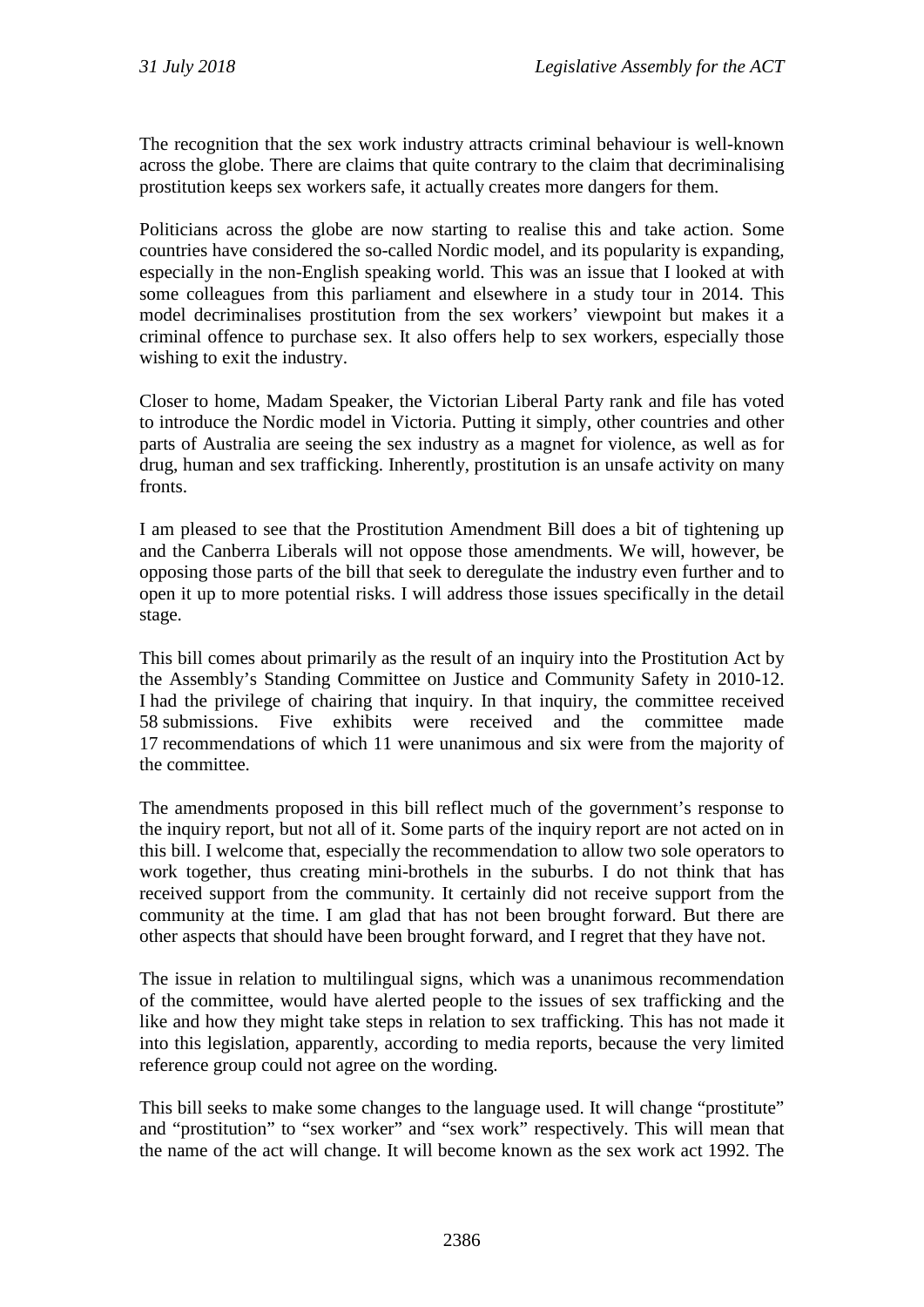change in language is justified on grounds that the existing language is pejorative, derogatory, stigmatising and discriminates against sex workers. But there is no discussion as to how the new language will change those labels. While the proposal is not offensive in itself, it seems based more on ideology than evidence. Nonetheless, the Canberra Liberals will not oppose it.

This bill also deregulates the industry such that sole traders will not be required to register or to provide annual notices to the Commissioner for Fair Trading. The Canberra Liberals will be opposing these proposals. I will address the reason for that further in the detail stage of the debate.

Another amendment contained in this bill would seek to make the offence of causing a child to provide commercial sexual services an absolute offence, regardless of the child's age—that is, so long as they are under 18. Currently, it is an absolute offence when the child is 12 years or under. But the recommendations of the committee of inquiry, and these provisions here, will remove the defence of mistake of fact as currently exists for strict liability offences relating to children over 12 years.

However, a possible defence remains available to a defendant if they can establish that they took reasonable steps to ascertain a child's age and believed on reasonable grounds that the person was over 18 years of age. In his presentation speech, the minister noted that the argument for reasonableness is a matter for the courts. But he did suggest that "sighting a drivers licence or other proof of age document" may be sufficient.

The question still arises: is this enough? The tragic death of an underage girl who died of a heroin overdose in a Fyshwick brothel, which contributed to the decision of the JACS committee to conduct an inquiry in 2012, raises questions. In that case, the brothel operators were charged with offences under the act. In their defence, their lawyer argued that they had taken reasonable steps. So the question remains very much open as to what constitutes reasonable steps and coming to a position on reasonable grounds. Nonetheless, it does provide some tightening; so the Canberra Liberals will not oppose it. Future events, no doubt, will test its usefulness.

Another amendment in this bill would remove the offence for a sex worker to give, or a client to receive, commercial sexual services if either is infected with a sexually transmitted infection. However, section 27 will remain in force. That requires the sex worker and the client to use a prophylactic as relevant. It also remains an offence under the public health regulation if the individual fails to take reasonable precautions against transmitting a notifiable condition. Once again, I believe the government has failed to consider all the possibilities. The Canberra Liberals will be opposing this amendment. I will address this matter further in the detail stage.

This bill also requires operators of brothels and escort agencies to provide appropriate personal, protective and safety equipment, including prophylactics, to sex workers free of charge. While this does go some way to improving the safety of sex workers, it does not alter our position on the amendment that would allow infected workers and clients to provide and receive sexual services.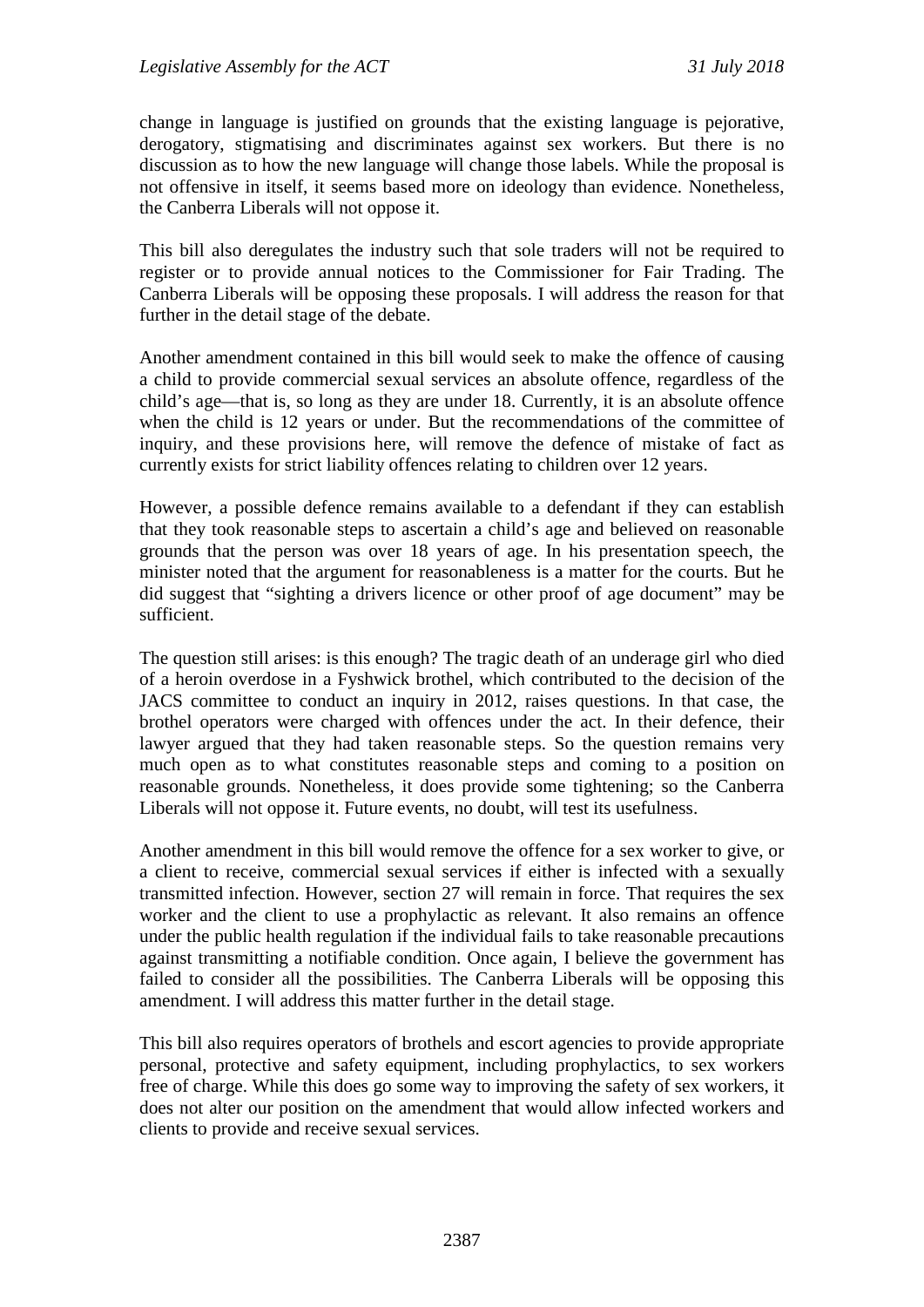Finally, this bill would make a number of minor and consequential amendments, as well as to other legislation, primarily associated with language. For instance, the Prostitution Regulation 1993 will be replaced by the new sex work regulation 2018.

The Canberra Liberals will not oppose these minor consequential amendments except insofar as they relate to the elements of the bill that the Canberra Liberals will be opposing. I will address those in the 19 amendments that I propose to move in the detail stage. Don't panic; we can move them all together.

Madam Speaker, this bill is, I believe, somewhat schizophrenic. On one hand it tightens up some areas but relaxes others. In relaxing some areas, the bill opens the sex industry and its workers to risk. Some might be new, but many others do not change fundamentally. It does not seem to follow the trend of other countries where prostitution is seen as being something of a victim in itself, especially when it comes to such heinous crimes as violence against women, drug, human and sexual trafficking.

It seems that once again the ACT government is not as progressive as it would claim but is catching up with the past based on ideology rather than real evidence. There are issues that I will address in the detail stage. I suppose the summation is that there are some parts of this legislation that the opposition will not be opposing.

**MS CHEYNE** (Ginninderra) (12.15): I rise today to speak in support of this bill and in support of a group of women and men in our community who are working hard to make a living. Like anyone in private business, these people seek an employer or find a premises to establish their business. They develop their brand and create rapport with their clients to build a strong reputation. The only difference between these men and women and others in private business in Canberra is that they are sex workers.

The key word here is that they are workers. Like any other type of worker in this city, they should be respected as coming from a legitimate profession, they should be able to stay safe at work and in their workplace, and they should be able to carry out their business without being overly burdened by bureaucracy.

The bill before the Assembly today reforms our legislation to reduce stigma and discrimination around sex work. It cuts red tape for sex businesses and mandates new safety measures for sex workers.

One of the important changes this bill achieves is to change references to "prostitutes" and "prostitution" right across our statute book to "sex worker" and "sex work" respectively. "What is in a name?" you may ask. Well, quite a lot. If you do a quick google of the term "prostitute", the first hit, as you would expect, is a reference to engaging in sexual activity for payment. There is another definition given, though, and that is to:

Put (oneself or one's talents) to an unworthy or corrupt use for personal or financial gain.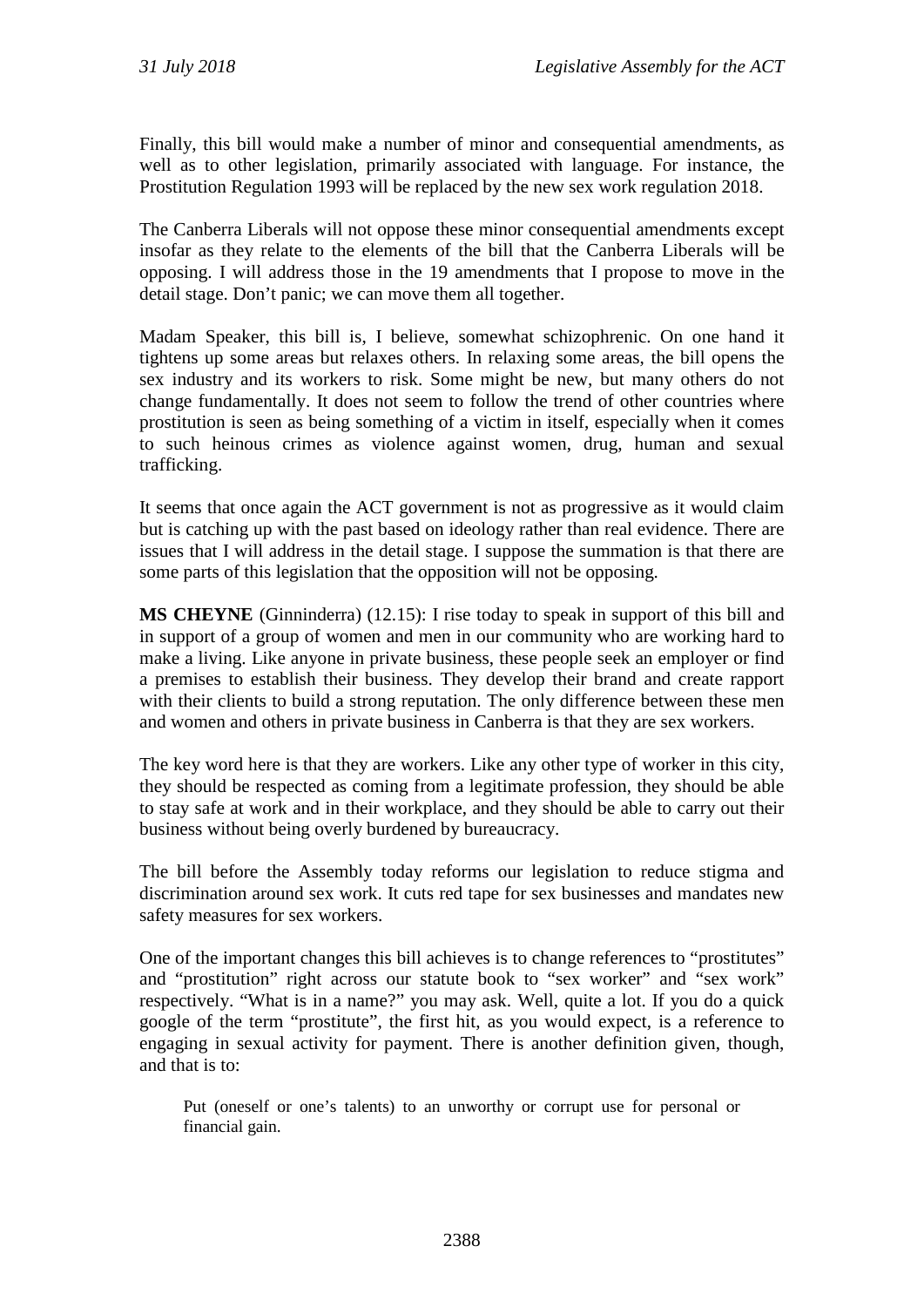I know that politicians are not always held in the highest regard, but the name of our profession is not a verb meaning to sell your soul. It is simply common sense and basic decency that lead to the conclusion that the term "prostitution" is no longer appropriate for a legitimate work endeavour. It is steeped in stigma and it needs to go.

This bill will not only amend all instances of "prostitute" and "prostitution" in what has until now been known as the Prostitution Act: there will also be consequential amendments so that our whole statute book is brought up to date.

Another challenge for sex workers is that they are targeted by criminal offences which do not apply to the general public. It is currently an offence for a person to provide or receive commercial sexual services when infected with a sexually transmitted infection. Note that it is not an offence for everyone in our community to engage in sexual activity when they are infected with an STI, only sex workers when they are conducting their business. The very targeted nature of this offence means that it does actually discriminate against sex workers.

Don't get me wrong, Madam Speaker: this Assembly knows, and I alluded to it this morning, that I am passionate about the health of our community, including sexual health. I firmly believe we should be bold in talking about sexual health and bringing it into the light of everyday health discussions.

However, the way to do that is not to criminalise the behaviour of only a specific group. Discrimination has no place here. Sex workers will now be subject to the same obligations as the rest of the community. Under our public health regulations, it is an offence for anyone to fail to take reasonable precautions against transmitting certain conditions. These include particularly serious STIs such as HIV, chlamydia and syphilis. This approach means our legislation sets the same public health standard for everyone in the community.

These changes to how the transmission of STIs is criminalised are coupled with additional measures to ensure sex workers are safe at work, and so are their clients. Under the current act there are a number of offences relating to practising safe sex. Brothel owners must take reasonable steps to make sure no-one is engaging in penetrative sex without the use of a prophylactic, such as a condom. And a person must not provide or receive penetrative sex without a prophylactic.

The bill before the Assembly will introduce new offences to make sure that sex workers have access to the personal protective equipment they need to meet their legal obligations regarding safe sex and to make sure that they have access to the equipment they need to conduct their work safely, more generally. In particular, a commercial brothel will have a new obligation to provide a sex worker employed at the brothel with sufficient prophylactics and with personal protective equipment free of charge.

Personal protective equipment is defined to mean anything used or worn by a sex worker to minimise risk to the sex worker's health or safety. It includes things like dental dams, latex gloves, water-based lubricants and sponges. These amendments put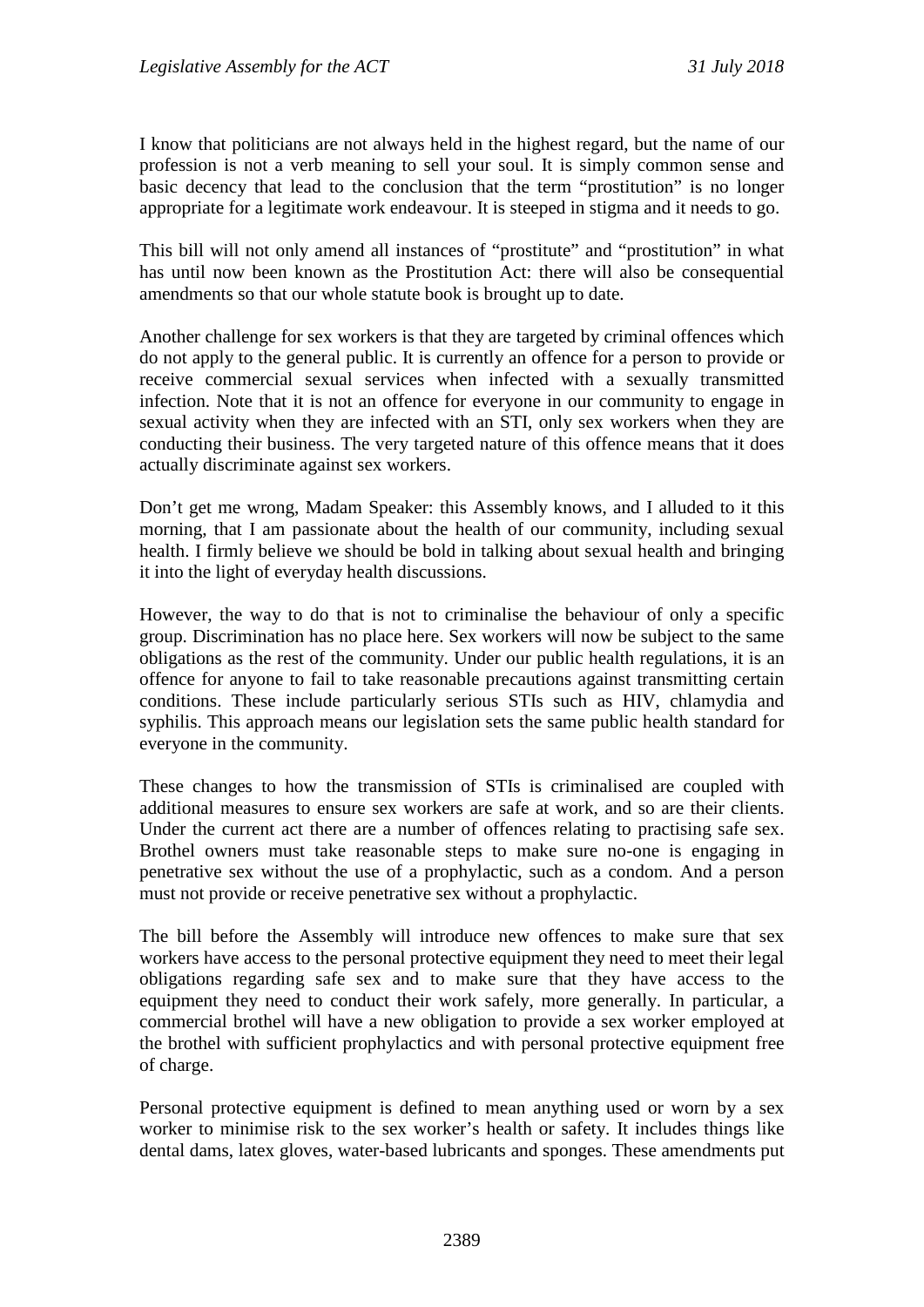the emphasis on creating a safe working environment for sex workers, and ensure that they are in a position to meet their own legal obligations.

This bill will also make changes so that it is easier for sole operators who are sex workers to carry on their business. At the moment, sole traders who are sex workers have to register with the Commissioner for Fair Trading. That requires several administrative steps and hundreds of dollars. It is a far cry from the usual steps that sole traders in other businesses have to carry out to set themselves up, where getting an ABN and registering your business name is sufficient to open your doors.

With these amendments before the Assembly today, sole trader sex workers will no longer have to register with the Commissioner for Fair Trading. Not only will this save time and money; it will also address privacy concerns, as the Commissioner for Fair Trading will no longer have a database of sole trader sex workers.

It is worth bearing in mind that the reality is that there are sex workers in our community who are not registered with the Commissioner for Fair Trading. Having failed to comply with the requirement to register, these sex workers may be hesitant to identify themselves to other government services. By doing away with the need to register with the Commissioner for Fair Trading and legalising the unregistered status of some sex workers, we will be bringing these workers into legitimacy and facilitating engagement with outreach and health services.

Madam Speaker, sex workers in our community are pursuing a legal and legitimate profession, and deserve to be treated as such. The bill before you today will extend decency and respect to sex workers, increase the ease of doing business, and take steps to improve their safety at work. I commend this bill to the Assembly.

**MS CODY** (Murrumbidgee) (12.22): The Prostitution Amendment Bill 2018 is a fantastic opportunity for us to talk about the good work that our sex worker community undertakes. My colleague Ms Cheyne has spoken about a number of areas I would have loved to speak about, but let us not repeat ourselves today.

As we know, prostitution has many different names, and has often had many different names, some of which I am able to repeat and some of which I am not able to repeat. It is really good to see that this Assembly is working hard to remove the stigma that is sometimes attached to a line of work that people often frown upon. It is a legitimate form of business. It is a legitimate way to make money. It is a legitimate way for people in our community to be able to earn a living to support themselves and to support their families.

I agree with the removal of red tape for sex workers; the reduced stigma, which I have just spoken about; and the fact that discrimination around sex work will start to diminish, I believe, the more we talk about this and the more we continue to bring it into the daylight.

Another area which I believe is very important is safety. Workplace safety is a huge bugbear. We should be fighting hard to ensure that there is workplace safety on every worksite and in every place of business that we have. Removing the onus from the sex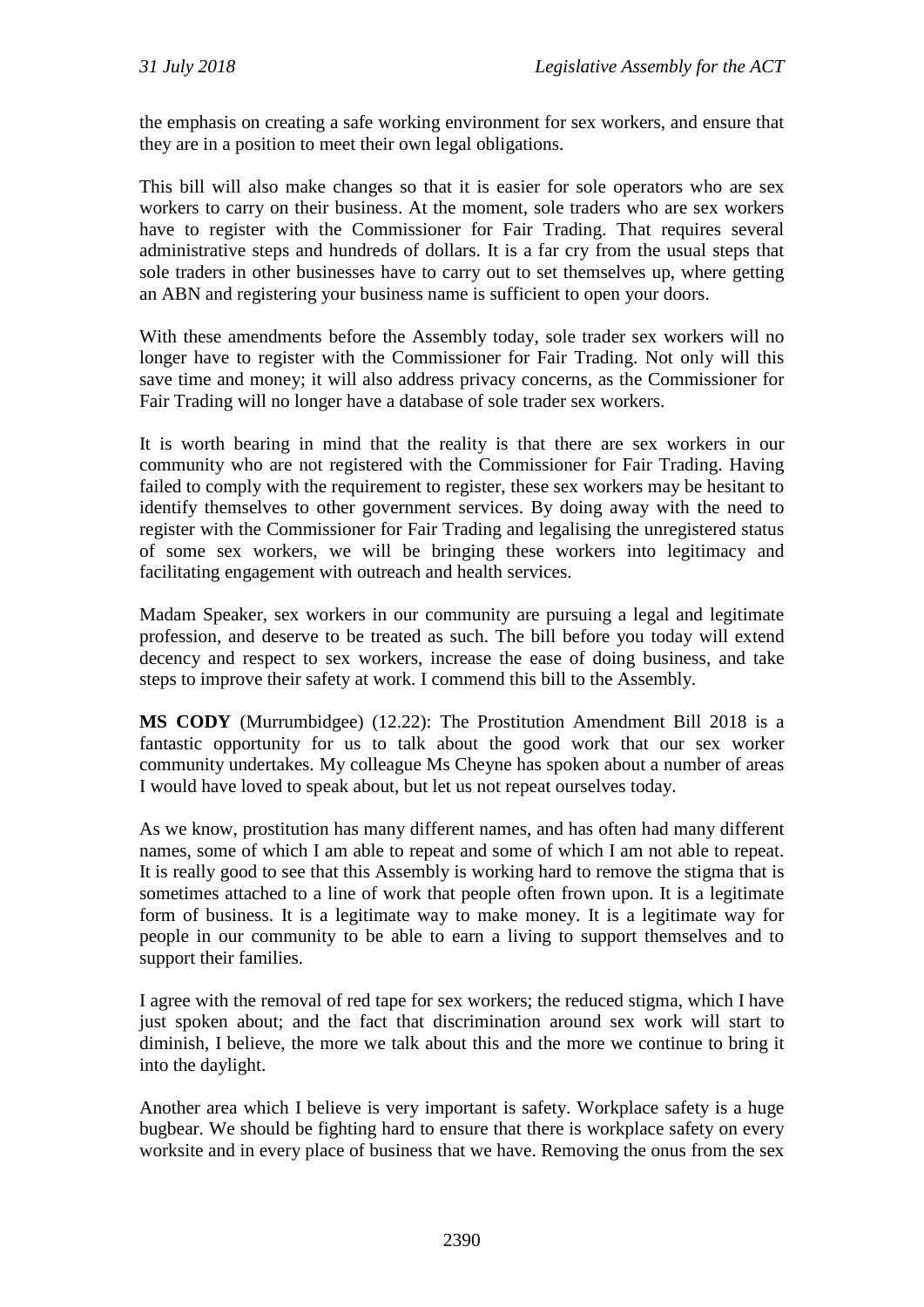worker and putting the onus on the brothel owner to provide personal protective equipment is one area that I believe is a really positive step. It is just reinforcing the work health and safety of all workers.

I personally think that sex work is work. It is work like any other work, and it should be regulated as such. This bill is trying to address that. Criminalising prostitution and other forms of sex work drives them underground and makes them dangerous in terms of risks to the sex worker, risks of disease in the community, and risks of corruption of police and other law enforcement personnel. No society in the history of the world has succeeded in preventing sex work. All such attempts have done is make it dangerous and make the lives of sex workers worse.

I share Mrs Dunne's concerns about trafficking and slavery. Forced prostitution and sexual slavery are very serious issues, and ones we should have zero tolerance for. Having a safe, legal and open sex industry is one of the best methods of preventing those practices in our community. As we have discussed, sunlight is the best medicine. Having our sex industry out of the shadows means there is no place for the criminal element in it. It will allow the police to focus their resources on the real issues.

I do not necessarily agree that there is a natural connection between sex and violence, and I do know a bit about both. I do recognise, however, that there are far too many cases of domestic and sexual violence in our community. One of the most important ways to tackle that violence is to teach our young people that sex and violence are not, and should never be, connected, and that violence is not, and never will be, acceptable in any circumstance or situation.

Children should never be exposed to the sex industry, but they should be taught to be open and comfortable about sexuality. I hope that our parents, our schools and our community are achieving this. I believe that this bill will assist in that. Earlier this year I spoke about National Condom Day and why it is important for every member of the community to think about their sexual health. This bill helps to reinforce those really important messages.

I, too, would like to congratulate Mr Rattenbury for bringing these amendments forward. I look forward to the continuing debate.

**MR RATTENBURY** (Kurrajong—Minister for Climate Change and Sustainability, Minister for Justice, Consumer Affairs and Road Safety, Minister for Corrections and Minister for Mental Health) (12.27), in reply: I table a revised explanatory statement for the Prostitution Amendment Bill 2018 which takes into account some minor editorial changes.

The Prostitution Act is one of many acts in the ACT that regulate professional industries. Like other legislation, such as the Legal Profession Act 2006, the Architects Act 2004, and the Veterinary Surgeons Act 2015, the Prostitution Act has an objects provision. Three of the key objects of the Prostitution Act are to safeguard public health; to promote the welfare and occupational health and safety of sex workers; and to protect children from sexual exploitation. The Prostitution Amendment Bill supports these objectives by making a range of amendments to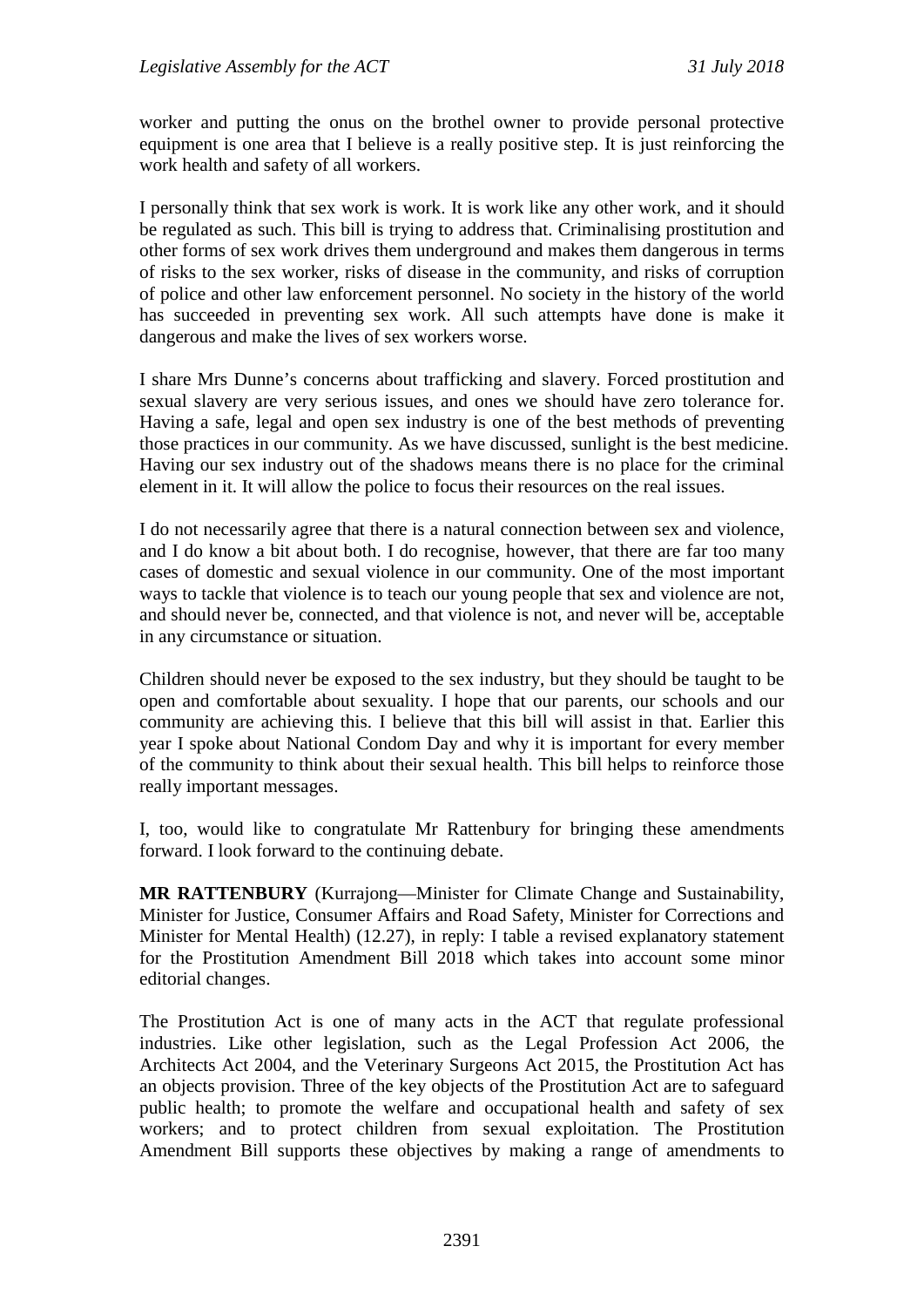reduce stigma around sex work, remove discriminatory offences, better protect children, and align the Prostitution Act with work health and safety legislation.

In April 1991, the Select Committee on HIV, Illegal Drugs and Prostitution released an interim report into prostitution in the ACT. The chairman of the committee, Michael Moore, opened the report by noting:

It is incumbent upon any person, who is concerned with civil liberties, to ensure that no individual or group loses their basic human rights, particularly through the moral position of others.

While the purpose of the committee was to examine the role of the sex work industry in spreading HIV in the wake of the AIDS pandemic of the 1980s, the report ultimately led to broad-reaching recommendations for law reform. The recommendations took into account the public health of the community, the protection of children, and the rights of sex workers to safe and equitable working conditions.

As a result of these recommendations, the regulation of sex work in the ACT was consolidated into a single act, and the ACT adopted a licensing system which the committee believed to be the most appropriate mechanism for regulating sex work. The Prostitution Act was an important step towards protecting the rights and welfare of sex workers. However, in the 26 years since the act was introduced, our understanding of how to protect the rights and welfare of sex workers has continued to evolve. Since 1992, the ACT has become a human rights jurisdiction, with the introduction of the Human Rights Act in 2004, and it updated its framework for protecting workers in the workplace with the Work Health and Safety Act 2011.

Another big change is the way that governments consult with sex workers themselves. In 2016 Amnesty International published its policy on state obligations to respect, protect and fulfil the human rights of sex workers. In this policy, there is one line of particular relevance to this bill:

In establishing laws and policies relevant to sex work, whether they relate to entry, participation or exit, governments should ensure the meaningful participation and consultation of sex workers, including, in particular current sex workers.

This bill represents many years of consultation, from receiving submissions from sex workers themselves during the Standing Committee on Justice and Community Safety's inquiry into the Prostitution Act, which commenced in 2010, to the detailed discussions with key stakeholders this year, including sex worker advocacy groups. It is critical that when legislating about an industry, we consult with the people who actually work in that industry and who are most affected by changes to the laws. Madam Speaker, we have done that, and as a result, we recognise that some aspects of the government's regulation of the sex work industry could be improved.

Although the requirement for sole operators to register with Access Canberra was intended to better protect sex workers, unfortunately it has not been the case in practice. Concerns about privacy have meant that compliance with this requirement has historically been very low, and the criminal sanctions mean that this requirement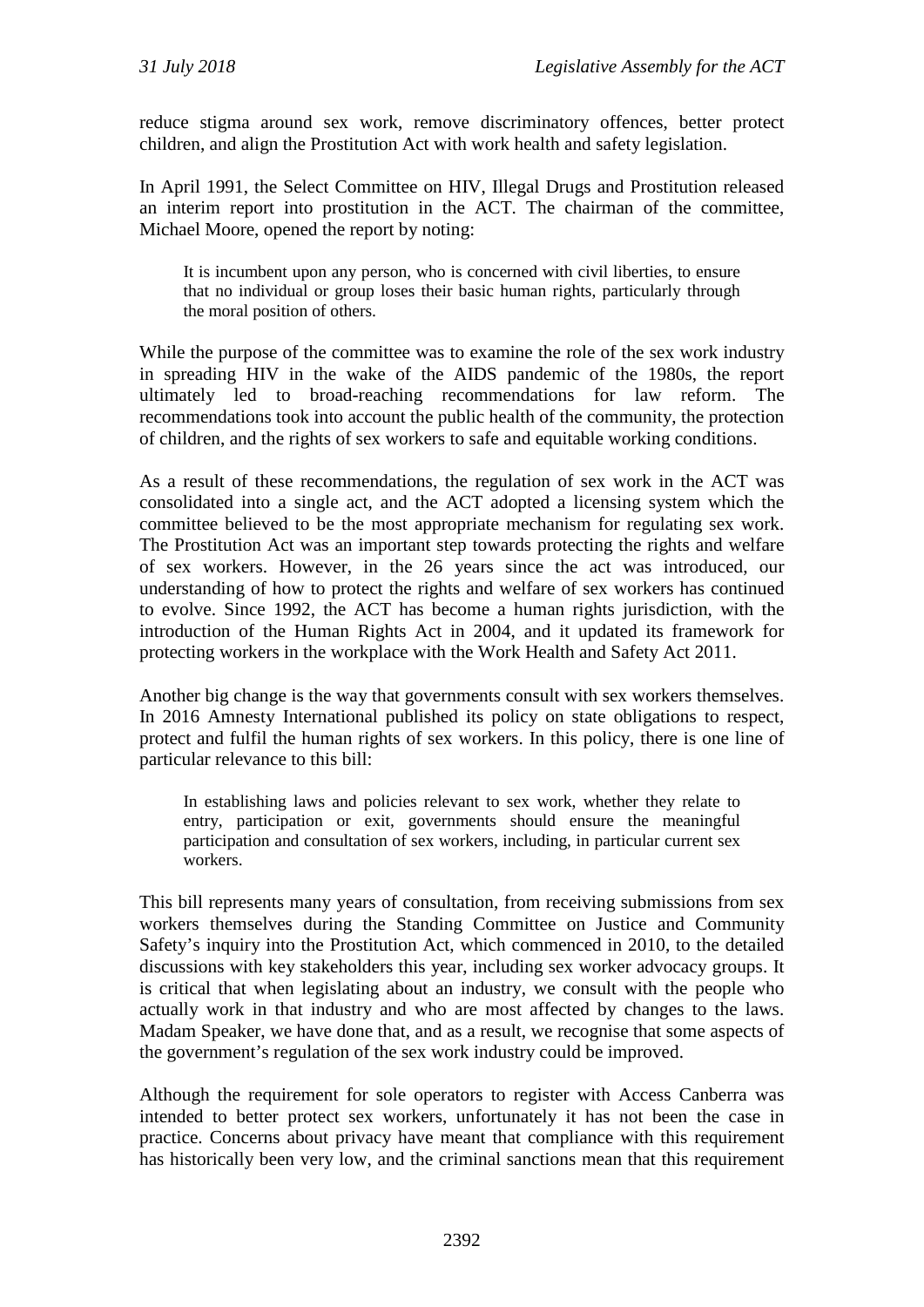has become a barrier to sex workers accessing important health and outreach services. This bill will remove the requirement for sole operators to register with Access Canberra and, in doing so, improve social inclusion and the health of sex workers.

This amendment will also reduce red tape for sole trader sex workers.

The prohibition against providing or receiving commercial sexual services while infected with a sexually transmissible infection has also been removed. Up until now, the legislation has treated sex workers with STIs differently from other members of the community who have STIs. This bill will remove this offence. Instead, sex workers and their clients will be subject to the same requirement under the Public Health Regulation 2000 as the rest of the community, which is to take reasonable care not to transmit a transmissible notifiable condition.

Transmissible notifiable conditions are either determined by the health minister or declared by the Chief Health Officer as reasonable and necessary to protect public health. The Public Health (Notifiable Conditions) Determination 2017 includes a number of STIs such as chlamydia, gonorrhoea, hepatitis C, HIV and syphilis.

Sex work advocacy groups have told us that they strongly support this change. It not only removes discriminatory provisions but also recognises that there are members of the community with STIs who would proactively seek commercial sexual services from sex workers with the same health condition. This change recognises the legitimacy of the social and sexual needs of clients with STIs and the right of sex workers with STIs to continue to work in their occupation.

Sex workers will still be required to comply with the requirement under section 27(3) of the act that makes it an offence to provide or receive certain commercial sexual services unless a prophylactic is used. They will be required to take reasonable care not to transmit a transmissible notifiable condition.

There are also offences that protect sex workers and their clients from risk of exposure to STIs through damaged prophylactics. Brothel and escort agency owners and operators are also required to take reasonable steps to ensure that no person provides or receives certain commercial sexual services at the brothel or escort agency unless a prophylactic is used. It is an offence for brothel owners or operators to discourage the use of prophylactics.

As with other regulated professions in the ACT that engage with sections of the community, there are areas where government regulation of the sex work industry is of benefit to sex workers and their clients and necessary for the protection of children. However, one of the best ways to support sex workers is to ensure that their places of work are safe. This bill introduces a clear obligation for brothels and escort agencies to provide personal protective equipment, including prophylactics, to sex workers free of charge.

This bill also strengthens the laws protecting children from sexual exploitation by changing the offence of causing a child to provide commercial sexual services to an absolute liability offence, regardless of the child's age. Currently, the act provides for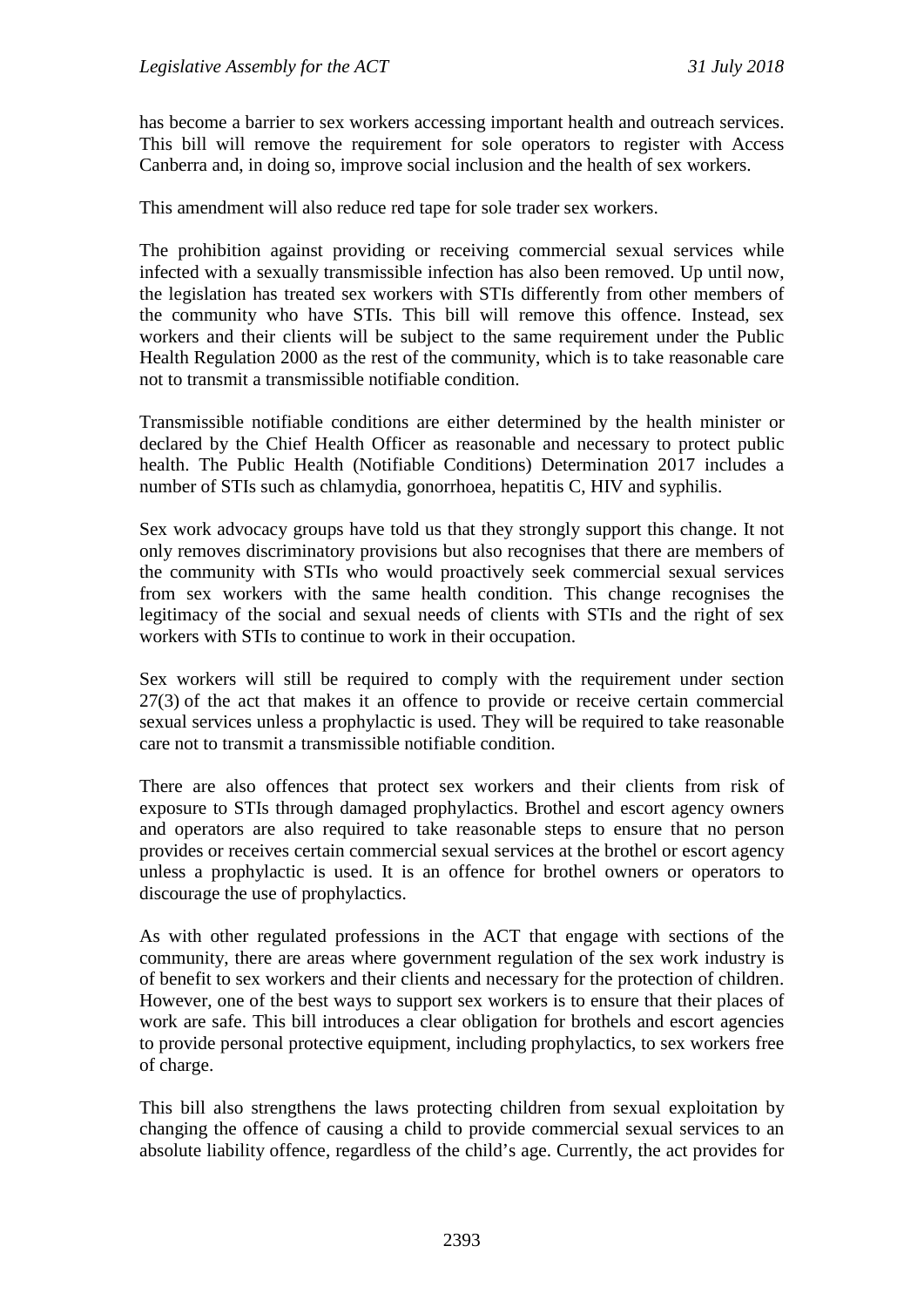an absolute liability offence for children under 12 and a strict liability offence for children over 12. The practical effect of this change is that the mistake of fact defence under the Criminal Code 2002 will no longer be available in relation to offences against children over the age of 12 years. Instead, someone who is accused of this offence would have to prove that they took reasonable steps to ascertain that the child was an adult, not just that they had a reasonable but mistaken belief that the child was an adult.

As has been touched on earlier in the debate, another critical change in this bill is to update terminology across the statute book, including renaming this act the Sex Work Act 1992 in order to reduce stigma which attaches to workers in this profession.

This bill enhances and modernises the regulatory framework which applies to sex workers in the territory and furthers the objects of the act to protect children from sexual exploitation, promote the welfare and occupational health and safety of sex workers, and safeguard public health.

I commend the bill to the Assembly.

Question resolved in the affirmative

Bill agreed to in principle.

### **Detail stage**

Bill, by leave, taken as a whole.

*Debate interrupted in accordance with standing order 74 and the resumption of the debate made an order of the day for a later hour.*

### **Sitting suspended from 12.36 to 2.30 pm.**

## **Questions without notice Land—Dickson land swap**

**MR COE**: I have a question for the Chief Minister. On 6 June I asked you a question about documents that were alleged to be missing regarding the economic development directorate's dealings with the CFMEU regarding the land swap and the Tradies. You stated, Chief Minister:

I am not aware of an internal investigation on this matter. I will seek advice from the directorate. It is not my directorate, as the Leader of the Opposition would be aware.

Chief Minister, why did you claim that your directorate was not responsible for this land swap?

**MR BARR**: I did not. The Leader of the Opposition has misinterpreted my answer.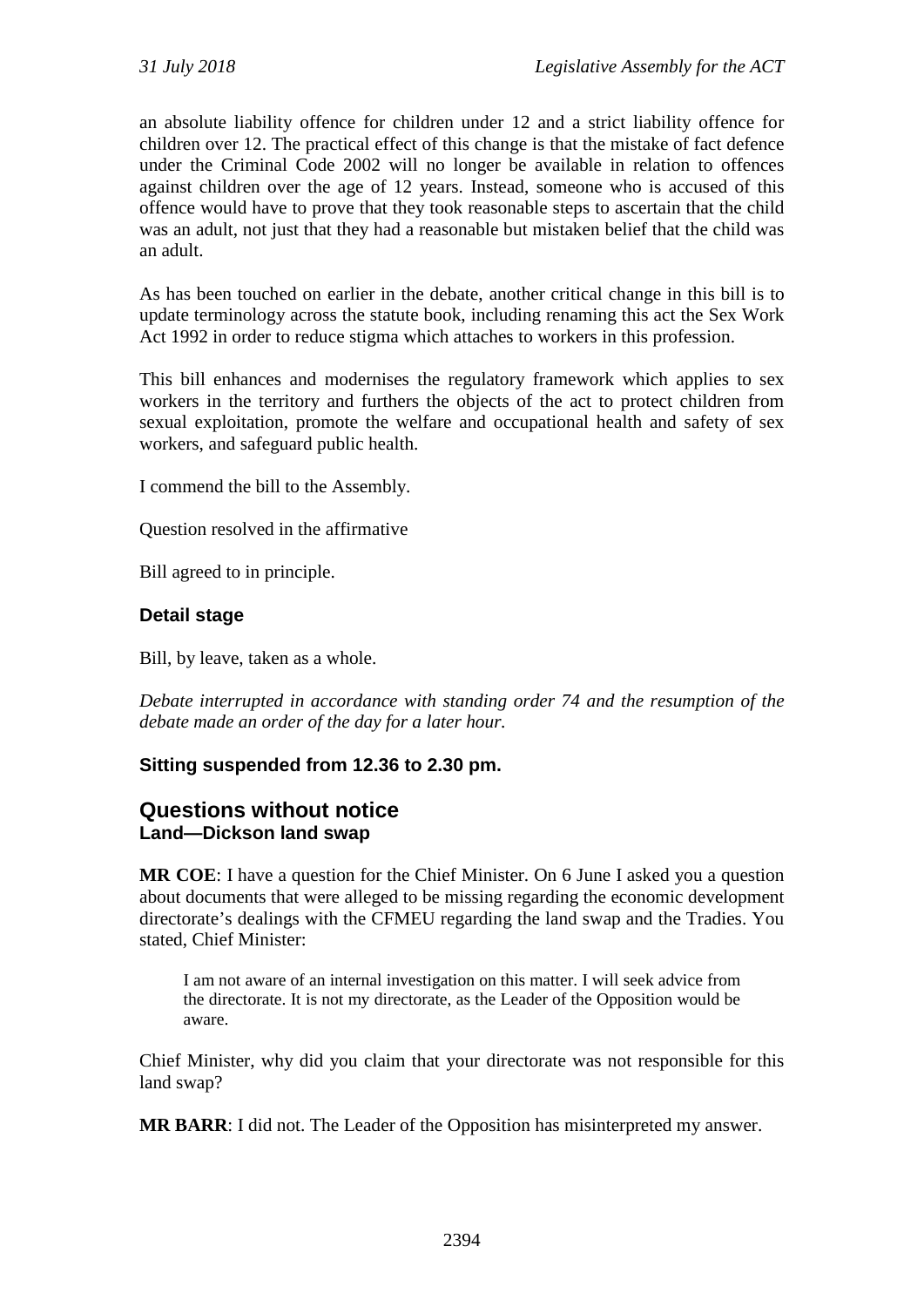**MR COE**: Chief Minister, has an internal investigation been held into the missing documents from the Tradies land swap?

**MR BARR**: The claim has been made that there are missing documents. That has yet to be verified.

**MS LAWDER**: Chief Minister, why was the records management of your directorate related to this issue so poor?

**MR BARR**: That is a matter that the directorate and the Auditor-General have examined.

### **ACTION bus service—Xpresso services**

**MS LE COUTEUR**: My question is to the Minister for Transport and City Services and it is about Xpresso bus services. I have attended three public meetings where officials stated that Xpressos were only four per cent of bus patronage but have not given information about which Xpresso services are busy and which are not. Minister, will you release the patronage data for all Xpresso services so the community can make an informed decision or have informed views about which Xpresso services are valuable?

**MS FITZHARRIS**: Yes, we can do that in the context of the consultation on the new bus network. There is a lot of information available on the your say website. We are looking to supplement that information. I will include the patronage data on Xpressos with that.

**MS LE COUTEUR**: Minster, some of the new rapids will largely replace the Xpresso services, for example the—

**Mr Hanson**: Preamble!

**MADAM SPEAKER**: To the question, Ms Le Couteur.

**MS LE COUTEUR**: Will you release travel time comparisons between the previous systems for the Xpressos and the new ones planned, so that passengers can see how much quicker or slower the new service will be?

**MS FITZHARRIS**: I thank Ms Le Couteur for the supplementary question. I will take that on notice. We will do our best to provide like for like travel time comparisons.

**MS CODY**: Minister, could you please expand on the consultation process and how that is going along?

**MS FITZHARRIS**: Thank you, Ms Cody. It is a wonderful opportunity to outline this. This is exactly the kind of public discussion that we want to have about our transport network. We want to have a public discussion with the Canberra community about the types of bus services that will best service our community.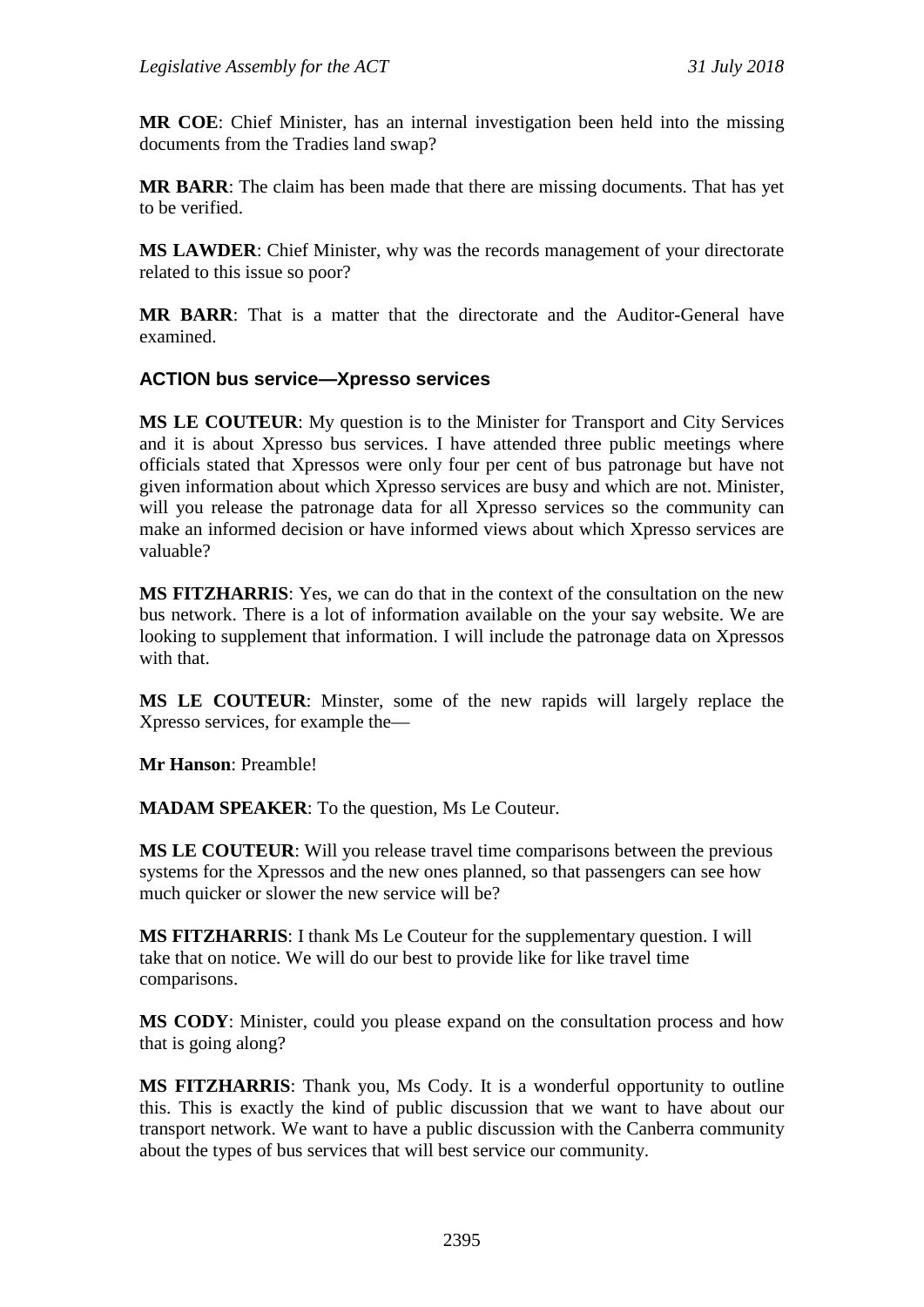**Mr Coe**: You also said in your document that you weren't open to changing it.

**MS FITZHARRIS**: Madam Speaker, the very point of consultation is to receive feedback. I have also said publicly that there may well be changes that will be made, but we do not—

*Opposition members interjecting*—

#### **MADAM SPEAKER**: Members on my left!

**MS FITZHARRIS**: As I have said publicly, and as has been clear, as I understand it, from the many community consultations, workshops and meetings that have been attended, we are seeking feedback in order to design the network. That is exactly the purpose of public consultation. For those members of the public who have contacted me, we are keen to get as much information as we can through the your say website, through the huge variety of public consultation activities that are underway, so that we can further refine the proposed network that has gone out. That is exactly the purpose of genuine consultation. That is exactly what the government is doing.

With these changes, for those people who are current users of the system, we want to do everything we can to retain their confidence. This is one of the most significant changes to our public transport network that we have seen in this city. It is based on significant previous community consultation where Canberrans have told us very clearly that they want more frequent, more reliable bus services seven days a week. That is what the new network will deliver. It will deliver 10 rapid services, an increase on the government's previous commitment, as well as our commitment to deliver light rail. We really look forward to bringing all of the feedback together and releasing a new design of the network following assessment of that feedback.

#### **Land—Dickson land swap**

**MS LAWDER**: My question is to the Chief Minister regarding the Territory Records Act. Chief Minister, what action have you taken to ensure that missing documents related to the land swap with the Tradies club are found?

**MR BARR**: There is an allegation that there are missing documents, and that is being investigated.

**MS LAWDER**: Chief Minister, which agency or directorate was responsible for maintaining those records, the LDA, the economic development directorate or which other directorate?

**MR BARR**: It would depend on the nature of documents we are being asked to speculate on. Certainly those two agencies, the LDA and the economic development directorate, may indeed be the most likely agencies to have the documents that are alleged to be missing. But it is really difficult for me to speculate on that at this point.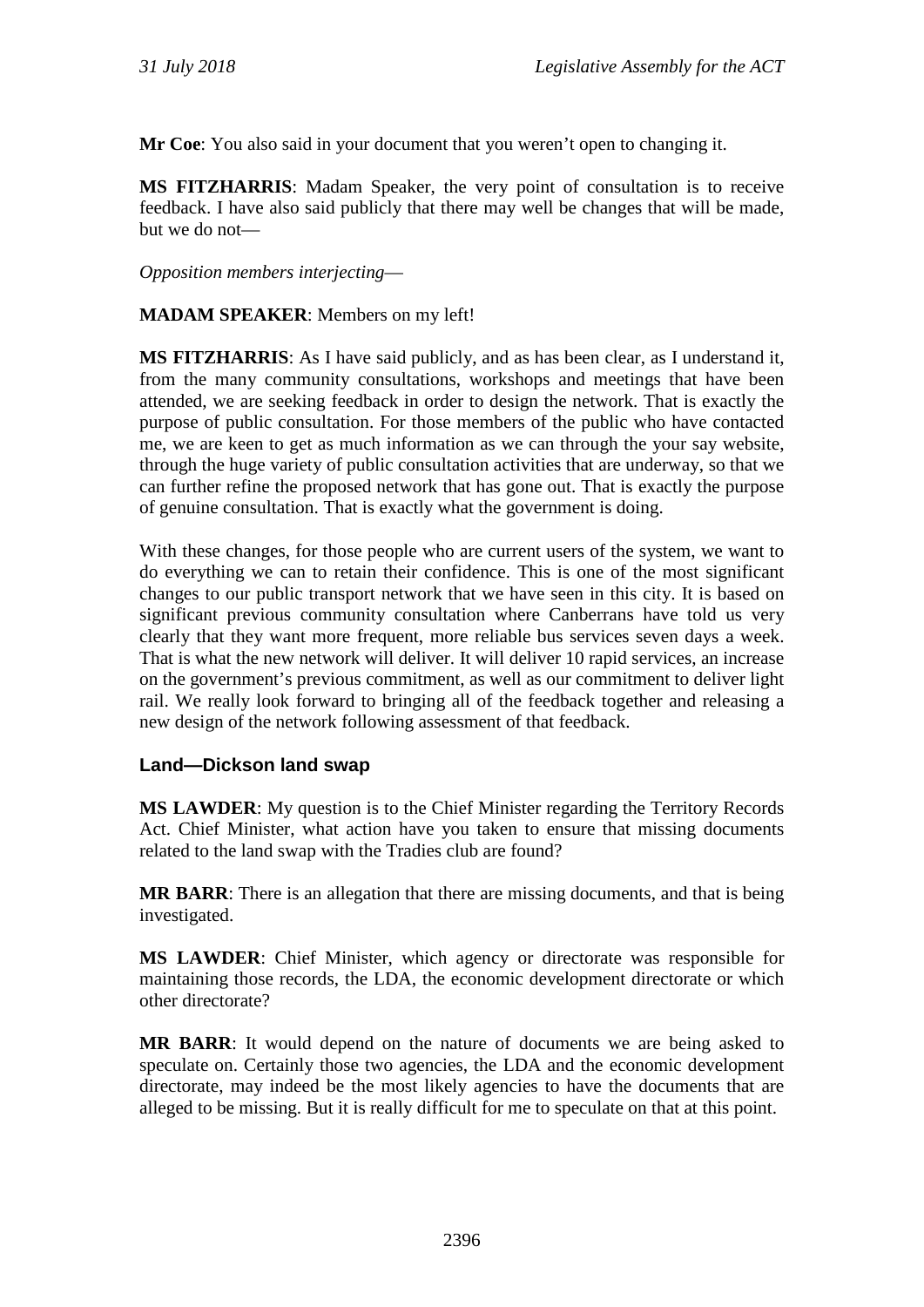**MR COE**: Chief Minister, is it your understanding that there are missing documents or that there is a chronic shortage of documentation regarding your property deals?

**MR BARR**: I am aware of an allegation that was aired by a member of the opposition in a committee hearing. I am aware of a media report in relation to a former official who has indicated that he believes that there may be some notes of his that have not been forwarded to the Auditor-General. That is the extent of the allegations at this point. There are, of course, processes underway. I am obviously not personally seeking to find these documents. These matters are appropriately being investigated by the relevant directorate.

## **Trade unions—CFMEU**

**MR WALL**: My question is to the Chief Minister. I refer to media reports on 26 July 2018 about the CFMEU campaign on the so-called local jobs code. How much influence is the CFMEU seeking over ACT government contracts and purchasing decisions?

### **MR BARR**: None.

**MR WALL**: Chief Minister, was your statement on the local jobs code in your speech this morning prompted by the pamphlet distributed last week by the CFMEU in your electorate?

**MR BARR**: No. It was prompted by the deeply held values shared by all members of the Labor Party about the rights of working people to be represented by unions.

### *Opposition members interjecting—*

**MADAM SPEAKER**: Resume your seat. Members, you asked a question. Allow the answer. Chief Minister.

**MR BARR**: Thank you, Madam Speaker. All members of the Labor Party share that important value that we believe that working people should be able to be represented by their union. That is a very straightforward statement of principle. It is interesting that those opposite who proudly profess to believe in freedom of association support laws that restrict the ability of workers to be members of and to be properly represented by the unions. What we see—

*Mr Coe interjecting—*

**MADAM SPEAKER**: Mr Coe, that is enough.

**MR BARR**: What we see is the far right of the Liberal Party once again on display: the extreme right wing agenda, the industrial relations agenda of Mr Wall writ large yet again. He hates unions. The Canberra Liberals hate unions. This is what we have come to expect from the conservatives in ACT politics.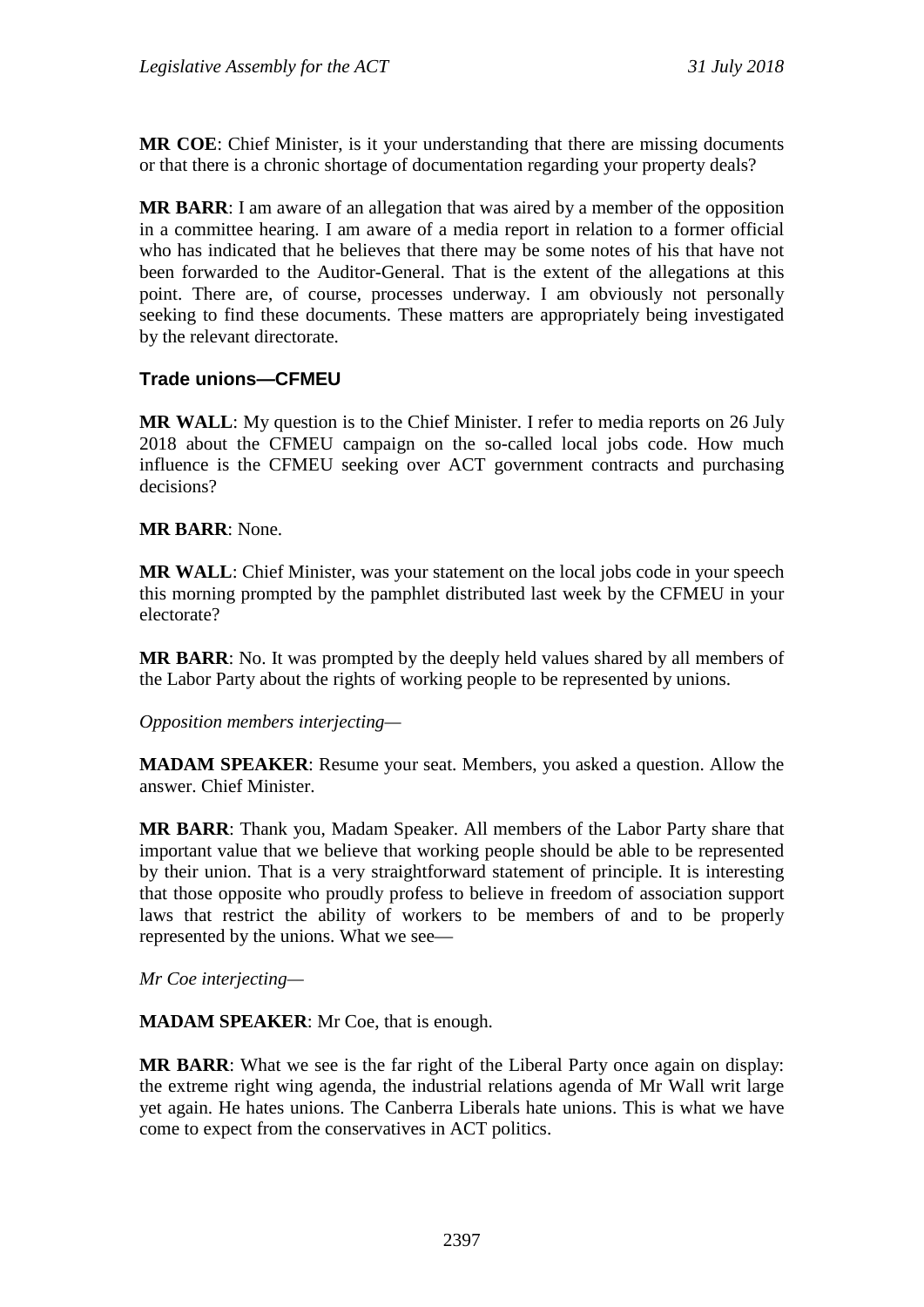**MRS DUNNE**: Chief Minister, does the CFMEU still have the capacity to threaten preselection of government members if they do not get what they want in the local jobs code?

**MR BARR**: Mrs Dunne, I am sure, would be aware that the Labor Party has a very democratic system of rank and file preselection.

*Opposition members interjecting*—

**MADAM SPEAKER**: Mr Coe, I know we have had several weeks away from question time, but please control yourself.

**MR BARR**: Decisions on preselection for the Labor Party are made by the rank and file members of the Labor Party.

*Opposition members interjecting*—

**MADAM SPEAKER**: Members of the opposition—

*Mrs Dunne interjecting—*

**MADAM SPEAKER**: Mrs Dunne, side commentary—please leave it for after adjournment. Ms Cody, you have a question without notice.

**Ms Cody**: I certainly do.

*Members interjecting*—

**MADAM SPEAKER:** Members! I am going to start warning folk soon. Ms Cody has the call.

### **Economy—performance**

**MS CODY**: Thank you; I could barely hear you, Madam Speaker. My question is to the Chief Minister. Chief Minister, the most recent Deloitte Access Economics business outlook report describes Canberra's economy as being "on a roll". What do recent indicators say about the performance of our economy?

**MR BARR**: I thank Ms Cody for the question. We have seen a period of sustained economic growth for the territory. Our annual gross state product is expected to reach 4½ per cent in the 2017-18 fiscal year, following growth of 4.6 per cent in 2016-17. This means that the ACT's economy is growing faster than that of any other Australian state or territory.

Commensurate with that economic growth has been a very strong result for the labour market. Employment has risen by almost three per cent, with 6,600 more jobs added during the 2017-18 fiscal year. Residential building approvals are up through the year. Our population is growing very strongly. People are coming here for work and we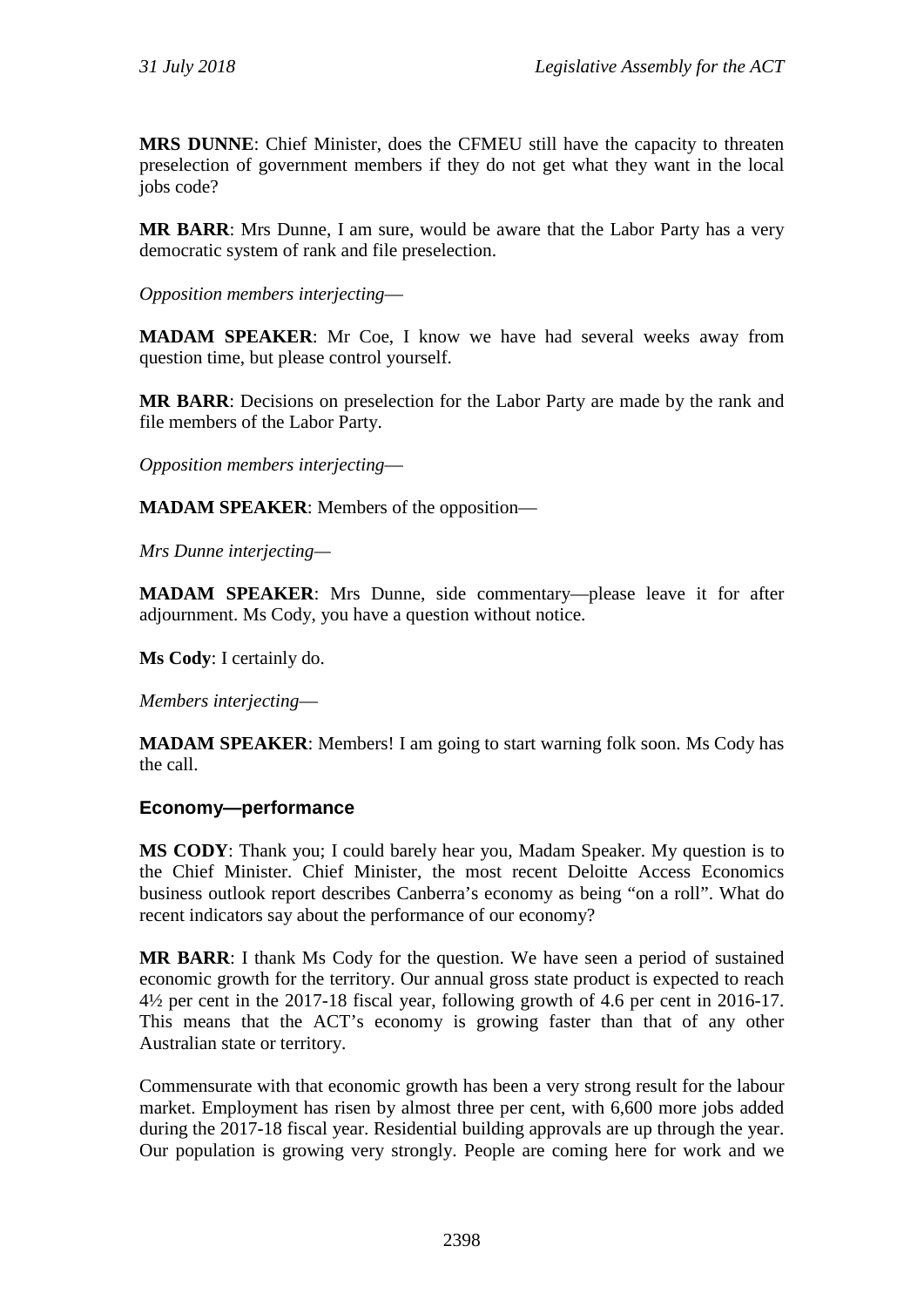have also seen another record year of international visitation, with tourist numbers rising almost 17 per cent.

In describing Canberra's economy as being "on a roll", Deloitte has also forecast that our strong growth will continue into the coming years. The combination of continued growth of our education sector, more people being attracted to Canberra and the territory government's investments in major infrastructure works are all supporting a very positive outlook for the territory's economy.

**MS CODY**: Chief Minister, how are Canberrans seeing the benefits of sustained, strong growth in our local economy?

**MR BARR**: The latest data shows that Canberra's unemployment rate is now 3.5 per cent. This is not only the lowest unemployment rate in the country but also the lowest rate locally for more than six years. The number of job vacancies in Canberra rose by almost 25 per cent over the past year, even as our population grew very strongly. We are very pleased to see that our strong economy is delivering more jobs for younger Canberrans. I was particularly pleased to see that our youth unemployment rate is now at six per cent, which is significantly lower than 12 months ago and is five percentage points lower than the national average. Our youth unemployment rate is six per cent; nationally it is 11 per cent. More Canberrans are working because our economy is growing strongly and we are sharing the benefits of that growth right across our city.

**MS CHEYNE**: Chief Minister, what steps is the government taking to see strong economic growth and job creation continue into the future?

**MR BARR**: We will over the coming sitting weeks in August be debating the territory budget. That budget has a very clear plan to keep strengthening the territory economy by investing in Canberra. The government's investment in new health and hospital infrastructure, better transport link, and new and expanded education facilities will create more opportunities for local businesses and workers.

Our land release program of over 17,000 dwelling sites over the next four years will boost building activity while continuing to grow the supply of affordable and diverse housing for Canberrans.

Our focus on expanding major events, investing in new innovation businesses, supporting tourism and partnering with the higher education sector will continue to diversify the territory's economy and create more jobs for Canberrans, whatever their line of work. The 2018 budget presents a strong economic plan for Canberra and builds on our past achievements, strengthens this city and creates even more good jobs for Canberrans.

### **Land—rural property acquisition**

**MS LEE**: My question is to the Chief Minister and Treasurer. In the report on rural land sales the Auditor-General found that you approved the purchase of Milapuru for \$7 million despite the land being valued at \$4 million. The media has reported that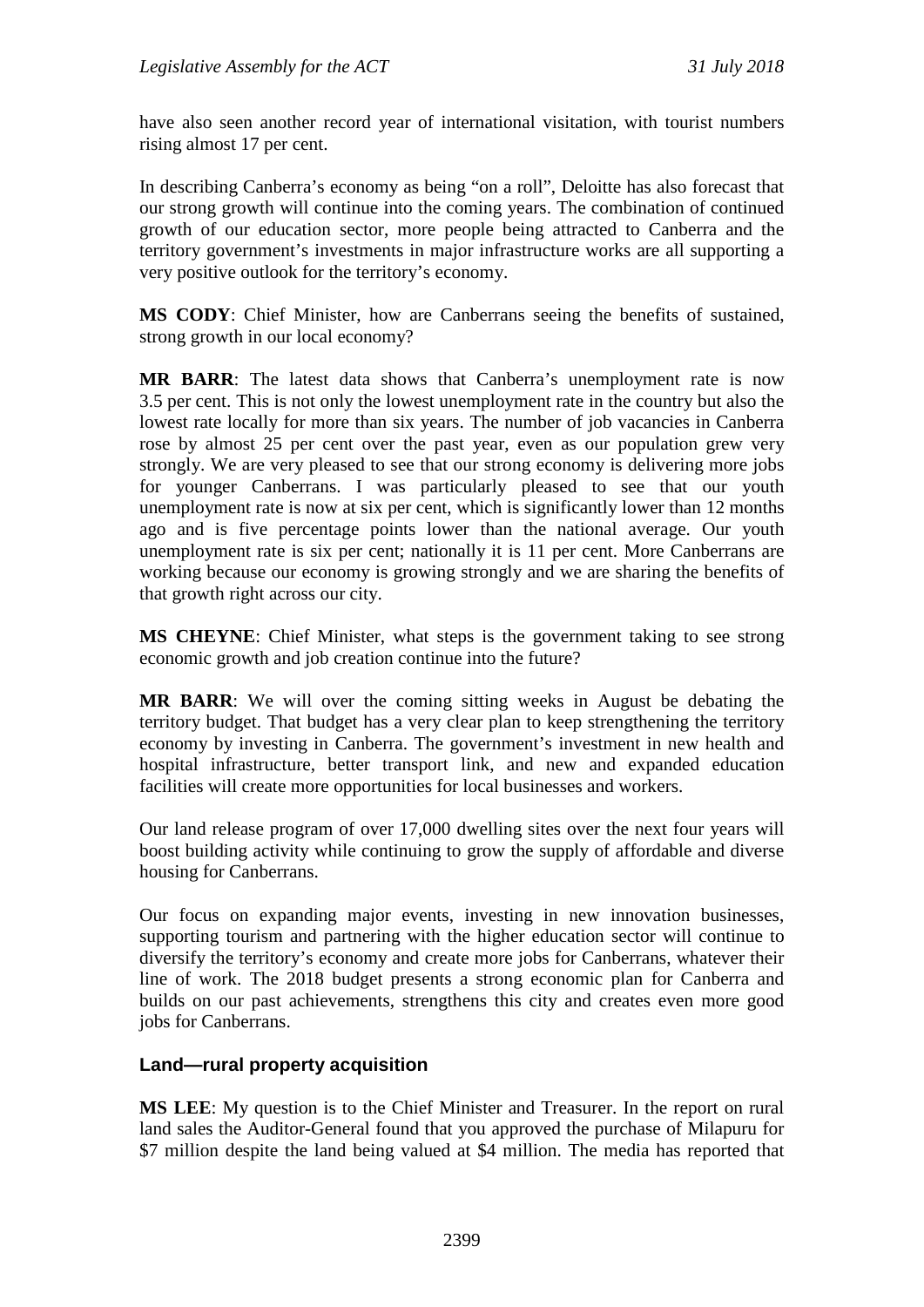you did not read the business case before signing the brief. Chief Minister, why did you approve the purchase of Milapuru for \$7 million when it was valued at \$4 million?

**MR BARR**: The Land Development Agency, its chief executive, its board, the treasury directorate and the Under Treasurer assessed the detail of the proposition and provided me with a briefing that recommended, in accordance with the land acquisition policy framework, that the ACT government secure that land. I was happy to accept that recommendation following that process and I agreed to the purchase.

**MS LEE**: Chief Minister, why did you or anyone from your office not actually read the business case before you took that decision?

**MR BARR**: I was provided with a detailed brief that outlined the rationale for the purchase. That included a letter from the Under Treasurer and an exchange of letters between the Under Treasurer and the director-general outlining treasury support for that land acquisition. Together with the detail contained within the brief, that was sufficient, noting that the particular land acquisition had both been through a Land Development Agency board internal process and been assessed by treasury and that there had been advice between the heads of the two agencies and a recommendation to me in a brief to support the acquisition. That was sufficient for me to approve the land acquisition.

**MR COE**: Chief Minister, what is the point of requiring ministerial oversight if you are just going to blindly go with the recommendation?

**MR BARR**: I read the brief; I discussed the matter with relevant officials; and approved the acquisition.

### **Land—rural property acquisition**

**MR PARTON**: My question is to the Chief Minister. Chief Minister, you have admitted that you did not read the business case for the purchase of Milaparu. Business cases were also prepared for the sale of Huntly and Winslade as the purchase price was over \$5 million. Did you read the business cases for the purchase of Huntly and Winslade?

**MR BARR**: I read all of the information provided to me in accordance with the land acquisition framework. That will include a range of background material, including business cases, for particular land acquisitions.

**MR PARTON**: What confidence, Chief Minister, can the community have that you will read the business case for the purchase of a property valued at \$5 million when you did not read the business case for the purchase of a property worth \$7 million?

**MR BARR**: The value of the property acquisition is not the important consideration. It is obviously related to levels of risk, and the associated briefing material that comes with a recommendation to the Treasurer. The treasury provides and assesses probably 300 or 400 business cases across budget bids and other areas of business case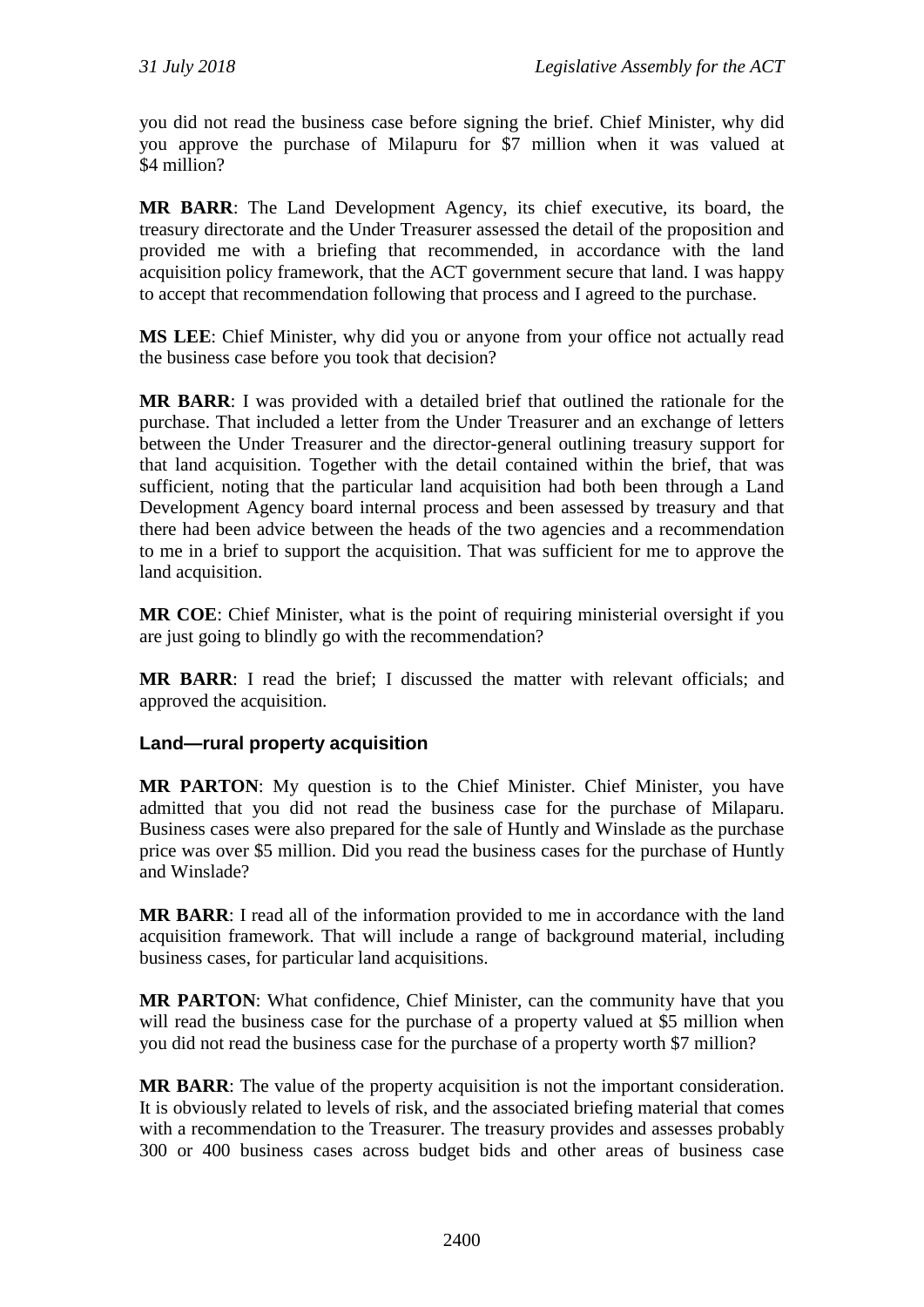assessment across the ACT government over the entire year. I do need to rely upon the officers within treasury and on the Under Treasurer, as part of the briefing material that they provide to me. I cannot read every single business case that is presented to the treasury throughout the course of the year. But I can be, and am, accountable for the briefs that I read and sign. In this instance that is exactly what I have done, and that is the practice that I will continue to pursue. If I am provided with detailed briefing material from my agency, I will read that, of course, and make an appropriate decision.

**MR COE**: Chief Minister, by the end of today will you please provide to the Assembly the date on which you received the business cases for Huntly, Winslade and Milaparu and also when you received verbal briefs.

**MR BARR**: I will take that on notice. It may take some time to assemble that information.

#### **University of Canberra Hospital—services**

**MS CHEYNE**: My question is to the Minister for Health and Wellbeing. Minister, what preparations have been underway for the University of Canberra Hospital to receive patients?

**MS FITZHARRIS**: I thank Ms Cheyne for the question about the UC hospital in the very heart of her electorate of Ginninderra. As members will know, the University of Canberra Hospital is now operational, with the first patients admitted on 17 July. This is a major milestone for health in the ACT and marks the culmination of almost seven years of planning, community consultation and construction work to deliver Canberra's third public hospital.

During this period, clinicians worked closely with health-care consumers to develop models of care and service delivery that are unique to UCH. In February, the facility was formally handed over to ACT Health. At that point in time, the recruitment of staff began in earnest.

The directorate also began to undertake a wide range of commissioning activities to ready the facility and the service for the admission of the first patient. This included testing equipment, mapping ICT requirements and the development of a comprehensive orientation and training program for the 300-plus ACT Health staff who will work at UCH.

The transition of services required careful planning for the transfer of patients from both Canberra Hospital as well as Calvary hospital, together with their belongings, and the relocation of relevant ICT, clinical equipment and staff to the new facility. Work began in March to develop a comprehensive plan to support the transfer of these critical services.

Trial moves were undertaken from the Brian Hennessy Rehabilitation Centre and Calvary and Canberra hospitals to ascertain preferred routes and timings, which informed the final move schedule and the opening sequence. The move plan outlined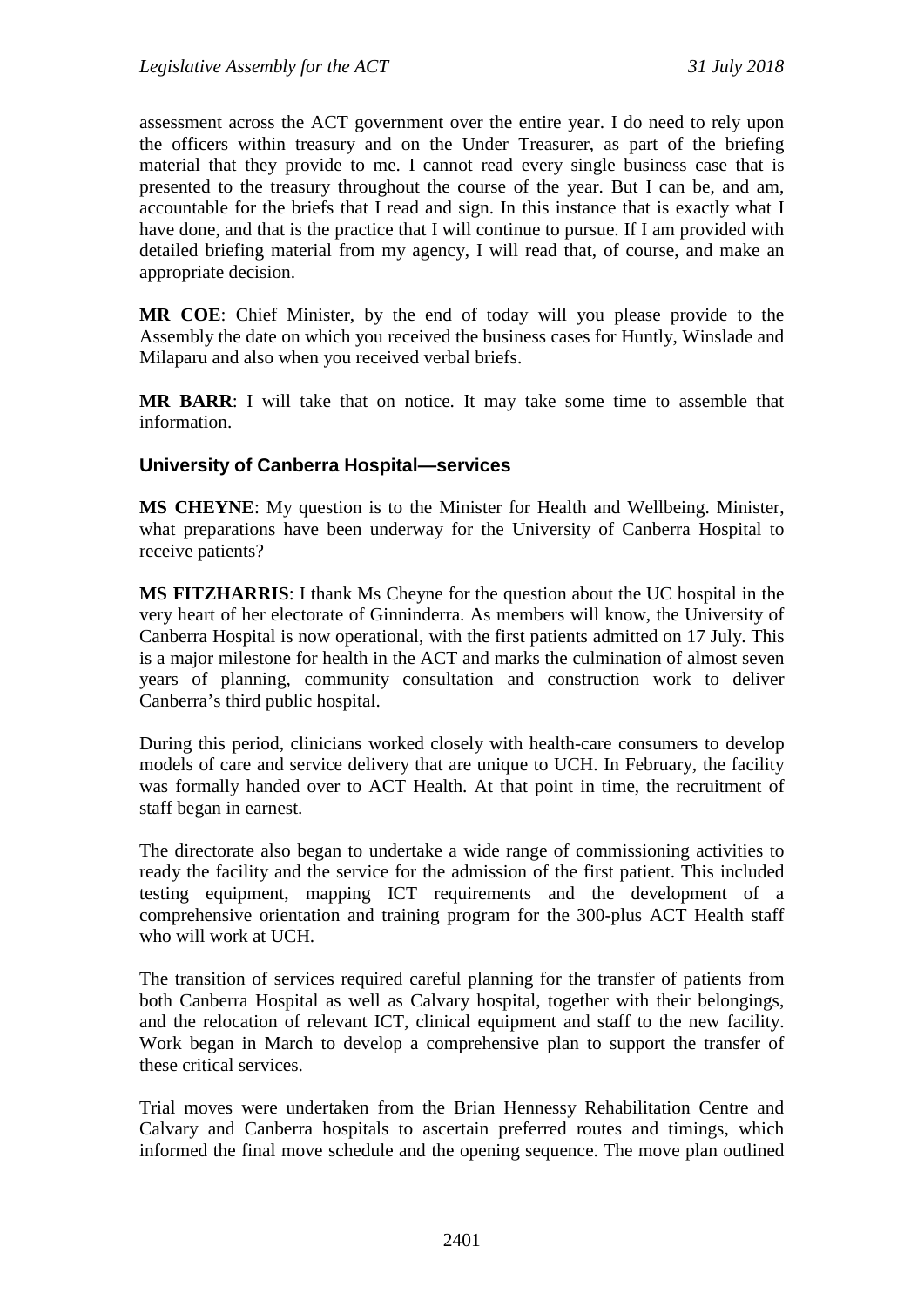key principles and processes that I am pleased to say resulted in the smooth and safe transfer of patients to UCH.

Success can also be attributed to ACT Health staff working collaboratively with one another and other ACT stakeholders such as the Ambulance Service. It is wonderful that Canberra's third public hospital is now open and caring for patients in a subacute setting specifically tailored to their needs. I congratulate everyone involved in this landmark project.

**MS CHEYNE**: Minister, what services have been consolidated across Canberra to bring rehabilitation services together in the one place?

**MS FITZHARRIS**: UCH brings together rehabilitation services and specialist staff from seven different locations across the territory under one roof. UCH has been purpose built to provide care and support for people over the age of 18 who are experiencing mental illness or who are recovering from surgery, illness or injury. Experienced, multi-disciplinary health professionals will work together to deliver innovative care and rehabilitation programs for both overnight and day patients tailored to the individual's needs.

Services have been removed from the following locations: parts of the Brian Hennessy Rehabilitation Centre were transferred to establish the adult mental health rehabilitation unit; the adult mental health day service has relocated from Belconnen community health centre to UCH; Canberra Hospital's rehabilitation unit has moved; the aged care rehabilitation service at Calvary Public Hospital has also been relocated; and specialised outpatient and day rehabilitation services that were based in Canberra Hospital and community-based health facilities, including Village Creek centre and the Belconnen, Phillip and city community health centres, have also been moved. This includes the community rehabilitation team, rehabilitation allied health services such as speech pathology, physiotherapy, occupational therapy, psychology, social work, exercise physiology and nutrition, the falls assessment and prevention service, the driving assessment and rehabilitation service and the vocational assessment and rehabilitation service. ACT Health's hydrotherapy service has also been relocated to UCH.

The unique design of UCH includes four therapeutic gyms where physios, occupational therapists and other professionals will work with patients to build their strength and guide their recovery. A wonderful hydrotherapy pool, 17 courtyards and spaces designed for learning activities of daily living complement each other to enhance patient outcomes. The purpose-built rooms and spaces in the mental health areas support the delivery of a broad range of therapies and services. UCH has been built on collaboration and a drive for excellence.

**MR STEEL**: Minister, what health services does the UCH provide and are these services now receiving patients?

**MS FITZHARRIS**: I thank Mr Steel for the supplementary. UCH is a dedicated and purpose-built rehabilitation facility. It is now providing care and support for people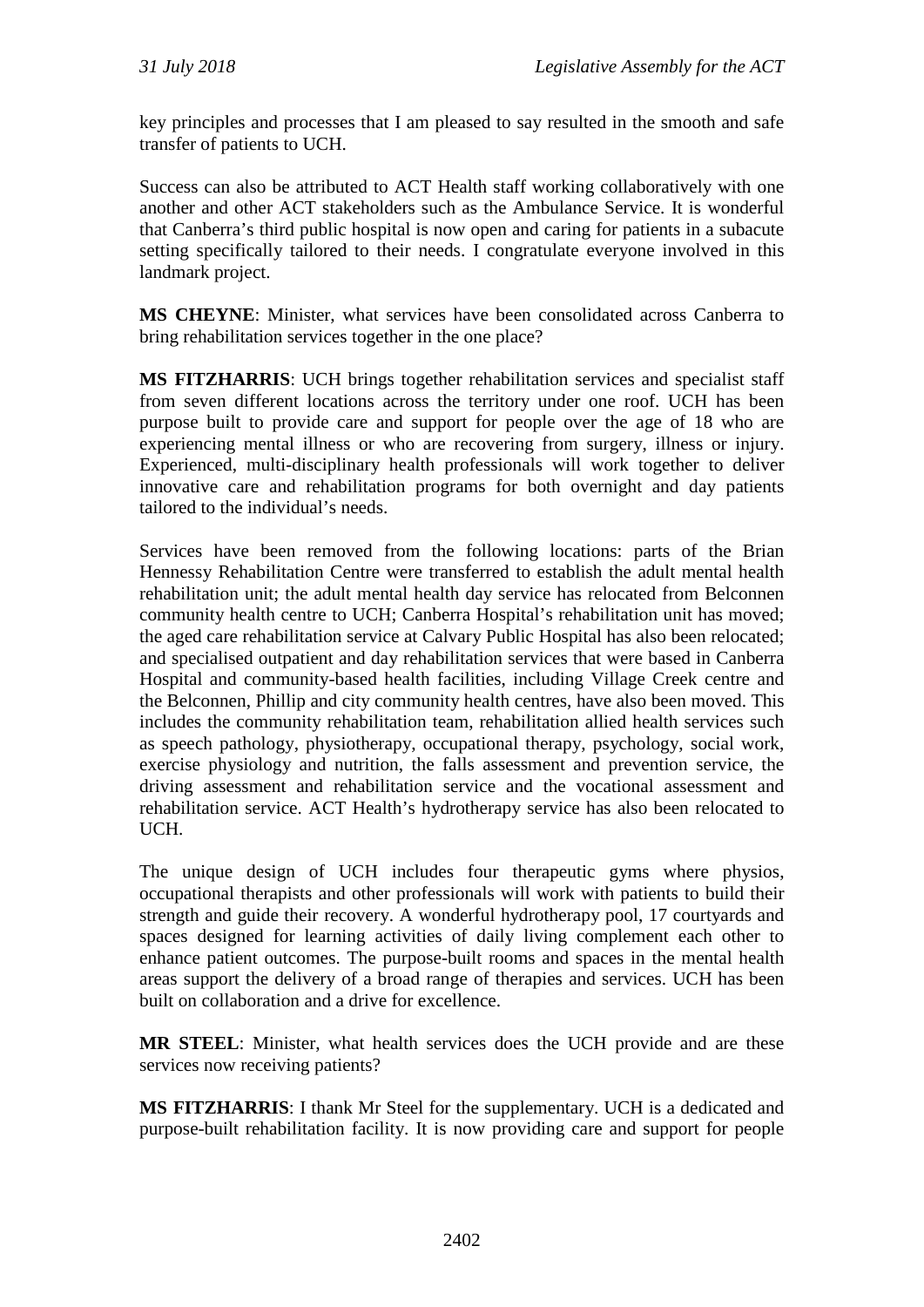over the age of 18 who are experiencing mental illness or recovering from surgery, illness or injury.

Patients are now receiving care in the adult mental health inpatient rehabilitation and day services, the inpatient rehabilitation units that have opened, including the neurological unit, Stromlo, the older persons rehabilitation unit, Majura, and the general rehabilitation unit, Namadgi, and general rehabilitation and aged-care day and ambulatory services in the Brindabella rehabilitation service.

On 10 July the majority of Brindabella rehabilitation centre services and the adult mental health day service commenced at UCH. The exceptions to this were medical clinics and hydrotherapy. On Tuesday, 17 July inpatient services began, when patients were transferred from Canberra Hospital, Brian Hennessy House and Calvary Public Hospital. On Monday, 23 July rehabilitation medicine clinics and hydrotherapy services commenced. The final service, the aged-care assessment team, relocated to UCH just yesterday.

This specialist facility offers tailored physical and mental health programs that will be developed in partnership with patients, their families and carers. Patients cannot present to the hospital without an appointment or with health conditions that need urgent treatment. Most people will be referred to UCH by their general practitioner, specialist, allied health professionals or nursing staff, although some will be able to refer themselves for some of the services by contacting the ACT Health community health intake line.

Being a dedicated rehabilitation hospital means that UCH does not have an ED or perform surgical operations. It is a hospital that is truly dedicated to rehabilitation, recovery and research. We are also delighted to have over 50 University of Canberra staff as well as numerous UC students who are on campus, learning and researching. *(Time expired.)*

### **Canberra Hospital—radiology department**

**MRS DUNNE**: My question is to the Minister for Health and Wellbeing. I refer to an interview on ABC radio with Mr Stephen Crook of the Australian Salaried Medical Officers Federation regarding the Canberra Hospital radiology department. Mr Crook said that his federation had been raising concerns about the radiology department since May 2017. He claimed that there was concern about the shortage of staff and rostering. Minister, why was the Canberra Hospital so slow to respond to concerns raised by the Australian Salaried Medical Officers Federation last May?

**MS FITZHARRIS**: I thank Mrs Dunne for the question. I did not hear the interview. Perhaps it was while I was on leave. With regard to accreditation in the radiology department, it is important to note that it is accreditation for training. That issue was discussed during the estimates committee hearing. I understand, from memory, that there are some recommendations in the estimates report. Certainly there was discussion on that. As members will subsequently have become aware, ACT Health has not received the final report from the Royal Australian and New Zealand College of Radiologists at this stage but has been working through a number of their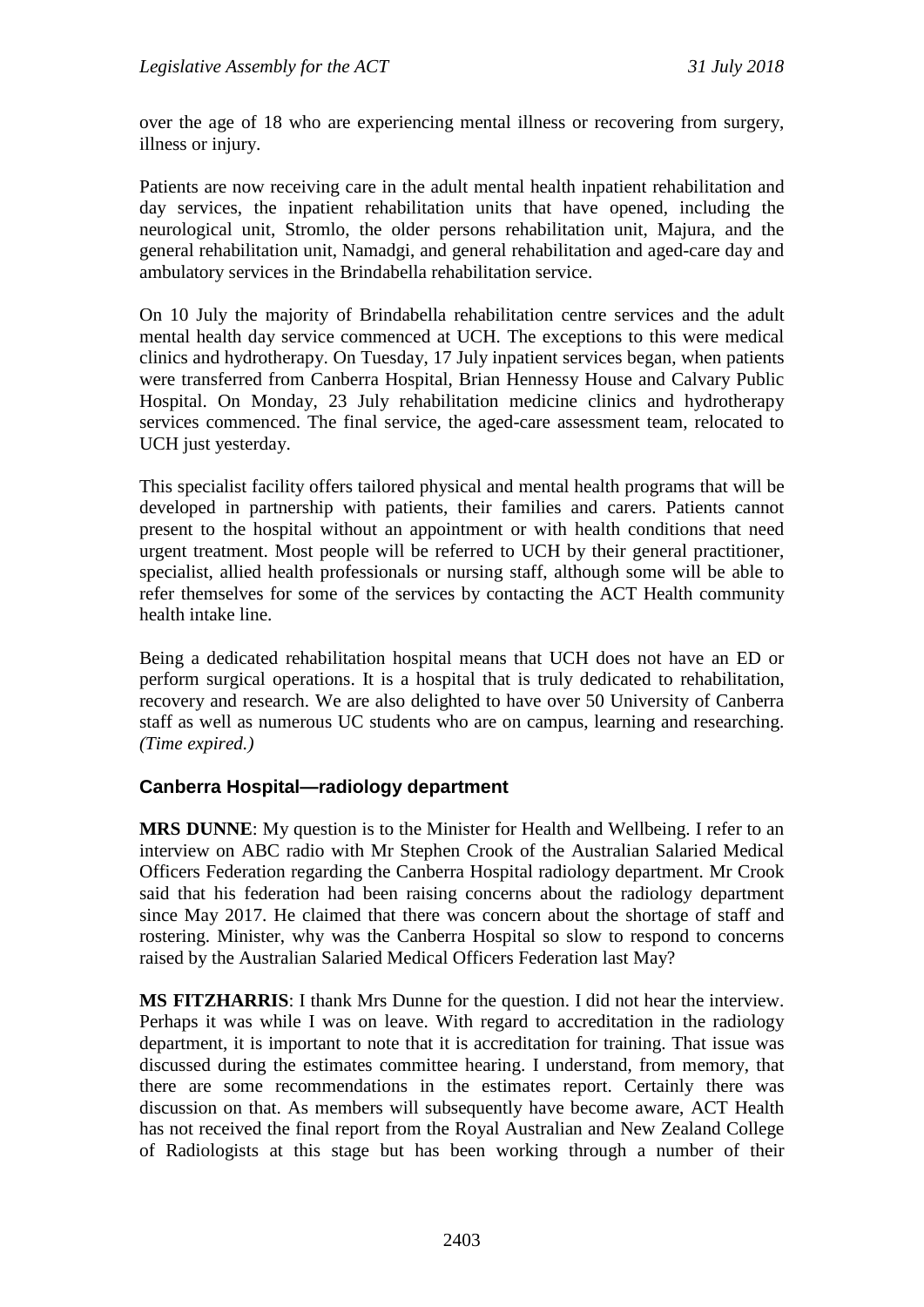recommendations. They raised some serious issues. Some of those have already been addressed. Further ones will be addressed and, as is reflected in the estimates report, ACT Health will continue to work closely with the college and with important stakeholders, which includes ASMOF, and is confident that the training accreditation will return to an A grade in the next 12 months.

**MRS DUNNE**: Minister, why did your directorate fail to act on concerns raised about staff shortages, and their impact on inpatient care and on training, by radiology trainees when they raised them with the department in January and February of 2017?

**MS FITZHARRIS**: I will take the question on notice. I have frequent meetings with ASMOF, and I will also look back on those meetings and correspondence with them and see if they refer to the radiology department. From memory, it has not been a key feature of my very frequent discussions with ASMOF. Nonetheless, I will look back over that and take the question on notice.

**MISS C BURCH**: What actions have you taken to resolve the cultural issues in the radiology department?

**MS FITZHARRIS**: As I have mentioned, and as was discussed in the estimates committee and subsequent to that, there have been a number of issues relating to the working environment and the particular relationships between particular staff. These have been addressed immediately.

**Mrs Dunne**: It was not raised in estimates.

**MS FITZHARRIS**: This issue was discussed at the estimates committee. The Chief Medical Officer—

*Opposition members interjecting*—

**MS FITZHARRIS**: I said "and subsequent to the committee". There have been issues discussed, and that includes addressing a number of the immediate issues. There is a collaborative approach underway within the radiology department, and also with the Royal Australian and New Zealand College of Radiologists, to ensure that steps are taken to achieve the A-grade accreditation for training over the next 12 months.

### **Canberra Hospital—radiology department**

**MR HANSON**: My question is to the Minister for Health and Wellbeing. Minister, during the health estimates hearing on 21 June this year, the Chief Medical Officer answered questions about the downgrade of the Canberra Hospital radiology department. The official referred to network issues but not to the problems with the negative environment or poor relationships within the department. When asked by the media on 23 July, the senior official claimed that ACT Health had not finalised its reply to the accreditation committee. Minister, did the Chief Medical Officer mislead the estimates committee by omitting those details on 21 June when answering questions about the downgrade of the radiology department?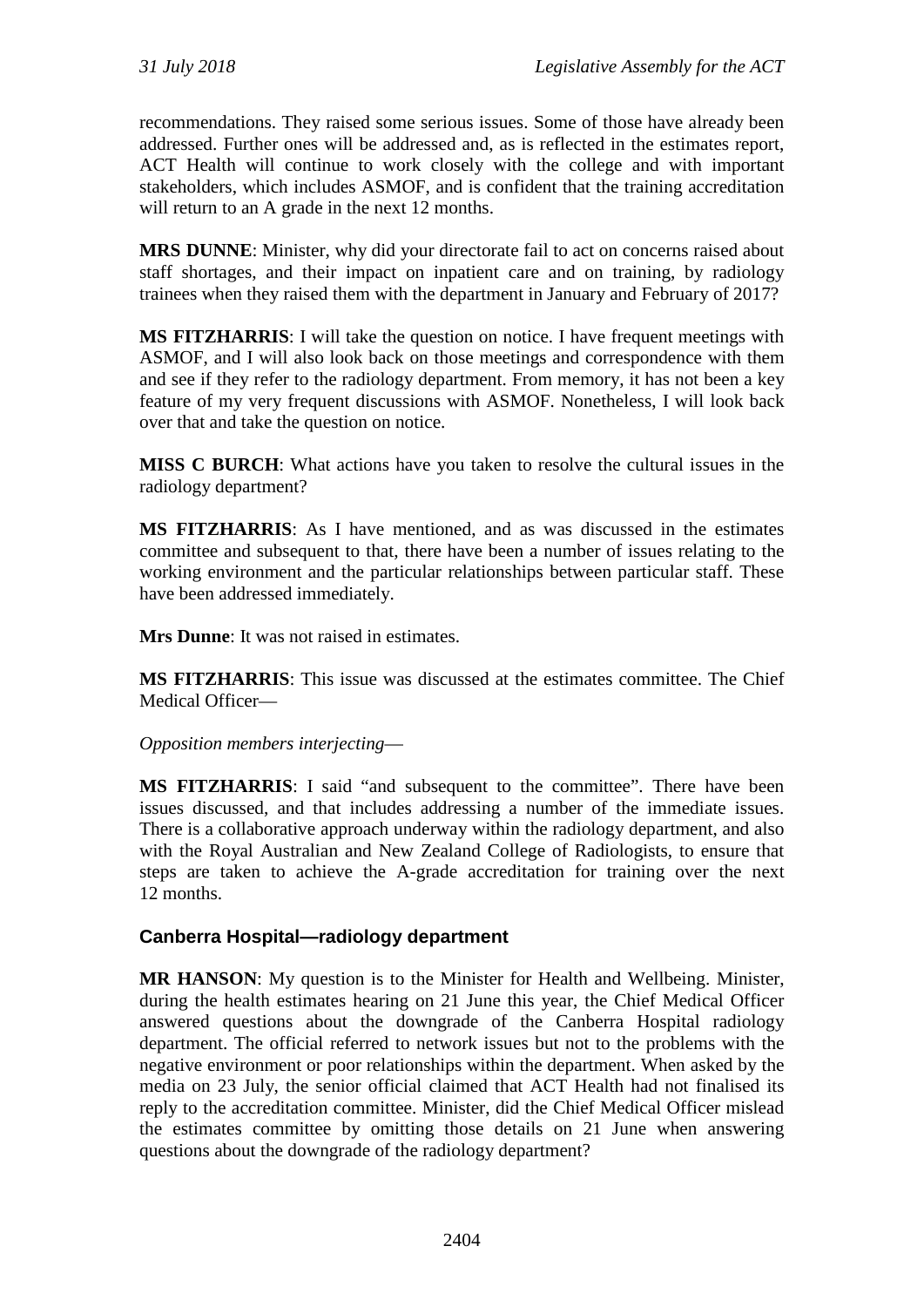**MS FITZHARRIS**: I certainly do not believe so. It was a very lengthy question. I am not familiar with the interview given on 23 July. I will take the question on notice. As I said in my previous answer, there was commentary and discussion in the estimates committee in June. There have been subsequent reports and public statements. What I have said today I understand has been covered in previous public statements. If not, as I said, there is recognition that there have been particular issues with the radiology training accreditation. It is important to note that it is accreditation for training and does not relate specifically to patient care.

**MR HANSON**: Minister, did you or any of the officials present at the estimates committee hearings on 21 June realise that the Chief Medical Officer may have misled the committee by failing to provide that full answer to the committee? If so, what action have you taken?

**MS FITZHARRIS**: As I said earlier, I do not believe at all that that is the case. Further information has come to light because ACT Health, particularly the Chief Medical Officer, has been working very hard on this over the month between the estimates committee hearing and subsequently in July. I will take the details of the question on notice.

**MRS DUNNE**: Minister, were you aware of issues facing the accreditation of training in the radiology department on 21 June 2018 or before 21 June 2018, and had briefing notes been prepared for you for estimates on this issue?

**MS FITZHARRIS**: Yes. That is why I invited the Chief Medical Officer to address the committee and answer the committee's questions on this matter.

### **Education—early childhood strategy**

**MR STEEL**: My question is to the Minister for Education and Early Childhood Development. Can the minister update the Assembly on the work towards an ACT early childhood strategy?

**MS BERRY**: I thank Mr Steel for his question and his interest in early childhood education. The ACT government took a commitment to the 2016 ACT election to develop for the first time a comprehensive early childhood strategy for the ACT. Our fundamental belief is that educational equity requires a renewed focus on equitable access to high quality early childhood learning and development opportunities.

Committing to a strategy responds to that belief and the government's aim to provide a comprehensive joined-up policy framework to guide the delivery of early childhood services and to coordinate education, health and community service provision. The strategy will lay out key plans and further work that the government needs to undertake to make sure that every child, regardless of their background or circumstances, is set up for success in life.

The work began with an initial discussion paper last year and since that time the education directorate has been deep in discussion with key stakeholders through a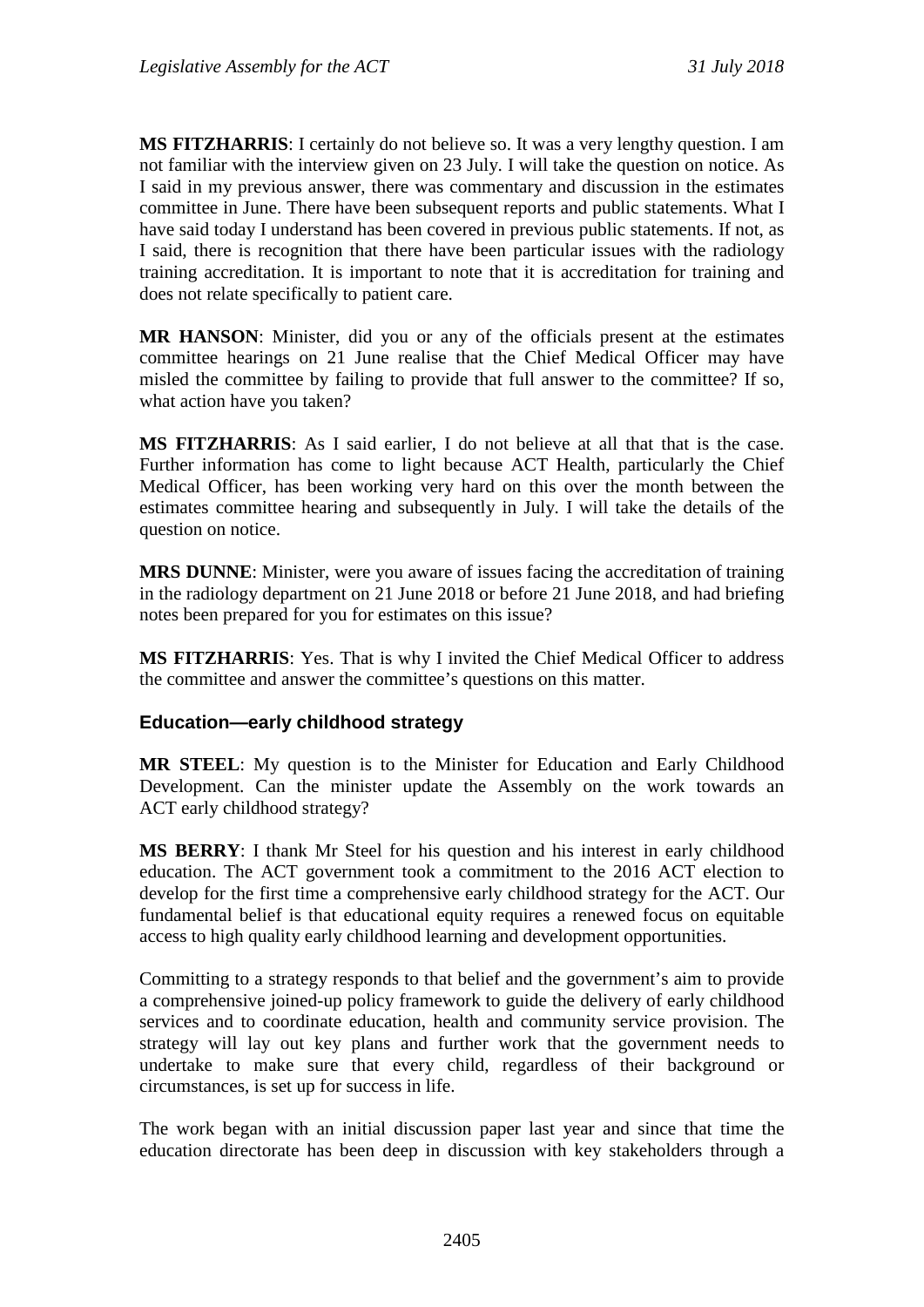ministerial early childhood advisory council. A month or so ago I met with the advisory council to hear about the thinking that had been done so far and was encouraged by the direction of their conversations and some of the opportunities they had identified.

Particularly important was their view that the ACT needs to be the jurisdiction that puts children first. On a national level, there has been some important work done that is also contributing to the development of this strategy.

**MR STEEL**: Minister, why is the government looking at the issue of universal access to early childhood education for three-year-old children?

**MS BERRY**: As I referred to, there has been national work, particularly around *Lifting Our Game: Report of the Review to Achieve Educational Excellence in Australian Schools through Early Childhood Interventions*. Recommendation 5 of the *Lifting our game* report recommends:

Australian governments progressively implement universal access to 600 hours per year of a quality early childhood education program, for example preschool, for all three year olds, with access prioritised for disadvantaged children, families and communities during the roll out.

The ACT government has accepted the overwhelming evidence culminating in this recommendation and decided in principle that a plan for incremental implementation of free, universal, quality early childhood education should be a key part of the ACT early childhood strategy which is currently being developed.

Well-established research evidence has shown that the period from birth through to eight years, especially the first three years, sets the foundation for a child's development. Child learning and development in the years before school are the determinant of future school achievement, social, emotional and health outcomes, and ultimately life opportunities.

Historically in Australia early learning has not been seen as a right for all children. Foundational learning is not equitably accessible to all children, yet policy settings and decisions by some governments, the federal government in particular, are not challenging this problem and are probably making it worse.

Through work on the strategy, it has become clear that there is an opportunity for the ACT to make radical progress, most significantly through providing free, universal, quality early childhood education for three-year-old children. The ACT government has set a goal of 15 hours per week, 600 hours per year, of free, universal, quality early childhood education for three-year-old children as a key part of the ACT's early childhood strategy.

**MS ORR**: How would this build on access to preschool already available to families in the ACT?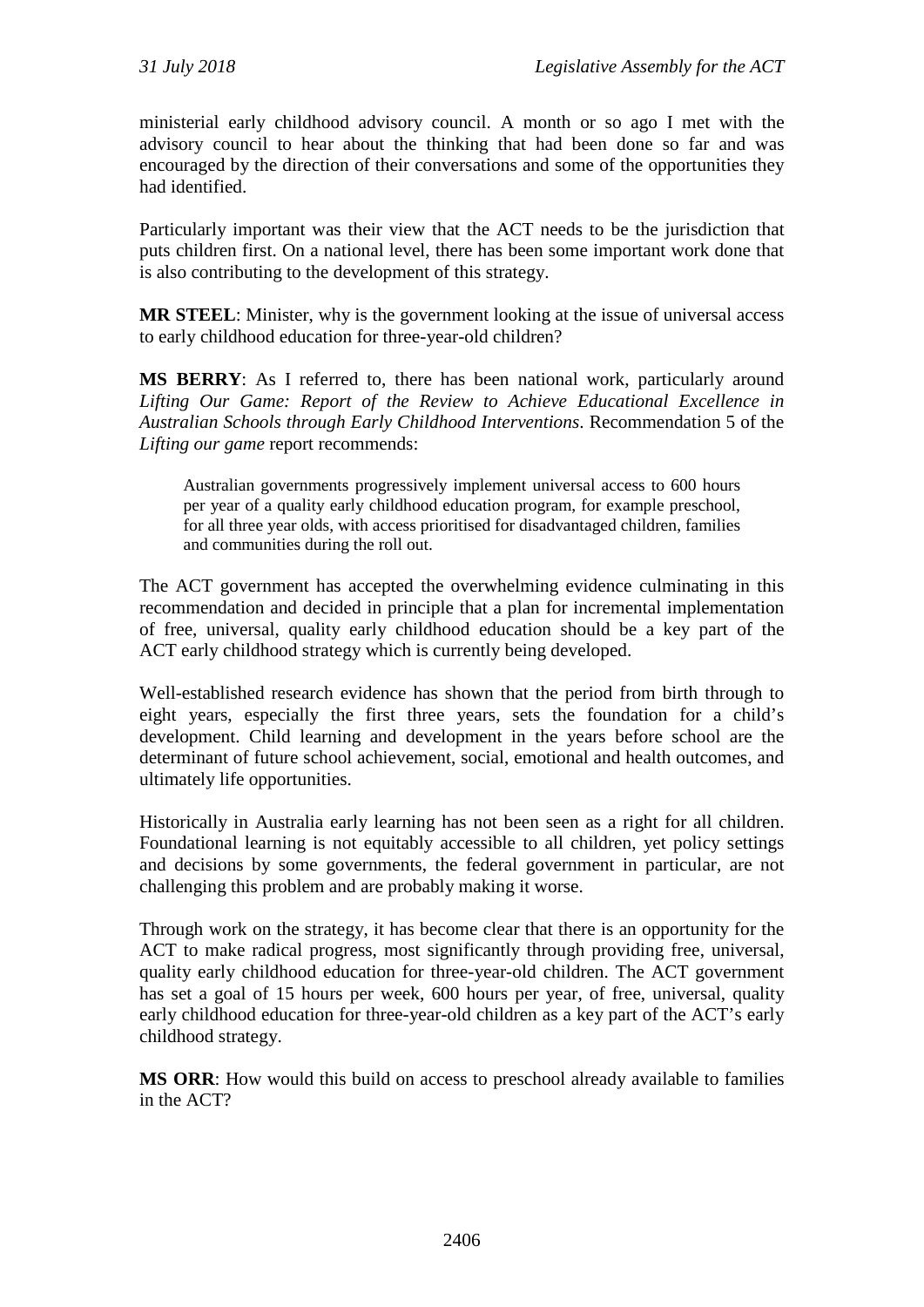**MS BERRY**: I thank Ms Orr for the supplementary question. Over the coming months I will have a conversation with parents, the early childhood education sector, schools and the wider community about how and when the government will be able to make this vital educational opportunity universally available. The policy objective clearly comes with a financial cost and its incremental implementation will require careful design of a model that is affordable, sustainable but, more importantly, keeps the right focus.

I will be drawing on expertise from outside the government. I will also be ensuring that the conversation on and design of the model will be founded in some important principles that will keep the focus on child outcomes and make sure government investment has the greatest possible impact. Through this process the government will be able to make decisions about funding and other resource constraints so that progressively every three-year-old child in the ACT will have access to free, high quality early childhood education.

Importantly, just as with school education, early childhood education needs to be focused on helping each child to gain a strong start, with government funding flowing to the greatest extent to achieve learning and development. For this reason the government will be shaping the design of this policy around a non-commercial model in the same way we approach school education.

Additionally, a key issue of providing high quality early education is the skill and professionalism of the workforce. Early childhood educators take on enormous responsibility for helping children learn things like the alphabet and how to count, and help children develop important physical, social and emotional skills. The government will be looking at how it can make sure the important work of educators is better valued.

### **Canberra Hospital—radiology department**

**MRS KIKKERT**: My question is to the Minister for Health and Wellbeing. I refer to media reports on 23 July 2018 about the poor accreditation report for the Canberra Hospital radiology department. The report found:

There is the feeling that the internal political issues make working in the department difficult and cause low morale amongst staff …

It added that there was a "poor working relationship" between senior staff in the radiology department.

Why are internal political issues making working in the radiology department of the Canberra Hospital difficult and causing low morale amongst staff?

**MS FITZHARRIS**: I note the opposition's series of questions on this and urge them to be precise about training accreditation in the radiology department. It is a serious matter. Those matters are being attended to.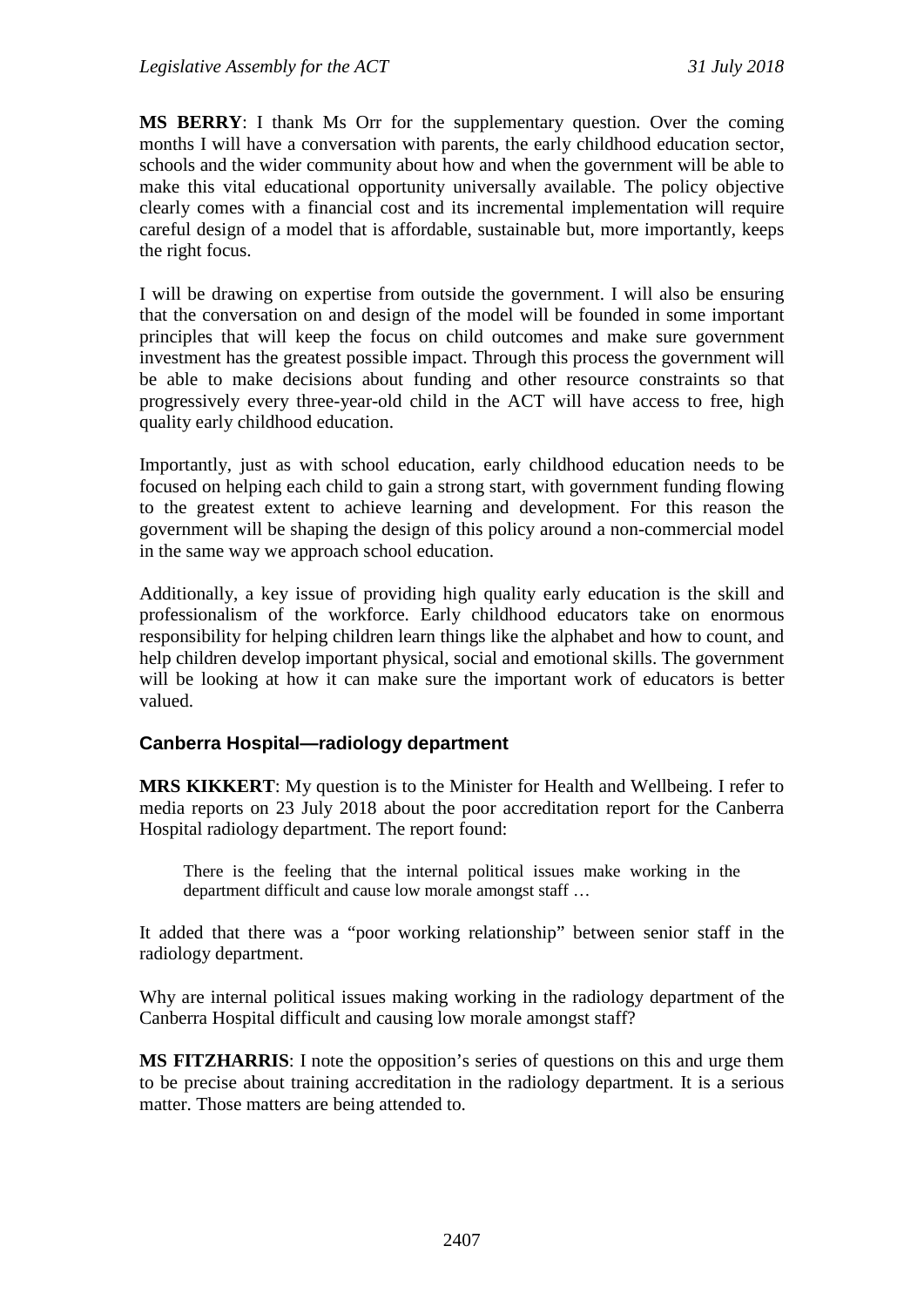**MRS KIKKERT**: Minister, why is there a poor working relationship between senior staff in the radiology department, and how is this affecting the performance of the department?

**MS FITZHARRIS**: It is the responsibility of all staff to work constructively together. There are clearly issues relating to some senior staff, as has been outlined, in the radiology department. They are being taken seriously and addressed. The radiology and imaging areas of the hospital are actually performing very well. These issues have been outlined by me previously in the chamber and in other forums.

**MRS DUNNE**: Minister, when did you first become aware of the cultural issues in the radiology department and the poor morale that has underpinned the adverse accreditation of the training processes in the radiology department?

**MS FITZHARRIS**: I cannot recall the specific date. I will take the question on notice.

### **ACT Health—proposed organisational changes**

**MR MILLIGAN**: My question is to the Chief Minister. Chief Minister, I refer to your answer to question on notice 1495 from Mrs Dunne regarding the restructure of ACT Health. You confirmed that the decision to restructure ACT Health was based on a brief from the Head of Service on 15 March 2018. You also advised that you were not informed of the resignation of the Director-General of ACT Health until 19 March 2018. Was the brief prepared by the Head of Service and signed off by you to keep the former Director-General of ACT Health in the dark about the government's plans to abolish her position?

### **MR BARR**: No.

**MR MILLIGAN**: Chief Minister, why is it that you were not advised of the resignation of the Director-General of ACT Health until 19 March, three days after it occurred?

**MR BARR**: Madam Speaker, I am checking whether there was in fact a weekend in between those days. Yes, there was, in fact.

**Mrs Dunne**: Went on the Thursday.

**MR BARR**: Yes, the 15th. Yes, there was a weekend, and I was advised a matter of one business day later.

**MRS DUNNE**: Why is it that you did not consider the implications of your decision on the accreditation of the Canberra Hospital, given that the inspection was due to occur on the week beginning 19 March, the day after the weekend?

**MR BARR**: I do not accept the premise of the question.

### **Light rail—operations**

**MISS C BURCH**: My question is to the Minister for Transport and City Services. Minister, when will stage 1 of the light rail carry its first fare-paying passengers?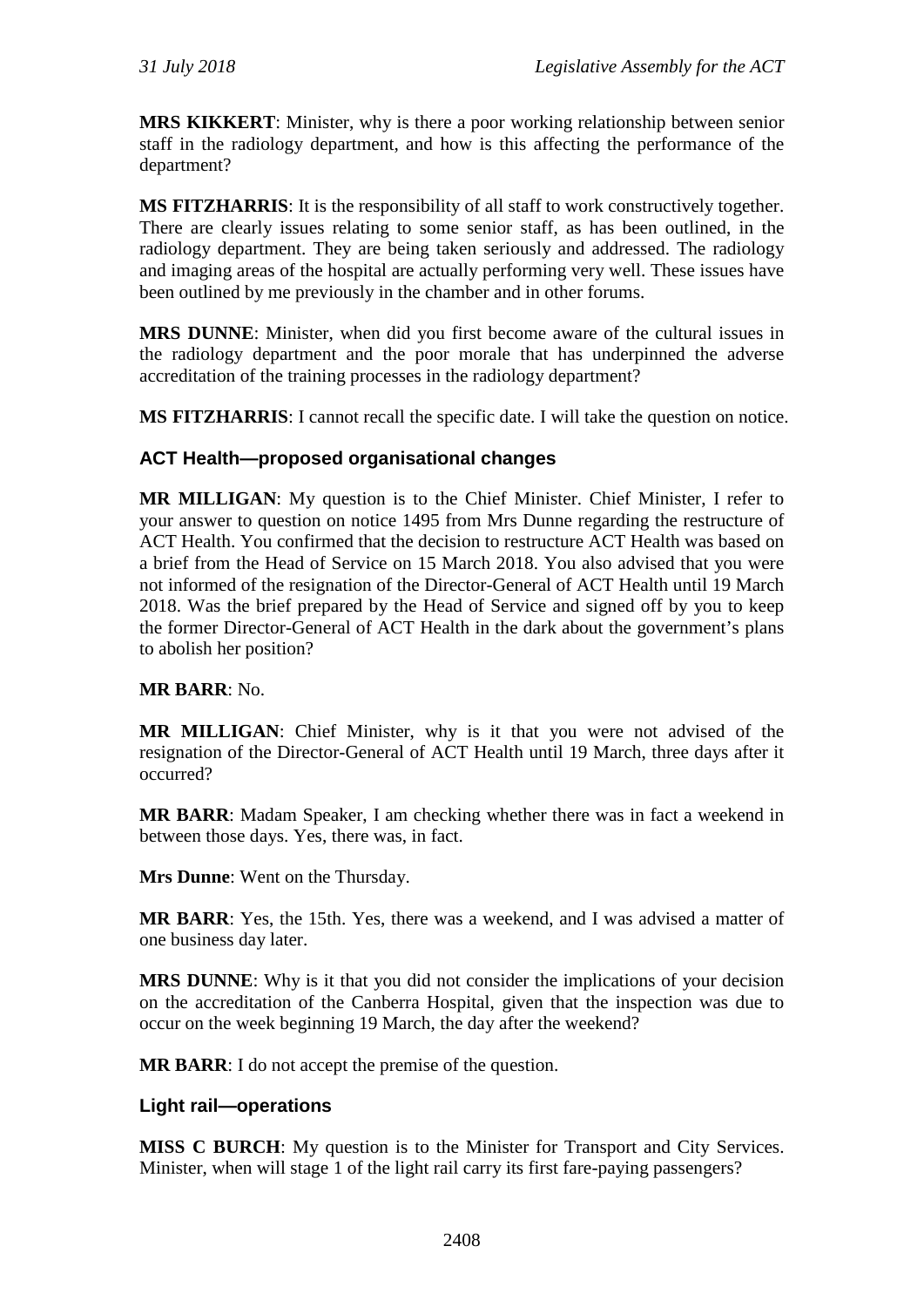**MS FITZHARRIS**: I know that that is something that many Canberrans are looking forward to with terrific excitement. Of course, it will be interesting to see whether the opposition starts to enjoy rides on Canberra's wonderful light rail system. Certainly in terms of the data completion, we are looking at December this year. We are working through with Canberra Metro the most appropriate time to receive the first fee-paying passengers on light rail—

*Mr Wall interjecting—*

**MS FITZHARRIS**: but that will not be determined for another few months yet. But the project remains on track to be completed—

**Mr Wall**: Are you getting an unearned windfall gain on your property because of this, Andrew?

**MADAM SPEAKER**: Mr Wall! Hush now, please.

**Mr Barr**: Madam Speaker, that was—

**Mr Wall**: I withdraw, Madam Speaker.

**MADAM SPEAKER**: Have you withdrawn?

**Mr Barr**: He has, yes.

**Mr Wall**: Yes.

**MADAM SPEAKER:** Can we can get to the end of question time without any more interruptions? Miss Burch.

**MISS C BURCH**: Minister, has cabinet approved any budget cost overruns to be borne by the ACT government? If so, how much and for what?

**MS FITZHARRIS**: Miss Burch might like to clarify: "cost overruns" and "for what".

**MR WALL**: Minister, are there any further variations or changes to the cost-time overruns expected or being considered by the government? If so, what are they and what is their extent?

**MS FITZHARRIS**: Could Mr Wall please repeat the question?

**MR WALL**: Minister, are there any further variations, cost or time overruns expected or being considered by the government? If so, what are they and what is the extent of them?

**MS FITZHARRIS**: As I assumed the opposition would know, but each question that they ask indicates that they do not, with respect to the nature of the contract that the ACT government has with Canberra Metro, it is a significant contract. It is the largest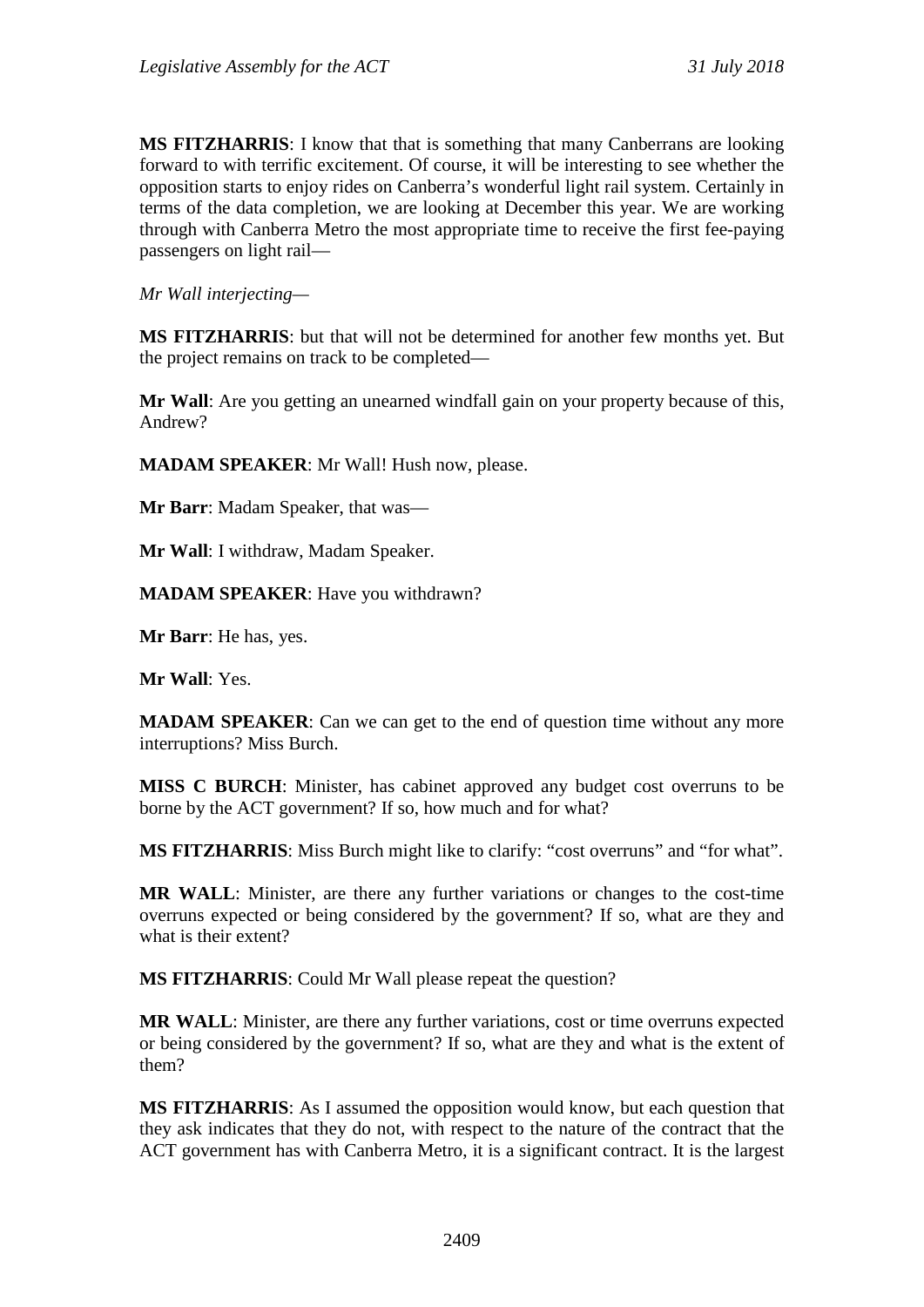single piece of infrastructure that the ACT government has delivered. It will provide the equivalent level of benefit to the ACT community. There will be variations in a contract of any nature for an infrastructure project, and there are a number of variations. We will comply with all the necessary requirements in terms of outlining those variations to the contract. I expect those to continue between now and the end of the contract. The government looks forward to providing a summary when construction is completed.

### **Royal Commission into Institutional Responses to Child Sexual Abuse redress scheme**

**MS ORR**: My question is to the Attorney-General. Can the minister provide an update on the national redress scheme?

**MR RAMSAY**: I thank Ms Orr for the question on such an important area. The redress scheme has begun taking applications from 1 July this year and it will run for 10 years. It is now truly a national scheme, with all jurisdictions having announced that they will be participating. In addition to that, the Catholic Church, Scouts Australia, the YMCA, the Salvation Army, the Uniting Church and the Anglican Church have all announced they will also be participating in the scheme. That means that we can expect that over 90 per cent of anticipated people who claim will be covered by the scheme.

The ACT government is working hard to contribute to developing a scheme that is inclusive and that implements the royal commission's recommendations. Our position is that all survivors should be treated equally under the scheme. Survivors who have criminal records are also survivors who have endured horrible abuse themselves and there should not be two classes of survivor.

As a human rights jurisdiction, the ACT must consider equal treatment and fairness in all its decisions. That is why the scheme now allows for the ACT government to extend redress to all survivors in the territory. The final redress scheme is one that we joined, confident that human rights in the territory will be respected and confident that real assistance for survivors of child sexual abuse will be helped to rebuild their lives, and that will be provided universally.

**MS ORR**: What services is the ACT government providing to support people who apply for redress?

**MR RAMSAY**: I thank Ms Orr for the supplementary question. This government has been at the forefront of resourcing services that will support people who apply for redress and ensuring that our services are ready to engage with the national scheme.

This budget contains over \$400,000 for counselling and support services that will be provided locally. The ACT has committed to fund lifetime counselling for all survivors under the scheme. We have also provided the Canberra Rape Crisis Centre with \$120,000 in funding to assist people who are seeking redress. In addition, the Community Services Directorate and the Victims of Crime Commissioner are being provided with additional staff to support local implementation of the scheme.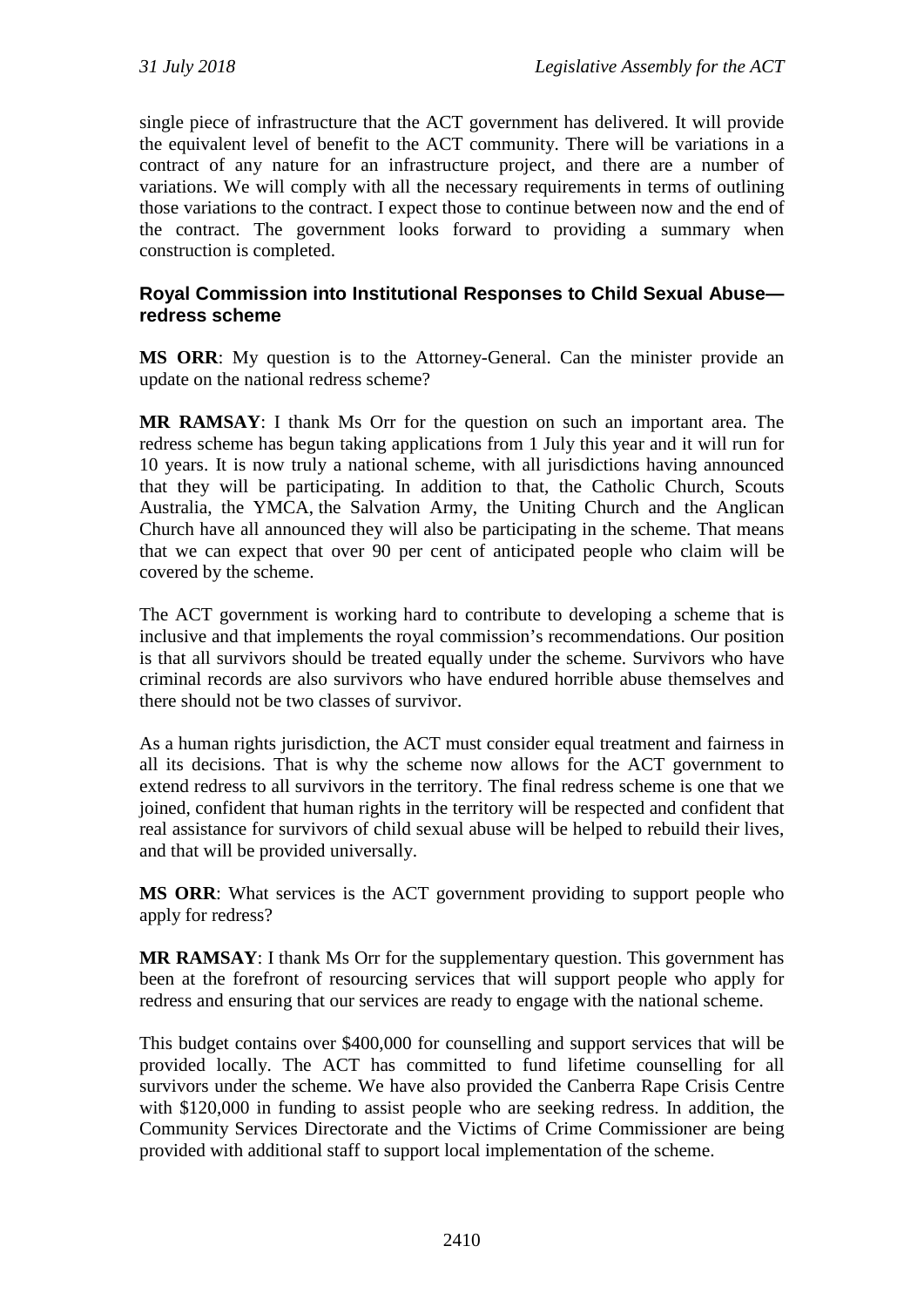These resources are part of the almost \$14 million that the government has committed over the next four years to fund redress. Over the 10-year lifetime of the scheme, the government estimates that up to \$30 million will be provided to help survivors rebuild their lives and to ensure that institutions take responsibility for their failings. Survivors will have access to legal advice, to counselling and to administrative help in working through the redress process.

**MR PETTERSSON**: How will police, prosecutors and the courts be supported to respond to people who come forward after seeking redress?

**MR RAMSAY**: I thank Mr Pettersson for his supplementary question. The Royal Commission and the brave survivors who have come forward during the process have brought to light failings that will be addressed through the redress scheme but also will be addressed through the justice system. We can expect that more people will come forward and seek to hold abusers accountable for their actions. People who apply for redress will also be supported through resourcing for criminal cases and through changes to support people throughout the court process.

Recent changes have improved and strengthened our laws for prosecuting child sex abuse cases. In February 2018 this Assembly passed legislation to ensure that repeated occasions of child sexual abuse could be charged and tried effectively. Those changes were a direct result of the response to the findings of the Royal Commission. Canberra has been a leader in adopting new legislation to ensure fairness for survivors of sexual assault in the court process. The ACT introduced the use of pre-recorded interviews for child witnesses to a sexual offence in 2008. In May 2017 the use of pre-recorded witness interviews as evidence in chief was expanded to all sexual offences. The ACT will keep working hard to ensure that court processes stay oriented around supporting survivors and securing a just outcome for them.

### **Government—community organisations support**

**MR PETTERSSON**: My question is to the Minister for Community Services and Social Inclusion. Minister, can you please update the Assembly on what the government is doing to support community organisations to become more effective and efficient.

**MS STEPHEN-SMITH**: I thank Mr Pettersson for his question. I am delighted to update the Assembly on how the ACT government is supporting community organisations to become more effective and efficient. Our government is committed to enhancing the strength of our city as an inclusive and connected place where all people can reach their full potential and contribute positively to the life of the broader ACT community.

Community organisations play a key role in this, connecting those experiencing disadvantage with appropriate support services. They also provide social infrastructure, enabling those who wish to volunteer or help those in need to develop their skills and experience and participate in the civic life of the ACT.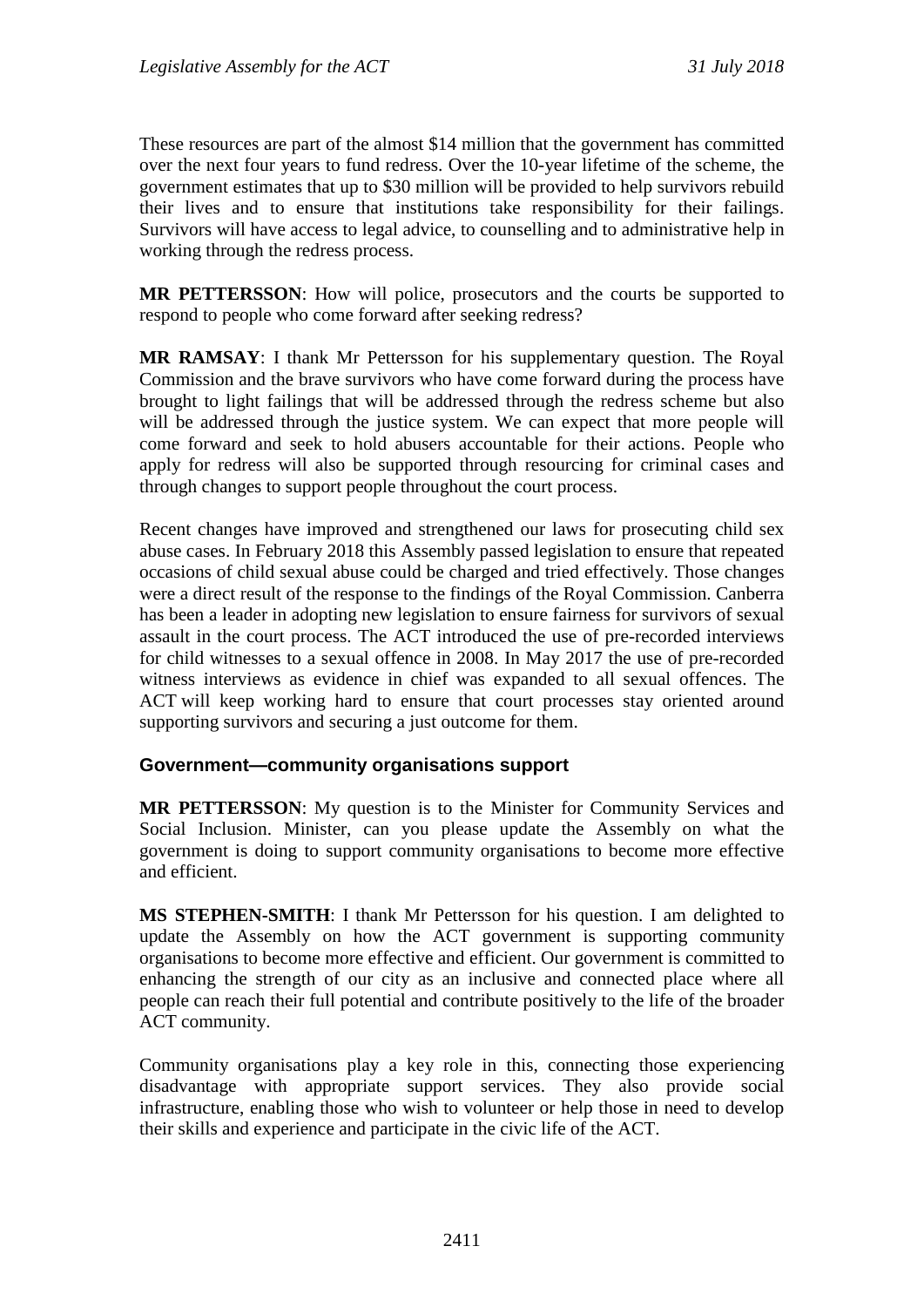An excellent example of the ACT government supporting community organisations to become more effective and efficient is the annual community support and infrastructure grants. The grants are awarded under the following three categories: community support and capacity; non-fixed infrastructure and equipment; and minor capital works and fixed infrastructure.

In June I was pleased to announce a total of \$230,000 in funding for 48 successful organisations, allowing them to update their infrastructure, buy necessary equipment and offset other costs. Successful projects included \$7,700 for wireless headset microphones for performers at the Tuggeranong community theatre and \$6,000 for Burrunju Aboriginal Corporation's purchase of equipment for the art gallery. Migrant and Refugee Settlement Services, MARSS, also received over \$8,700 for a digital technology upgrade.

All three of these organisations have for many years provided support to ensure that all Canberrans can access services and programs to ensure full social inclusion in the community. This additional funding will further strengthen these efforts, and I congratulate all of the successful recipients.

**MR PETTERSSON**: Minister, how is the government assisting community organisations to improve their digital capacity?

**MS STEPHEN-SMITH**: I thank Mr Pettersson for the supplementary question. The government, of course, acknowledges that digital technology is an integral part of our modern lives. Using mobile phones, computers and tablets and accessing various information and services online is now how we communicate and transact in many spheres of life.

As most Canberrans turn to online portals and websites to get information about services and events, the ACT government recognises the importance of ensuring that community organisations can also publicise their activities and inform Canberrans about what they do. However, we know that adopting or updating technology can be a costly exercise for many organisations.

With this in mind, the ACT government is proud to support community organisations through the participation (digital communities) grant program. The program was designed to enhance the capacity of community organisations to effectively engage their communities and clients to participate fully in the life of Canberra through the use of digital technology.

Last month I was pleased to announce the outcomes of the latest funding round, with 31 community organisations receiving funding of more than \$100,000 for a range of initiatives. An example was \$4,900 for the Molonglo Catchment Group's web-based biodiversity data management interface. Funding under this round was also provided to Prisoners Aid ACT Inc, which received \$4,072 to update its computer and phone hardware to improve communication with clients. A final example of how grants can support technical improvements was the provision of \$2,406 to Woden Seniors Inc in this grant round to purchase a data projector and a laptop.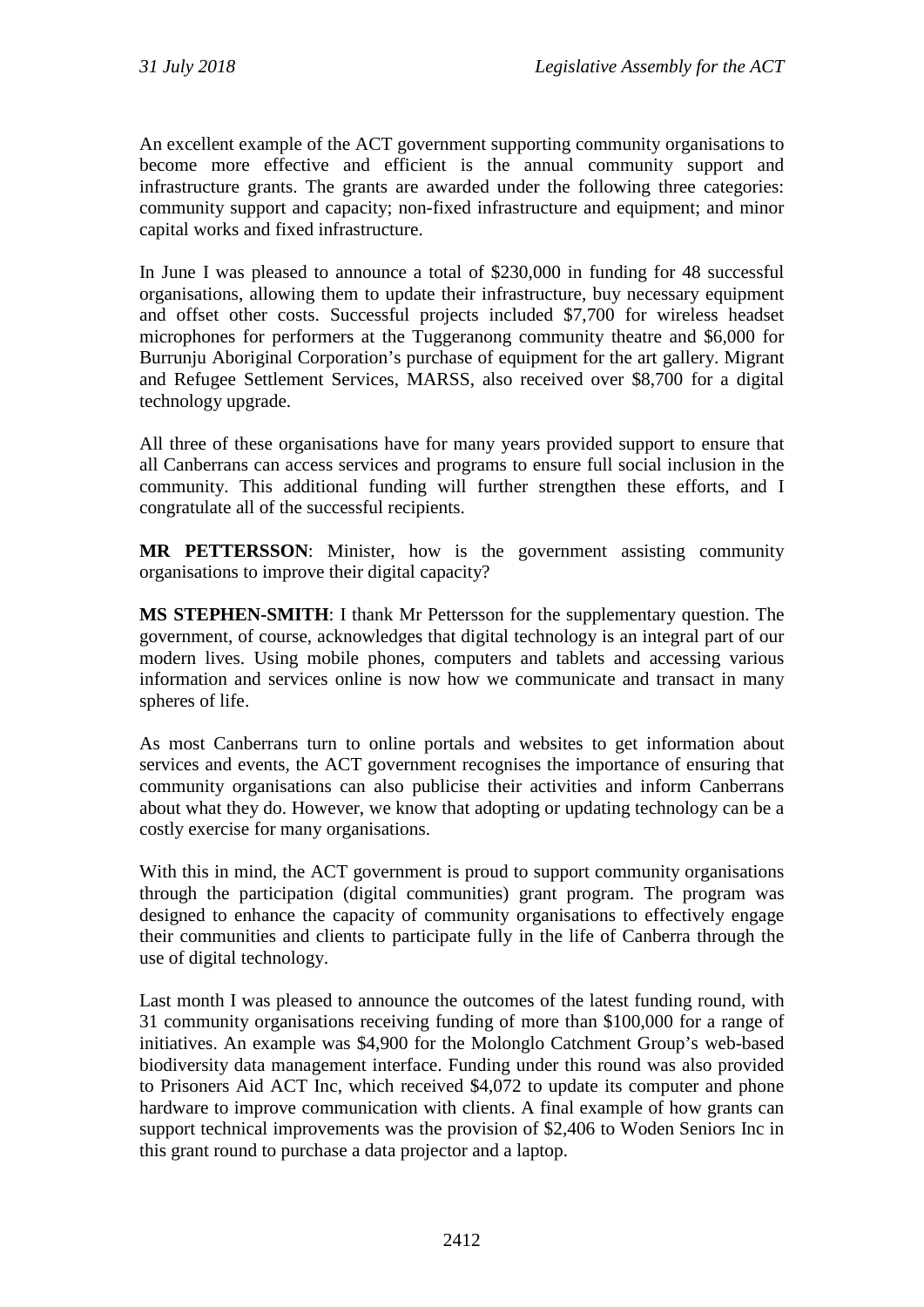I look forward to seeing how these funded initiatives will make a difference to these community organisations and the ACT community they serve.

**MS CODY**: Minister, can you update the Assembly on current and upcoming grant opportunities that help build a stronger and more inclusive community?

**MS STEPHEN-SMITH**: I thank Ms Cody for the supplementary question. Of course, the ACT government makes a number of grants available to support organisations that provide vital services and connection to thousands of Canberrans. One example is the disability inclusion grants. Now in their second year, the grants provide one-off funding of up to \$20,000 for community groups, not-for-profit organisations and small businesses in the ACT to become more inclusive and accessible for people with disability and to remove barriers to participation.

In the recent budget, the government doubled the funding available in the annual grant round from \$50,000 to \$100,000. The latest round of grants will close on Thursday. I thank members who have promoted the grants to their constituents.

Following on from the disability inclusion grants, the I-Day grants will soon open. These grants provide funding of up to \$5,000 to individuals and organisations to help mark the International Day of People with Disability in December each year.

I am also delighted to advise the Assembly that the annual participation (multicultural) grant program will open in October 2018. These are just some examples of the large number of ways that this government supports community organisations across the ACT.

**Mr Barr**: I ask that further question be placed on the notice paper.

## **Papers**

**Madam Speaker** presented the following papers:

Ethics and Integrity Adviser for Members of the Legislative Assembly for the Australian Capital Territory, pursuant to Continuing Resolution 6A of the Assembly of 10 April 2008, as amended 21 August 2008—Report for the period 1 July 2017 to 30 June 2018, dated 11 July 2018.

Auditor-General Act, pursuant to subsection 17(5)—Auditor-General's Reports—

No 7/2018—Five ACT public schools' engagement with Aboriginal and Torres Strait Islander students, families and community, dated 28 June 2018.

No 8/2018—Assembly of rural land west of Canberra—

Report, dated 29 June 2018.

Corrigendum, dated 23 July 2018.

Corrigendum.

Memorandum of Understanding between the Speaker of the Legislative Assembly for the Australian Capital Territory and the Minister for Police and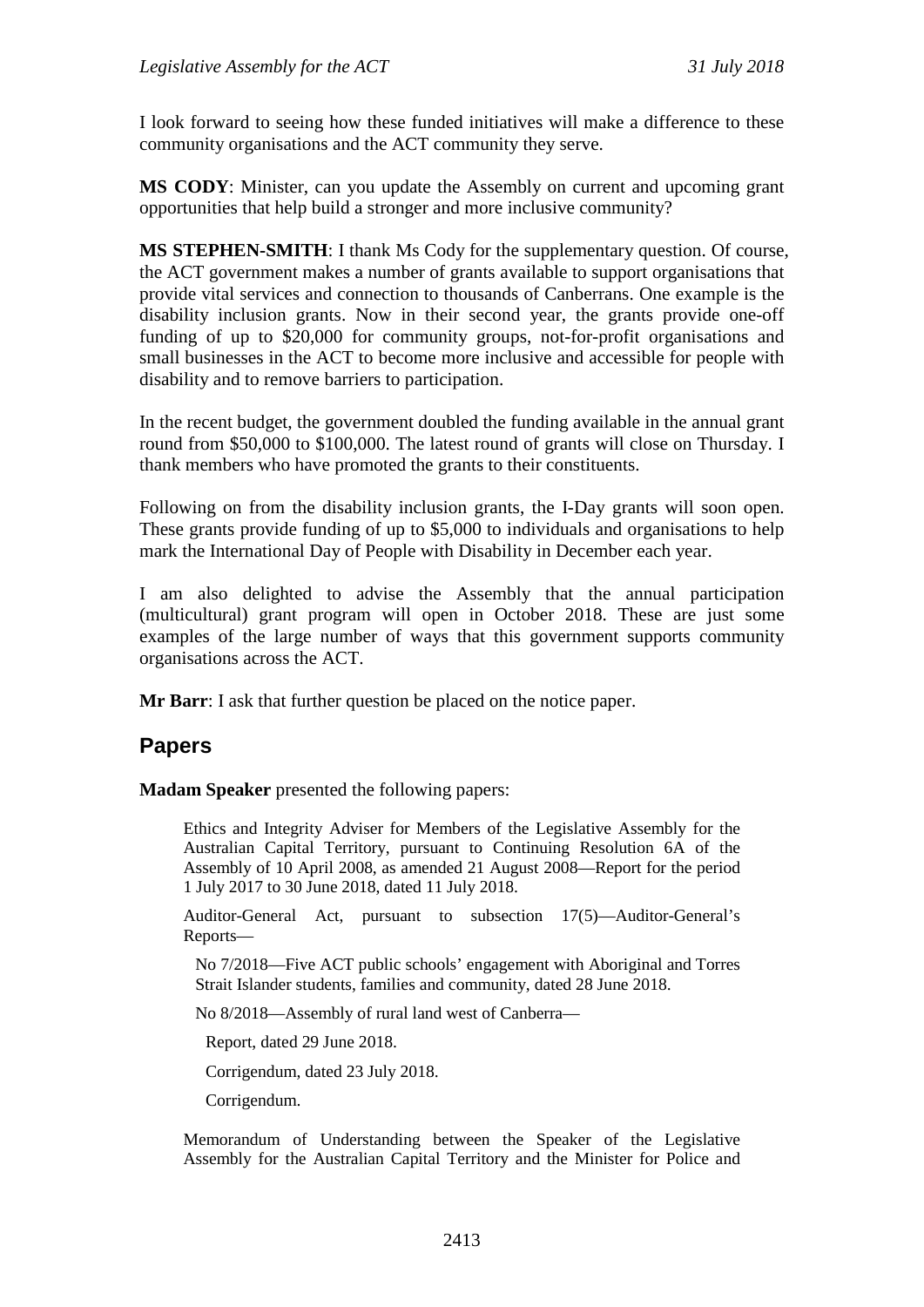Emergency Services for the Australian Capital Territory and the Chief Police Officer for the Australian Capital Territory, dated 19 September 2017, incorporating the Functional Governance Standard Operating Procedure for ACT parliamentary privilege and protocols (ACT Policing).

#### **Mr Barr** presented the following papers:

City Renewal Authority and Suburban Land Agency Act, pursuant to subsection 13(2)—City Renewal Authority—Land acquisitions quarterly report—1 April to 30 June 2018, dated 15 July 2018.

Remuneration Tribunal Act, pursuant to subsection 12(2)—Head of Service, Directors-General and Executive—Determination 9 of 2018, together with an accompanying statement, dated 29 June 2018.

Auditor-General Act, pursuant to subsection 21(2)—Auditor-General's Report No 4/2018—2016-17 Financial Audits—Computer Information Systems— Government response.

Economic Development and Tourism—Standing Committee—Report 3— *Inquiry into a new Convention Centre for Canberra*—Government response.

#### **Suburban Land Agency—land acquisitions—quarterly report Paper and statement by minister**

**MS BERRY** (Ginninderra—Deputy Chief Minister, Minister for Education and Early Childhood Development, Minister for Housing and Suburban Development, Minister for the Prevention of Domestic and Family Violence, Minister for Women and Minister for Sport and Recreation) (3.29): For the information of members, I present the following paper:

City Renewal Authority and Suburban Land Agency Act, pursuant to subsection 43(2)—Suburban Land Agency—Land acquisitions quarterly report—1 April to 30 June 2018, including valuation reports (3)

I ask leave to make a statement on the paper.

Leave granted.

**MS BERRY**: The ACT government established the Suburban Land Agency under the City Renewal Authority and Suburban Land Agency Act 2017. The Suburban Land Agency was established to deliver greenfield development and encourage and promote urban renewal outside the defined precinct of the City Renewal Authority. In order to meet its responsibilities, the agency provides me with a report after the end of each quarter on any land acquired by the agency during that quarter under the City Renewal Authority and Suburban Land Agency Act 2017 or the Planning and Development Act 2007, providing any valuations and any other information prescribed by the regulation. The Suburban Land Agency has provided me with its quarterly land acquisitions report for the period 1 April to 30 June 2018. During the reporting period the agency acquired two properties.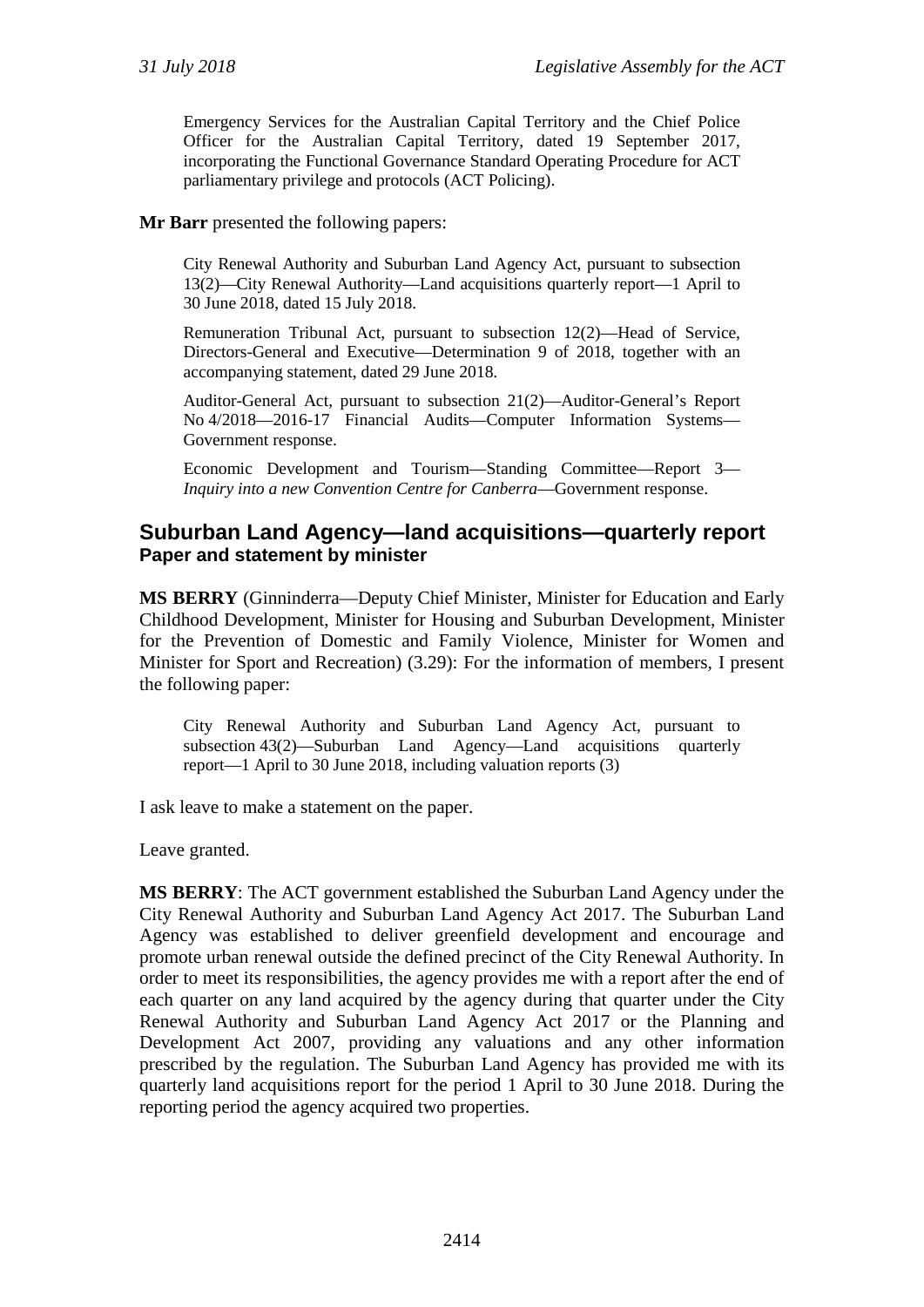These acquisitions complete the contracts that were transferred to the Suburban Land Agency under the transitional provisions from the former Land Development Agency. These contracts were detailed in the Financial Management (Land Development Agency transfer to Suburban Land Agency) Declaration, Schedule 2, Contracts for the Purchase of Land. This was a notifiable instrument under the Financial Management Act 1996.

As I indicated in my tabling of the first quarterly acquisitions report, strategic acquisitions of privately held leases of land, including parcels reported this quarter, are required to support future development for future generations. The sites acquired in this quarter provide land to facilitate improved security of electricity infrastructure for the ACT through the establishment of a second power supply. The electrical sub-station project and associated easements will be delivered by TransGrid. This project will ensure that we can meet the needs of new residential areas, including the Ginninderry development, and ensure that an alternative supply is available to the ACT.

The land will also allow for the development of a water reservoir and associated water mains to be constructed by Icon Water, which will provide the future water supply requirements of Ginninderry and surrounding areas. I commend the report to the Assembly.

## **Chief Health Officer's report 2018 Paper and statement by minister**

**MS FITZHARRIS** (Yerrabi—Minister for Health and Wellbeing, Minister for Transport and City Services and Minister for Higher Education, Training and Research) (3.32): For the information of members, I present the following paper:

Public Health Act, pursuant to subsection 10(3)—ACT Chief Health Officer's Report 2018—Healthy Canberra.

I seek leave to make a statement in relation to the paper.

Leave granted.

**MS FITZHARRIS**: Today I am very pleased to table *Healthy Canberra: Australian Capital Territory Chief Health Officer's Report 2018*, and I welcome the Chief Health Officer to the Assembly. By way of introduction, the Chief Health Officer's report is published every two years to provide information about the health and wellbeing of the ACT population. This report provides a wealth of information to inform government and our community by identifying health trends and emerging issues.

This 2018 report covers the period 1 July 2014 to 30 June 2016 and has been prepared as required under section 10 of the Public Health Act 1997. The data utilised in this report is the most recent available for all indicators and measures presented. Data was sourced from a variety of ACT and national databases, including administrative and surveillance data, cross-sectional and longitudinal surveys and data registries. The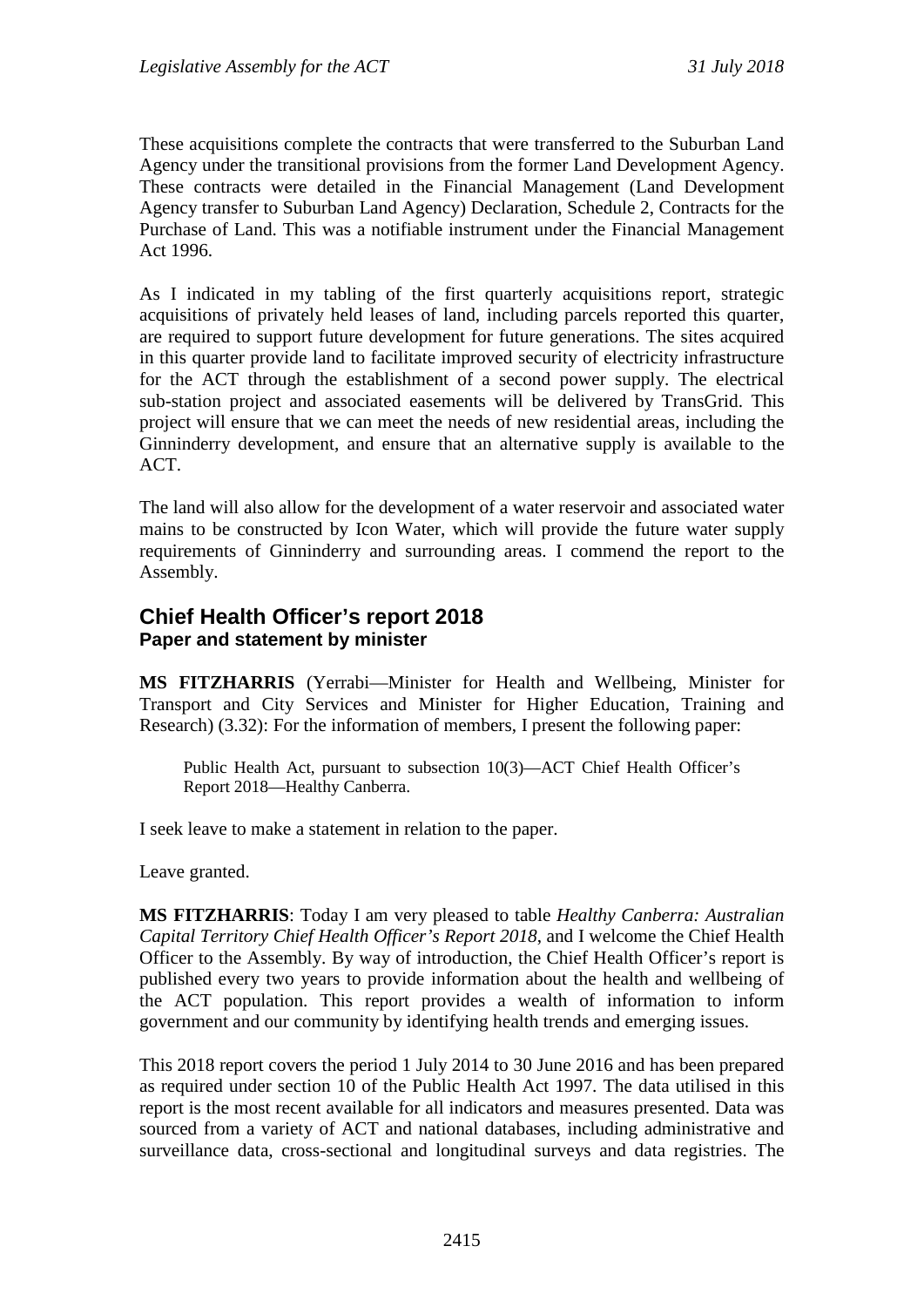lead time for many data collections to be published can be up to two years due to the complexity of the collection and coding methods, cleaning process and validity checks, and a number of collections, such as surveys, are not undertaken every year.

The healthy Canberra report focuses on priority health issues that cause the greatest burden of disease, are preventable and are fundamental to good health. This report is divided into four parts: healthy city, healthy weight, healthy lifestyles and healthy people—acknowledging the importance of our environments and lifestyles on our health. The report is part of a suite of data and information products, including the HealthStats ACT website and short, targeted "focus on" health topic reports.

The data tells us that overall there is much to be proud of in our collaborative and sustained efforts to create a healthy Canberra. This is something that we should celebrate. We frequently perceive health as the provision of health care, but what shapes how long and how well we live is less about what happens in the hospital and more about where we live, the availability of resources in our communities, the fresh produce we have access to and the air we breathe. In Canberra, everyone should be able to live, work and play in environments that allow them to thrive and to live long and healthy lives.

First, let us look at what the data tells us about the health of Canberrans today. Canberrans have a healthy city. This is something worth celebrating and protecting. The ACT has excellent ambient air quality on most days. However, this is something that we cannot take for granted. Smoke from fires, both within our borders and beyond, as well as atmospheric conditions that could lead to thunderstorm asthma, can pose a threat to health.

We have a world-class system for measuring and reporting air quality, as well as warning the public of hazardous atmospheric conditions that may affect their health. The AirRater app, introduced in August last year, provides Canberrans with real-time geographically specific information on air pollutants, pollen and temperature in the ACT. It provides free and practical advice to Canberrans with asthma, hay fever and other lung conditions, allowing them to modify their behaviours to avoid symptoms. We already have 919 Canberrans taking part.

In the ACT we are fortunate to enjoy high quality drinking water and health protection systems to prevent waterborne disease, such as regular recreational water monitoring. We also now have increased access to high quality drinking water, with the ACT government water on tap initiative improving the availability of free drinking water in public places, with 41 fixed water units installed at various sporting fields and public spaces across the ACT. People are changing their behaviour, as they feel encouraged to refill their water bottles, with positive benefits for health and our environment.

It can be easy to forget that food can be potentially dangerous if not handled or prepared correctly. During 2015 and 2016, there were 15 foodborne or suspected foodborne outbreaks in the ACT, affecting 194 people. Ten of these people were hospitalised in order to receive treatment. The best food safety system can fail and the increasingly complex nature of the origins of our food, food supply and processing, as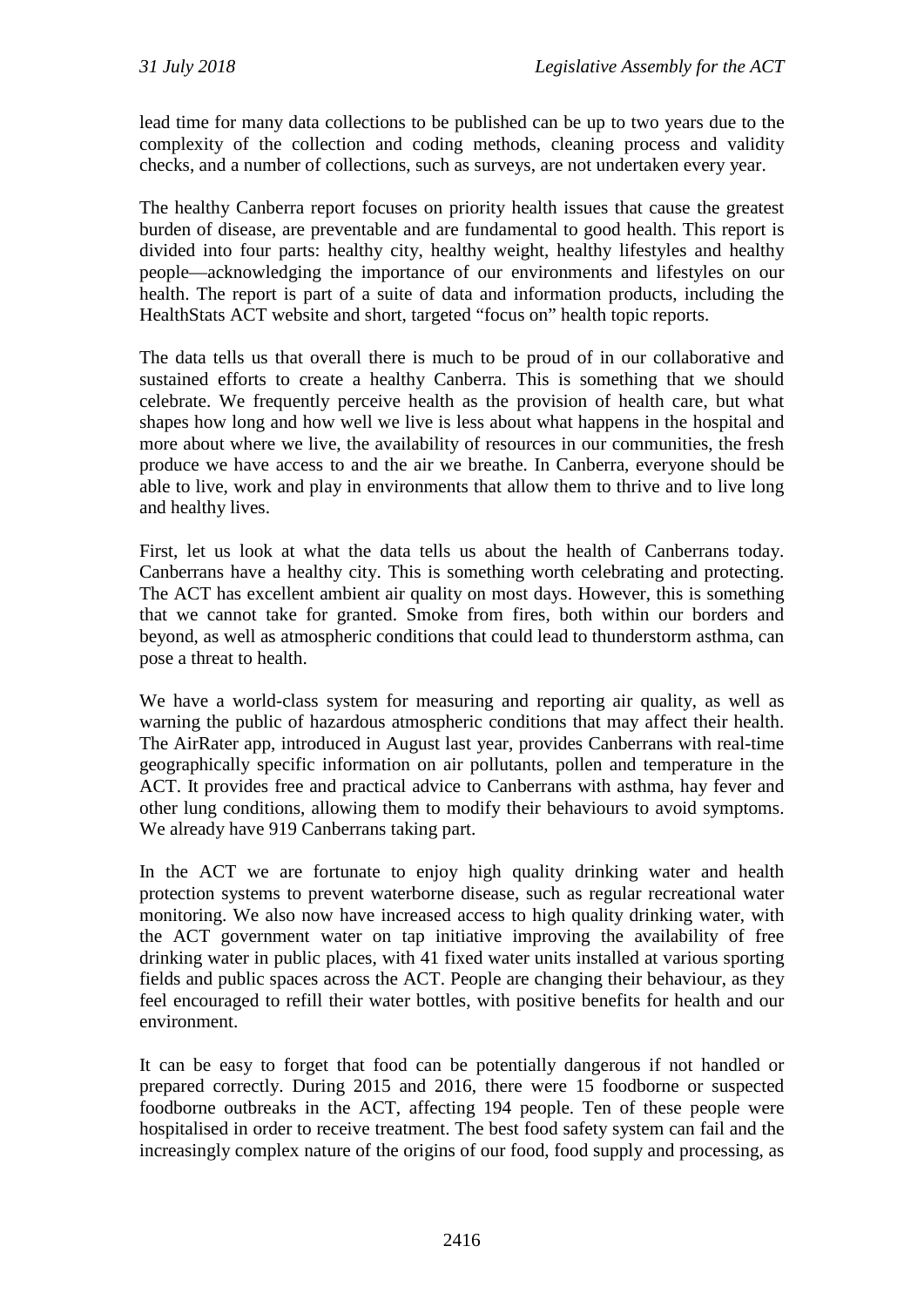well as food preparation and storage, require continued efforts to protect us from foodborne illness.

To protect our healthy city, we must look to the future. Climate change is one of the most complex issues facing us today. In the words of the World Health Organisation's director-general, it is the defining health issue of the 21st century. Climate change affects us all, but the impacts of climate change are disproportionately felt by the most disadvantaged in our communities. Children, the elderly, the socio-economically disadvantaged and those with pre-existing medical problems are particularly vulnerable.

In regard to healthy weight, the evidence is clear. Obesity is not simply a matter of personal responsibility, and leaving it to individuals alone will not fix this issue. For Canberrans to live long, healthy and productive lives, we need to create a city where the healthy choice is the easy choice. The domains of healthy weight, healthy eating habits and active lifestyles are three essential areas most likely to reduce our risk of chronic disease and early death, and to reduce increasing costs to our health system.

Despite the scale of the challenge, this report highlights a number of key achievements of this government. The ACT continues to be recognised as a leader in preventive health, most recently with regard to its whole-of-government efforts under the healthy weight initiative, which has focused on addressing the main drivers of overweight and obesity and which has achieved important improvements in risk factors, especially for children.

The report shows us that children are eating enough fruit and, excitingly, the percentage of children aged 5 to 15 years consuming sugar-sweetened beverages in the ACT is continuing to trend down. In 2010, 42 per cent of children consumed at least two sweetened drinks per week, with that number falling to 23 per cent in 2016.

As a result of coordinated and sustained efforts to encourage students to travel actively to and from school, including ride or walk to school and the active streets for schools programs, we are seeing increases in the proportion of children walking and cycling to school. Ride or walk to school has reached more than 31,500 students in 68 primary schools and has seen the proportion of students participating in the program, using active travel at least once a week, increase from 58 to 65 per cent. By incorporating active living principles into the Territory Plan, we are shaping tomorrow's city so that it will promote active lifestyles for everyone.

While these systemic changes take time, our collective efforts are gaining momentum and starting to pay off. Surveys conducted over the past decade have reported that at least one in five children in the ACT are overweight or obese. While the latest figures for 2015-16 suggest a downward trend, the survey estimates tend to fluctuate in the ACT due to our small population. The trend in future years will be closely monitored to see if it continues downward and reaches significance.

While children's weight appears to be improving, other challenges to healthy weight remain. Overall, the percentage of adults classified as overweight or obese remains stable at 63.5 per cent. However, for Canberrans aged 45-54, more than seven in 10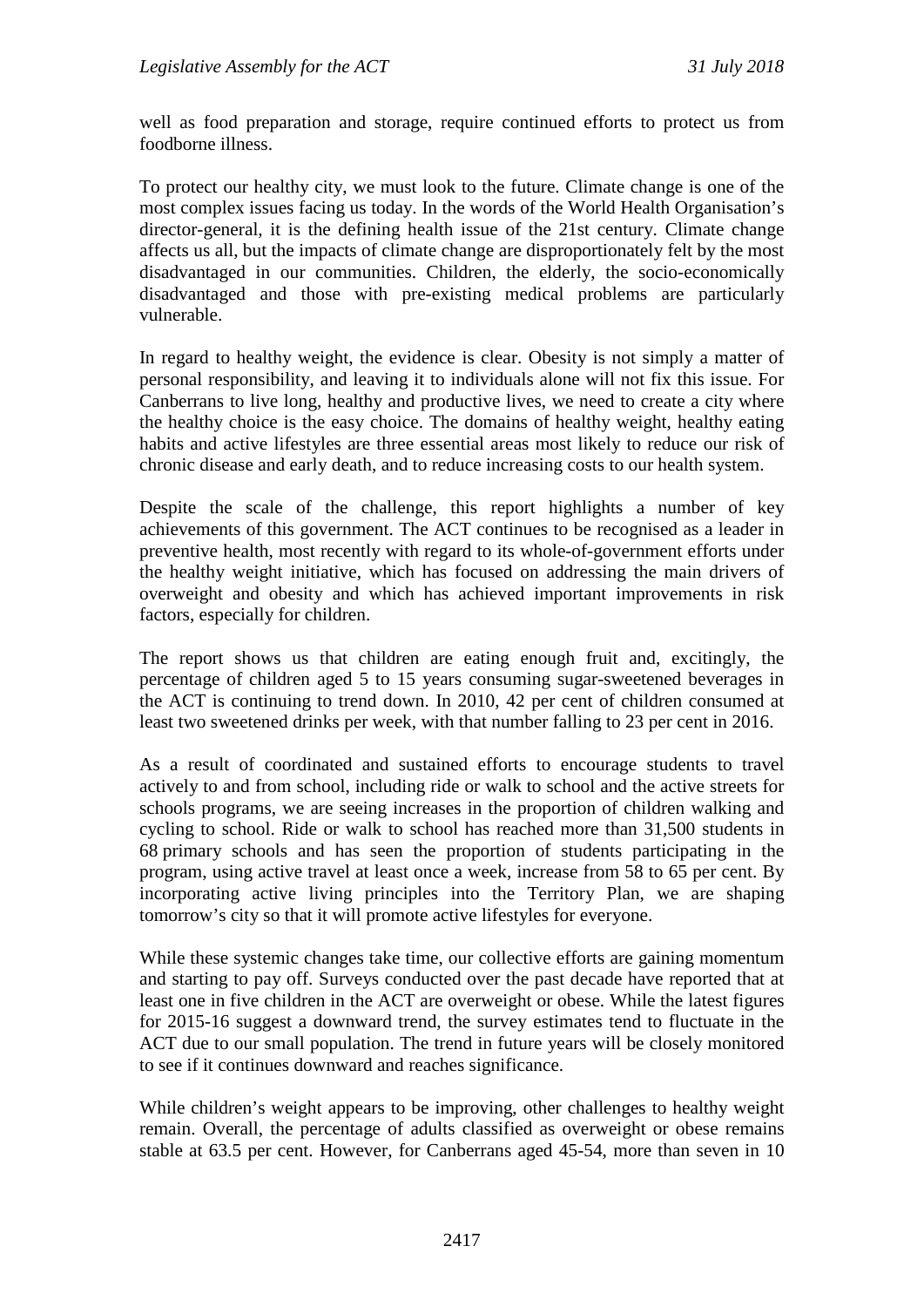were overweight or obese. Longitudinal data show us that not only do Canberrans tend to put on weight as they age; there is also an increase between generations in body mass index.

This highlights the importance of instilling healthy habits from a young age, as children who are obese are more likely to continue so throughout their lifetime. Based on waist circumference, more than half of all ACT males and two-thirds of ACT females aged 18 years and over were at increased, or substantially increased, risk of developing chronic diseases such as heart disease and type 2 diabetes.

Vegetable consumption remains low for all Canberrans, with only one in 10 men and women, or to be precise 7.1 per cent and 13.6 per cent respectively, consuming the recommended five serves of vegetables per day. Our food environment and food marketing still make it easy to choose unhealthy foods and healthy eating messages can get crowded out. We still have a way to go and we still need to eat more veggies.

We know that lifestyle risk behaviours, including smoking, drinking alcohol, unsafe sex and illicit drug use are responsible for a large proportion of disease burden in the ACT. Individuals frequently make choices that impact their health. However, it is important to recognise that these health behaviours do not occur in a vacuum but are influenced by a complex interplay of factors. Reducing risk behaviours requires collaboration across multiple government and community sectors.

We have made excellent gains on smoking overall, with the daily smoking rate more than halving, from 22.5 per cent in 1998 to 9.5 per cent in 2016. However, it remains the leading contributor to the burden of disease in the ACT and there are pockets within the ACT community where smoking rates remain stubbornly high. These pockets include people with a mental illness, those with drug or alcohol dependencies, imprisoned people, the homeless, and those who identify as Aboriginal and Torres Strait Islander.

Canberrans want to reduce tobacco-related problems, and the ACT government has been working actively over a number of years to prevent the uptake of smoking and reduce the harms to the community from tobacco use. In recent years, the ACT government has taken action to limit the harmful effects of passive smoking and to reduce the exposure of children and young people to role-model smoking.

The government has done the following to limit effect of these. Specifically, in March 2016 the Smoke-Free Public Places Act 2003 was amended to allow for the establishment of new smoke-free public places and events by ministerial declaration. In September 2016, play spaces managed by the ACT government were declared smoke and vape-free. In October 2017, public transport waiting areas were declared smoke and vape-free. Smoke-free policies are also in place in the ACT in the grounds of many major facilities, including all hospitals and ACT Health facilities, ACT government schools, all tertiary institutions, the GIO Stadium and Manuka Oval.

Risky alcohol consumption remains a continuing issue for the ACT and Australia as a whole. However, we are seeing some declines in the proportion of the ACT population aged 14 years and over who drank alcohol at levels considered risky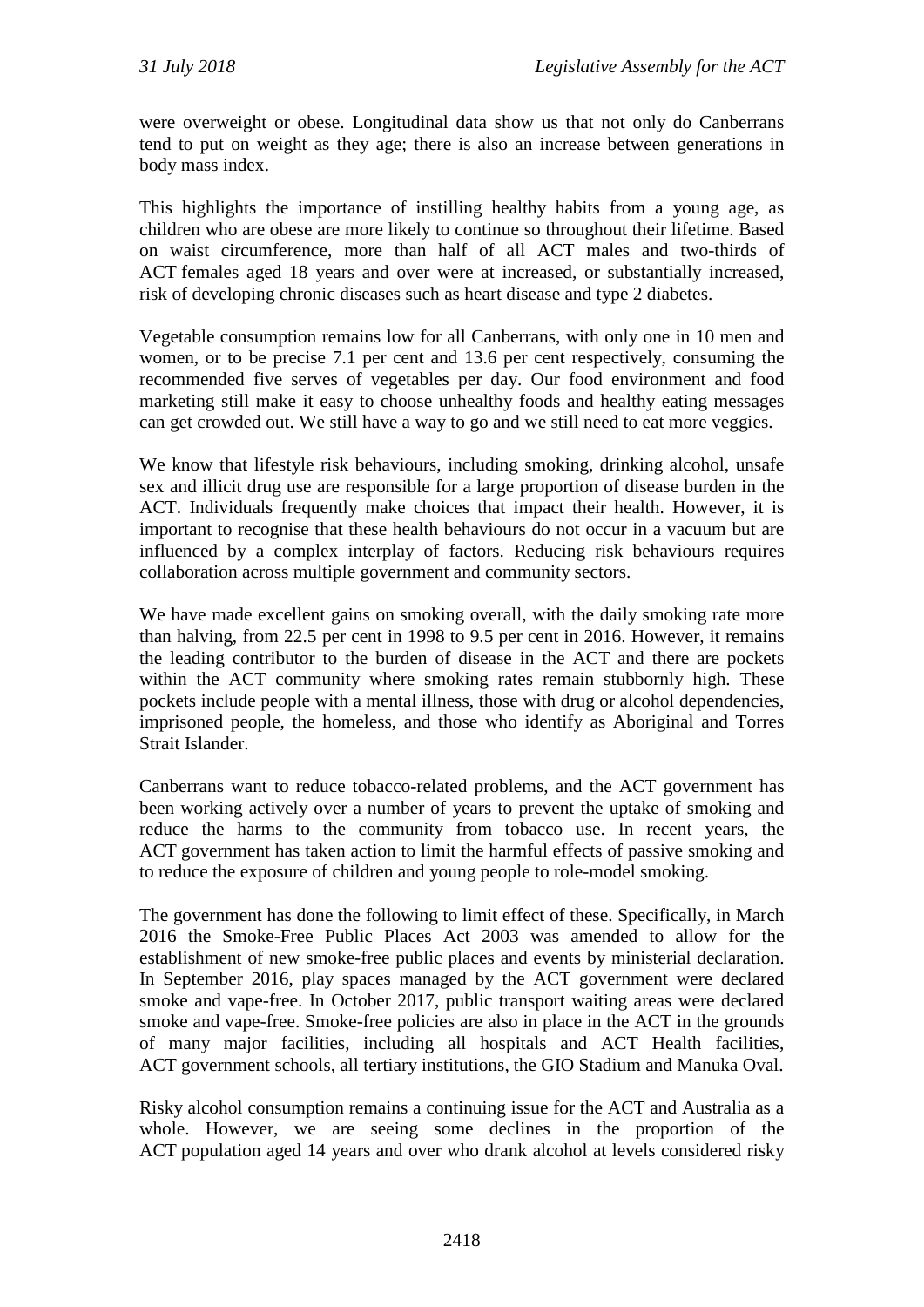over a lifetime. This has dropped from 22 per cent in 2013 to 14.3 per cent in 2016. Of particular concern was that men were three times more likely than women to drink alcohol at levels that put them at risk of lifetime harm.

The healthy Canberra report shows, similarly to the rest of Australia, that pharmaceutical abuse and misuse is fast becoming an area of public health concern. To combat these harms, the ACT government implemented the drugs and poisons information system in 2014 to monitor the prescribing of controlled medicines to enable early intervention and to prevent harm. Legislation passed by the government just a few months ago will see a new online prescription monitoring tool, known as DORA. It will be introduced to assist doctors and pharmacists with their clinical decision-making.

To guide our response to these challenges, the government is developing a new drug strategy action plan covering the years 2018 to 2021, which is expected to be released later this year. The plan is aligned to the national drug strategy and aims to build safe, healthy and resilient communities. It will do this through preventing and minimising alcohol, tobacco and other drug-related health, social, cultural and economic harms among individuals, families and communities.

In line with the national strategy, the ACT government will focus on harm minimisation taking a three-pillared approach that includes demand reduction, supply reduction and harm reduction. This approach will aim to prevent uptake and delay in first use; reduce harmful use and support people to recover; restrict availability and access to alcohol, tobacco and other drugs to prevent and reduce problems; and encourage safer behaviours and reduce preventable risk factors.

The healthy Canberra report also shows that, consistent with trends across Australia, there has been a steady increase in chlamydia and gonorrhoea rates, with the highest number of notifications being detected amongst the 20 to 29-year-old age group. Careful monitoring is needed in order to be able to respond to new public health trends and threats. I welcome this morning's recommendation from the estimates committee in this regard, and particularly Ms Cheyne's very useful questions during the estimates committee hearing, to discuss an issue which is not normally raised in public debate. We look forward to responding to the estimates committee report.

I am proud to say that this report reminds us that people in the ACT enjoy one of the highest life expectancies in the world and can also expect to live many of those years in good health. Life expectancy at birth was 81.2 years for men and 85.1 years for women. Men can expect to live 72.3 years in good health, while for women that figure was 74.6 years. Population health initiatives aim to ensure that the period lived in good health is as long as possible.

However, not all Canberrans are as healthy as they could be, with chronic disease now causing most of the poor health and premature disease in the ACT. Similar to national rates, roughly half of all adults reported having a long-term health condition such as arthritis, cancer, diabetes, mental illness or heart disease. Once established, these conditions, illnesses and diseases often remain throughout a person's life and require long-term management by health professionals.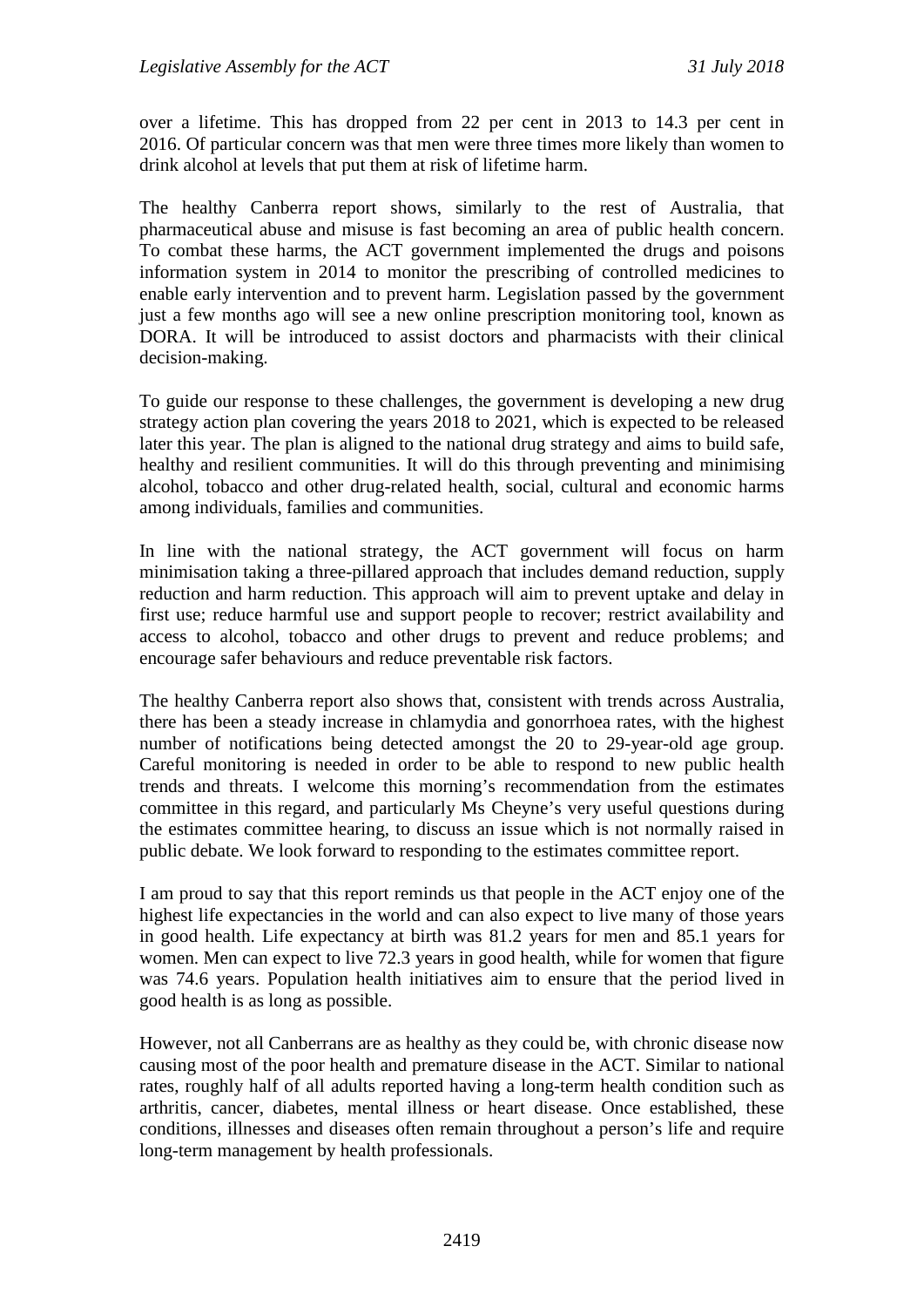Many of these chronic diseases share common risk factors that are generally preventable, such as tobacco use, poor diet, high body mass index, alcohol use, high blood pressure and physical inactivity. Reducing these common and overlapping risk factors will be an effective means to improve our health outcomes and reduce the burden on our health system.

Mental illness is a leading cause of chronic disease in the ACT, with anxiety disorders and depressive disorders contributing to 5.1 per cent and 2.7 per cent of the burden of disease respectively. Of particular concern are the higher rates of anxiety in the ACT in comparison to the rest of Australia, accounting for 5.1 per cent of the burden of disease in comparison to 3.1 per cent nationally.

Also of concern is the increase in hospitalisations for self-harm amongst young people aged 10 to 24 years, with this group making up almost half of those hospitalised for self-harm. Many Canberrans will experience a mental illness at some stage in their life, and this can affect people's lives, depending on the level of severity, from mild impairment to disabling impacts requiring health care.

Early intervention, or ideally prevention, can have significant and life-changing positive consequences for a person's mental health. It is important to measure health and wellbeing at key development points across the lifespan. Children in the ACT receive a comprehensive health check in kindergarten and the health of children is surveyed in year 6. A new enhanced year 7 health check will commence in early 2019. The new health check presents an opportunity for early intervention with children as they enter high school.

Finally, we need to shift our focus from disease to wellbeing. I am proud that this report moves towards capturing data for the first time on measures of wellbeing. Considerably more is known about mental illness than about mental wellbeing. However, I would like to conclude with some positive news from the PATH through life study from the ANU. It shows that for today's Canberrans our emotional health has increased, for both men and women, as we have grown older.

I have outlined here just some of the key findings in the healthy Canberra report. This includes examples of the ACT government's initiatives to address these population-based health issues. There is much to be proud of in this report, but our work is not yet done in shaping our city, programs and services towards better health for all.

The path to a healthier Canberra requires collaboration and connecting our efforts across the health sector, across government and in partnership with academics, industry, community organisations and individuals. Working together and pooling knowledge, skills and resources, we have the best chance of delivering a sustained and comprehensive approach to Canberra's health challenges.

The government is committed to working with our directorates and partners and the broader community to deliver on this. I would like to thank very much Dr Paul Kelly and his team in the health improvement branch for preparing this report. I commend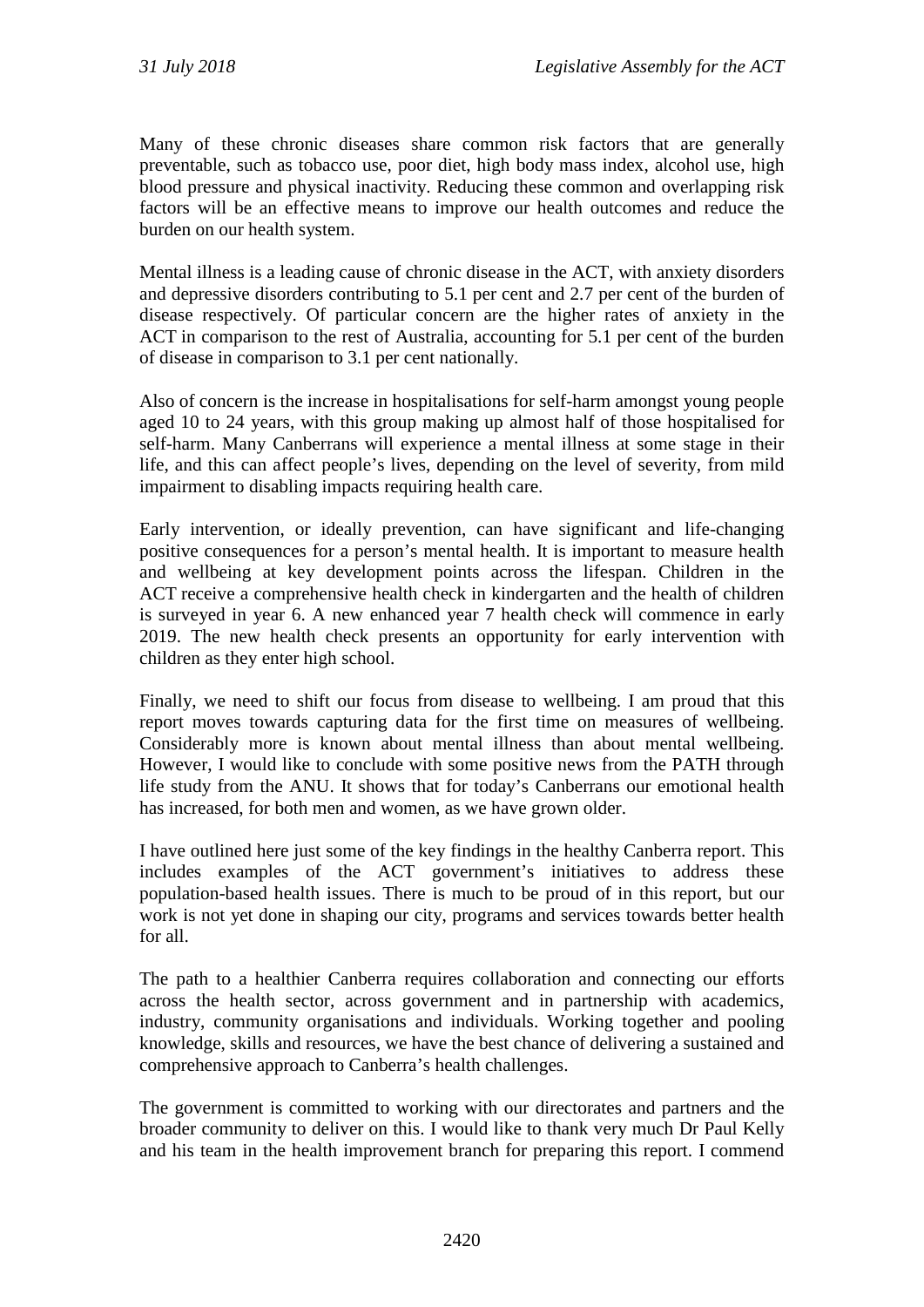the *Healthy Canberra: Australian Capital Territory Chief Health Officer's Report 2018* to the Assembly.

## **Call-in powers—block 15 section 15, Griffith Paper and statement by minister**

**MR GENTLEMAN** (Brindabella—Minister for Police and Emergency Services, Minister for the Environment and Heritage, Minister for Planning and Land Management and Minister for Urban Renewal) (3.48): For the information of members, I present the following paper:

Planning and Development Act, pursuant to subsection 161(2)—Statement by Minister—Call-in powers—Development application No 201731693—Block 15 section 15 Griffith, dated 30 July 2018.

I seek leave to make a statement.

Leave granted.

**MR GENTLEMAN**: I wish to make a statement concerning my decision to approve a development application in December 2017 for the construction of a broadcasting and media facility at Manuka Oval and related works. I take the opportunity to remind members that the development application sought approval for the construction of a broadcasting and media facility at the southern end of Manuka Oval, landscaping, fencing, off-site works, removal of a regulated tree, and other associated works on block 15 section 15, Griffith.

I used my call-in powers in this instance because I considered the proposal would provide a substantial public benefit, particularly to enhance Manuka Oval but also to benefit the wider Canberra community. Before deciding on the application, I gave consideration to the relevant statutory and policy requirements; advice received from entities and agencies; and public representations. Following my decision to call this development application in and consider it myself, I granted the development approval on 11 December 2017.

The Planning and Development Act, specifically section 161(2), requires a statement to be tabled in the Assembly about such call-in decisions. The relevant statement must be presented within three sitting days of the decision on the development application. It is with regret that I inform members that on this occasion, due to an administrative oversight by the Environment, Planning and Sustainable Development Directorate, the required statement has not been made. The directorate brought this oversight to my attention last week and I now seek to correct it at the first available opportunity.

I have presented the required statement about my decision, and in doing so I recognise that the delay in presenting this statement, albeit an oversight, does not affect the validity of my decision. I also remind members that the result of my decision was widely reported in the media and has been publicly known for some time.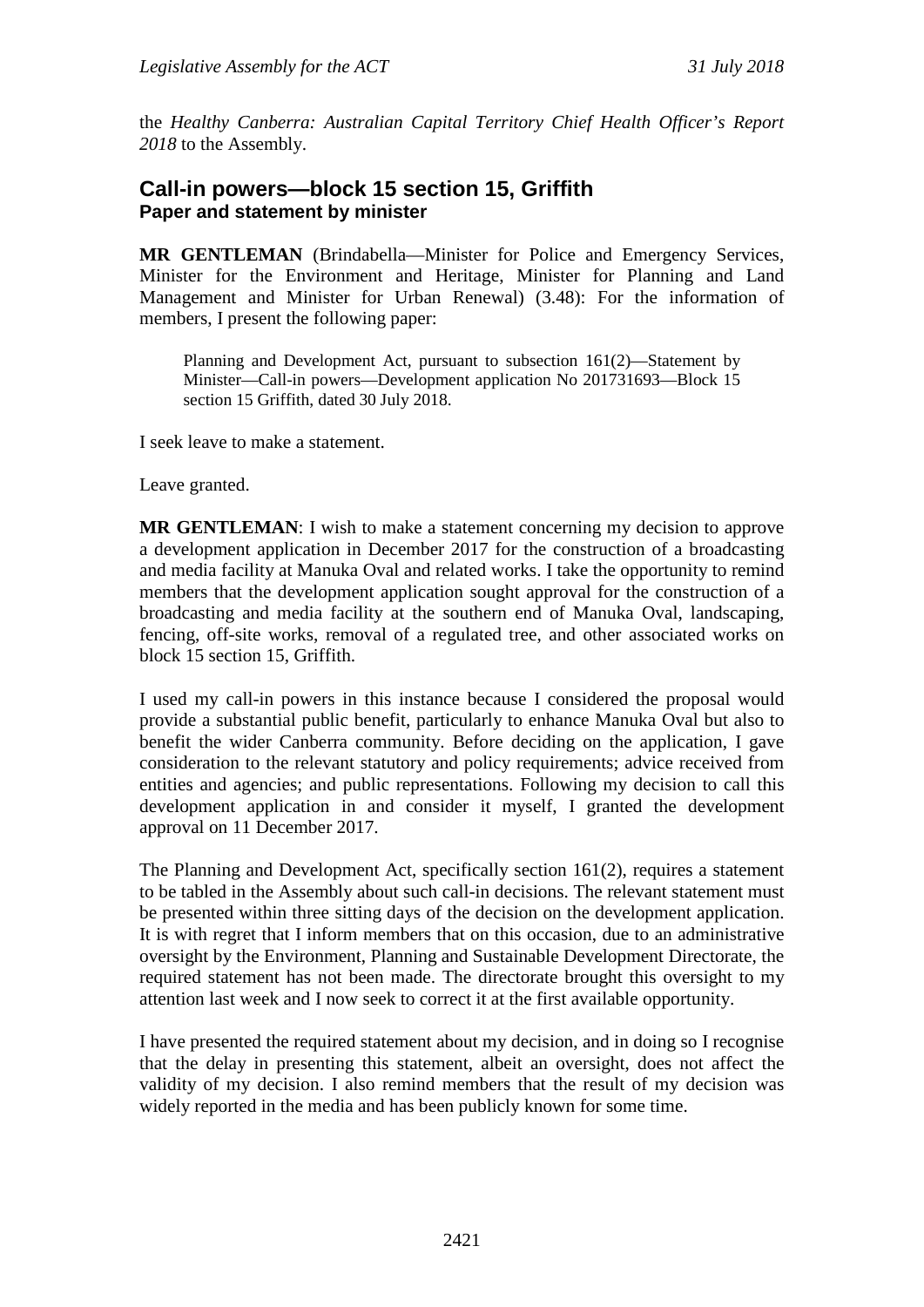The statement I have just tabled provides a description of the development, details of the land where the development is proposed to take place, the name of the applicant, details of my decision on the application, reasons for the decision, and community consultation undertaken by the proponent.

I thank members for their time on this matter and reiterate my regret at the delay in presenting this statement. In closing, I affirm my view that the newly enhanced broadcasting and media facility at Manuka Oval will contribute to the diverse recreational needs of our residents, meet the expectations of visitors to our city and further connect our city and community to a much wider audience nationally and internationally.

## **Paper**

**Mr Gentleman** presented the following paper:

Planning and Development Act, pursuant to subsection 242(2)—Statement of leases granted for the period 1 April to 30 June 2018, dated August 2018.

## **Auditor-General's report No 5 of 2018—government response Paper and statement by minister**

**MR RAMSAY** (Ginninderra—Attorney-General, Minister for Regulatory Services, Minister for the Arts and Community Events and Minister for Veterans and Seniors) (3.52): For the information of members, I present the following paper:

Auditor-General Act, pursuant to subsection 21(2)—Auditor-General's Report No 5/2018—ACT clubs' community contributions—Government response.

I seek leave to make a statement.

Leave granted.

**MR RAMSAY**: The Auditor-General presented report No 5 of 2018 on ACT clubs' community contributions to the Speaker on 27 April 2018, and the report was tabled in this place on 8 May. The objective of the audit was to report on the effectiveness of the ACT Gambling and Racing Commission's regulation of ACT clubs' community contributions.

Matters reviewed by the Auditor-General included the ACT Gambling and Racing Commission's activities to oversee, monitor and regulate ACT clubs and the community contributions made by the clubs. This included consideration of the commission's activities to provide policy or administrative guidance, to regulate clubs' compliance with legislative requirements, and to review or evaluate the benefits of clubs' community contributions.

On 5 July this year I presented to the Speaker the ACT government response to the Auditor-General's report for distribution to members of this chamber out of session,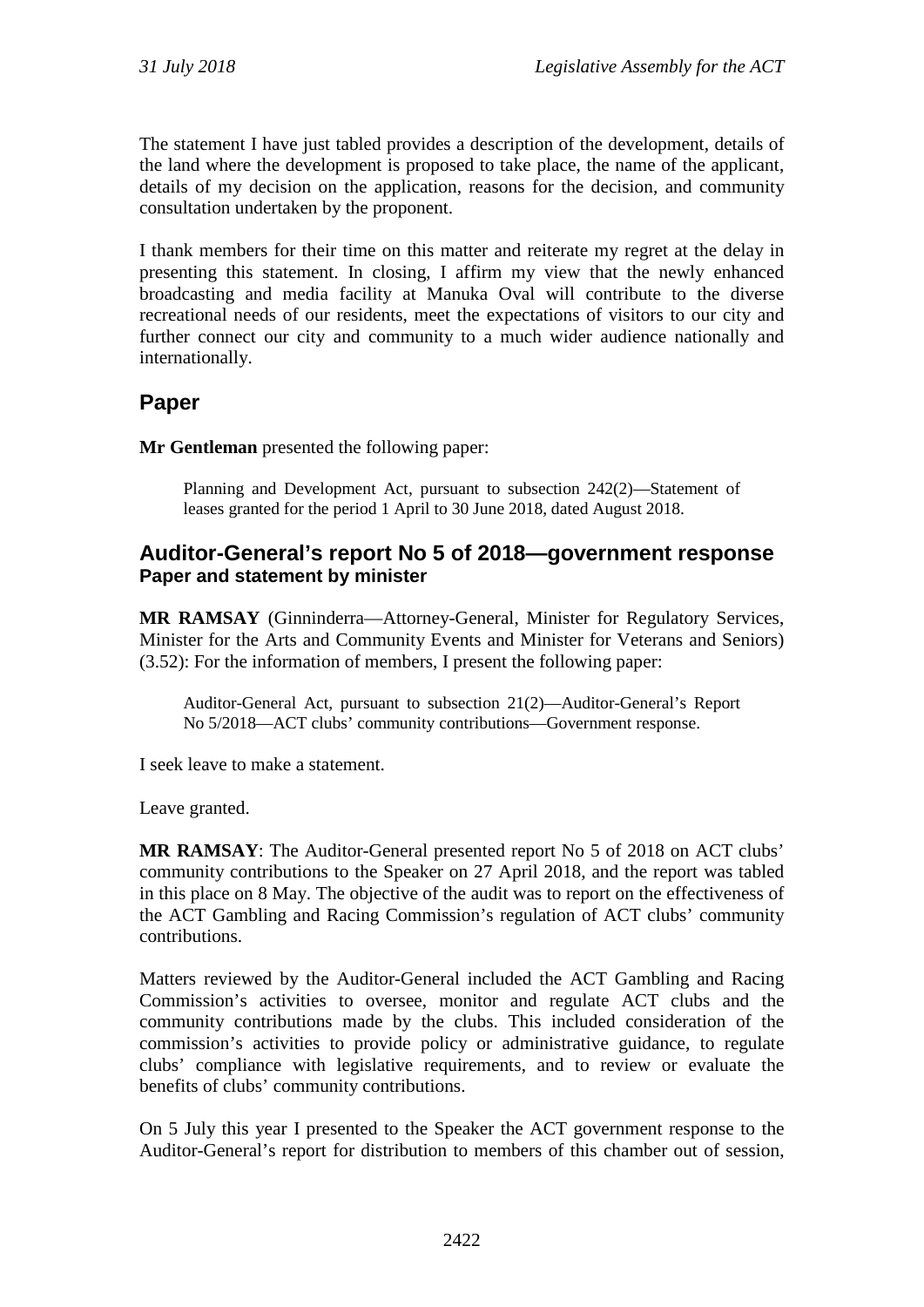and today I table that government response. The Auditor-General made eight recommendations. Those recommendations show that there is more work to do in ensuring the transparency of our community contributions scheme, and that we can do better when it comes to providing rules and regulations for clubs.

The government has taken on board the Auditor-General's findings and has agreed to six recommendations, agreed in principle to one recommendation and noted one recommendation. This month the government will be delivering on its commitment to ensure that our gambling industry is focused on harm minimisation and is regulated in a way that serves people in our community.

Independent of, and prior to, the Auditor-General's report, this government committed to review the current community contributions scheme. That review has commenced, and the Justice and Community Safety Directorate is now directly engaged with industry and community groups.

The directorate wants to hear from stakeholders in relation to what is good about the current scheme as well as the areas in which it might be enhanced or improved. That feedback, along with the Auditor-General's report, along with reports commissioned by the public service and along with reports commissioned by the GRC, will help the government to deliver improvements to the community contributions scheme.

The government response that I am tabling today makes clear that this government will be delivering more robust regulation of the gambling industry. This response is one part of a more comprehensive, broad-ranging effort to deliver stronger harm minimisation and greater transparency in the industry.

This sitting month we will be delivering a suite of new policies. These include the findings of the ACT club industry diversification support analysis. That piece of work is the foundation for achieving a reduction from 5,000 to 4,000 gaming machine authorisations. The suite also includes reforms to strengthen the territory's gambling harm minimisation rules. These reforms will address issues arising from the gambling harm minimisation round tables and the outcomes of the investigation into the Raiders club in Belconnen in relation to Professor Laurie Brown's complaint.

We are going to reform the gambling and racing code of practice. The purpose of that reform will be to ensure that our regulators have the tools that they need to enforce our harm minimisation rules. The suite also includes the outcomes review of the community contributions scheme and the work that the government will be doing to ensure that this scheme is delivering for the community.

The government will continue to ensure that our legislative framework is robust and is focused on people. Our gambling industry regulations are in place to ensure that first and foremost our community is protected against gambling harm. Those regulations also ensure that the industry delivers real, direct benefits to the community and serves to support people and organisations.

This response to the Auditor-General's report is another example of our commitment to a more robust, community-focused approach to the gambling industry. We will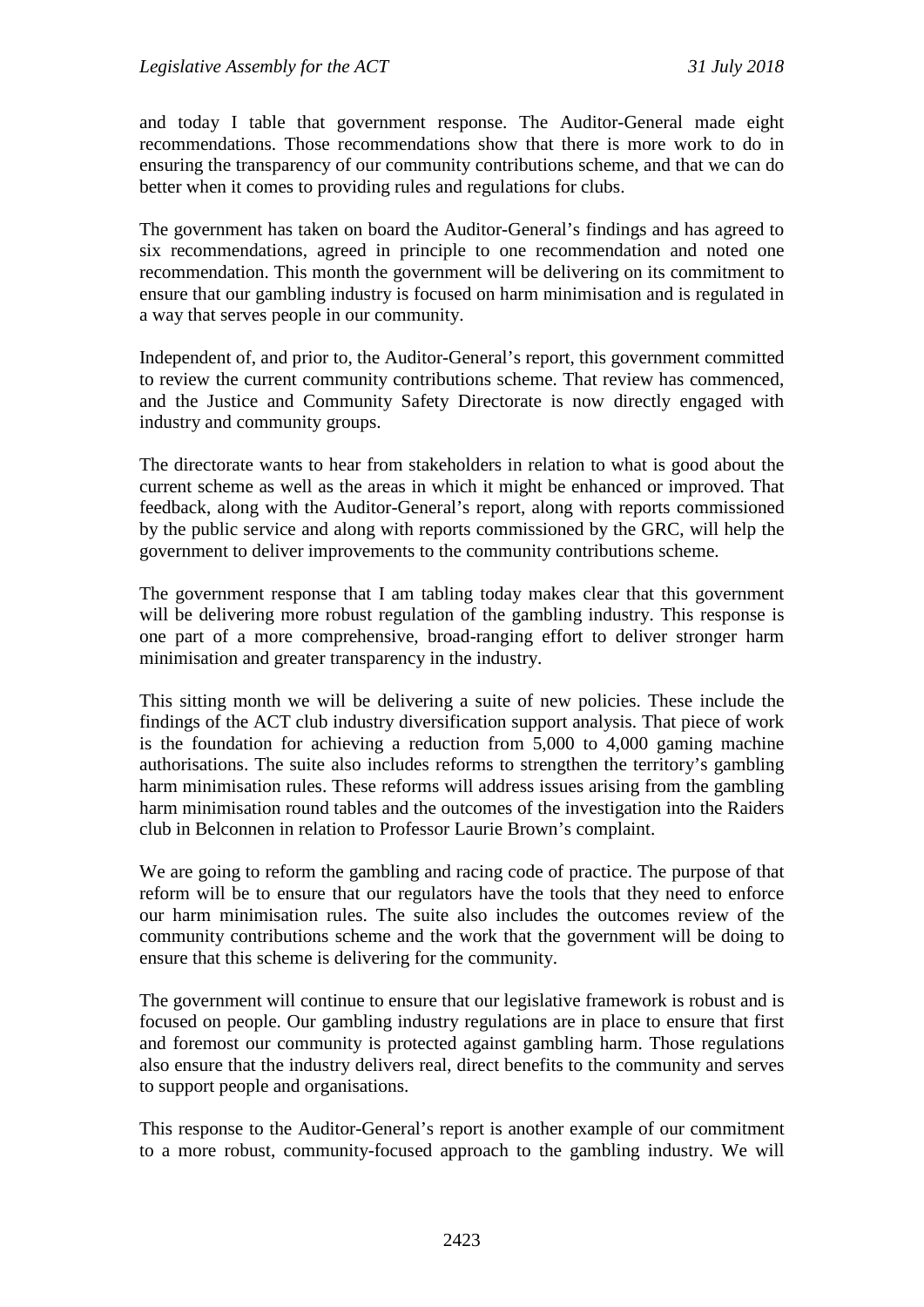keep responding to the latest evidence about harm minimisation and to our community's clear and unambiguous calls for stronger and more robust regulations, and continue to protect against gambling harm. The government will deliver effective initiatives that prevent gambling harm and will ensure the club industry continues to make a valuable contribution to the ACT community.

## **Papers**

**Mr Gentleman** presented the following papers:

#### **Subordinate legislation (including explanatory statements unless otherwise stated)**

Legislation Act, pursuant to section 64—

Adoption Act—Adoption (Fees) Determination 2018 (No 1)—Disallowable Instrument DI2018-182 (LR, 25 June 2018).

Agents Act—Agents (Fees) Determination 2018—Disallowable Instrument DI2018-138 (LR, 21 June 2018).

Animal Welfare Act—Animal Welfare (Fees) Determination 2018 (No 1)— Disallowable Instrument DI2018-178 (LR, 21 June 2018).

Architects Act—Architects (Fees) Determination 2018—Disallowable Instrument DI2018-155 (LR, 25 June 2018).

Associations Incorporation Act—Associations Incorporation (Fees) Determination 2018—Disallowable Instrument DI2018-188 (LR, 28 June 2018).

Births, Deaths and Marriages Registration Act—Births, Deaths and Marriages Registration (Fees) Determination 2018—Disallowable Instrument DI2018-140 (LR, 21 June 2018).

Blood Donation (Transmittable Diseases) Act—Blood Donation (Transmittable Diseases) Blood Donor Form 2018 (No 1)—Disallowable Instrument DI2018-211 (LR, 19 July 2018).

Board of Senior Secondary Studies Act—Board of Senior Secondary Studies Appointment 2018 (No 3)—Disallowable Instrument DI2018-119 (LR, 4 June 2018).

Building Act—Building (Fees) Determination 2018—Disallowable Instrument DI2018-156 (LR, 25 June 2018).

Building and Construction Industry Training Levy Act and Financial Management Act—

Building and Construction Industry Training Levy (Governing Board) Appointment 2018 (No 1)—Disallowable Instrument DI2018-148 (LR, 21 June 2018).

Building and Construction Industry Training Levy (Governing Board) Appointment 2018 (No 2)—Disallowable Instrument DI2018-149 (LR, 21 June 2018).

Building and Construction Industry Training Levy (Governing Board) Appointment 2018 (No 3)—Disallowable Instrument DI2018-150 (LR, 21 June 2018).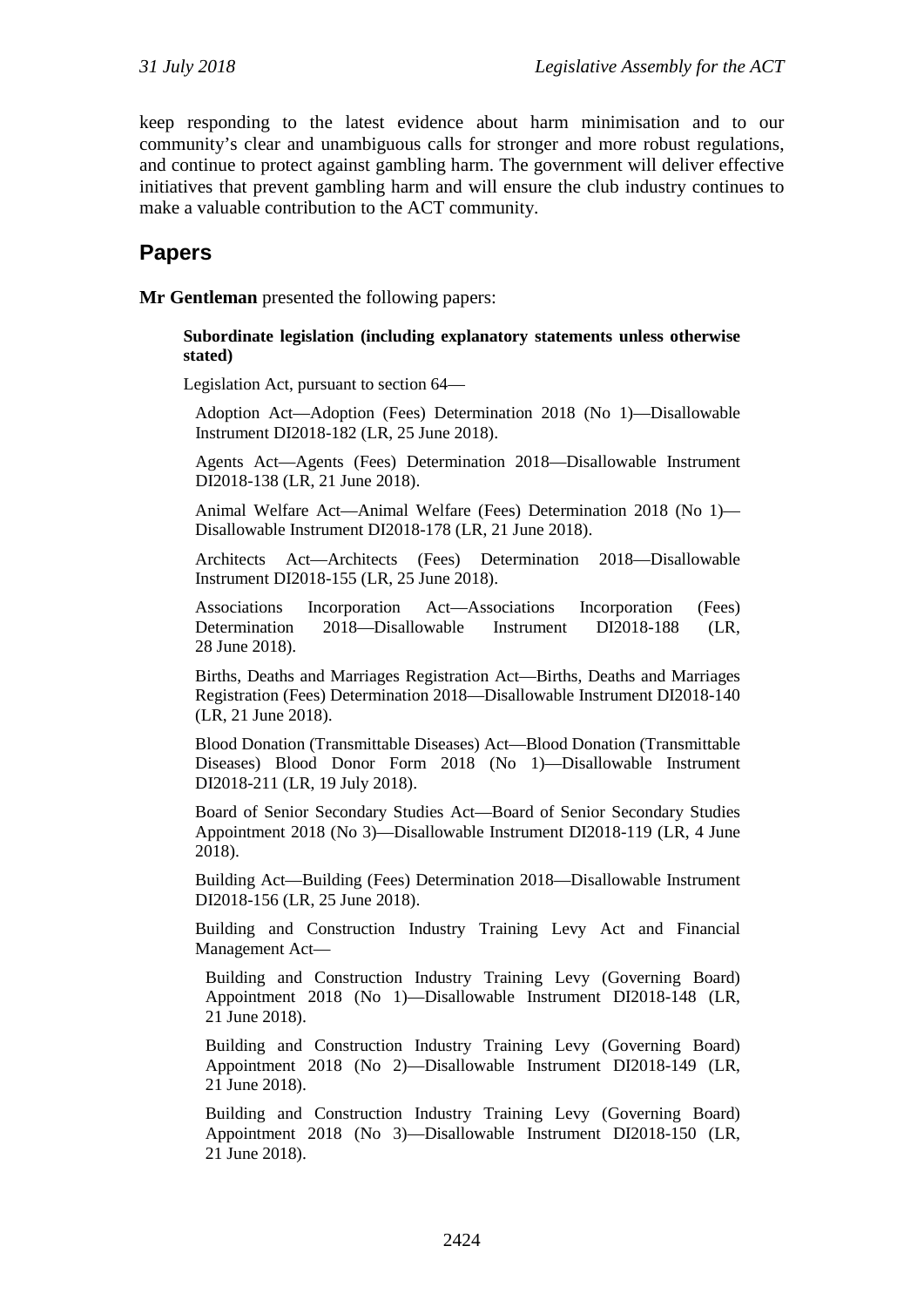Building and Construction Industry Training Levy (Governing Board) Appointment 2018 (No 4)—Disallowable Instrument DI2018-151 (LR, 21 June 2018).

Building and Construction Industry Training Levy (Governing Board) Appointment 2018 (No 5)—Disallowable Instrument DI2018-152 (LR, 25 June 2018).

Canberra Institute of Technology Act and Financial Management Act—

Canberra Institute of Technology (Institute Board Chair) Appointment 2018—Disallowable Instrument DI2018-203 (LR, 29 June 2018).

Canberra Institute of Technology (Institute Board Deputy Chair) Appointment 2018—Disallowable Instrument DI2018-204 (LR, 29 June 2018).

Canberra Institute of Technology (Institute Board Member) Appointment 2018 (No 1)—Disallowable Instrument DI2018-205 (LR, 29 June 2018).

Canberra Institute of Technology (Institute Board Member) Appointment 2018 (No 2)—Disallowable Instrument DI2018-206 (LR, 29 June 2018).

Casino Control Act—Casino Control (Fees) Determination 2018— Disallowable Instrument DI2018-196 (LR, 28 June 2018).

Cemeteries and Crematoria Act—Cemeteries and Crematoria (Public Cemetery Fees) Determination 2018 (No 1)—Disallowable Instrument DI2018-134 (LR, 14 June 2018).

Children and Young People Act—Children and Young People (Care and Protection Organisation) Guidelines 2018 (No 1)—Disallowable Instrument DI2018-124 (LR, 14 June 2018).

Civil Law (Wrongs) Act—Civil Law (Wrongs) Professional Standards Council Appointment 2018 (No 5)—Disallowable Instrument DI2018-123 (LR, 14 June 2018).

Classification (Publications, Films and Computer Games) (Enforcement) Act— Classification (Publications, Films and Computer Games) (Enforcement) (Fees) Determination 2018—Disallowable Instrument DI2018-142 (LR, 21 June 2018).

Climate Change and Greenhouse Gas Reduction Act—

Climate Change and Greenhouse Gas Reduction (Climate Change Council Chair) Appointment 2018 (No 1)—Disallowable Instrument DI2018-105 (LR, 29 May 2018).

Climate Change and Greenhouse Gas Reduction (Climate Change Council Member) Appointment 2018 (No 1)—Disallowable Instrument DI2018-100 (LR, 29 May 2018).

Climate Change and Greenhouse Gas Reduction (Climate Change Council Member) Appointment 2018 (No 2)—Disallowable Instrument DI2018-101 (LR, 29 May 2018).

Climate Change and Greenhouse Gas Reduction (Climate Change Council Member) Appointment 2018 (No 3)—Disallowable Instrument DI2018-102 (LR, 29 May 2018).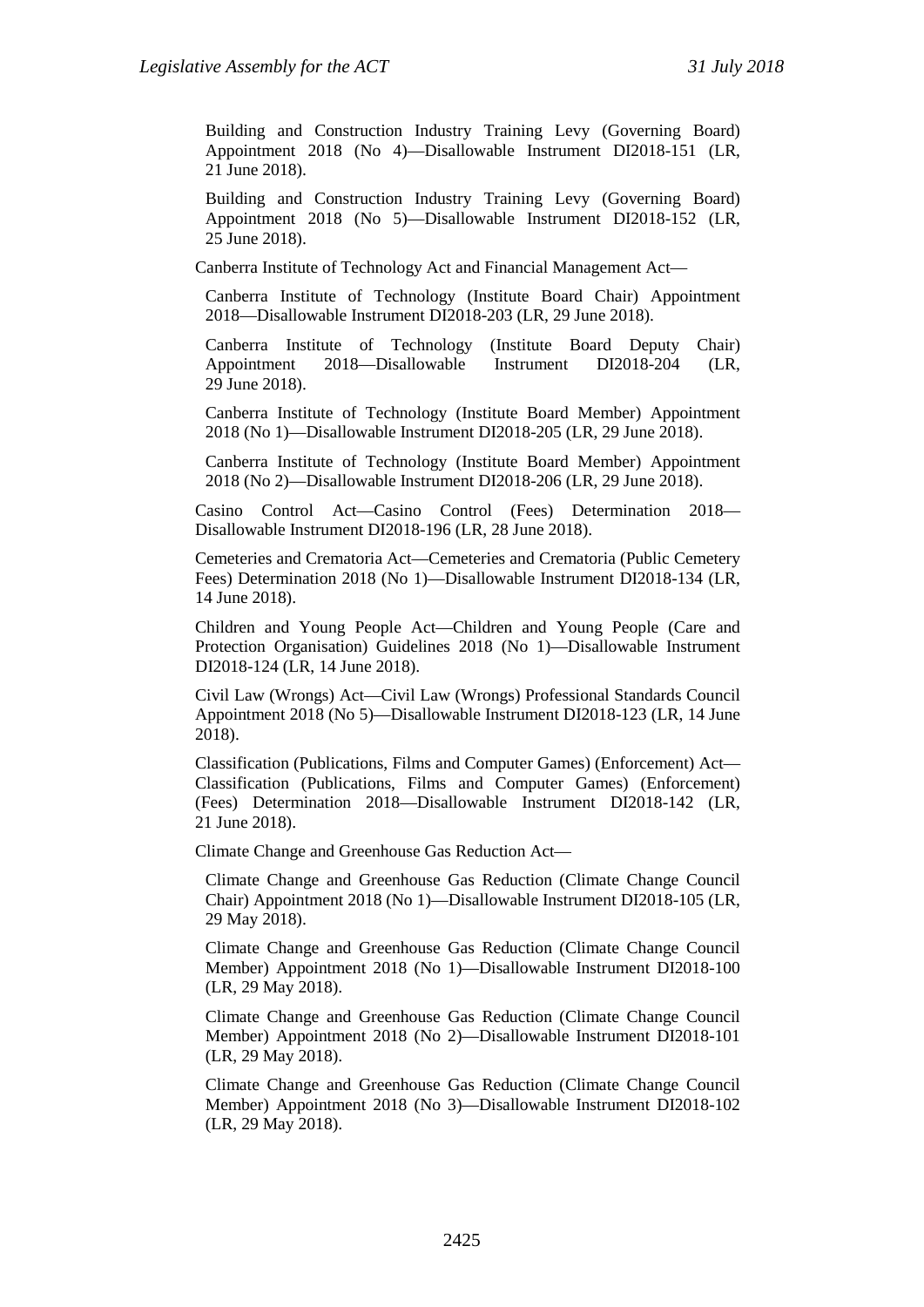Climate Change and Greenhouse Gas Reduction (Climate Change Council Member) Appointment 2018 (No 4)—Disallowable Instrument DI2018-103 (LR, 29 May 2018).

Climate Change and Greenhouse Gas Reduction (Climate Change Council Member) Appointment 2018 (No 5)—Disallowable Instrument DI2018-104 (LR, 29 May 2018).

Clinical Waste Act—Clinical Waste (Fees) Determination 2018—Disallowable Instrument DI2018-141 (LR, 25 June 2018).

Community Title Act—Community Title (Fees) Determination 2018— Disallowable Instrument DI2018-159 (LR, 25 June 2018).

Construction Occupations (Licensing) Act—Construction Occupations (Licensing) (Fees) Determination 2018—Disallowable Instrument DI2018-160 (LR, 25 June 2018).

Co-operatives National Law (ACT) Act—Co-operatives National Law (ACT) (Fees) Determination 2018—Disallowable Instrument DI2018-143 (LR, 21 June 2018).

Court Procedures Act—Court Procedures (Fees) Determination 2018— Disallowable Instrument DI2018-209 (LR, 29 June 2018).

Dangerous Goods (Road Transport) Act—Dangerous Goods (Road Transport) Fees and Charges Determination 2018—Disallowable Instrument DI2018-114 (LR, 4 June 2018).

Dangerous Substances Act—Dangerous Substances (Fees) Determination 2018—Disallowable Instrument DI2018-109 (LR, 4 June 2018).

Domestic Animals Act—Domestic Animals (Fees) Determination 2018 (No 2)—Disallowable Instrument DI2018-175 (LR, 21 June 2018).

Duties Act, Rates Act, Land Rent Act and Land Tax Act—Rates, Land Tax and Land Rent and Duties (Certificate and Statement Fees) Determination 2018 (No 1)—Disallowable Instrument DI2018-181 (LR, 25 June 2018).

Electoral Act—Electoral (Fees) Determination 2018—Disallowable Instrument DI2018-106 (LR, 29 May 2018).

Electricity Safety Act—Electricity Safety (Fees) Determination 2018— Disallowable Instrument DI2018-161 (LR, 25 June 2018).

Emergencies Act—

Emergencies (Fees) Determination 2018—Disallowable Instrument DI2018-135 (LR, 18 June 2018).

Emergencies (Security and Emergency Management Senior Officials Group) Appointment 2018 (No 1)—Disallowable Instrument DI2018-121 (LR, 7 June 2018).

Environment Protection Act—Environment Protection (Fees) Determination 2018—Disallowable Instrument DI2018-162 (LR, 25 June 2018).

Firearms Act—Firearms (Fees) Determination 2018—Disallowable Instrument DI2018-136 (LR, 18 June 2018).

Fisheries Act—Fisheries (Fees) Determination 2018—Disallowable Instrument DI2018-163 (LR, 25 June 2018).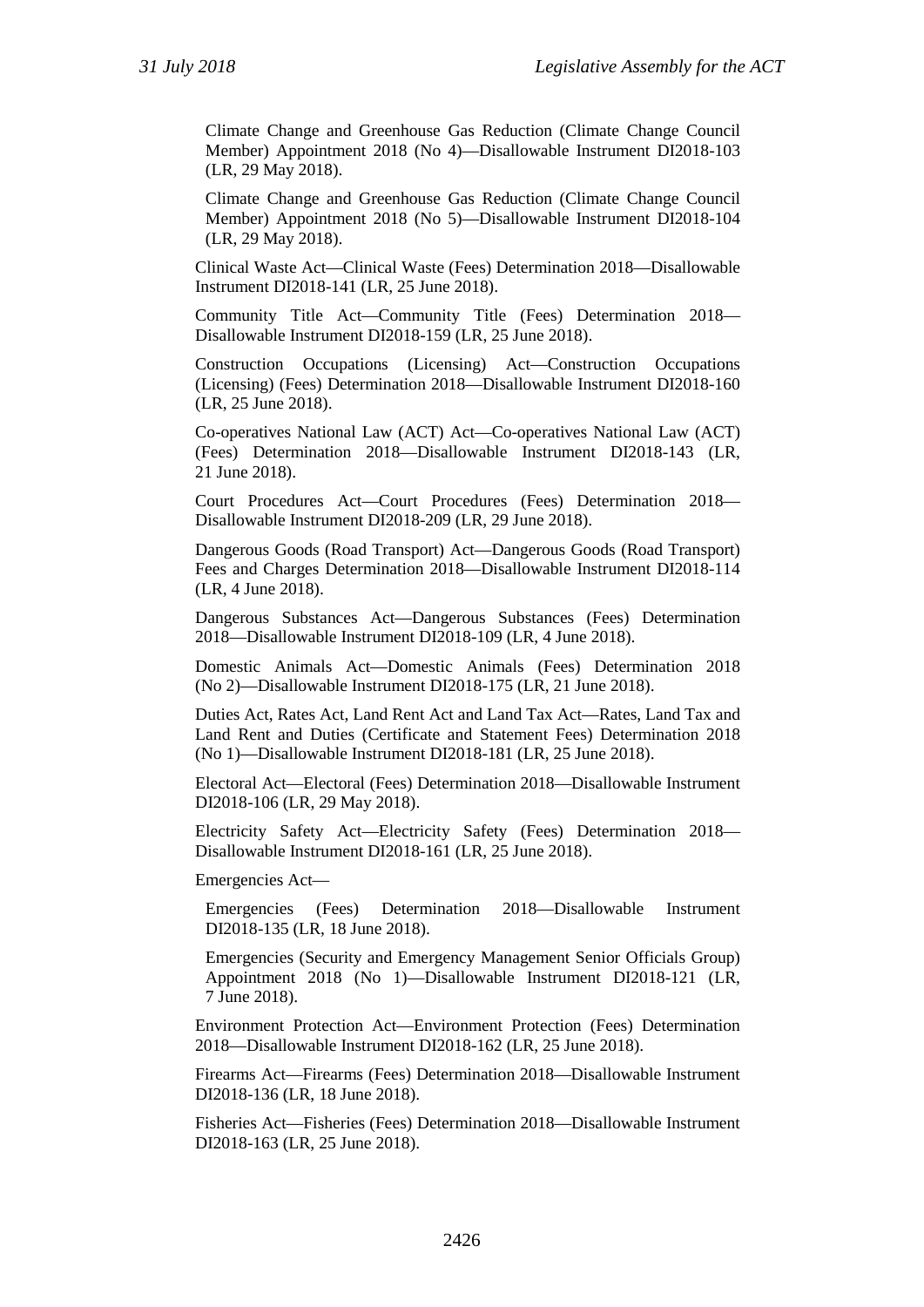Freedom of Information Act—Freedom of Information (Fees) Determination 2018—Disallowable Instrument DI2018-197 (LR, 28 June 2018).

Gambling and Racing Control Act and Financial Management Act—Gambling and Racing Control (Governing Board) Appointment 2018 (No 2)— Disallowable Instrument DI2018-122 (LR, 14 June 2018).

Gaming Machine Act—Gaming Machine (Fees) Determination 2018— Disallowable Instrument DI2018-193 (LR, 28 June 2018).

Gas Safety Act—Gas Safety (Fees) Determination 2018—Disallowable Instrument DI2018-164 (LR, 25 June 2018).

Guardianship and Management of Property Act—Guardianship and Management of Property (Fees) Determination 2018—Disallowable Instrument DI2018-198 (LR, 28 June 2018).

Health Act—Health (Fees) Determination 2018 (No 1)—Disallowable Instrument DI2018-153 (LR, 29 June 2018).

Heritage Act—Heritage (Fees) Determination 2018—Disallowable Instrument DI2018-165 (LR, 25 June 2018).

Juries Act—Juries (Payment) Determination 2018—Disallowable Instrument DI2018-184 (LR, 28 June 2018).

Land Titles Act—Land Titles (Fees) Determination 2018—Disallowable Instrument DI2018-189 (LR, 28 June 2018).

Legal Aid Act—Legal Aid (Review Committee Panels) Appointment 2018 (No 2)—Disallowable Instrument DI2018-174 (LR, 21 June 2018).

Legislative Assembly (Members' Staff) Act—

Legislative Assembly (Members' Staff) Members' Salary Cap Determination 2018 (No 1)—Disallowable Instrument DI2018-185 (LR, 28 June 2018).

Legislative Assembly (Members' Staff) Speaker's Salary Cap Determination 2018 (No 1)—Disallowable Instrument DI2018-187 (LR, 28 June 2018).

Liquor Act—Liquor (Fees) Determination 2018—Disallowable Instrument DI2018-190 (LR, 28 June 2018).

Lotteries Act—Lotteries (Fees) Determination 2018 (No 1)—Disallowable Instrument DI2018-115 (LR, 4 June 2018).

Machinery Act—Machinery (Fees) Determination 2018—Disallowable Instrument DI2018-110 (LR, 7 June 2018).

Magistrates Court Act—Magistrates Court (Domestic Animals Infringement Notices) Amendment Regulation 2018 (No 1)—Subordinate Law SL2018-12 (LR, 29 June 2018).

Nature Conservation Act—

Nature Conservation (Fees) Determination 2018—Disallowable Instrument DI2018-98 (LR, 24 May 2018).

Nature Conservation (Fees) Determination 2018 (No 2)—Disallowable Instrument DI2018-166 (LR, 25 June 2018).

Nature Conservation (Scientific Committee) Appointment 2018— Disallowable Instrument DI2018-212 (LR, 3 July 2018).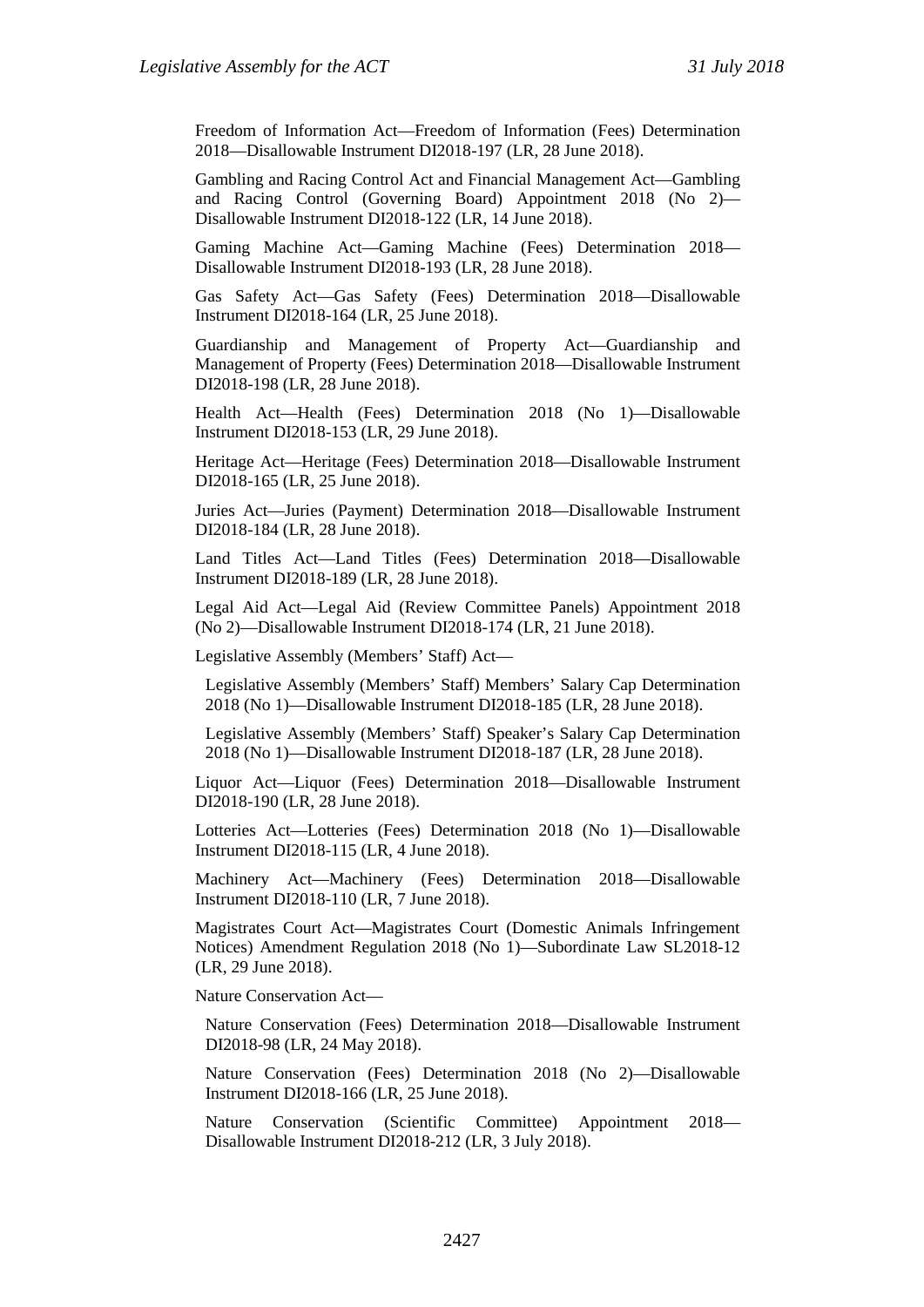Official Visitor Act—Official Visitor (Mental Health) Appointment 2018 (No 1)—Disallowable Instrument DI2018-139 (LR, 22 June 2018).

Partnership Act—Partnership (Fees) Determination 2018—Disallowable Instrument DI2018-191 (LR, 28 June 2018).

Planning and Development Act—Planning and Development (Fees) Determination 2018—Disallowable Instrument DI2018-167 (LR, 25 June 2018).

Prostitution Act—Prostitution (Fees) Determination 2018—Disallowable Instrument DI2018-144 (LR, 21 June 2018).

Public Place Names Act—

Public Place Names (Strathnairn) Determination 2018—Disallowable Instrument DI2018-99 (LR, 24 May 2018).

Public Place Names (Taylor) Determination 2018 (No 2)—Disallowable Instrument DI2018-213 (LR, 9 July 2018).

Public Place Names (Throsby) Determination 2018—Disallowable Instrument DI2018-214 (LR, 9 July 2018).

Public Sector Management Act—

Public Sector Management (Transitional Provisions) Regulation 2018— Subordinate Law SL2018-10 (LR, 27 June 2018).

Public Sector Management Amendment Standards 2018 (No 1)— Disallowable Instrument DI2018-201 (LR, 28 June 2018).

Public Trustee and Guardian Act—Public Trustee and Guardian (Fees) Determination 2018—Disallowable Instrument DI2018-199 (LR, 28 June 2018).

Public Unleased Land Act—Public Unleased Land (Fees) Determination 2018 (No 1)—Disallowable Instrument DI2018-173 (LR, 21 June 2018).

Race and Sports Bookmaking Act—Race and Sports Bookmaking (Fees) Determination 2018—Disallowable Instrument DI2018-194 (LR, 28 June 2018).

Rates Act and Taxation Administration Act—Taxation Administration (Amounts Payable—Rates) Determination 2018 (No 1)—Disallowable Instrument DI2018-172 (LR, 25 June 2018).

Registration of Deeds Act—Registration of Deeds (Fees) Determination 2018—Disallowable Instrument DI2018-145 (LR, 21 June 2018).

Retirement Villages Act—Retirement Villages (Fees) Determination 2018— Disallowable Instrument DI2018-146 (LR, 21 June 2018).

Road Transport (General) Act—

Road Transport (General) (Parking Permit Fees) Determination 2018 (No 2)—Disallowable Instrument DI2018-120 (LR, 4 June 2018).

Road Transport (General) (Pay Parking Area Fees) Determination 2018 (No 2)—Disallowable Instrument DI2018-183 (LR, 28 June 2018).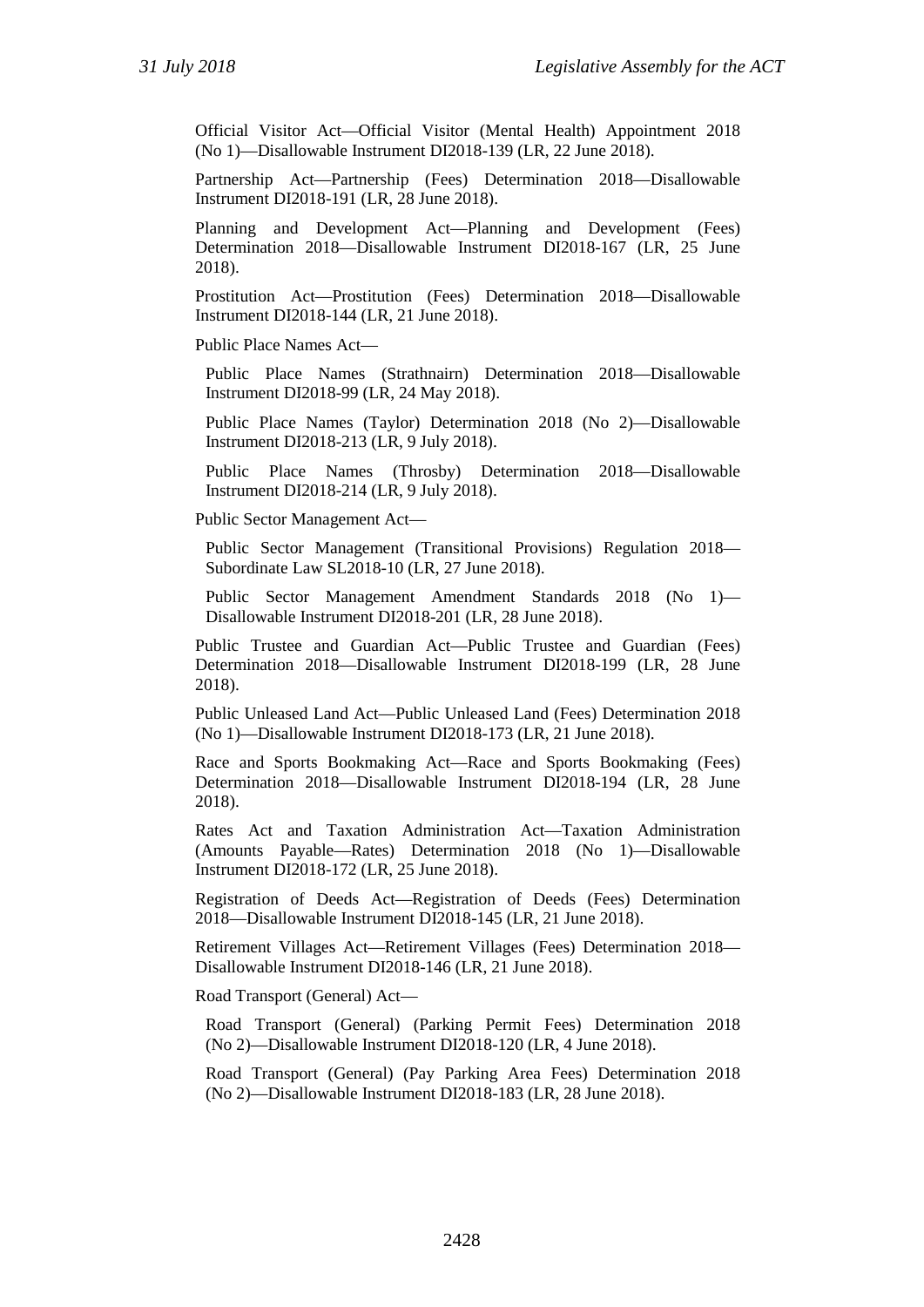Road Transport (General) Application of Road Transport Legislation Declaration 2018 (No 6)—Disallowable Instrument DI2018-107 (LR, 25 May 2018).

Road Transport (General) Concession Determination 2018 (No 1)— Disallowable Instrument DI2018-131 (LR, 14 June 2018).

Road Transport (General) Driver Licence and Related Fees Determination 2018 (No 1)—Disallowable Instrument DI2018-126 (LR, 14 June 2018).

Road Transport (General) Fees for Publications Determination 2018 (No 1)— Disallowable Instrument DI2018-129 (LR, 14 June 2018).

Road Transport (General) Numberplate Fees Determination 2018 (No 2)— Disallowable Instrument DI2018-127 (LR, 14 June 2018).

Road Transport (General) Refund and Dishonoured Payments Fees Determination 2018 (No 1)—Disallowable Instrument DI2018-128 (LR, 14 June 2018).

Road Transport (General) Vehicle Registration and Related Fees Determination 2018 (No 2)—Disallowable Instrument DI2018-125 (LR, 14 June 2018).

Road Transport (General) Act, Road Transport (Safety and Traffic Management) Act and Road Transport (Vehicle Registration) Act—Road Transport Legislation Amendment Regulation 2018 (No 1)—Subordinate Law SL2018-11 (LR, 28 June 2018).

Road Transport (Public Passenger Services) Act—Road Transport (Public Passenger Services) Taxi Licence Waiting List Exemption 2018—Disallowable Instrument DI2018-216 (LR, 11 July 2018).

Road Transport (Safety and Traffic Management) Regulation 2017—Road Transport (Safety and Traffic Management) Parking Authority Declaration 2018 (No 1)—Disallowable Instrument DI2018-210 (LR, 29 June 2018).

Scaffolding and Lifts Act—Scaffolding and Lifts (Fees) Determination 2018— Disallowable Instrument DI2018-111 (LR, 4 June 2018).

Security Industry Act—Security Industry (Fees) Determination 2018— Disallowable Instrument DI2018-192 (LR, 28 June 2018).

Stock Act—

Stock (Fees) Determination 2018—Disallowable Instrument DI2018-154 (LR, 25 June 2018).

Stock (Levy) Determination 2018—Disallowable Instrument DI2018-158 (LR, 25 June 2018).

Stock (Minimum Stock Levy) Determination 2018—Disallowable Instrument DI2018-157 (LR, 25 June 2018).

Surveyors Act—Surveyors (Fees) Determination 2018—Disallowable Instrument DI2018-168 (LR, 25 June 2018).

Taxation Administration Act—

Taxation Administration (Amounts Payable—Duty) Determination 2018 (No 1)—Disallowable Instrument DI2018-116 (LR, 4 June 2018).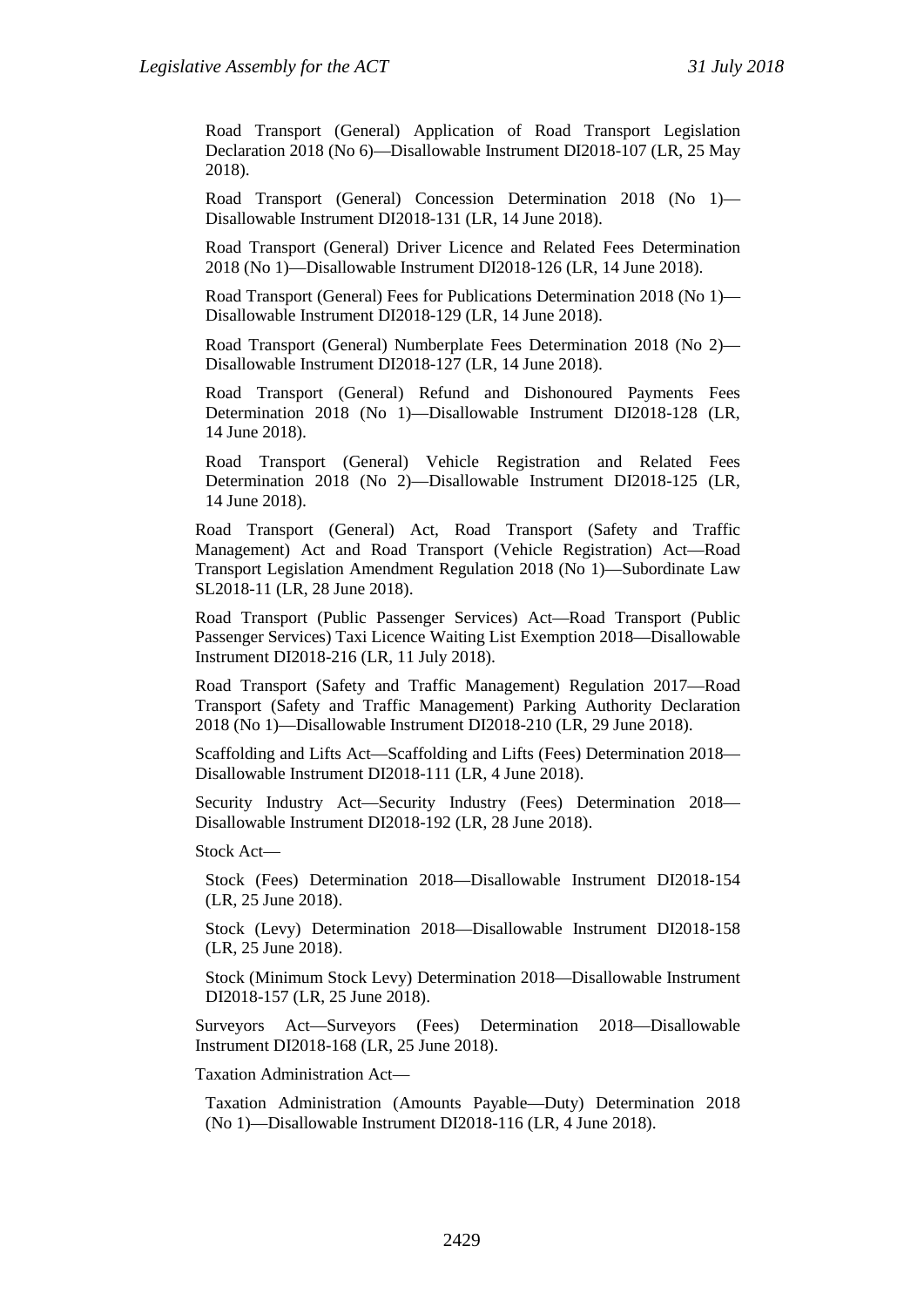Taxation Administration (Amounts Payable—Home Buyer Concession Scheme) Determination 2018 (No 1)—Disallowable Instrument DI2018-117 (LR, 4 June 2018).

Taxation Administration (Amounts Payable—Land Rent) Determination 2018 (No 1)—Disallowable Instrument DI2018-180 (LR, 25 June 2018).

Taxation Administration (Amounts Payable—Land Tax) Determination 2018 (No 1)—Disallowable Instrument DI2018-179 (LR, 25 June 2018).

Taxation Administration (Amounts Payable—Pensioner Duty Concession Scheme) Determination 2018 (No 1)—Disallowable Instrument DI2018-118 (LR, 4 June 2018).

Traders (Licensing) Act—Traders (Licensing) (Fees) Determination 2018— Disallowable Instrument DI2018-147 (LR, 21 June 2018).

Tree Protection Act—Tree Protection (Fees) Determination 2018 (No 1)— Disallowable Instrument DI2018-177 (LR, 21 June 2018).

Unit Titles (Management) Act—Unit Titles (Management) (Fees) Determination 2018—Disallowable Instrument DI2018-200 (LR, 28 June 2018).

Unit Titles Act—Unit Titles (Fees) Determination 2018—Disallowable Instrument DI2018-169 (LR, 25 June 2018).

Unlawful Gambling Act—Unlawful Gambling (Charitable Gaming Application Fees) Determination 2018—Disallowable Instrument DI2018-195 (LR, 28 June 2018).

Utilities (Technical Regulation) Act—

Utilities (Technical Regulation) (ACT Dam Safety Code) Approval 2018, including a regulatory impact statement—Disallowable Instrument DI2018-202 (LR, 28 June 2018).

Utilities (Technical Regulation) (Electricity Powerline Vegetation Management Code) Approval 2018, including a regulatory impact statement—Disallowable Instrument DI2018-207 (LR, 29 June 2018).

Victims of Crime Regulation 2000—Victims of Crime (Fees) Determination 2018 (No 1)—Disallowable Instrument DI2018-186 (LR, 28 June 2018).

Waste Management and Resource Recovery Act—

Waste Management and Resource Recovery (Container Deposit Scheme) Amendment Regulation 2018 (No 1), including a regulatory impact statement—Subordinate Law SL2018-9 (LR, 18 June 2018).

Waste Management and Resource Recovery (Fees) Determination 2018 (No 1)—Disallowable Instrument DI2018-176 (LR, 21 June 2018).

Waste Management and Resource Recovery (Processing Refund Protocol) Determination 2018—Disallowable Instrument DI2018-208 (LR, 28 June 2018).

Water and Sewerage Act—Water and Sewerage (Fees) Determination 2018— Disallowable Instrument DI2018-170 (LR, 25 June 2018).

Water Resources Act—Water Resources (Fees) Determination 2018— Disallowable Instrument DI2018-171 (LR, 25 June 2018).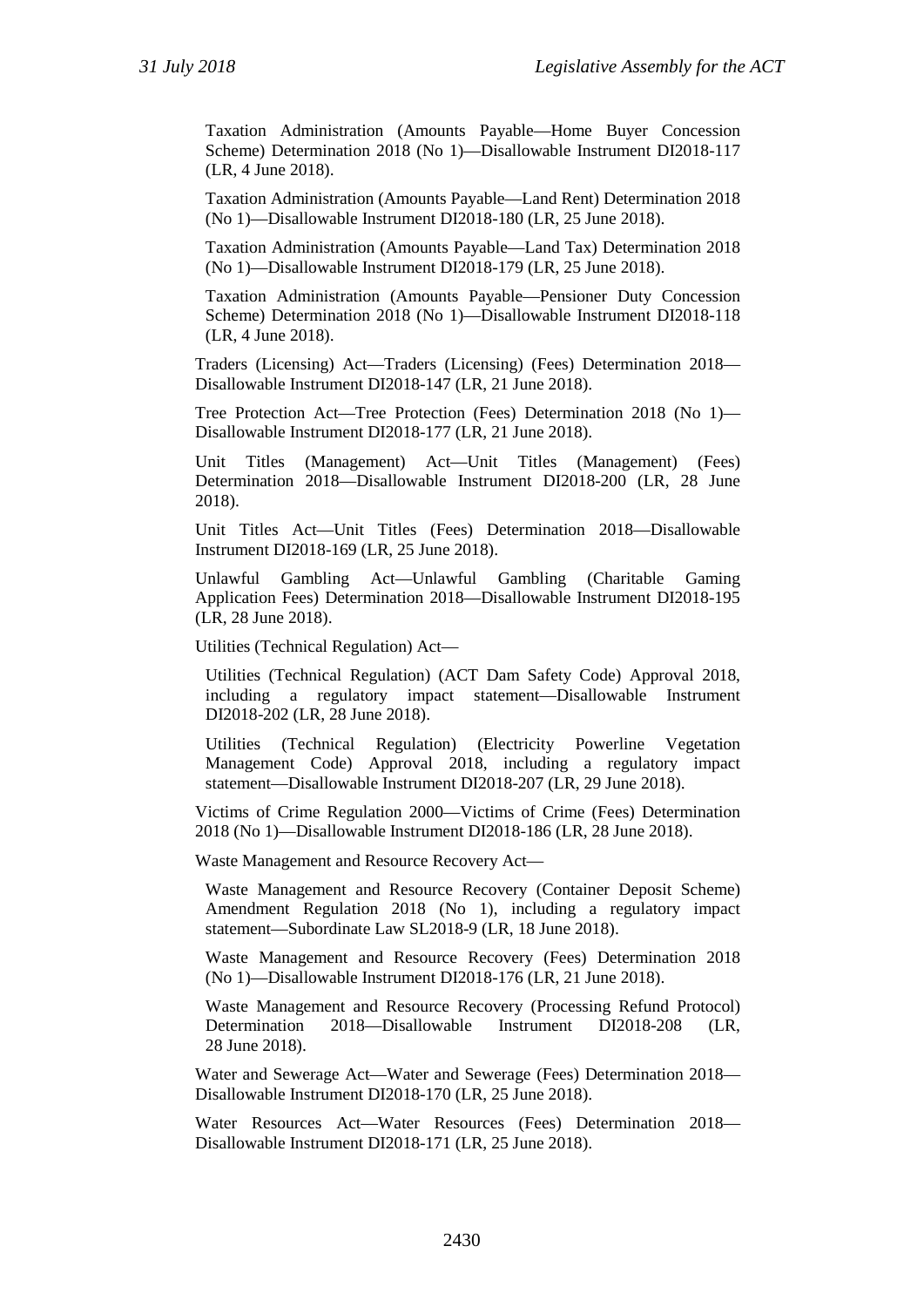Workers Compensation Act—Workers Compensation (Fees) Determination 2018—Disallowable Instrument DI2018-112 (LR, 4 June 2018).

Work Health and Safety Act—

Work Health and Safety (Fees) Determination 2018—Disallowable Instrument DI2018-113 (LR, 4 June 2018).

Work Health and Safety (Work Safety Council Employee Representative) Appointment 2018 (No 1)—Disallowable Instrument DI2018-130 (LR, 14 June 2018).

Work Health and Safety (Work Safety Council Employee Representative) Appointment 2018 (No 2)—Disallowable Instrument DI2018-132 (LR, 14 June 2018).

Work Health and Safety (Work Safety Council Employer Representative) Appointment 2018 (No 2)—Disallowable Instrument DI2018-133 (LR, 14 June 2018).

Working with Vulnerable People (Background Checking) Act—Working with Vulnerable People Background Checking (Fees) Determination 2018 (No 1)— Disallowable Instrument DI2018-137 (LR, 18 June 2018).

#### **Aboriginal and Torres Strait Islander women—achievements Discussion of matter of public importance**

**MADAM ASSISTANT SPEAKER** (Ms Lee): Madam Speaker has received letters from Miss C Burch, Ms Cheyne, Ms Cody, Mrs Dunne, Mr Hanson, Ms Le Couteur, Ms Lee, Ms Orr, Mr Parton, Mr Pettersson and Mr Steel proposing that matters of public importance be submitted to the Assembly. In accordance with standing order 79, Madam Speaker has determined that the matter proposed by Ms Cody be submitted to the Assembly for discussion, namely:

The importance of recognising the achievements of the ACT's Aboriginal and Torres Strait Islander women.

**MS CODY** (Murrumbidgee) (3.58): I put this MPI on the agenda today reflecting on NAIDOC Week, which happened since we last sat. I wish to note, at the commencement of this debate, my recognition of the traditional owners of the land on which we meet, and their elders, past and present. I also wish to highlight my respect for the rights of the Aboriginal and Torres Strait Islander peoples to organise autonomously. NAIDOC Week is not, and should not be, about what settler communities do to Indigenous communities, sometimes for good and too often for bad.

"NAIDOC" stands for National Aborigines and Islanders Day Observance Committee. It traces its origins to Aboriginal groups organising in the 1920s to increase awareness of the status and treatment of Australia's Indigenous peoples—a record of which we all should be ashamed.

As I hope everyone is aware, NAIDOC Week is the first full week in July. It is a time of celebration of Aboriginal and Torres Strait Islander history, culture and achievements. Having received the typical white Australian level of education for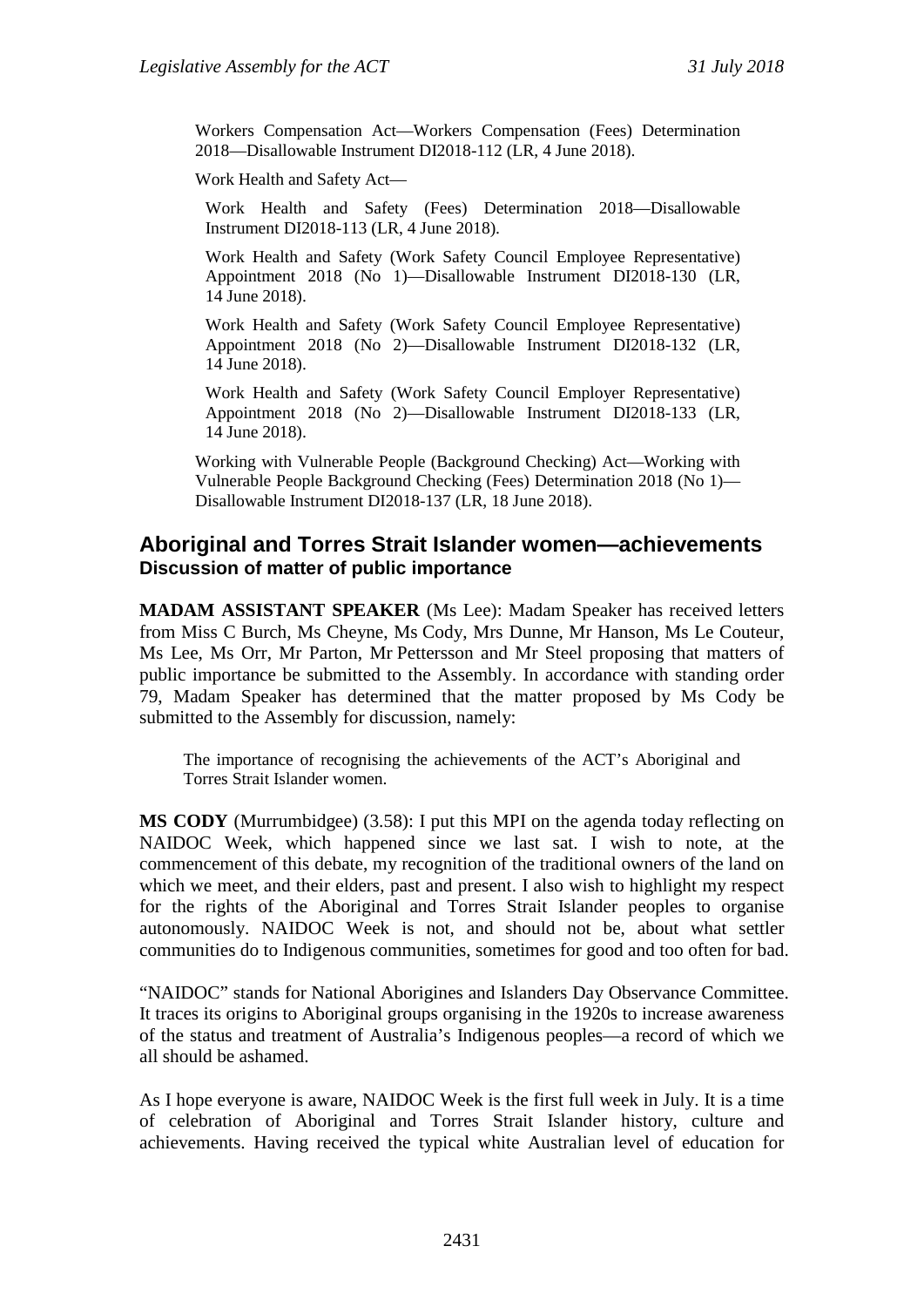someone of my age, I grew up with only the faintest ideas about these strong, vibrant, resilient, powerful cultures with which I share a land. It has been my great fortune as an adult to learn more. Most prominently, my childhood teachers who described Indigenous culture as a "were" and a "was", along with some political leaders who do so today, perpetuated the most damaging myth of our history. Aboriginal and Torres Strait Islander people are an "are" and an "is", and also a "will be".

I would also like to express my admiration for the theme of NAIDOC Week this year: "Because of her, we can!" It was a terrific theme celebrating many terrific women leaders—women leaders who deserve to have their contributions acknowledged in this place. I will name a few.

Ros Brown is one of the founding members of the United Ngunnawal Elders Council, or UNEC. Ros is currently the co-chair of UNEC and was instrumental in establishing Ngunnawal healing camps, to bring reconciliation within the Ngunnawal community, and the Aboriginal and Torres Strait Islander Bush Healing Farm. In 2000 Ros was awarded a centenary medal for her work in the community and she is currently the elder-in-residence at the Ngunnawal Centre at the University of Canberra.

Louise Brown is a proud and well-respected elder of the Ngunnawal people. As a young woman Louise was one of the first Aboriginal women employed at David Jones, in reception and telephone exchange roles, breaking down stereotypes and opening doors for administration and office work for Indigenous women in the ACT.

Selina Walker is a proud Ngunnawal woman. In addition to caring for her three godsons, Selina works tirelessly with the ACT Aboriginal and Torres Strait Islander community. Selina also worked at Gugan Gulwan for nine years, undertaking a variety of roles, including most recently as the drug and alcohol worker and the operations manager. Selina currently serves on a number of steering committees, including the ACT Reconciliation Day Council. She also assists her grandmother Aunty Agnes to deliver welcome to country addresses. Selina was recognised last year as the 2017 Barnardos ACT Mother of the Year and, in true form, Selina, a selfless champion of women, accepted her award on behalf of all mums.

Katrina Fanning is a proud Wiradjuri woman from Junee, New South Wales, and has lived in the ACT for the majority of the past 26 years. During this time she has been an active community member, involved in sports and community organisations. Katrina is the current chairperson of the Aboriginal and Torres Strait Islander Elected Body. She is also the director of Coolamon Advisors, which is an Indigenous consulting firm based here in Canberra. Previously, she held senior executive roles in government, including with Centrelink, Aboriginal Hostels and the Department of Education, Employment and Workplace Relations. Her career started as a trainee in the ACT government in 1995, having worked in the Magistrates Court, sport and rec and the Chief Minister's departments.

Following her own successful rugby league career, she has maintained involvement in the sport at a national level as a member of the NRL Indigenous Council and manager of the Indigenous Women's All Stars team. In addition, Katrina is a board member of Marymead and the Women's Legal Centre, and is a member of the Marist Indigenous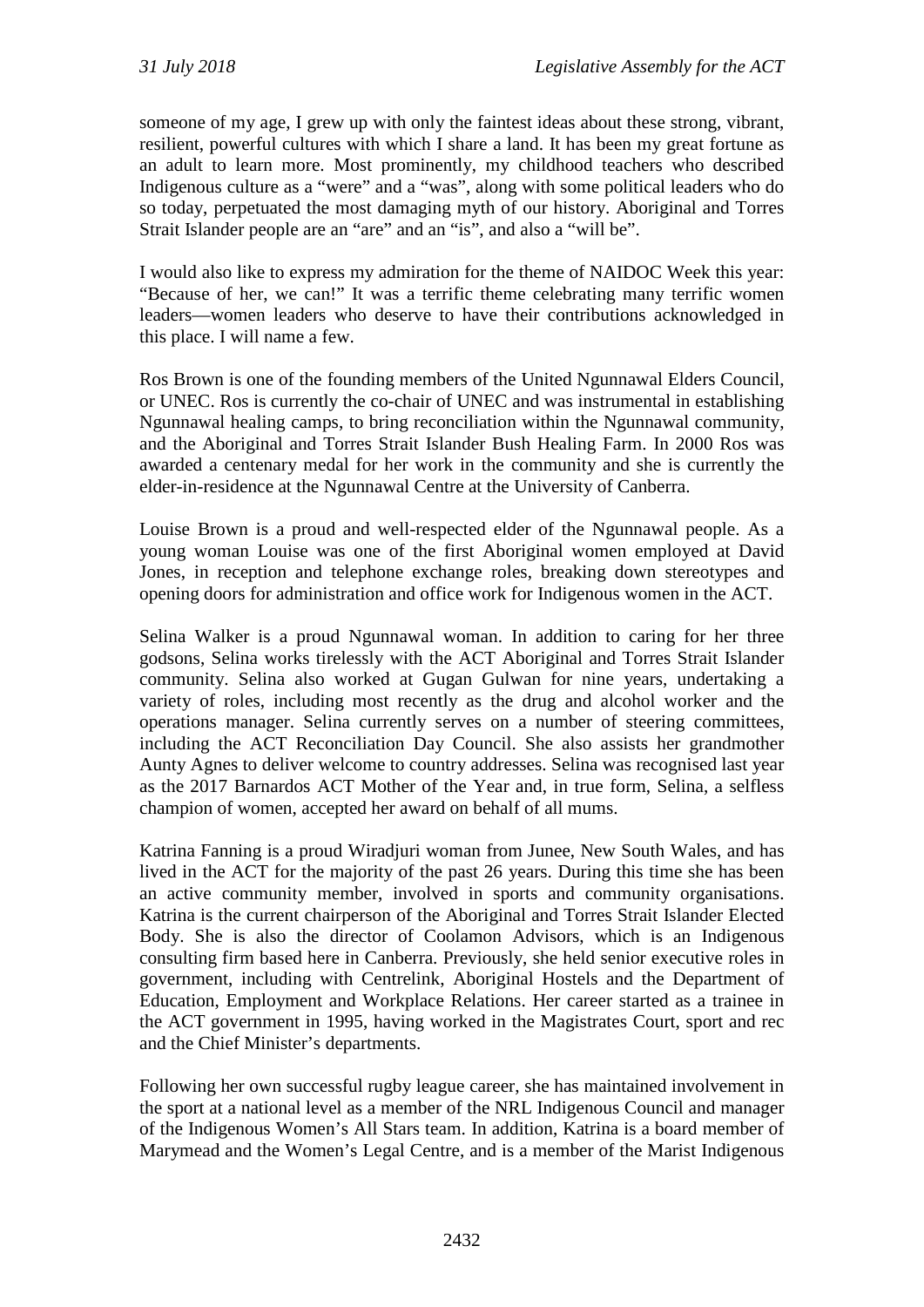parents group. Previously she also held positions on the ACT NAIDOC committee, assisted in the Indigenous showcase at the Multicultural Festival, was the ACT representative on the National Aboriginal Justice Advisory Committee and president of both Canberra and Australian women's rugby league associations—not to mention a very dear friend of my father's.

Jo Chivers is a Palawa woman from Tasmania who moved to Canberra in 1993 to take up a graduate position with the Aboriginal and Torres Strait Islander Commission. Jo is a single mum of two boys aged 14 and 20 and is passionate about health, education, justice and youth issues that impact on Aboriginal and Torres Strait Islander people in the ACT. Jo is the current deputy chair of the Aboriginal and Torres Strait Islander Elected Body. In 2016 Jo was elected as ACT Labor's first Indigenous president. Jo is the chairperson of the Canberra and District NAIDOC Aboriginal Corporation and has been an ACT NAIDOC committee member for around 20 years. Jo is also a role model for other survivors of domestic violence and a mentor to Indigenous and non-Indigenous staff in the Australian public service.

Paula McGrady is a proud Kamilaroi and Goomeri person from Moree and Toomelah in mid-northern New South Wales. She currently works for Bimberi Youth Justice Centre as a family engagement officer. Prior to Bimberi, she had a long history of working in the community sector for over 15 years, working in areas of education, family and domestic violence and sexual assault, and also spent time in the community sector working with vulnerable homeless young people, both male and female. Paula is a member of the current Aboriginal and Torres Strait Islander Elected Body.

Caroline Hughes is a Ngunnawal woman, the director of the CIT Yurauna Centre and a current member of the Aboriginal and Torres Strait Islander Elected Body.

As I said, these are only a very few of the Aboriginal and Torres Strait Islander women that I could manage to mention in a very short, 10-minute speech. I acknowledge all of the Aboriginal and Torres Strait Islander women that participate in their communities. I stand here today to help celebrate their future leadership of their community and of ours. I also remind people, all of us across the ACT community, that this week's NAIDOC theme, "Because of her, we can!" is a wonderful thing that we should all live for and live by.

**MR MILLIGAN** (Yerrabi) (4.08): I thank Ms Cody for submitting this very important topic for discussion here today. We have just celebrated NAIDOC Week across Australia. This year's theme, "Because of her, we can!" highlighted the important role that Aboriginal and Torres Strait Islander women play in our Indigenous society. It was wonderful to see awards for female Indigenous leaders here in Canberra at some of the local events.

The National Museum of Australia had guided tours and talks; the National Gallery hosted a weaving class for children and held healing circle meditation courses. Perhaps one of the best events was the family day at the University of Canberra. Much like the Winnunga 30th birthday celebrations earlier this year, this was a family focused event.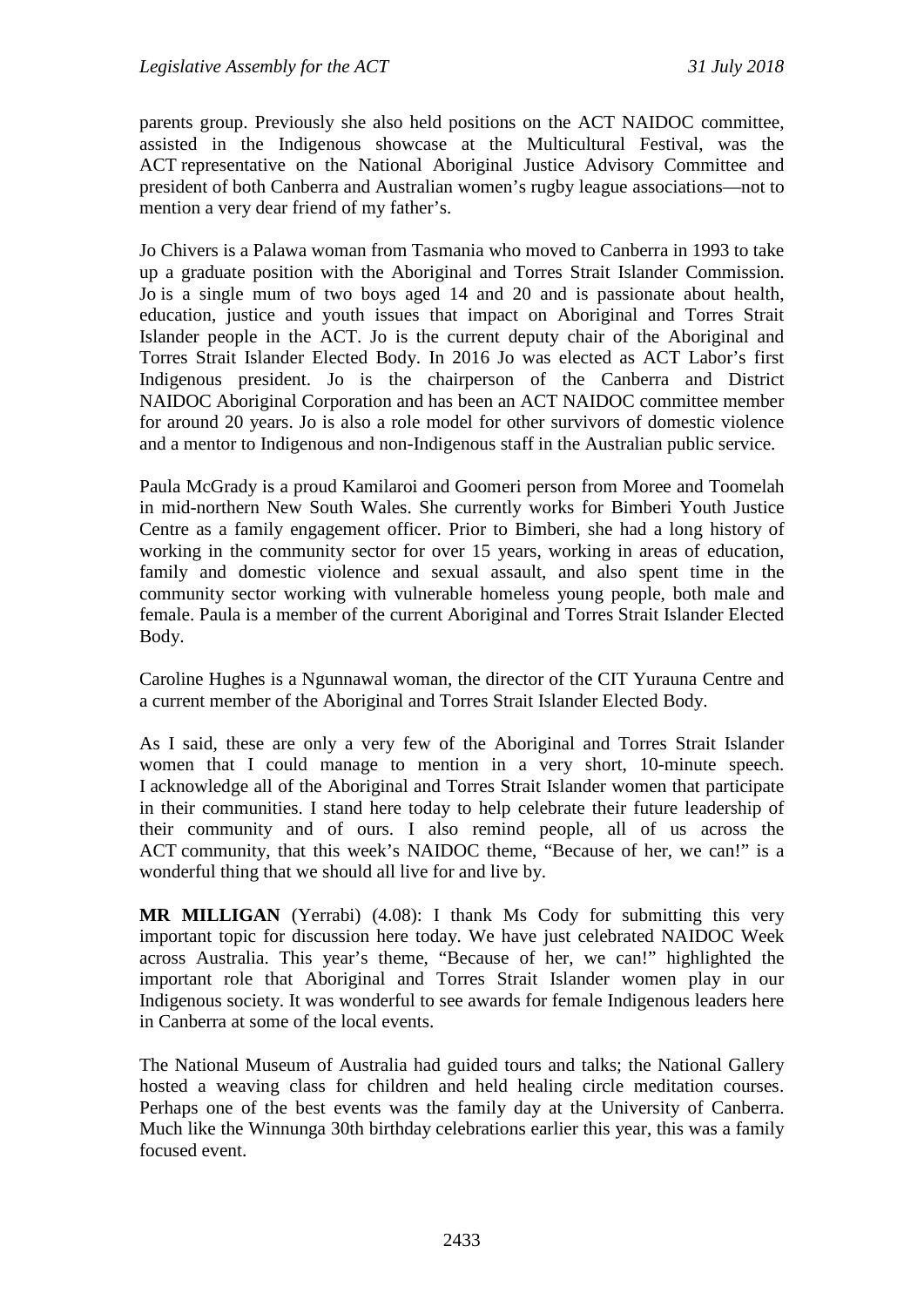During these festivities it was clear that family plays a central role for Aboriginal and Torres Strait Islander people and, within family, respect for the valued role of women is so important. These women are the mothers, the daughters, the sisters, the aunties and the elders of the Indigenous community. They may have played a vital but perhaps undervalued role in the past in terms of the way they taught and treasured Indigenous stories, songs and language, teaching their children and carrying forward the cultural heritage.

Today, more than ever, and perhaps because of the focus that NAIDOC Week now brings, society understands more and more just how vital Indigenous women are to looking after the Indigenous community. From my experience as shadow minister for Indigenous affairs, I believe it is the women within the Indigenous community that will play the strongest role in helping us to close the gap and empower future generations to reach their full potential. The influential women in the community provide excellent leadership and mentoring to future generations of leaders, showing young people the way to respect culture and each other. It is with this optimism, this hope, that I want to recognise several special local female Indigenous leaders that I have had the privilege to meet and learn from over recent years.

I believe it was very fitting that the ACT NAIDOC awards acknowledged Winnunga Nimmityjah Aboriginal Health and Community Services CEO Julie Tongs. Julie was awarded person of the year for her work in the Canberra region. Julie has been working in Indigenous affairs for over 30 years and has been with Winnunga for over 20. Her work and reputation in the community are very much valued. I would like to thank her for her passion and commitment to Canberra's Indigenous community.

Because of Julie, and the many women she leads and inspires, local Indigenous Canberrans have access to quality health care that is culturally aware and targeted to their needs. Julie is also a passionate advocate for the Indigenous community on a range of issues, including child protection, the treatment of detainees at AMC, and restoring Boomanulla Oval to its original position as a culturally important site for Indigenous Canberrans. It is because of the hard work of women like Julie that Indigenous Canberrans have a place to go, a community service, even beyond health issues, that understands their needs. Julie's passion and drive is a source of inspiration, and I sincerely appreciate all the advice and learning she has shared with me over the years.

Another special and extremely hardworking female leader of the Indigenous community is Kim Davison, the executive director of Gugan Gulwan Aboriginal Youth Service. Gugan Gulwan means "younger brother, younger sister" and that is what the service is all about—supporting local Indigenous youth and their families. They do this by providing a range of services and programs, including youth programs, drug and alcohol support, young mums programs, education support and a range of family services, including the recent announcement of the partnership with OzChild to deliver functional family therapy.

Throughout the establishment and growth of Gugan Gulwan, Kim has been at the heart of it all. Her dedication to her community is amazing. You can tell that she sees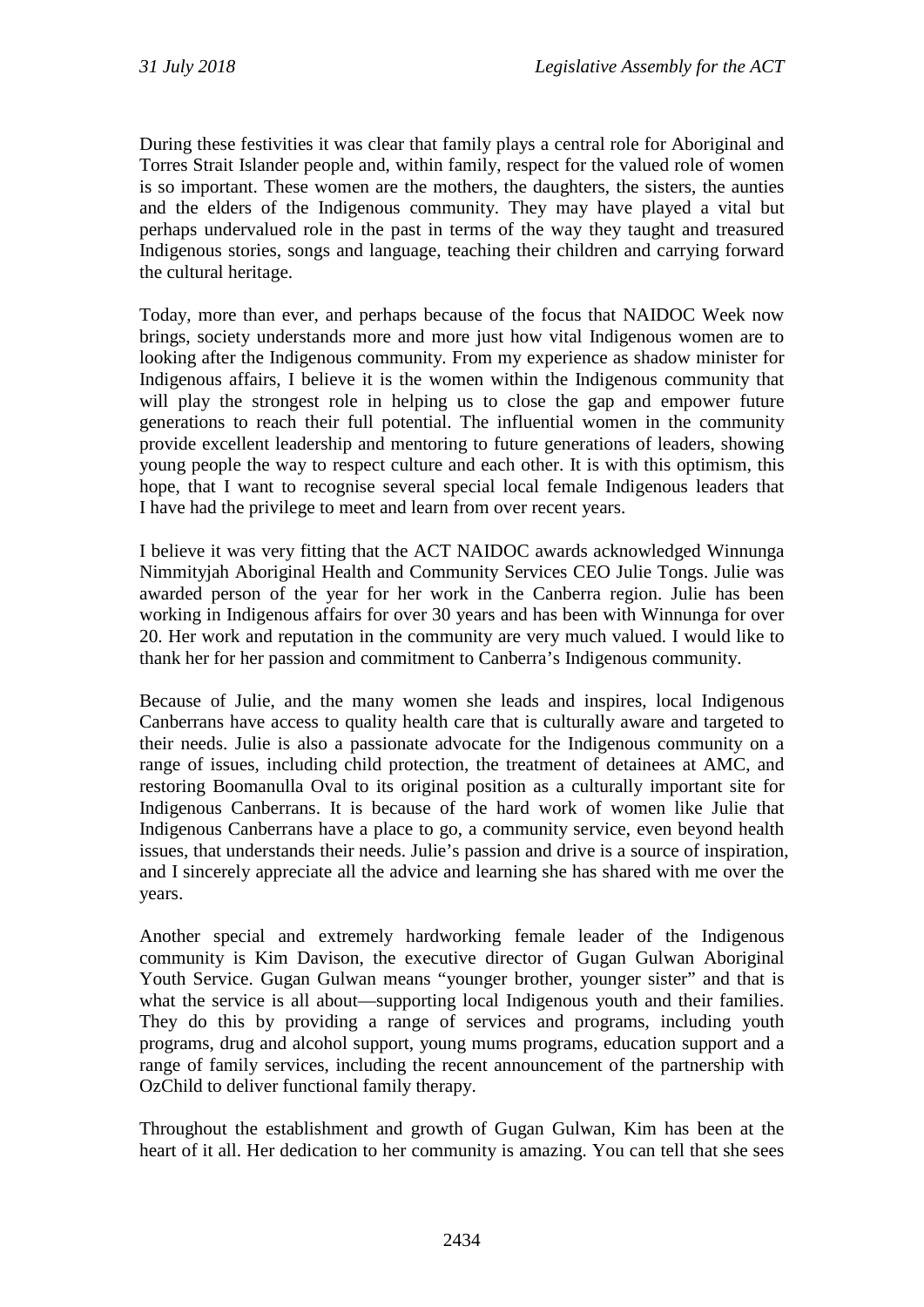every child and young person as part of her extended family. The care she shows and the way she guides and leads her team to support young Indigenous people and their families is outstanding. Kim has an enormous heart, and the love and guidance she gives has played a massive role in the lives of so many young Indigenous Canberrans throughout her career.

It is women like Kim, female leaders who care deeply about the future of children and young people, that will hopefully help to turn around some of the terrible statistics we see for Indigenous families. I love meeting with Kim and having a coffee and some cake. I learn so much from her experience and can see the path she is trying to put in place for young Indigenous children.

Another outstanding female advocate and passionate community leader that I want to acknowledge is Deborah Evans. Deborah is the executive director of the Tjillari Justice Aboriginal Corporation. Tjillari is relatively new compared to Winnunga and Gugan, but it has grown since its establishment in 2014 because of the important services it provides to the local community. Tjillari provides a range of support services, case management and programs to address the toxic stress and trauma that children experience when they have a parent involved in the justice system. The service is based on the family justice model, which tries to build on and draw out the strength of families and community to manage issues associated with incarceration and, hopefully, to break the cycle of reoffending and recidivism.

I have met with Deborah on many occasions and learned about the types of programs they deliver to complement their case management activities, including simple things like cooking classes with detainees at AMC and their children. Not only are these sessions vital for bonding and maintaining a relationship with parent and child but through them Tjillari teaches traditional food practices and culture—things that are just so important to maintain the sense of community. Again, it is because of the dedication of women like Deborah that I have strong hopes for the future of the Indigenous community.

Again, I thank Ms Cody for submitting this topic and want to reaffirm how important it is to recognise the achievements of the ACT's Aboriginal and Torres Strait Islander women, and in particular their local leaders. However, I would like to add that not only should we acknowledge and celebrate the positive stories on special days and in weeks like NAIDOC but we should do it all the time, as a matter of course. The achievements of everyday women, raising families, passing on cultural knowledge, demonstrating their passion and showing Indigenous people the strength and power that they can have, contribute to these women giving great hope for the future.

Remember the theme—"Because of her, we can!" I look forward to continued celebrations and relationship building with the outstanding Indigenous women we have here in Canberra.

**MS LE COUTEUR** (Murrumbidgee) (4.16): I am pleased to stand today to discuss the importance of recognising the achievements of the ACT's Aboriginal and Torres Strait Islander women. This is very timely, and I thank Ms Cody for the motion, given the theme for the 2018 NAIDOC Week was "Because of her, we can". Throughout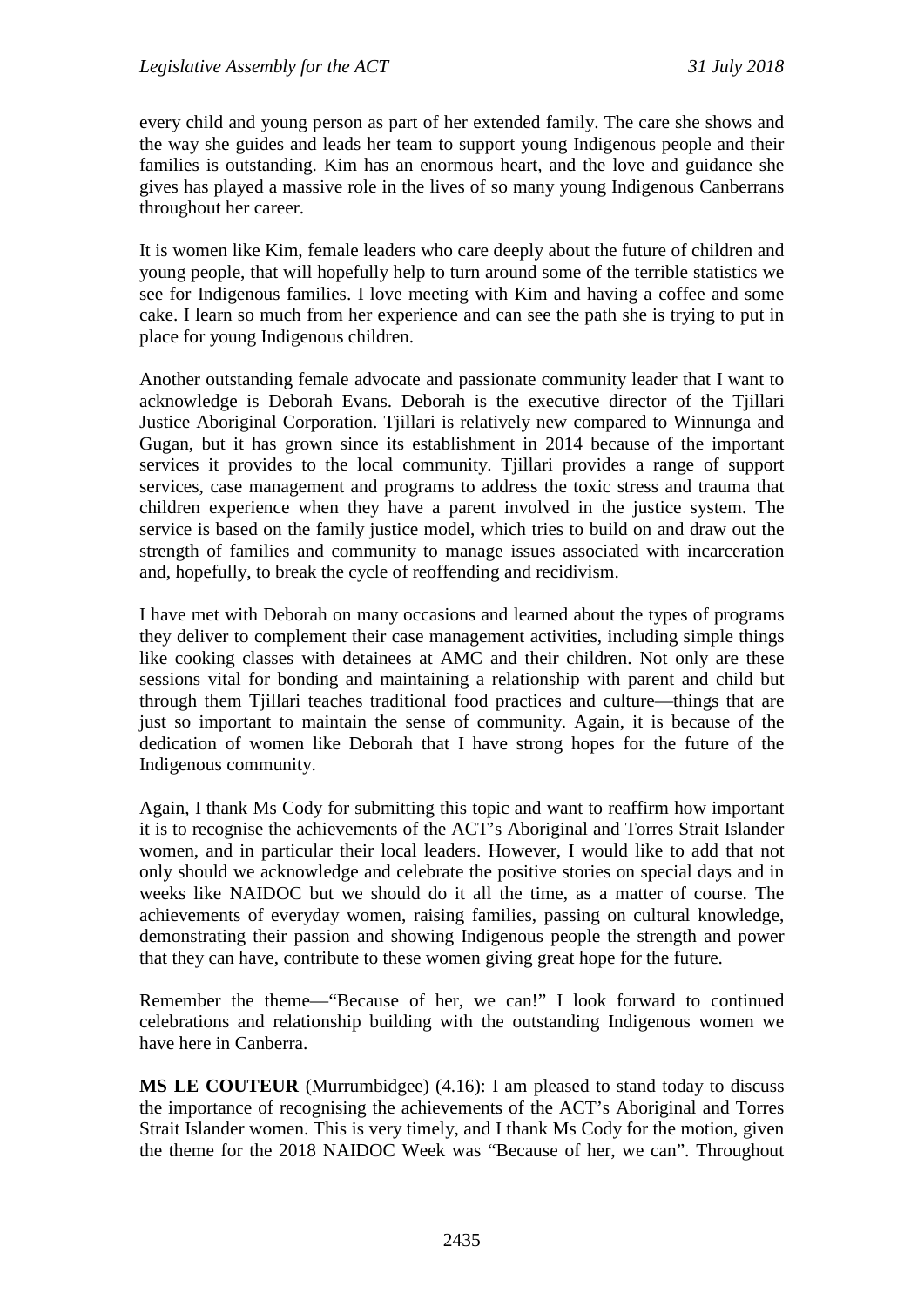NAIDOC week a number of community and other events highlighted the significant contributions of Aboriginal and Torres Strait Islanders to our community, particularly the contributions of women. The beauty of NAIDOC week is that not only is it celebrated by the Aboriginal and Torres Strait Islander community but it is also an opportunity for non-Indigenous Australians and others from all walks of life to participate in a range of activities that celebrate Aboriginal and Torres Strait Islander culture and contributions.

As we look around the ACT, women feature significantly and prominently. By far and away the majority of them are Ngunnawal. They have been mentioned by Ms Cody and Mr Milligan, and I will be repeating some of the names previous speakers talked about because they are part of the community we live in ere.

Elders welcoming to country are often women—women like Aunty Agnes Shea, Aunty Violet Sheridan, Aunty Roslyn Brown, Aunty Janette Philips and the emerging leader Serena Williams. These women are sustaining and continuing traditions that originate from the world's oldest continuous living culture. They share their stories and their culture so that we all can learn and benefit.

Of course, I must also acknowledge the contributions of Aboriginal women on the elected body, which is ably chaired by Katrina Fanning. She is assisted by three other women: Jo Chivers, Caroline Hughes and Paula McGrady. The voice of Aboriginal women is well and truly heard and represented by those four women, out of a membership of seven. Like us, there is a female majority.

All of these women are strong and they play an essential role in our community. Not only are they mothers, aunties, daughters, sisters and partners but they are leaders and role models. They are outspoken about issues such as justice, equal rights, over-incarceration and over-representation by Aboriginal and Torres Strait Islanders in the out of home care system, highlighting challenges that are faced on a daily basis by members of the Aboriginal and Torres Strait Islander community.

Many of them are caring for kin well over and above what we non-Aboriginals define as family. I have always thought we have much to learn from Aboriginal women in their generosity and their love for their extended family. Their roles as aunty and mother are much wider reaching than our white nuclear family ways of thinking about family relationships and obligations. It is because of this that their culture is sustained. It is because of this that Aboriginal and Torres Strait Islander women have a pivotal and very important role in their community. They are the backbone of family, and family is central to Aboriginal and Torres Strait Islander culture.

As we look to the winners of the ACT NAIDOC awards this year we see a significant over-representation of women as award winners. Julie Tongs from Winnunga Nimmityjah Aboriginal Health and Community Services was awarded the NAIDOC person of the year. Julie has achieved so much for local community. From its humble beginnings many years ago as a small Aboriginal-controlled health service, she has grown the health service into a large community organisation with expanded remit servicing not only the needs of many Aboriginal and Torres Strait Islanders but also the needs of non-Aboriginal people who access the service. This, of course, includes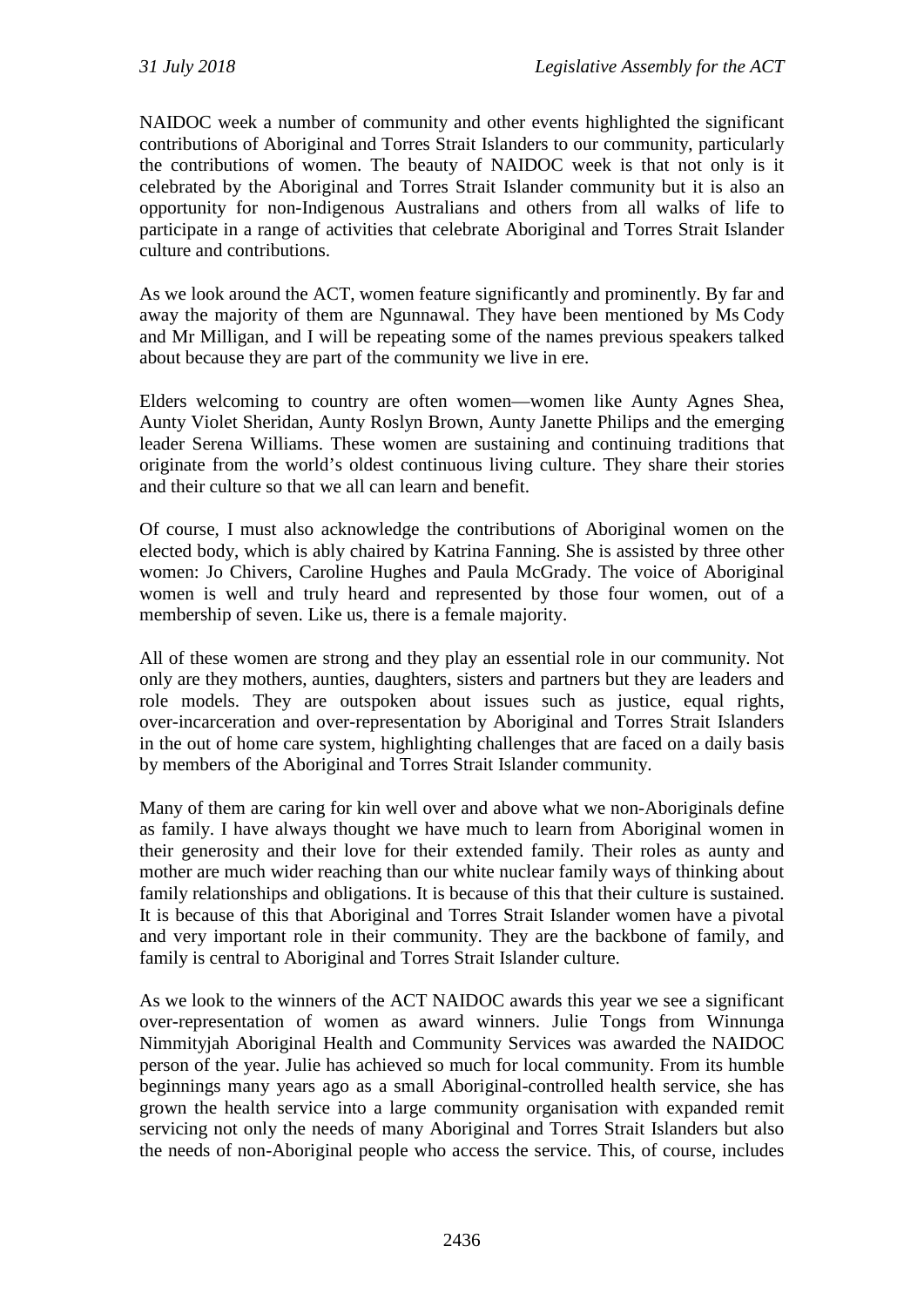the provision of expanded health and wellbeing services in the jail, which I understand is a national first. It is no wonder she was NAIDOC person of the year.

I also highlight the Nannies Group that won the community spirit award. The Nannies Group are grandmothers who have been advocating for the rights of their kin for decades. They are significant, both within and external to the local Aboriginal community. I have heard the local community members listen when the Nannies Group speaks. This is because they speak with the authority of life experience, and they are respected within their community.

As I said earlier, we have a lot to learn from Aboriginal and Torres Strait Islander sisters, and older women coming together as a strong united voice is just one example. They prioritise the wellbeing of families and provide leadership that cannot be refuted or ignored. They are the backbone of their family groups and of their culture.

Many other Aboriginal or Torres Strait Islander women were awarded at the NAIDOC ball, including Dhani Gilbert, the youth and scholar of the year; Thelma Weston, elder of the year; Nadine Hunt, sportsperson of the year; Vida Brown, artist of the year; Sharon Williams, female people's choice; Nicole Baker, Ms NAIDOC; and Esma Livermore, belle of the ball.

In all, 11 of the 18 awards went to women, signifying the stand-out achievements made by many of the Indigenous women in the ACT. But we should not just focus on award winners and women with a public profile; we should also think about and pay respect to everyday women who are caring for their families, who are speaking out, who come from all walks of life, and who are part of the fabric of the ACT. These women maintain the songlines and the Dreamtime stories that have existed for centuries, and they will ensure that they continue to exist well into the future.

We are fortunate and we are so lucky that Aboriginal and Torres Strait Islander women contribute and achieve so much. This city is a better place for them, and I pay my respects to them and to their elders past, present, and future.

**MS STEPHEN-SMITH** (Kurrajong—Minister for Community Services and Social Inclusion, Minister for Disability, Children and Youth, Minister for Aboriginal and Torres Strait Islander Affairs, Minister for Multicultural Affairs and Minister for Workplace Safety and Industrial Relations) (4.23): It is a great pleasure to rise on this topic today, and I thank Ms Cody for bringing forward this matter of public importance. As Ms Cody said, it is timely for us to speak in this place to recognise the achievement of Aboriginal and Torres Strait Islander women in line with the theme of NAIDOC Week celebrated earlier this month. As Ms Cody did, I take this opportunity to acknowledge and honour the traditional custodians of this land, particularly the Ngunnawal women who have kept their families and culture strong. This is, was and always will be their land.

NAIDOC Week is an important time of the year. It is a time to reflect and to celebrate the histories, cultures and achievements of Aboriginal and Torres Strait Islander peoples. From a day of mourning and protest, it has grown to a week of national celebration. What makes NAIDOC Week special is that it is community driven. It is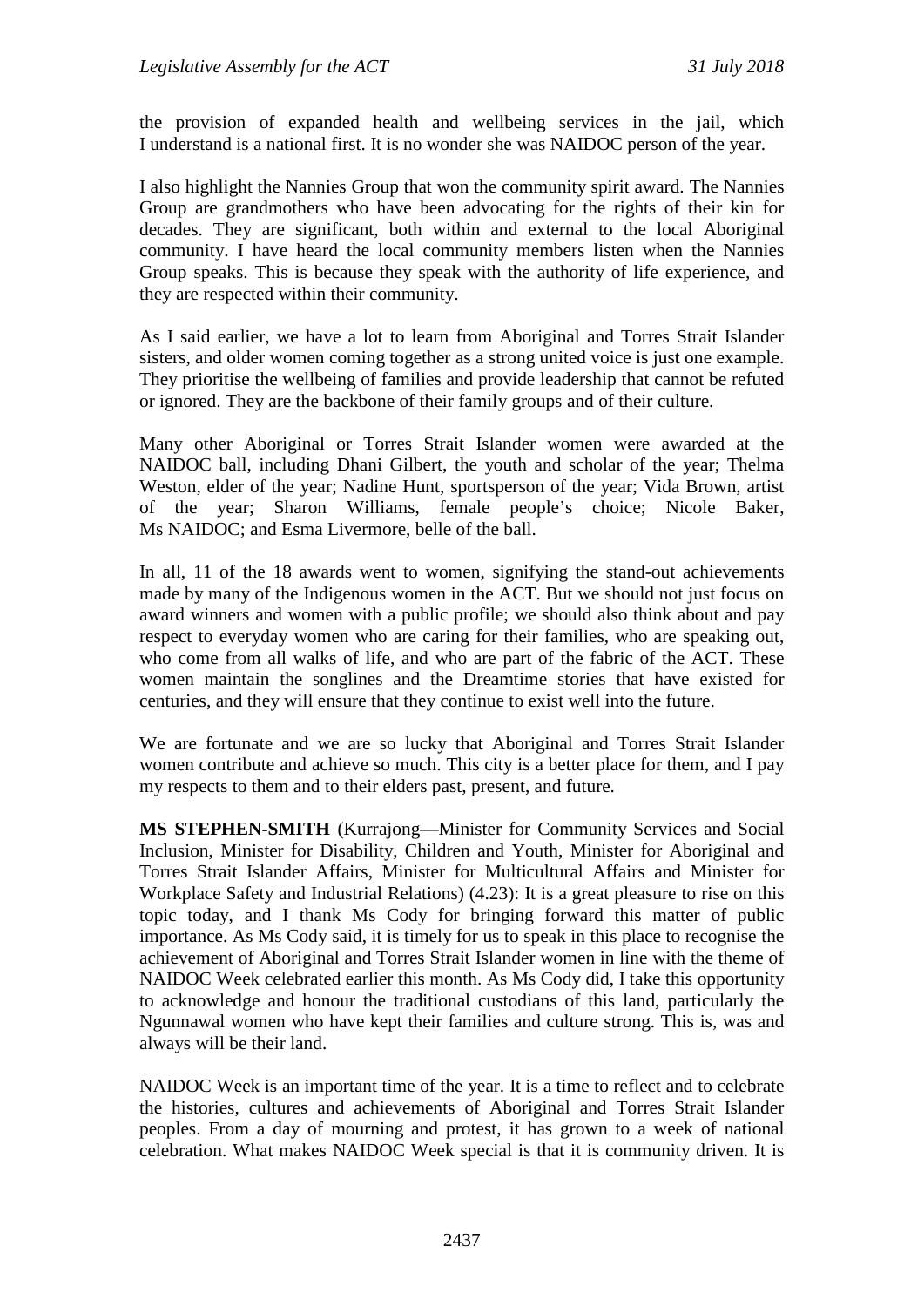not organised by governments; it is a movement by everyday Australians, both Indigenous and non-Indigenous.

This year's NAIDOC Week theme—"Because of her, we can!"—was embraced and celebrated by tens of thousands of Australians. It was incredible to see the outpouring of love, support, appreciation and recognition for Aboriginal and Torres Strait Islander women. "Because of her, we can" celebrates the individual and collective contributions and achievements of Aboriginal and Torres Strait Islander women to communities, families, histories, and cultures. Aboriginal and Torres Strait Islander women carry their Dreaming stories, songlines, languages and knowledge that has kept strong their cultures, the oldest continuing cultures on earth. They have fought and continue to fight for justice for their families and communities.

NAIDOC Week was an opportunity to celebrate Aboriginal and Torres Strait Islander women who are trailblazers, change activists, mentors and family members. Because of the achievement of Aboriginal and Torres Strait Islander women, our city, Canberra, is a better place. Canberra is a stronger community. In our city many strong Aboriginal and Torres Strait Islander women work silently behind the scenes, raising families in caring environments, pursuing careers in the public, community and private sectors, and supporting kin in times of need. We do not talk about these women and their achievements enough.

We are fortunate to have many Aboriginal and Torres Strait Islander women leaders right here in Canberra, as others have spoken about, like Katrina Fanning and Jo Chivers, chair and deputy chair of the ACT Aboriginal and Torres Strait Islander Elected Body; Ros Brown, co-chair of the United Ngunnawal Elders Council; Julie Tongs OAM, CEO of Winnunga Nimmityjah Aboriginal Health and Community Services; and Kim Davison, Executive Director of Gugan Gulwan Youth Aboriginal Corporation.

The achievements of some of Canberra's Aboriginal and Torres Strait Islander women were celebrated among the award winners at the ACT NAIDOC awards on 7 July. Thelma Watson, the ACT Nannies Group, Dhani Gilbert, and Julie Tongs OAM were all recognised with awards and have already been spoken about in this place.

Aunty Thelma was recognised as ACT elder of the year. Aunty Thelma is an incredible woman who is committed to helping her community. Now in her 80s, she still works at Winnunga Nimmityjah Aboriginal Health and Community Services. Thelma's dedication to her community is incredible. While many people might be enjoying their retirement in the sun, Aunty Thelma is out there helping her community, doing what she can for people in need. She is, no doubt, an inspiration to many, and it was a great pleasure for me to chat with Aunty Thelma at the NAIDOC Week lunch.

The ACT Nannies Group received the community spirit award. Led by Meg Huddleston and Coral King, the Nannies Group provides an opportunity for Aboriginal and Torres Strait Islander grandmothers to come together, share stories, and provide emotional and spiritual support to each other. These grandmothers have lived, worked, and raised children and grandchildren in Canberra over decades. They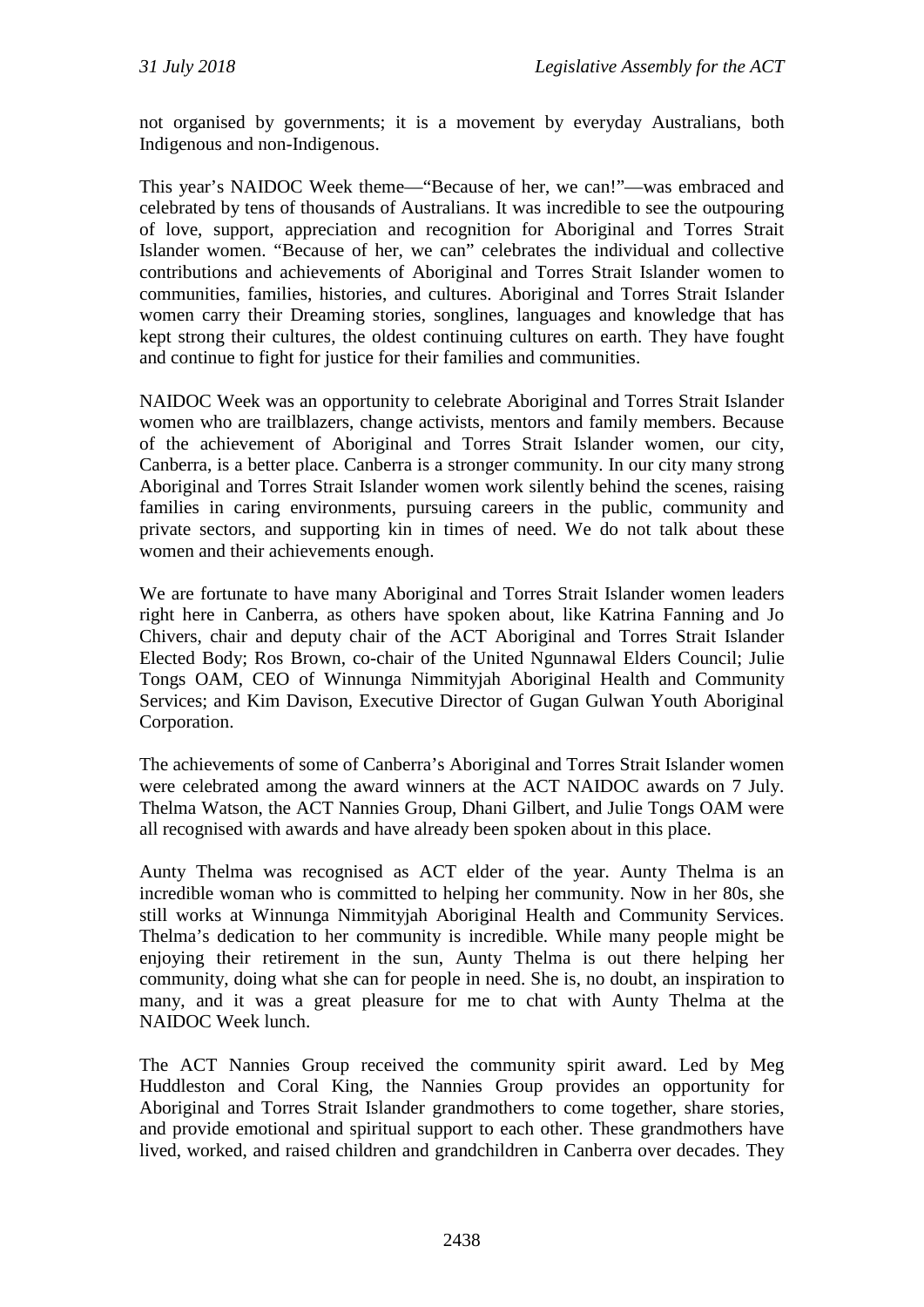have built strong connections and kinship ties with their families and communities across the ACT. Guest speakers from service providers attend their meetings, and this enables those organisations to identify service gaps through the grandmothers' feedback. These women are always looking for ways to help their families and improve outcomes for their communities.

As Ms Le Couteur has mentioned, Dhani Gilbert is the scholar and youth of the year. Dhani is an emerging leader in our community and is also the 2018 young Canberra citizen of the year. Dhani is an activist and a volunteer for many community organisations and events, including Landcare, Sorry Day and Relay for Life. Dhani is passionate about environmental science and connection to country. She is also a member of the youth advisory council. As Dhani said:

This year's theme (because of her, we can) has resonated deeply across the community, and proudly acknowledges Aboriginal and Torres Strait Islander women's tireless efforts to support, grow, and sustain our futures. The spotlight deservedly shined a bright light on the fact that our women are a driving force of positive social change and can also be the unseen power behind the visible successes community leaders have achieved.

Hear, hear! The ACT NAIDOC person of the year is, of course, Julie Tongs OAM. As Mr Milligan has said, Julie is a fierce advocate for Canberra's Aboriginal and Torres Strait Islander community. Under her leadership of more than 20 years, Winnunga has gone from strength to strength. This award recognises her decades of service and advocacy for her community. I know firsthand that Julie's commitment to her community is second to none, and I look forward to continuing to work with Julie in the years to come.

I am sure every community wishes they had a Julie Tongs, and I am sure every community wishes they had a Kim Davison too. Again, Mr Milligan eloquently described Kim and the enormous contribution she makes to our community. I also greatly enjoy Kim's company and appreciate her wisdom and deep commitment to her people.

The achievements of Aboriginal and Torres Strait Islander women also featured prominently at the national NAIDOC awards. The achievements of June Oscar AO, Aunty Patricia Anderson AO, and Aunty Lynette Nixon were all recognised. June Oscar was awarded the 2018 national NAIDOC person of the year in recognition of her work championing the rights of Aboriginal and Torres Strait Islander people, especially women and children, and her tireless work to preserve ancient languages.

Pat Anderson's lifetime of work and achievements were recognised with the NAIDOC lifetime achievement award. As she said on the night, "About time." Aunty Pat has devoted her life to improving the health, welfare and education of Aboriginal and Torres Strait Islander peoples.

Change maker, culture keeper, mother and mentor to many, Aunty Lynette Nixon received the female elder of the year award. Aunty Lynette's work for her community goes back to 1972, when she served as the Mitchell Aboriginal community kindergarten president.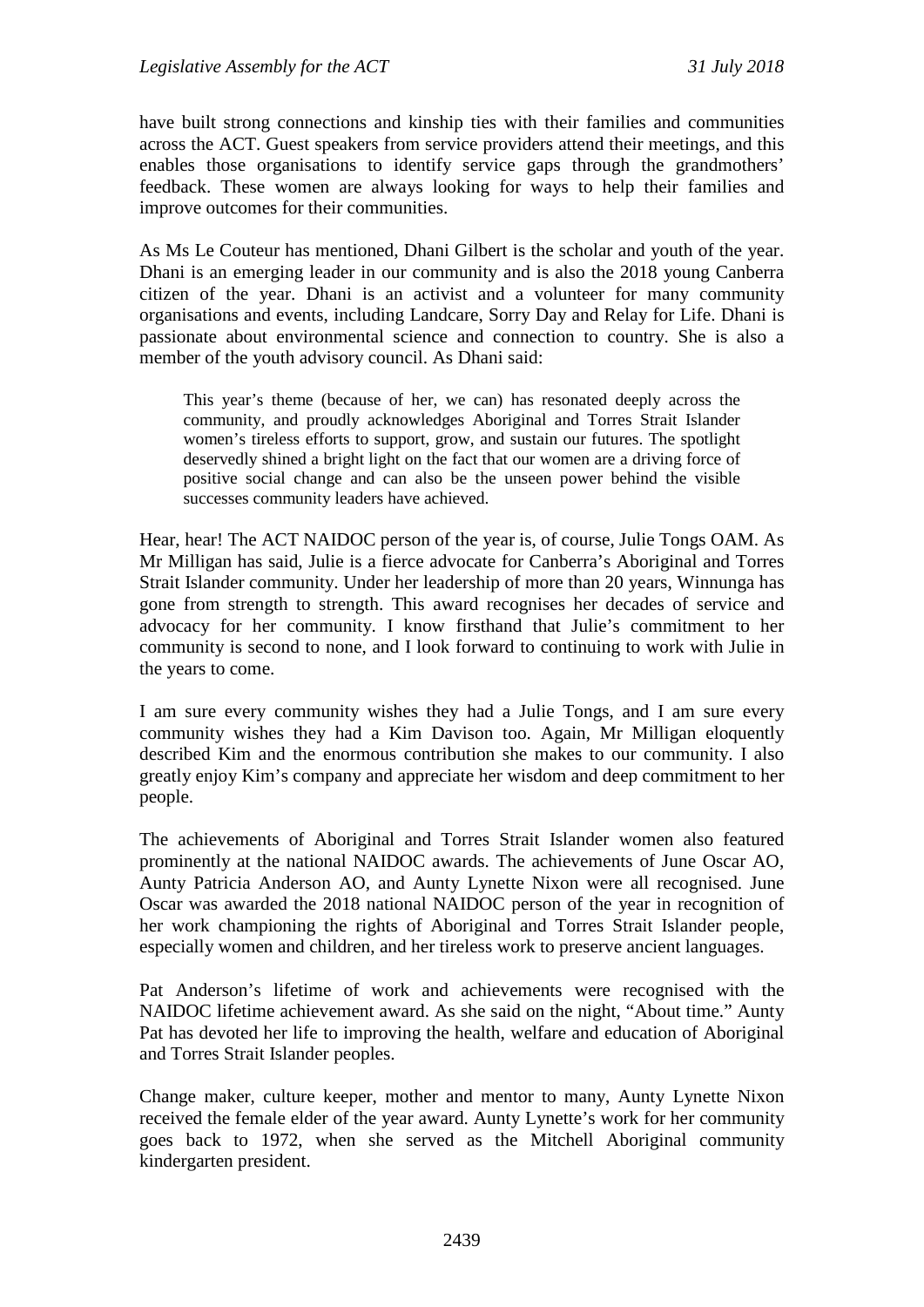I am pleased that next year Canberra will continue to celebrate and recognise the achievements of Aboriginal and Torres Strait Islander people when it hosts the 2019 national NAIDOC awards ceremony. Hosting the national NAIDOC awards gives Canberra a unique opportunity to share with the country the beautiful place we live in and to celebrate the rich history, cultures and achievements of all Aboriginal and Torres Strait Islander peoples and, in particular, the Ngunnawal people. I look forward to updates on the progress of this event in the months to come, including from our local NAIDOC Week committee chair, the indomitable Jo Chivers.

Too often the achievements of women and, in particular, Aboriginal and Torres Strait Islander women are glossed over. The opportunity to pay tribute to the women who have quietly worked behind the scenes through to the women leading communities and organisations was embraced by people across the country. The floodgates opened.

One final woman I would like to recognise is this year's Barnardos mother of the year, Noelene Lever. Now 78 years old, Noelene has dedicated her life to caring for children. Over the years Noelene has fostered more than 50 children and her door never closes. The spirit of this year's NAIDOC theme is echoed by the words of one of Noelene's foster children, 39-year-old Serena. Noelene began caring for Serena when she was just two weeks old. In the words of Serena:

My mother is my role model and I am the woman I am today because of her. She always made sure that I knew where I came from. This was very important because she didn't want me to lose my connection with my family. By doing this, she gave me the knowledge of my identity—of who I am and where I belong.

To the mothers, sisters, aunties and grandmothers, thank you. Because of you so, many can. I thank Ms Cody for bringing this matter of public importance to the Assembly.

*Discussion concluded.*

## **Prostitution Amendment Bill 2018 Detail stage**

Debate resumed.

**MRS DUNNE** (Ginninderra) (4.33): I seek leave to move amendments Nos 1 to 19 circulated in my name together; they were not circulated to members in accordance with standing order 178A.

Leave granted.

**MRS DUNNE**: I move amendments Nos 1 to 19 together *[see schedule 1 at page 2466]*. I thank members for leave and I apologise to members that, because of a snafu in my office which was entirely my fault, the amendments did not get to the Clerk's office in time to comply with standing order 178A.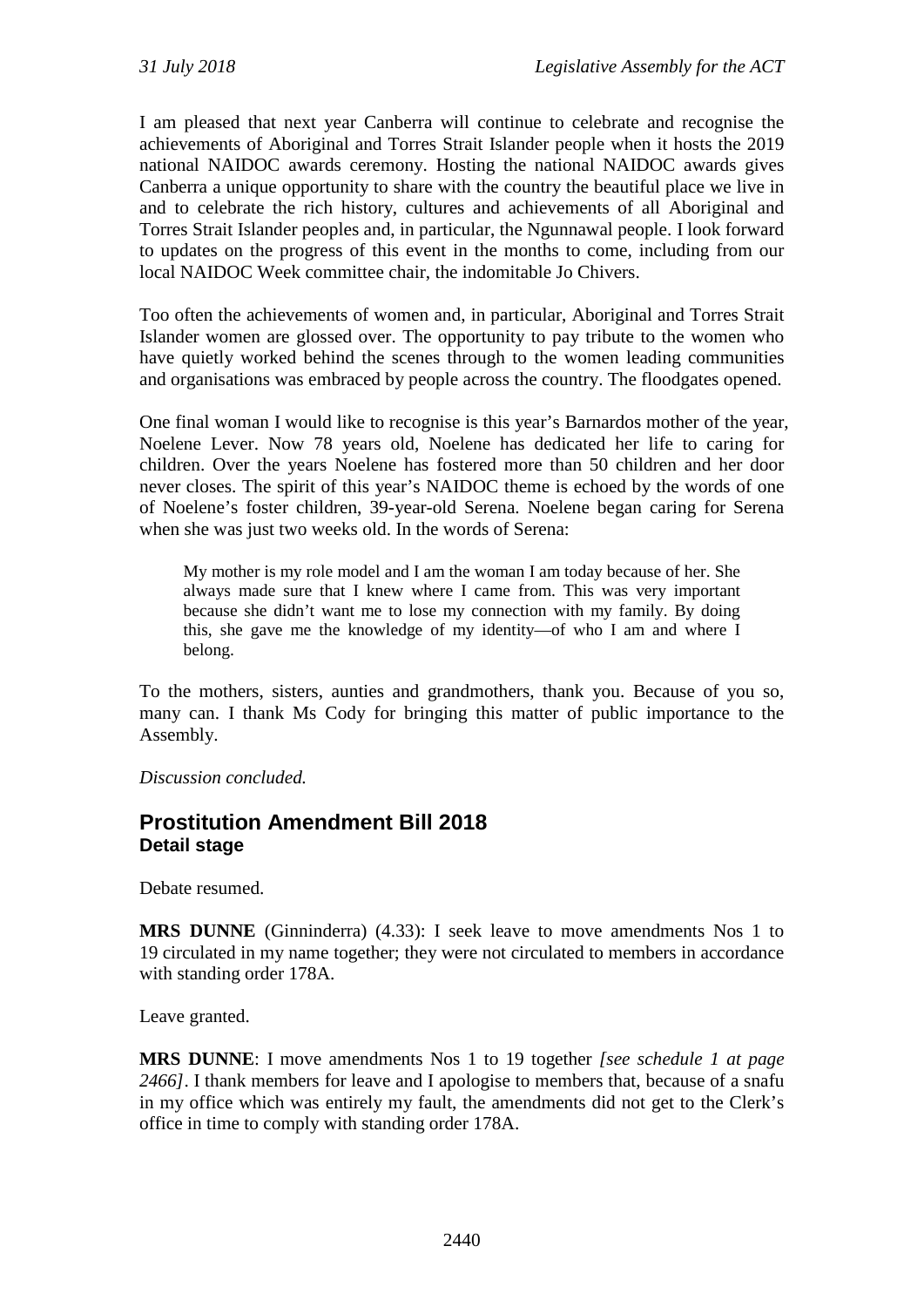Madam Assistant Speaker, in this detail stage I want to dwell on two issues that I touched on: the issue of requiring sex workers to register with the fair trading commission and the issue of conducting sexual activities whilst having an STI.

Removing the requirement on sex workers to register with the fair trading commission seems odd. The minister, in his presentation speech, sought to justify the removal of the requirement on a number of grounds. In his presentation speech, he noted that many sole operators do not register and that, given the very low rate of compliance, the requirement to register is not working. It seems that the government have decided that because it is too difficult to manage they will make it go away. The minister told us that there are concerns about privacy and personal safety but did not quantify or otherwise give evidence for this claim.

I am aware that these issues were raised with the Standing Committee on Justice and Community Safety during the inquiry in 2012. Even if we do away with these requirements, there are still residual issues which would persist.

Ms Cheyne was incorrect this morning when she said that there would no longer be a record of these registrants with the Registrar-General's office. I sought clarification on this when I received a briefing last week. The existing register would exist and would continue to exist in accordance with the Territory Records Act, so there will be some people whose names and information will still be held on a register, and will be for as long as is required by the Territory Records Act. This mechanism today takes away the future requirement to register but does not obliterate the existing register. I just need to put that on the record. The minister said that it is a barrier to sex workers accessing health and other outreach services, but again the minister did not say why registration per se creates this barrier. He said that removal will improve social inclusion for sex workers but did not say how.

The minister said it helps to remove red tape and the regulatory burden on sole traders. I hope that there are other sole traders in other industries out there who are hearing this and might come along to the minister and ask that they, too, no longer be registered. There are a range of occupations that require registration, and the minister himself referred to that this morning. If you are a medical practitioner, you require registration. If you are, as the minister referred to this morning, a legal practitioner, you require registration. That goes across the board to all sorts of people in all sorts of occupations. In a way, this move singles out one occupation for what could be called positive discrimination while other occupations are still required to register.

The removal of the requirement to register in fact deregulates the sole operator sex work industry. The regulator will not know who the sole operator sex workers are, where they are, who they might employ and whether they expose children to the industry. Indeed, what if the situation occurs where a child is exposed to the industry only as a casual observer? With this deregulation, the fair trading commission's powers to investigate complaints about unfair trade practices will be significantly limited in this space. If the government is so concerned about the impact of this regulation on sex workers, what would be wrong with turning the regulation into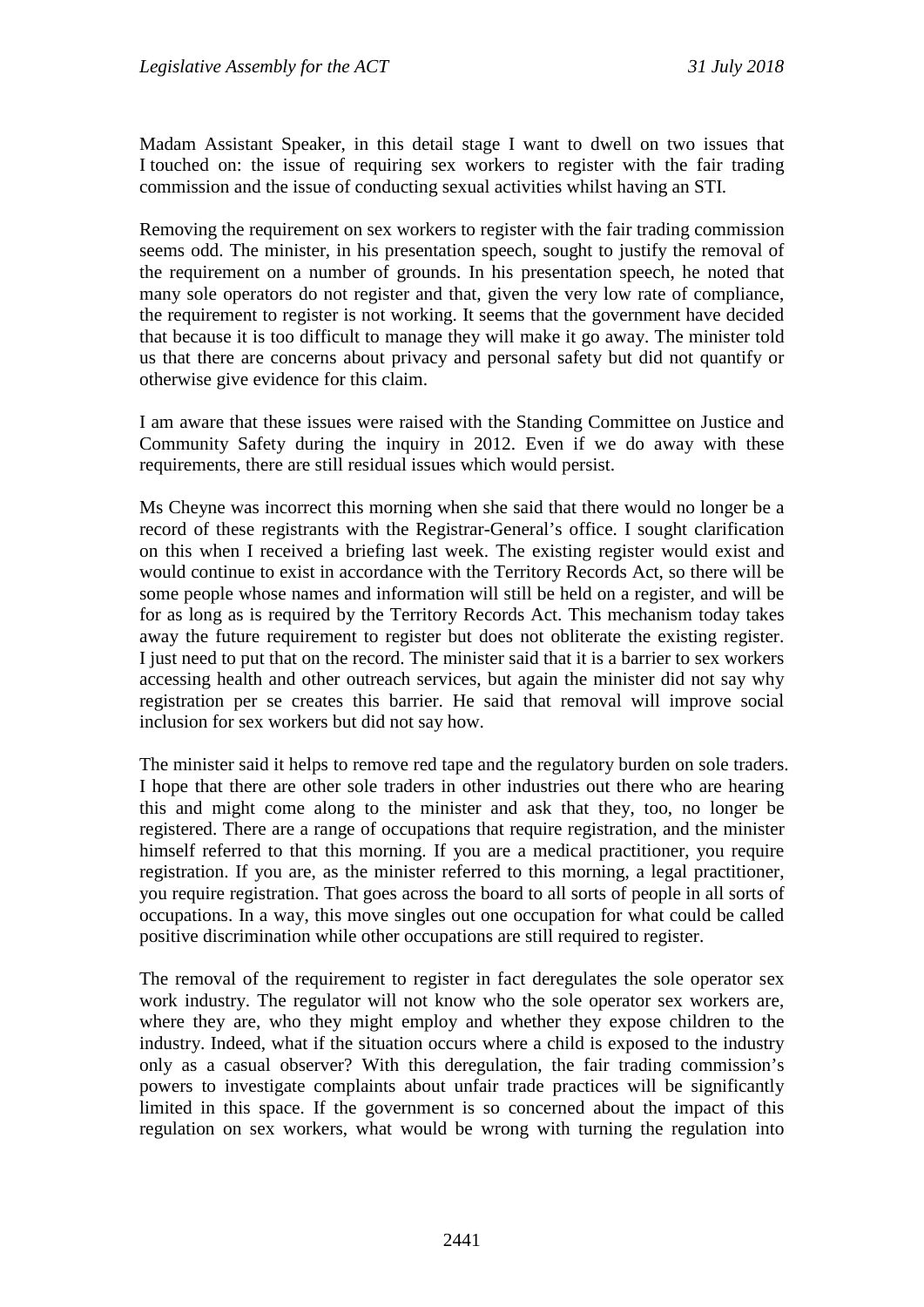something which is more proactive, something that not only regulates the industry but also helps support it and its workers?

Governments in other countries do. For example, some of the Scandinavian countries set up support mechanisms for sex workers. These mechanisms can help workers who, for example, want to exit the industry. Instead of seeing registration as a barrier, why couldn't the government see it as an opportunity to help sex workers in their employment or in the operation of their business and to help them exit if that is their wish? At least the government would not be leaving exiting sex workers out in the cold to fend for themselves.

Instead of taking the opportunity to be a friend, the government is abandoning some of the most vulnerable in our community. What would be wrong with making registration the trigger for sex workers to get information about how to access the services that they need? If privacy is an issue, why couldn't the government set up an independent registration body with appropriate protections for sex workers and the information that they provide?

I also reflect that it is nothing more than a criticism of the record keeping and confidentiality ability of the Registrar-General, which has not been in any way substantiated by any evidence that I have heard from the minister here today, from the minister when he made his introductory statements, or during the inquiry in 2012.

Madam Speaker, instead of seizing an opportunity to help vulnerable people in a vulnerable industry, this Labor-Greens coalition has let the opportunity slip through its fingers. The bottom line for the Labor-Greens coalition on this policy is: "It is just too hard so we will make it go away." This is why I have moved amendments 1 to 19. There is one occasion where we will oppose the clause, but if we successfully oppose the clause there are a whole lot of consequential tidy-ups that need to be done. That is why it seems like such a complicated process and why I could not simply oppose the clause simpliciter.

Let me turn to the issue of the prohibition on providing and receiving sexual services when infected with a sexually transmitted disease. The Canberra Liberals will be opposing these clauses because we do not believe that this is in the best interests of the community as a whole. I am aware of the requirements in relation to the supply and use of prophylactics and the role of determination in relation to notifiable diseases. However, in light of what I have said already in relation to what is happening in the rest of the world, I do not consider that these safeguards go far enough.

Further, on 21 June this year, in the estimates hearing, the ACT Chief Health Officer told the estimates committee that not all STDs are notifiable conditions under the current determination. He went on to speak at length about the increase in sexually transmitted diseases. He said that in the ACT there are over 1,000 cases of chlamydia each year and he described other STDs and their increase as worrying. He said that HIV, gonorrhoea and syphilis are increasing, commenting:

Those things are a worry.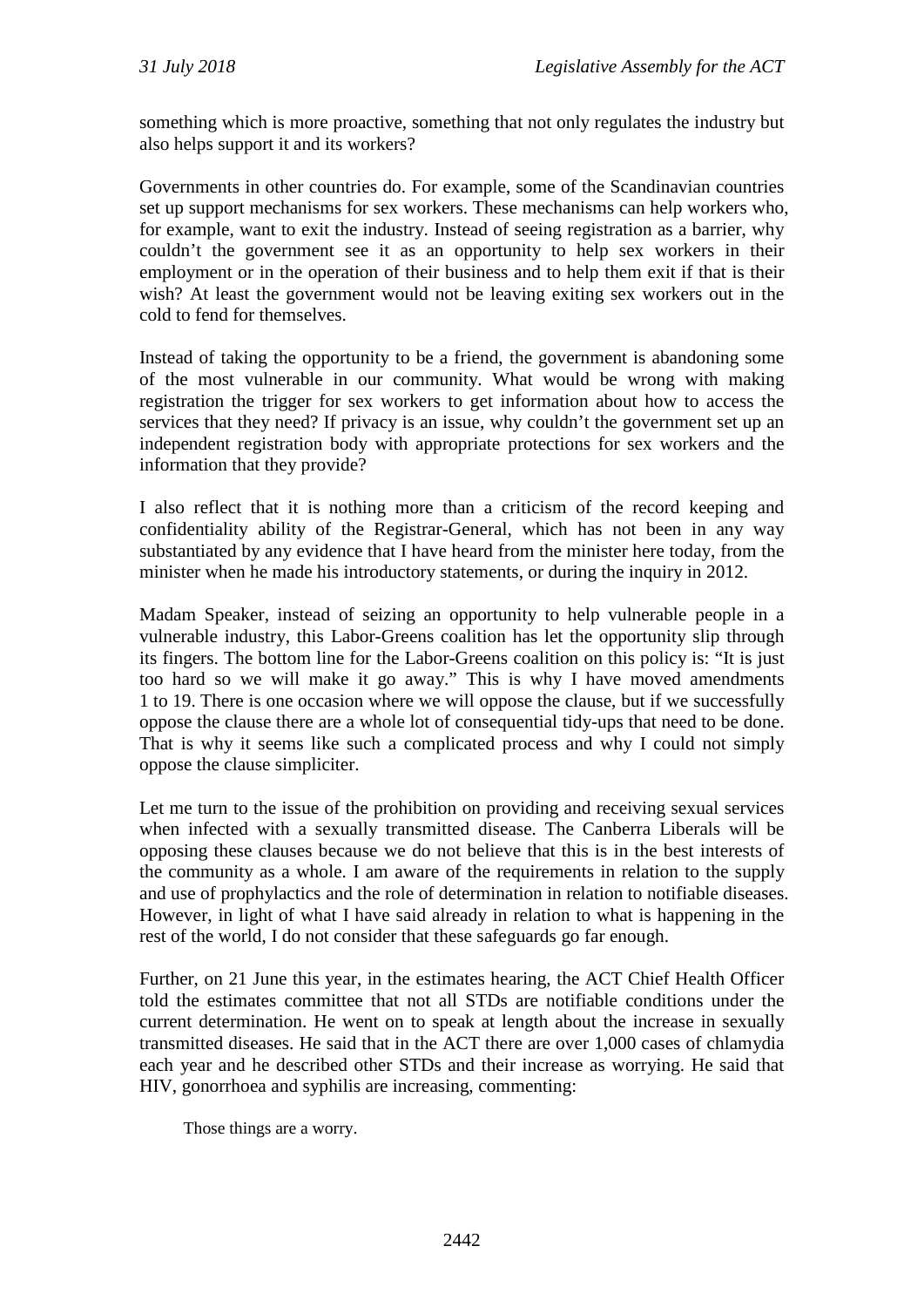He further noted:

These are all issues that are not going away.

The Chief Health Officer raised what my colleagues and I consider to be serious concerns.

Ms Cheyne touched on the matter in two speeches today, once to raise to concerns and once to say that it was not a problem. I do note that in the Chief Health Officer's report tabled after question time today his concerns about the extent of sexually transmitted diseases and antibiotic resistance were raised again.

The use of prophylactics is not the answer. Prophylactics can fail and they can be tampered with. The government's approach, in effect, is to place its trust in one precautionary measure. This Assembly has a responsibility to heed the Chief Health Officer's warnings in relation to sexually transmitted diseases. The Canberra Liberals certainly do. We will oppose this relaxation of the law until it can be demonstrated that it is absolutely safe. It will be on the government's head if it fails.

I commend my amendments 1 to 19 to the Assembly.

**MR RATTENBURY** (Kurrajong—Minister for Climate Change and Sustainability, Minister for Justice, Consumer Affairs and Road Safety, Minister for Corrections and Minister for Mental Health) (4.43): It is not my or the government's intention to support Mrs Dunne's amendments. Let me take two particular issues that she has raised in turn.

Firstly, in terms of removing the requirement for sole operators to register with the Commissioner for Fair Trading, through Access Canberra, this is an amendment that was seen as most important by key stakeholders. This provision does not set aside or treat sole operators in the sex work industry differently from other sole operators who are not required to register. To put that in context, a person who runs a hairdressing business from home does not need to register with Access Canberra. They still need to meet certain work, health and safety requirements, but they are not required to register in order to go about their business.

As Mrs Dunne noted, I did flag that some industries are required to register, and there are reasons for that. Lawyers deal with significant amounts of people's money in trust, and there are all these sorts of things. You have to take these industries on a case-by-case basis. That is what we have done here. We have looked at why people would be required to register, the impact that it is having, and whether the alternative approach is better. That is why we have adopted the alternative approach.

The main reason for this amendment to the legislation is that it removes the requirement for sole operators to register because it enhances both their personal privacy and, we believe, their safety. Whether we like it or not, sex work is an industry that does attract stigma and about which people make assumptions. It is not necessarily something you want to have on the public record for life. This amendment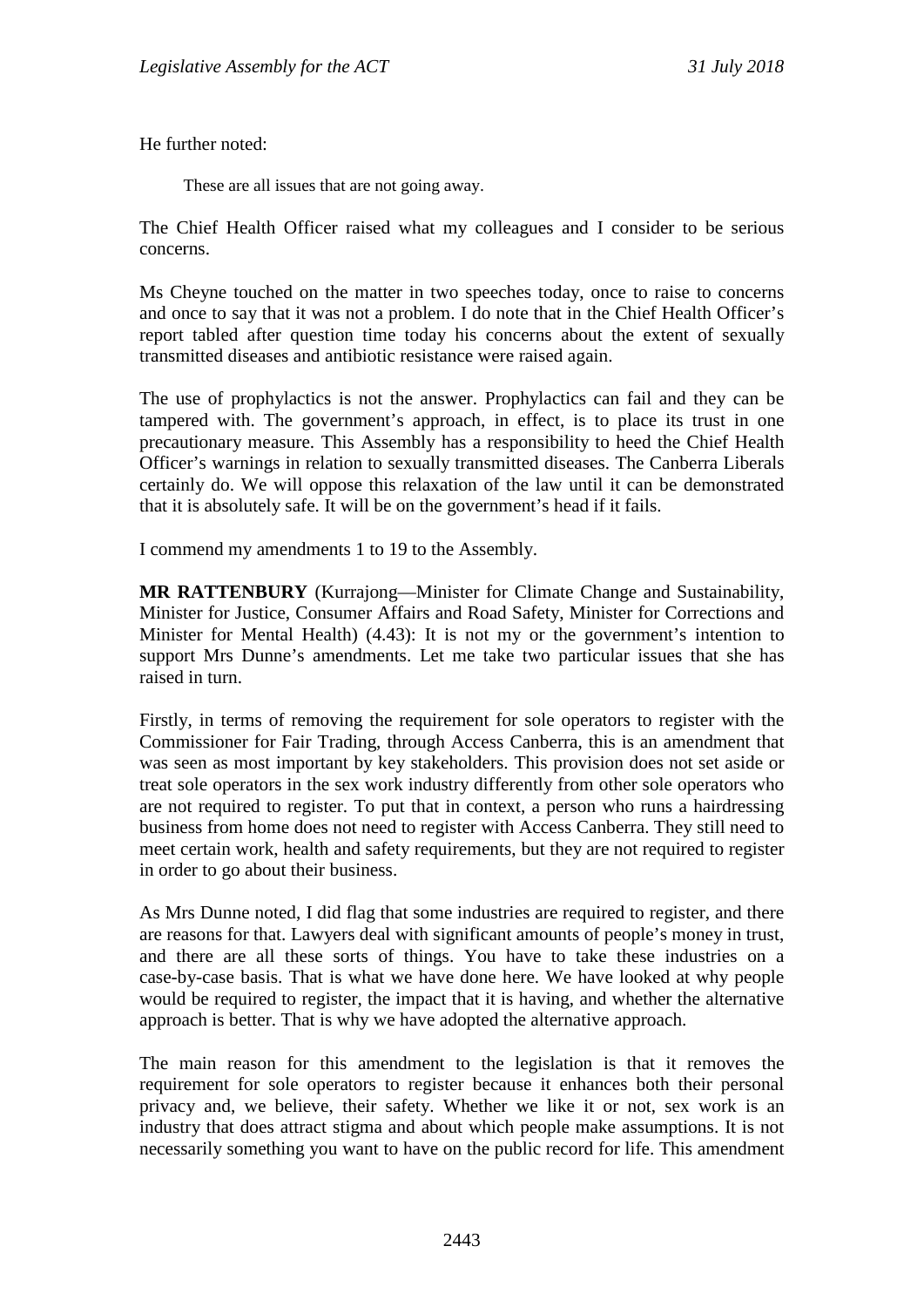enhances the health and safety of workers, reducing barriers to accessing services and supports because they can now report a crime to police without fear of being charged and prosecuted for being unregistered.

That is an important point. This is not about saying that the government thinks it is too difficult and we just want to make it go away. The reality is that people are not registering. We know that there are 14 people on the public register. All you have to do is open the *Canberra Times* one day and go to the back section; you will see that there are clearly more than 14 sex workers in Canberra. It is perfectly evident from the daily newspaper. And I am sure that is not a complete tally of who is in the industry in Canberra. I do not know how many people there are, and this provision will give us no further clarity.

This is not about saying it is too difficult; it is about acknowledging the fact that people are not doing it because they do not want to, for privacy reasons. That leads to people not going to health services and not contacting the police. That means that people are not accessing the sorts of safety and supports that we would want them to access in the event that something goes wrong or they feel they need that support. That is what is happening in the real world, and that is the basis on which the government is making these policy decisions.

Not requiring sole operators to register does not prevent agencies such as ACT Policing from undertaking investigations or serving warrants where they are relevant. And I certainly do not think it does anything in terms of trafficking, because, again, anybody who has been trafficked is not going to register as a sole operator.

**Mrs Dunne**: I did not say that.

**MR RATTENBURY**: I am not saying that you said that, Mrs Dunne, but that is one of the arguments that is floating around, and I think it is worth pointing that out. Someone who is operating illegally already is certainly not going to register. This is a discussion that I think is worth reflecting on.

The second point Mrs Dunne raised is the issue of removing the requirements around STIs. We do not support the amendments that prevent sex workers or clients with STIs from providing or receiving commercial sexual services. This is because, as I have said before, sex workers, just like anyone else in the community, have an obligation under the public health regulations to take all reasonable steps to prevent transmission of notifiable conditions.

Mrs Dunne talked about increasing prevalence. We know that the rate of use of prophylactics is higher amongst sex workers than in the general community. One could make the point that it is less likely that transmission will occur, and that is a worthwhile consideration.

The other point, as I touched on in my remarks this morning, is that people who have sexually transmitted infections can be either clients or sex workers. There is no reason they should not access these services, provided the right precautions are being taken. That is what we are doing here. We are taking away a discriminatory penalty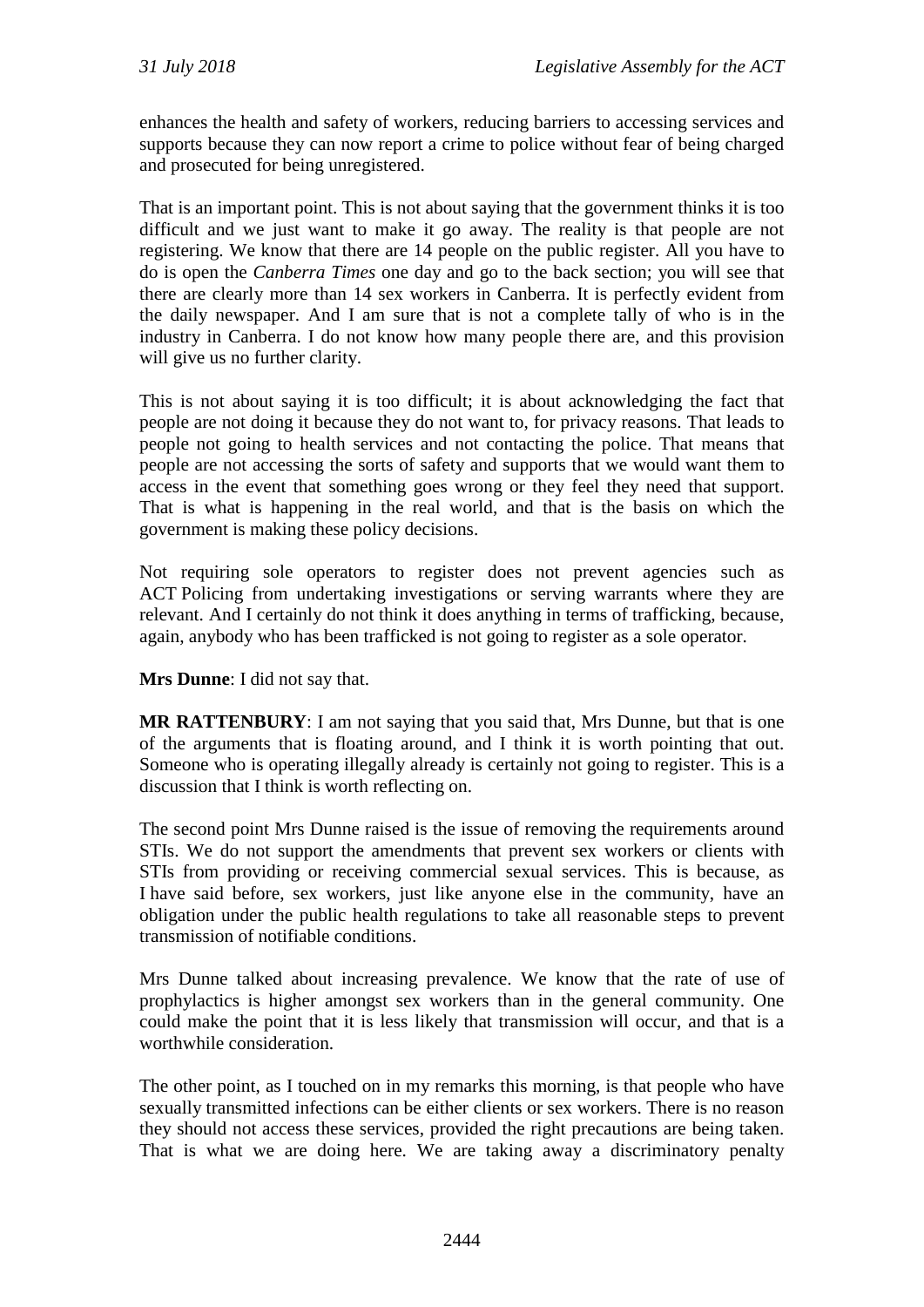provision, an offence, and simply requiring all members of the community to take steps to prevent the transmission of these diseases. That is an expectation that, frankly, anybody in the community should have. If you know that you are a carrier of such a disease, you should take all the steps you can to make sure you do not pass it on.

As I said, the government and I will not be supporting the amendments that Mrs Dunne has tabled, because they go against the very intent and purpose of the bill, a bill that has been consulted on extensively. We have talked with people who have day-to-day knowledge of the realities of this industry, and we are committed to having a progressive and socially responsible approach to the regulation of the commercial sex industry. These reforms create more effective regulations that protect the rights of sex workers, their clients and the broader community, and they are informed by sex workers themselves, the very people who have the deepest understanding and knowledge of the issues.

Amendments negatived.

Bill, as a whole, agreed to.

Bill agreed to.

# **Work Health and Safety Amendment Bill 2018**

Debate resumed from 7 June 2018, on motion by on motion by **Ms Stephen-Smith**:

That this bill be agreed to in principle.

**MR WALL** (Brindabella) (4.50): As it is now, the opposition most definitely will not be supporting the Work Health and Safety Amendment Bill 2018 which is before us today. I will call this bill out for what it is: a gratuitous nod to the power and influence exerted over this town, through their connection to the ACT government, by the unions, most particularly in this case the ACT branch of the CFMEU.

This is a terrible piece of legislation that has been condemned by industry as being a burden on business, both financially and administratively, and touted as overreach. This legislation comes from a government that, as a jurisdiction, continues to try to bypass federal workplace laws in the pursuit of its own political agenda. Probably worst of all, this bill uses workplace safety as the premise to pursue the ideologically driven industrial relations agenda of the CFMEU and the union movement as a whole, with little regard to an individual's rights of freedom of association. There is no evidence to support the assumptions made in this bill that a worksite will be any safer than it was prior to the introduction of these laws.

The minister has said herself that the changes presented in this legislation go "above and beyond" the bar set by national workplace health and safety laws. They certainly go above and beyond. They go above the federal government's construction industry watchdog, which is tasked with reinstating law and order in the construction industry following the Royal Commission into Trade Union Governance and Corruption, the Australian Building and Construction Commission, and they go beyond the nationally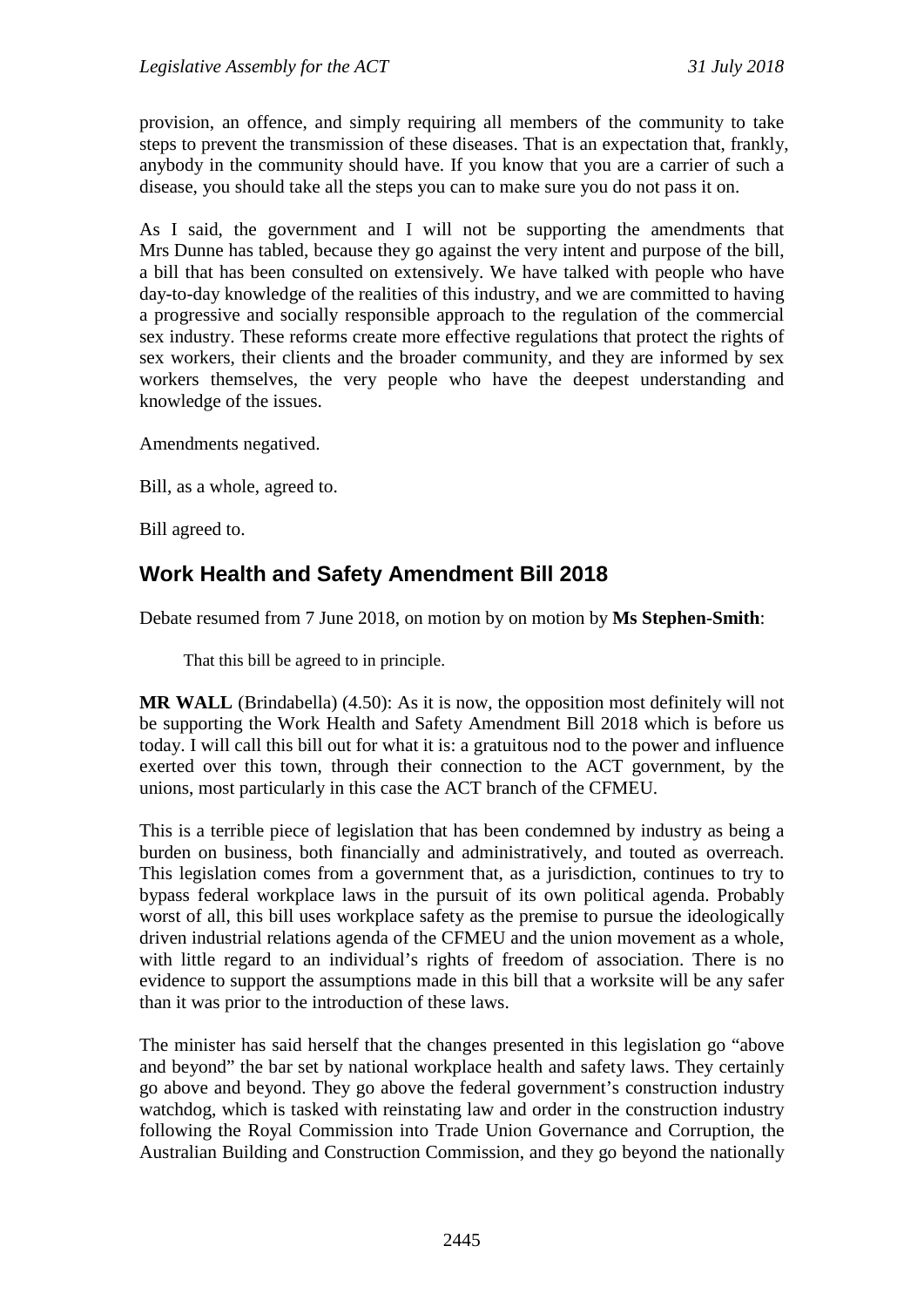harmonised work health and safety legislation and framework designed to make it easier for businesses, particularly, to work across state borders.

When this legislation is enacted it will compel a principal contractor of a construction project which is worth \$5 million or more to establish a work group in consultation with an eligible union; make the appointment of health and safety representatives mandatory; and require health and safety representatives to undergo formal training in an approved training course. It will also make the formation of health and safety committees mandatory and, again, force training in an approved training course as part of that requirement.

The kicker is that all of this must be overseen by a trade union. In other words, this forces a union presence onto sites where in some instances the workers have actively sought to exclude a union presence simply because they cause too many problems. Let us not forget that the CFMEU is the worst recidivist corporate offender in the country.

It is also worth noting that the government will be responsible for accrediting training providers in order for the relevant training to be provided. I would suggest that members look closely at union-owned training entities, which will undoubtedly find a way to profit from their new-found powers.

The legislation requires that construction projects over \$5 million engage with all eligible unions. A union is eligible even if it represents just one worker on the project, resulting in every project being forced to negotiate with multiple unions. But ultimately it will be the CFMEU that is the biggest beneficiary of this change.

The financial burden for industry is real. And where will the cost ultimately be borne? Let me suggest that the homeowner will feel the pain of this impost. The delays that will come about as builders wait for the tick-off from multiple unions will be felt in the hip pocket by those trying to break into an ever more costly property market here in the ACT.

Let me make myself clear. There is no evidence to suggest that a unionised worksite is a safer worksite. Of the six deaths that have occurred in recent years on ACT construction sites, five occurred on sites which this legislation would capture. It is worth noting that all five of those sites had a union presence. It is also worth noting, likewise, that industrial manslaughter charges have recently been brought against prominent union members following another tragic workplace death.

Once again, there is no evidence to suggest that the measures enshrined in this legislation will have any impact whatsoever on safety on a worksite. In fact, it will more than likely impede any collaboration on safety issues. There is absolutely no sound evidence for making unions the authority on safety in the ACT.

I have spoken to many local construction businesses in the ACT about the implications this legislation will have for them. I am not talking about the big end of town here; I am talking about small to medium builders—builders trying to build townhouses, affordable homes—and companies of this kind. These businesses have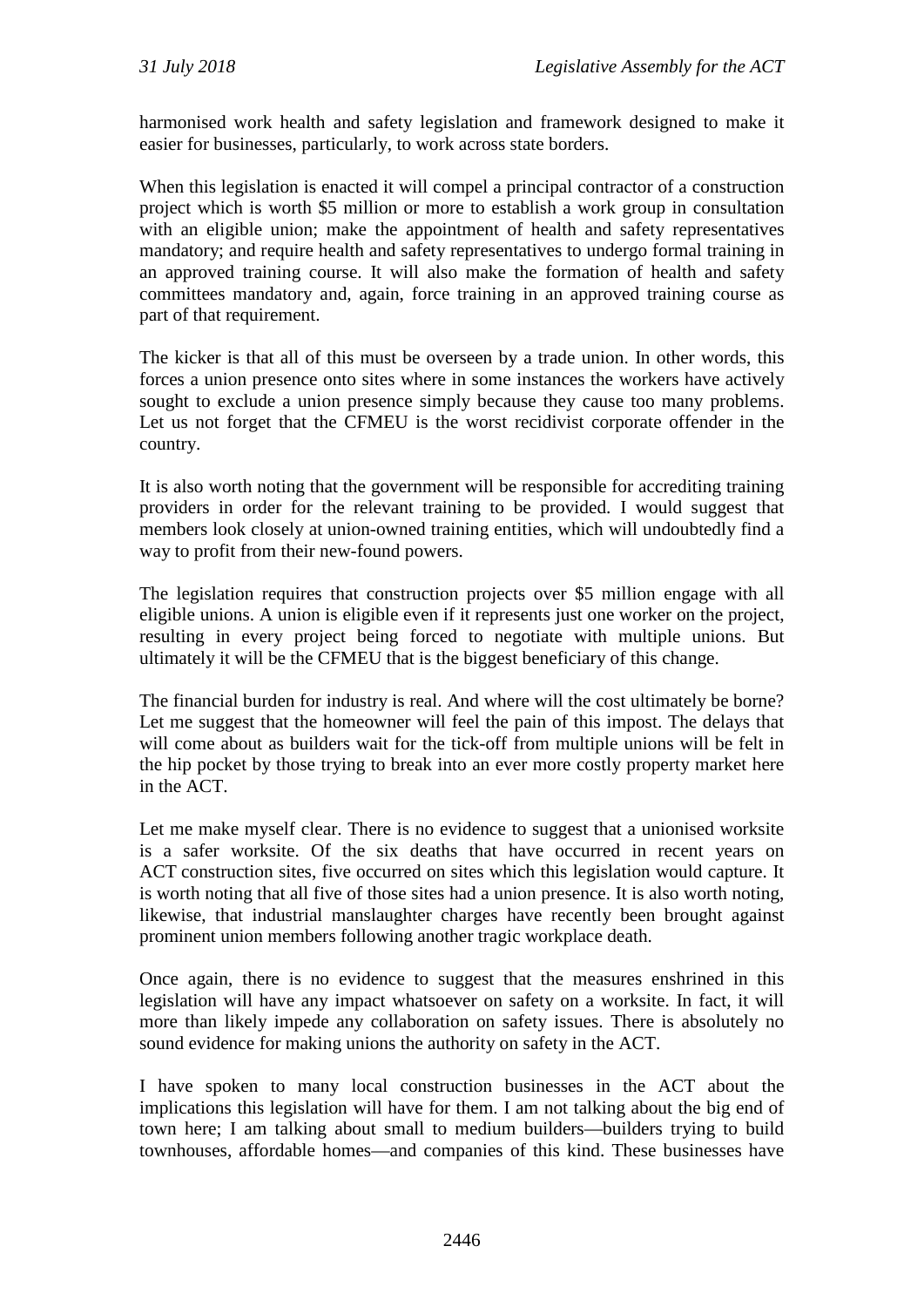suggested they will feel an immediate impact of this legislation when it is enacted from January.

Let me read from a letter I received from one such business:

Whilst we do agree that Work Health and Safety should be reviewed regularly so we can identify ways we can improve ourselves and the construction industries safety, we do not agree with the proposed changes to consult unions for the formation of a workgroup is the way to improve safety. We believe that consultation of unions will be counterproductive to a worksite and by doing this safety will not improve.

As I have said, this bill does nothing more than allow the trade unions, and by that I mean as many unions as see fit, greater access to workers and worksites. It allows unions to sidestep existing right of entry provisions, particularly those enshrined in commonwealth law.

The HIA have said with regard to this bill:

… by enshrining a union presence into projects that may or may not have current union members onsite, fails to recognise the many other pathways for compliance with safety legislation that respects the rights of employees, contractors and builders to operate in a non unionised environment.

This bill manifestly illustrates just how beholden this Labor-Greens government is to the union movement. We only have to see just how far the unions will go to assert their influence. Just last week the minister for industrial relations was attacked by a number of unions, accusing her of not moving fast enough on the workplace reform agenda.

Therefore, it is little surprise that within a week this bill has been brought back for debate and that this week we will see the introduction of further legislation granting even more power and influence to the union movement in the ACT. I guess the hard lesson that the minister's predecessor, Mr Corbell, learned in the lead-up to preselection for the 2016 election serves as a strong reminder that the union support that members opposite and those on the crossbench enjoy comes at great expense to the ACT community.

What we have before us today is the first of it, the beginning of the end for fairness: fairness in workplaces, fairness for employees and employers alike, and fairness in government procurement processes—because that has indeed clearly been articulated as the next port of call. Government procurement will have further union influence enshrined in law in the not too distant future. The secret deals that have been done between unions and the ACT government, the deals that have seen unions having the power to veto contractors bidding for ACT government work, will be law before too long.

We are following the lead of the Victorian Labor government, with their militant union infiltration of all government projects. It is happening in Queensland, where we have known that union thugs are in charge of their building and construction industry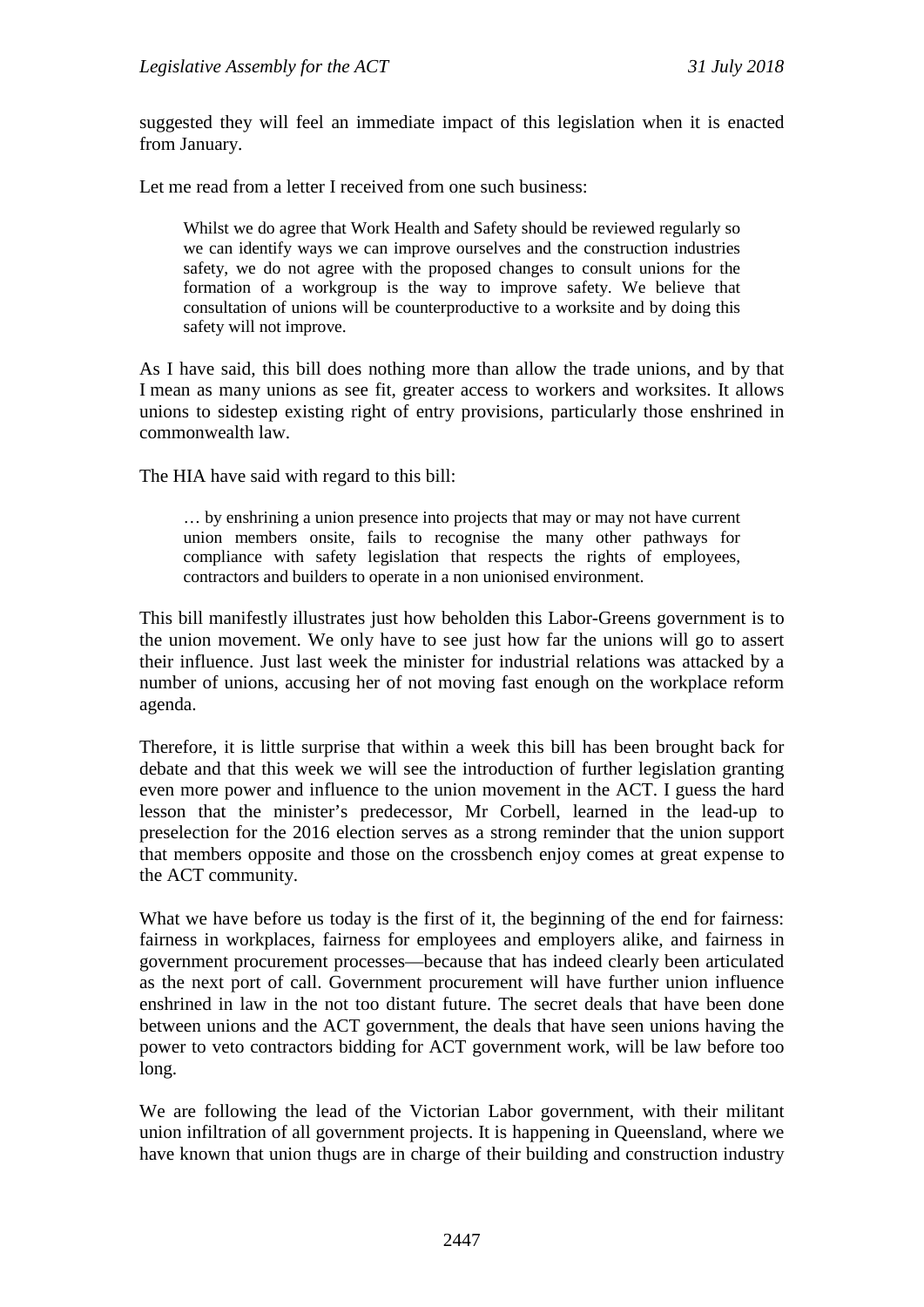regulator. It gets worse. Just today, as part of the national Sensis business index report, we can see that businesses surveyed in Queensland have stated that excessive bureaucracy and too much notice taken of unions are the leading criticisms of the Queensland government levelled by small to medium businesses. It is also worth noting that the ACT's confidence in ACT government policy has this month taken a dramatic slide.

The ACT, Victoria and Queensland in particular are the poster jurisdictions of the socialist left wing of the Labor Party. Just think what would happen at a national level should there be a Shorten Labor government in power come the next election. Union thuggery would be rife across all industries and infiltrate all levels of government and procurement.

There was no genuine consultation with industry on this legislation. I am sure that when the minister rises she will say that this is not the case. However, we have the Master Builders Association writing to members:

The MBA has raised concerns through the Governments Construction Industry Advisory Council (established under the Work Safety Council) and we have made written submissions to government explaining our concerns. None of our suggestions have been adopted by government.

They continue:

On 5 occasions we have invited the Minister for safety to attend a meeting with our members to explain the laws, and on each occasion the Minister has not been available to meet our members.

This is consultation with a predetermined outcome, at best. It is also worth at this point recalling the evidence of the Royal Commission into Trade Union Governance and Corruption, specifically the evidence that related to the ACT. The royal commission confirmed what many had suspected: that unions, and specifically the CFMEU in the ACT, frequently engaged in practices of collusion, price fixing, boycotts, intimidation and harassment within the local industry simply to do deals for union backers.

This is the kind of action that you would attribute to an outlaw motorcycle gang rather than a workers' representative body, and it is sad to say that little has changed on the ground locally since. The CFMEU are still running defamatory smear campaigns against local builders in an effort to put them out of business. Why? It is because these businesses and these workers had the courage to stand up to the worst corporate thug in this country.

As has happened previously, I am sure Unions ACT, the CFMEU and others will try to paint a picture of me that is untrue. They have said in the past that I do not care about those who are injured on a construction site, or that I do not have enough empathy for the families devastated by the loss of a loved one on a worksite. I can assure this place that this is not the case.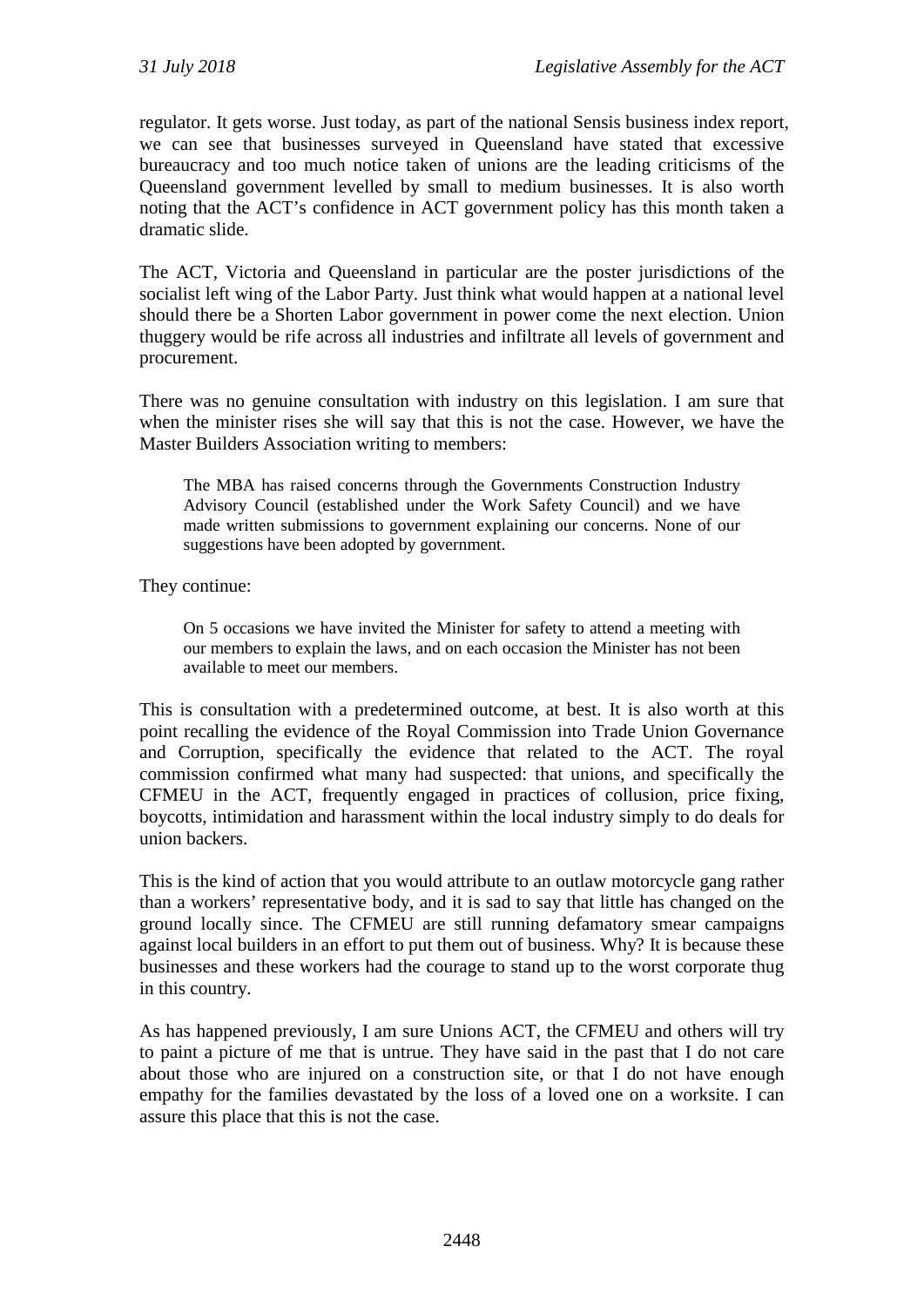It is one of the moments in your life when you remember exactly where you were when your phone rang and the instant feeling of sickness that comes over you as you hear the news that one of your staff has been involved in an accident on a job site, and the unstoppable shaking when you have to call his wife and explain that there has been an accident at work, that it is serious and that he is on his way to hospital.

This is an experience I want never to have again, and it is one that no-one should ever have to endure. Safety is everyone's responsibility, but I reiterate that safety should never be used as an industrial relations wedge or as a political plaything. When it is, people get hurt or, worse, they die.

This bill is terrible, and probably the worst legislation I have seen in my time in this Assembly. Good legislation should, above all, be fair. This is not fair. It is not useful. It is nothing more than a stake in the ground for what is to come as far as union influence over this government is concerned. I reiterate that the Canberra Liberals vigorously oppose this legislation.

**MS CODY** (Murrumbidgee) (5.03): Contrary to what Mr Wall thinks, I reckon this is a good bill. I fully support the government's bill. I am supporting it because health and safety in the construction industry should be a priority. Construction sites are dangerous places. Every jurisdiction in Australia classifies them as high risk. In the ACT, injury rates have improved since the 2012 *Getting Home Safely* report. However, there is still more to do to protect our construction workers.

Sitting here, listening to the debate, I see Mr Wall is yet again trying to have a crack at the CFMEU. I am sure Mr Hanson would take offence if someone started blaming the ADF for deaths of Australian citizens in terrorist attacks. Likewise, as a member of the union, I take offence. To blame an organisation that spends energy in the defence and promotion of the safety and security of construction workers is a particularly craven way of looking at the world. It is the sort of fetishism of conflict that we stamp out.

When organisations like the MBA and their Liberal allies engage in these fetishes, people get killed on site. Some days I struggle to believe that is not their goal. The point of this bill is to improve the quality of safety consultation in the construction industry.

**MADAM DEPUTY SPEAKER**: Order! Could you sit down please, Ms Cody. Did you just say that you struggle to believe that it is not the goal of members of this place—

**MS CODY**: No, I did not.

**MADAM DEPUTY SPEAKER**: to facilitate deaths on sites? Can you repeat what you said, please?

**MS CODY**: I said sometimes I struggle to believe there is not a goal.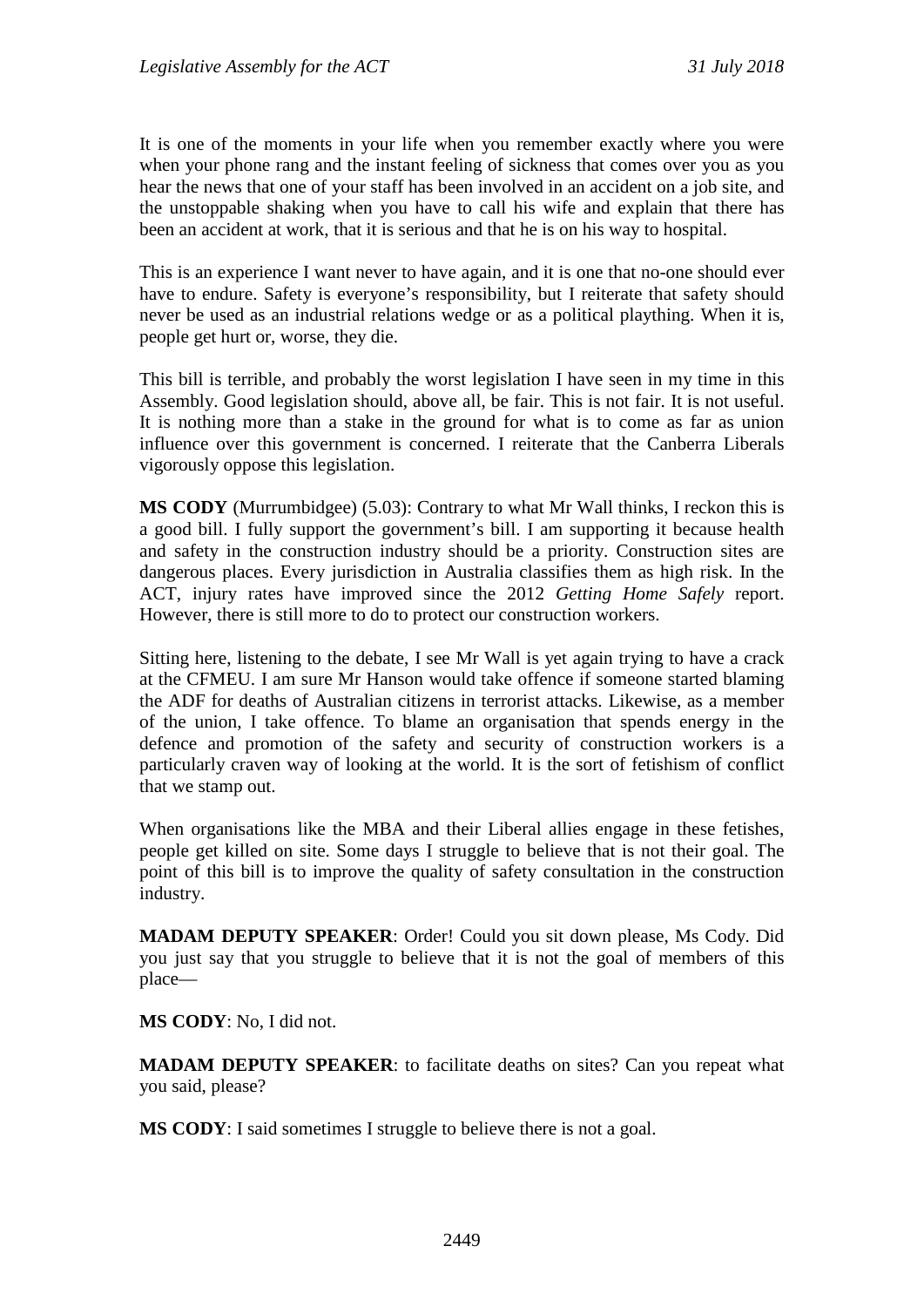**MADAM DEPUTY SPEAKER**: "That this is not the case". What is the sentence before that?

**MS CODY**: Their MBA and Liberal allies.

**MADAM DEPUTY SPEAKER**: Yes. What did you say about the MBA and the Liberal allies?

**MS CODY**: That people may get killed on site.

**MADAM DEPUTY SPEAKER**: And you struggle to believe that this is not the case?

**MS CODY**: Sure.

**MADAM DEPUTY SPEAKER**: That that is what they wanted?

**MS CODY**: I did not say that; no.

**MADAM DEPUTY SPEAKER**: What I heard, and I may have misinterpreted—

**MS CODY**: Would you like me to withdraw, Mrs Dunne?

**MADAM DEPUTY SPEAKER**: I think it would be better if you withdrew.

**MS CODY**: I withdraw.

**MADAM DEPUTY SPEAKER**: Thank you.

**MS CODY**: The point of this bill is to improve the quality of safety consultation in the construction industry and hopefully rid us of the top-down, conflict-driven approach that gets people killed. This bill will ensure meaningful consultation and collaboration between workers and principal contractors at major construction projects. This is widely acknowledged as a crucial element of improving health and safety performance in the workplace. In fact, the model work health and safety laws already recognise this.

One of the objectives of the model laws is to provide fair and effective representation of workers, and consultation and cooperation regarding work health and safety. Despite this objective, and despite the importance of consultation and collaboration, the use of formal consultation mechanisms is inconsistent across territory construction sites, as stated in the RMIT University review of safety in the industry last year.

Under the current Work Health and Safety Act 2011, it is not mandatory for health and safety representatives and committees to be elected and suitably trained. It is up to a worker to request the election of one or more health and safety representatives. Furthermore, it is up to a health and safety representative of five or more workers at a workplace to request the establishment of a health and safety committee. The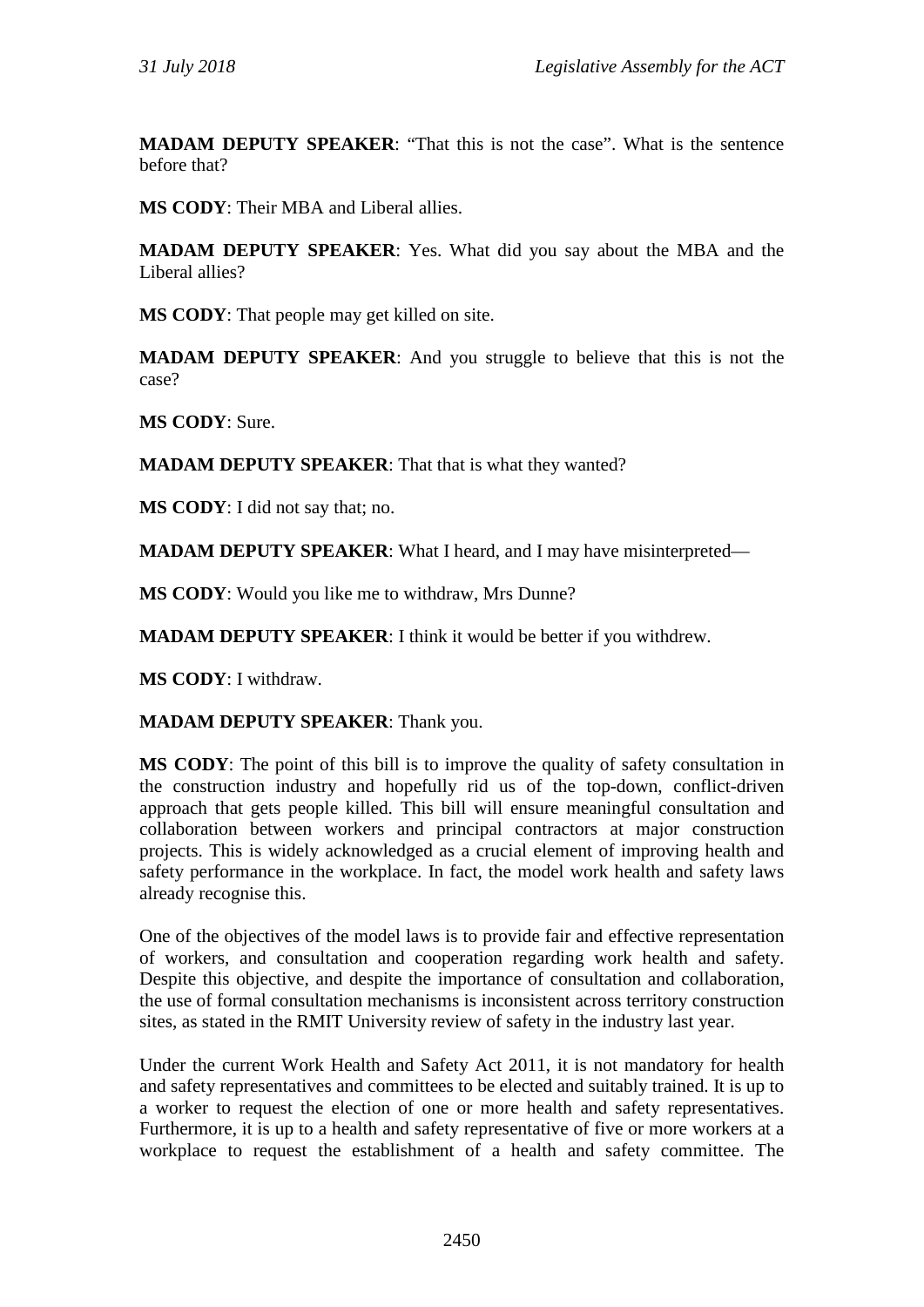obligation to ensure the election and training of health and safety representatives and committees is on workers.

Madam Deputy Speaker, this bill shifts that obligation. It places additional obligations on the principal contractors to ensure effective, consistent consultation on major construction projects. The bill requires principal contractors for major construction projects to facilitate the election and suitable training of health and safety representatives, as well as the establishment and training of health and safety committees. These changes will further enshrine the roles of health and safety representatives and health and safety committees.

I remember what does not seem that long ago seeing my dad's old BLF posters hanging around the house: "No ticket, no start" and "No pyramid contracting". Alas, those days are long gone. Our construction industry is rife with pyramid contracting. Whilst we will have more to say about wage theft in the future, right now I am proud to be supporting a bill that will ensure principal contractors cannot cop out of their responsibilities for safety. There will be no copping out.

If you are the one making big money on site then you are responsible. It is pretty simple. This bill places these additional obligations on principal contractors for major construction projects, because they set the standard at a construction site. They significantly influence the workplace culture and are ultimately responsible for the safety of all on the construction site.

Supporting the roles of health and safety representatives and health and safety committees will ensure our legislation is robust and effective. These representatives and committees both play key roles in ensuring consistent, genuine consultation in workplaces. They provide support to workers and management and lift the standard of management of work health and safety in workplaces.

Health and safety representatives are elected by workers in a work group to represent their health and safety interests. Health and safety representatives are equipped with a range of powers that help them ensure health and safety. They can monitor compliance with work health and safety obligations, investigate work group members' complaints about work health and safety matters and look into anything that poses a risk to the health and safety of work group members. They can also be present at interviews concerning work health and safety, accompany inspectors during inspections, and seek assistance from any person to resolve health and safety issues in their workplace, including their union representatives.

This bill will ensure that there are health and safety representatives on every major construction project. Right now, despite the important role they play, this is not the case. It also ensures they are properly trained, giving them the confidence often needed to effectively perform their role. Once appropriately trained, health and safety representatives can direct for unsafe work to cease where the situation warrants it.

Madam Deputy Speaker, this bill also makes it compulsory for a principal contractor to establish a health and safety committee for a major construction project and to ensure the committee attends suitable training. A health and safety committee is a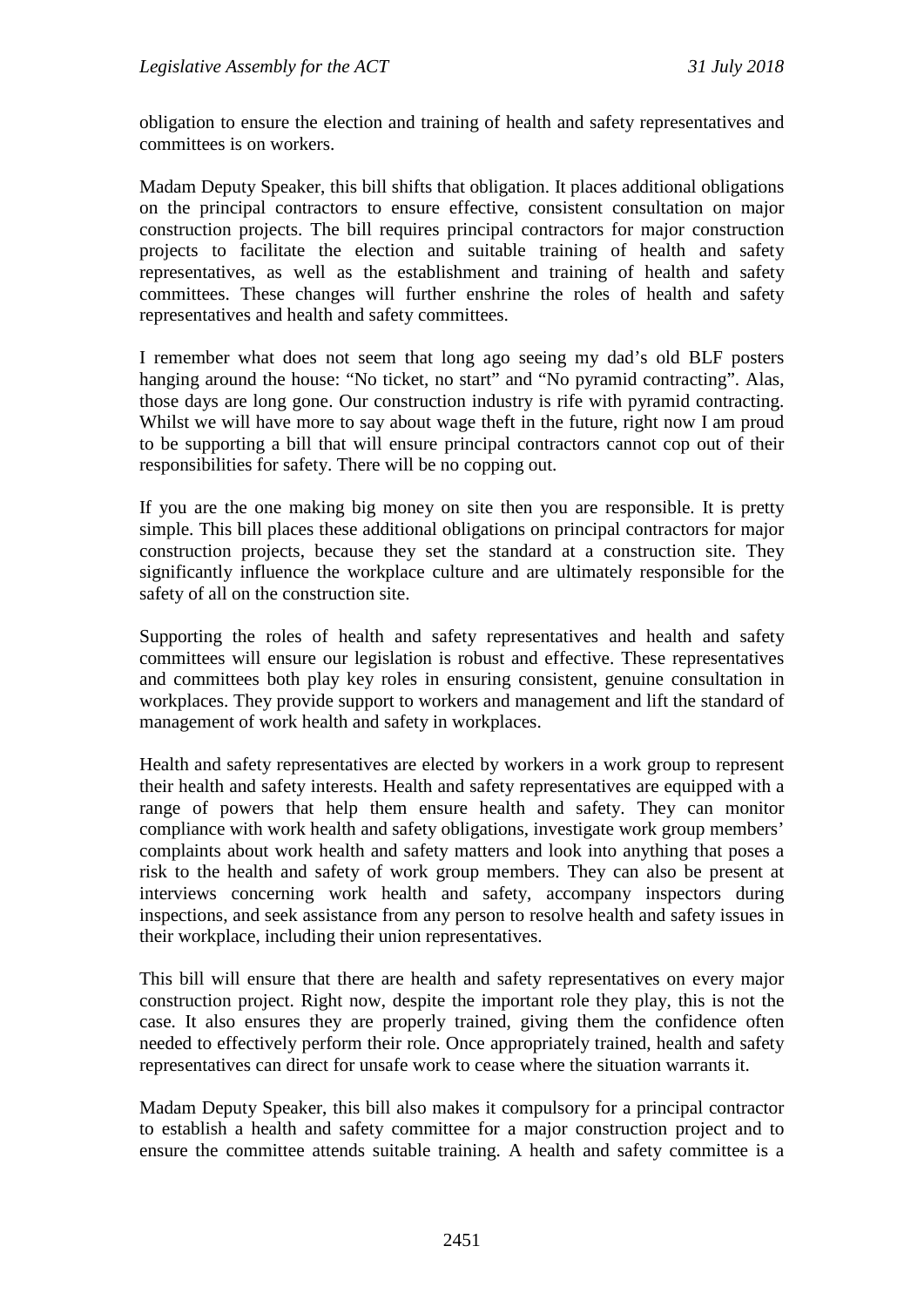consultative body that facilitates cooperation between management and workers to ensure health and safety is paramount. It develops work health and safety standards, rules and procedures for the workplace.

Ensuring that both health and safety representatives and committees are suitably trained raises the competency bar and ensures that those who represent workers are well informed and equipped to promote best practice behaviour. This, of course, will have a flow-on effect across the construction industry. Workers who have worked on major construction projects will bring their knowledge, skills and appreciation of safety culture to smaller construction projects.

Madam Deputy Speaker, we are acting to make construction workers in the territory safe. That is our paramount goal. When workers and employers cooperate they can achieve safer, more productive workplaces. The measures presented in the bill are designed to improve safety on construction sites in the territory so that every single construction worker returns home safely at the end of the day.

I note that Mr Wall commented on the very serious nature of the many workplace accidents and unfortunate deaths that have occurred in the construction industry both across Australia and here in our own backyard. I am sure that, although I am speaking for many members on this side, no-one would disagree with the heartfelt concerns and feelings of loss that go out to those families and the pain that they go through on a daily basis. This bill is an opportunity to ensure that we are doing everything in our power to make sure that workers are safe and protected in their workplace. Thank you.

**MS LE COUTEUR** (Murrumbidgee) (5.15): The ACT Greens support the changes proposed in the bill. The intent of the changes is to improve safety in the ACT's construction industry. The ACT's construction sector is an area where, unfortunately, the safety record is poor. The ACT construction industry has suffered numerous deaths from workplace accidents. The ACT had the highest rate of construction deaths in the nation. This is not one of the things we want to have the highest of. We also have the highest rate of lost time injuries from injuries such as slips and falls.

In 2012 the government completed its *Getting Home Safely* report, which investigated the ACT construction industry and made 28 recommendations to improve safety. The government agreed to implement all of these recommendations and has made very good progress. While there is a positive downward trend in construction sector injuries, the rate remains unacceptably high. In 2016-17 two people tragically died from workplace injuries in the ACT. This is an important context to consider as we debate the changes in this bill.

The consequences of workplace safety failures in the construction industry are very serious. Often they are literally life or death. If something goes wrong on a construction site, a person can be killed or very seriously injured. While health and safety is important in all sectors of the workforce, the consequences are unlikely to be quite as serious as they are in the construction sector. In this regard, the safety culture on construction projects is critical. It can take only one oversight, one neglected issue, one lax moment, and a person can die or be critically injured. Safety needs to take a prominent place in the culture of the construction industry.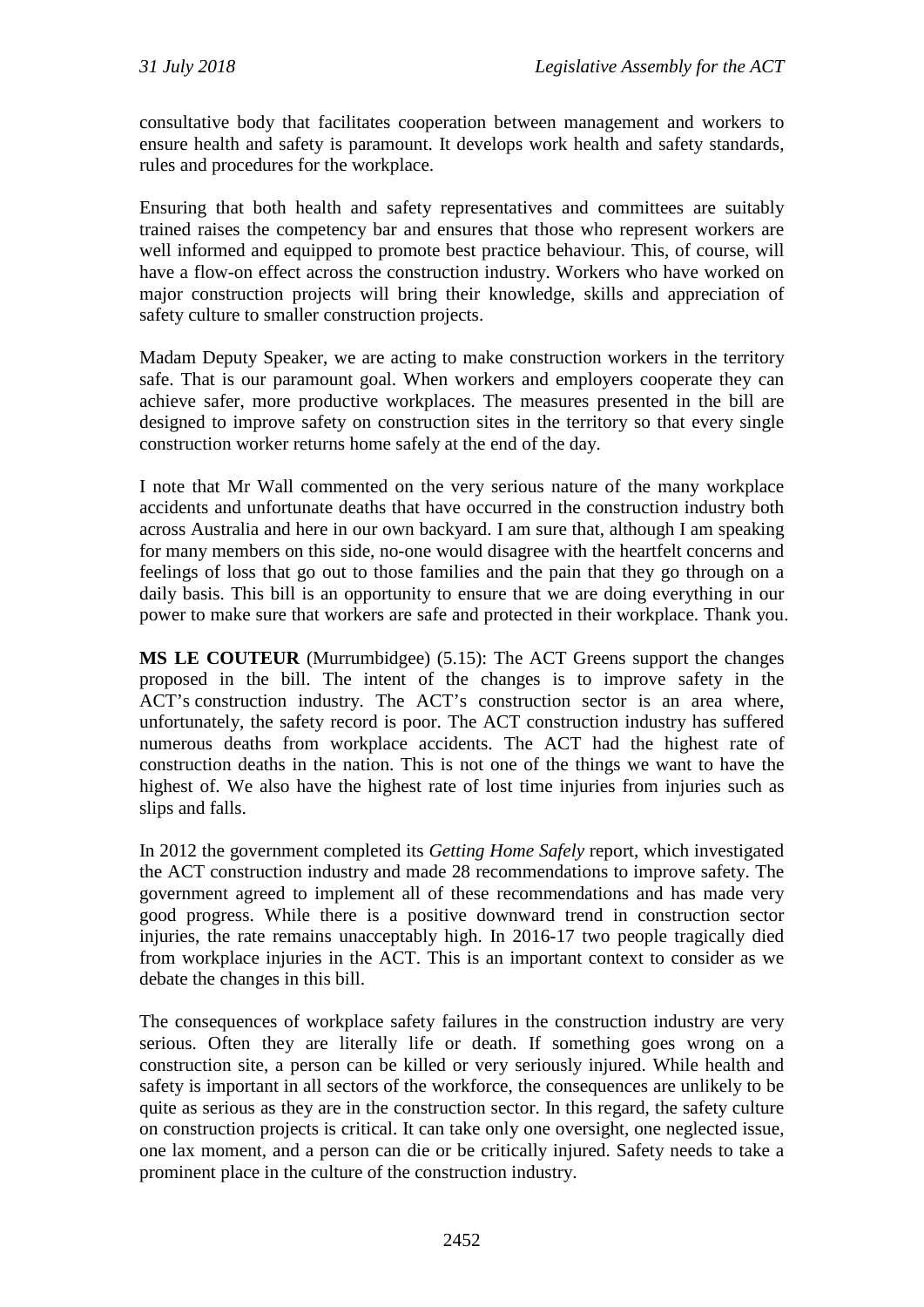As the explanatory statement to the bill points out, the national work health and safety strategy acknowledges that work health and safety improvements are best achieved when health and safety are supported by the organisation's culture and embedded in policies, procedures and processes. The amendments in this bill are largely focused around improving the safety culture.

One of the outcomes of the *Getting Home Safely* report was the government commissioned review into the safety culture of Canberra's construction industry. RMIT University undertook that review and looked in depth at safety in the construction industry. While it did identify positive aspects and improvements that have been occurring in recent years, it also clearly identified shortcomings and significant gaps in the safety culture of the construction industry.

The report made clear that various issues identified in the *Getting Home Safely* report are still in need of further work. For example, it says the quality, effectiveness and consistency of WHS training needs improvement. This is an issue that changes in this bill will help to address. I am, of course, aware that the changes do not have universal support. The MBA, for example, are not supportive of the changes in the bill. They support the current arrangements, under which organising work groups and electing health and safety representatives is voluntary.

I accept that the proposals in the bill do deviate from the harmonised work health and safety regime, and that they do place extra obligation on contractors in major construction projects. But these are also the projects that have the most serious outcomes when health and safety efforts fail. I think it is acceptable that changes in the bill mandate relatively minor changes to try to improve safety culture and to try to improve communications around safety between workers and employers. The changes in the bill will require improved consultation on major construction projects, with the intention of building the safety culture within the construction industry.

The bill places new obligations on a person conducting a business or undertaking who is the principal contractor for a major construction project. A major construction project is one defined as having a contract price of \$5 million or more and it does not include single residential dwelling construction projects. The bill will require the principal contractor to facilitate the election of health and safety representatives and to provide training of health and safety committees.

As the explanatory statement explains, the health and safety representatives play an important part in the workplace. They facilitate the flow of information about health and safety between workers and their employers. They monitor safety actions taken by their employer, investigate workers' complaints and look into anything that might be a risk to the health and safety of the workers they represent. Trained health and safety representatives are also permitted to direct unsafe work to stop in certain circumstances and can issue provisional improvement notices.

The bill also mandates the relevant training of health and safety representatives. This is valuable, of course, to ensure that the health and safety reps know their responsibilities and can undertake them effectively on behalf of workers. In addition,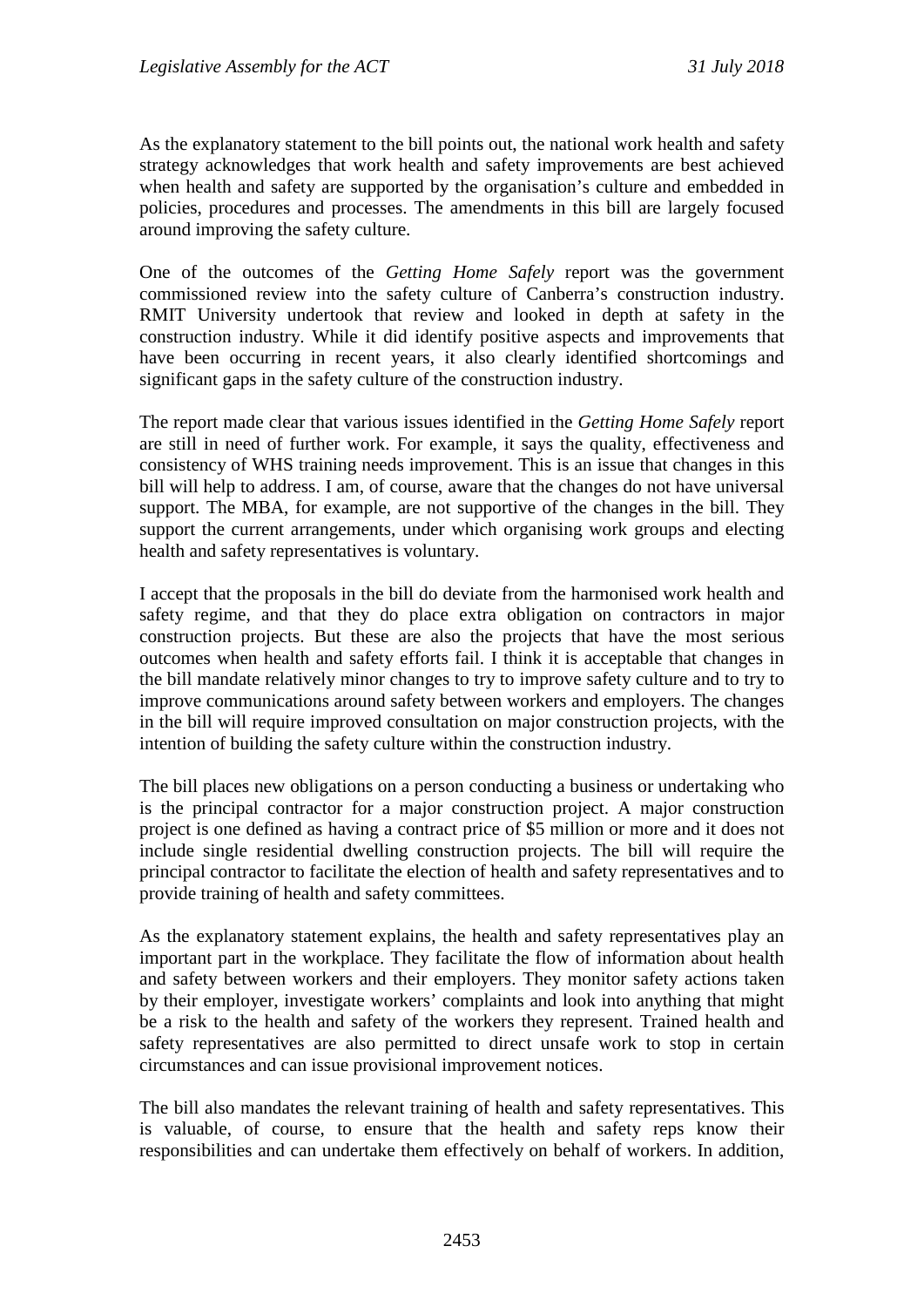the principal contractor will need to establish a health and safety committee and have members attend a relevant safety course. Health and safety committees contain both workers and management and allow workers' reps and management to meet and work together to improve safety issues.

The bill also requires a principal contractor to consult with relevant unions while establishing work groups. Currently, under the harmonised work health and safety laws, this step is not required except upon request by employees. This change makes it mandatory. In this case, I think the change is beneficial and only strengthens work health and safety.

In my view, and in the view of the Greens, these are changes that are likely to improve the communications about safety at construction workplaces, improve the safety culture and, through that, contribute to overall health and improved safety outcomes. They set up fora through which the work health and safety issues can be discussed and resolved. They improve training on work health and safety, and they ensure workers and their representatives can have a strong voice when it comes to identifying health and safety issues and potential improvements.

As I mentioned, the MBA and the HIA have expressed their disagreements with these changes. I can see that, from one point of view, the changes seem like an administrative burden. Of course, that is part of what is happening. They may cost some money and they will take some time. But the issue here is that the health and safety of workers is very important.

The construction industry would appear to be an industry which could benefit from further initiatives in this area. There are hopefully longer term benefits as well, such as the lasting accumulated capacity that ACT health and safety representatives will receive via the training and experience they gain on ACT construction projects.

Lastly, I want to point out that the RMIT report on work health and safety culture in the ACT construction industry contains a lot of valuable research and a lot of other recommendations which are not addressed in this bill. I hope that the government will be able to use it as a useful source for ongoing initiatives to improve work health and safety in the ACT.

**MS STEPHEN-SMITH** (Kurrajong—Minister for Community Services and Social Inclusion, Minister for Disability, Children and Youth, Minister for Aboriginal and Torres Strait Islander Affairs, Minister for Multicultural Affairs and Minister for Workplace Safety and Industrial Relations) (5.23), in reply: I do not intend to respond to everything Mr Wall said, but I would like to respond to one question that he asked: what will happen when a Shorten Labor government is elected? What will happen, Mr Wall, is that the ABCC will be abolished and we will have a prime minister who believes in businesses and unions working collaboratively together. His legacy in the union movement is exactly that: working collaboratively with business to ensure that workers' rights are protected and upheld. That is exactly the point of this bill. As Ms Cody has said, the aim of this bill is to facilitate collaboration on worker safety.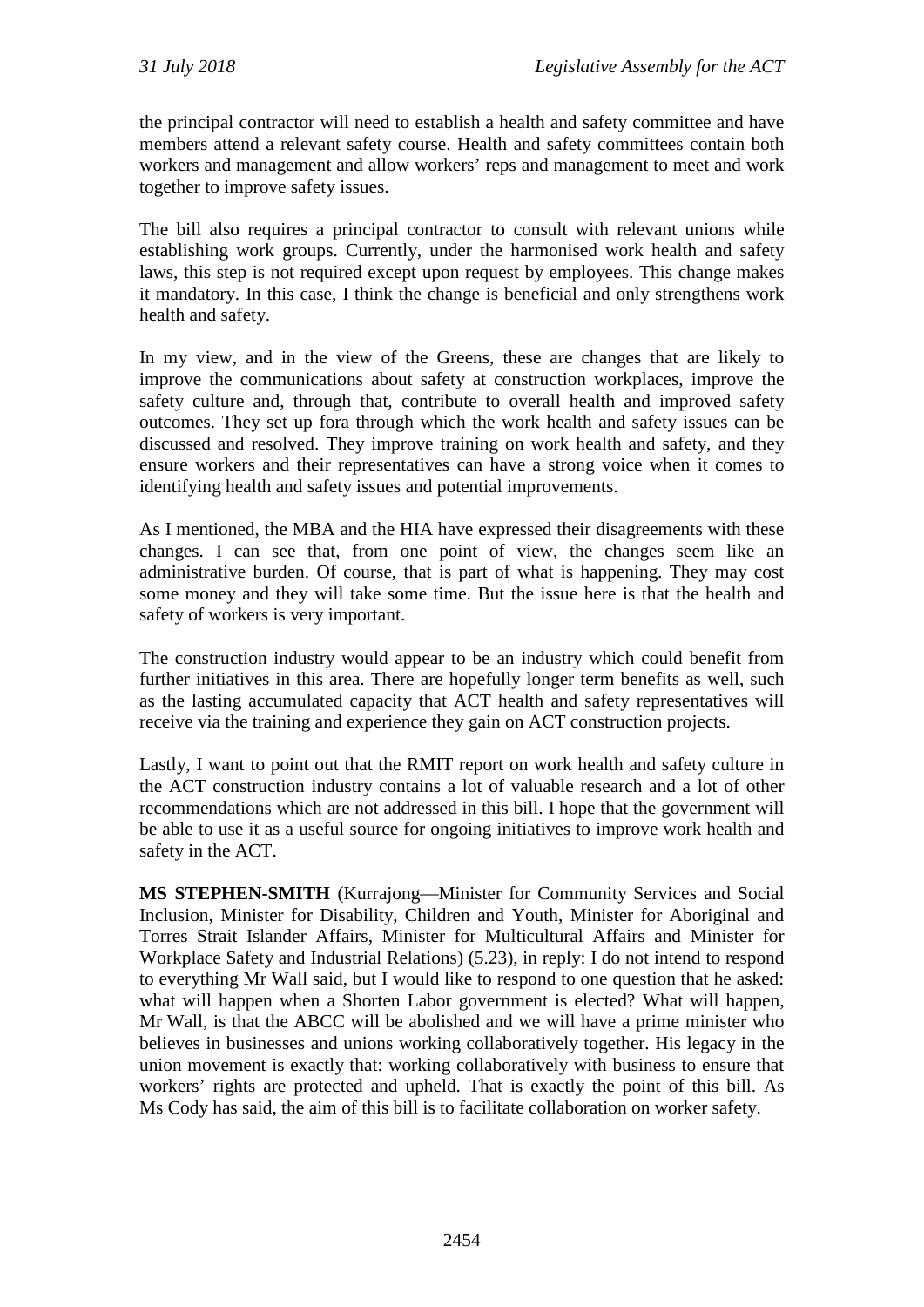The bill strengthens work health and safety legislation. As Mr Wall has pointed out, it is, indeed, a deviation from national harmonised laws. We have done that before; other states have done that before when there is a gap that needs strengthening. As the Assembly is aware, the government is committed to ensuring that Canberra's workers operate in a healthy and safe environment. Unfortunately, our experience with the construction industry is that this is not always the case. For this reason, the government has adopted a multifaceted approach to improving safety outcomes in the industry, of which legislative change is just one element.

In addition to the changes proposed in this bill, the Minister for Regulatory Services, Mr Ramsay, and I recently initiated a wide-ranging independent review into work health and safety oversight in the territory. Work also continues via the tripartite subcommittee of the Work Safety Council on the development of a safety strategy for the construction industry. Of course, WorkSafe ACT continues its collaborative work with New South Wales colleagues addressing issues that are rife in the construction industry, such as risks of fall from height which we know can very easily lead to severe injury or even death.

There is no doubt that the construction industry is dangerous. We hear this in the stories from workers and their unions, and we see it in the data. The construction industry continues to perform poorly when it comes to health and safety outcomes, both nationally and in the territory. When compared to other industries, construction has a high rate of serious injuries and fatalities. This is why construction is one of Safe Work Australia's priority industries in the Australian work health and safety strategy 2012-22. Construction work is inherently risky, but this does not mean that we should accept high injury rates. The fact that there are more identifiable risks means that we must do more to keep construction workers healthy and safe. Safety must be given the highest priority. That is why this bill is before the Assembly today.

As acknowledged in the Australian work health and safety strategy, continued improvement in work health and safety requires ongoing collaboration and cooperation between all parties. Workers and their unions should be genuinely consulted in matters that relate to health and safety because we know that when workers and unions are involved in the decision-making process the decisions are the better for it. This bill requires effective, ongoing and meaningful consultation on major construction projects.

As I touched on when I presented the bill to the Assembly, last year RMIT University evaluated safety culture in the ACT construction industry and identified barriers to improving health and safety. One of the RMIT University findings was that the quality and effectiveness of formal consultation mechanisms was patchy. This is a missed opportunity. We know that there are many benefits of consultation and cooperation. Consultation is an important part of the risk management process. Seeking meaningful input from workers improves the effectiveness of safety procedures and creates shared ownership of these issues. Formal consultation mechanisms help workers raise concerns, express their views, and contribute to decisions about health and safety in their workplaces.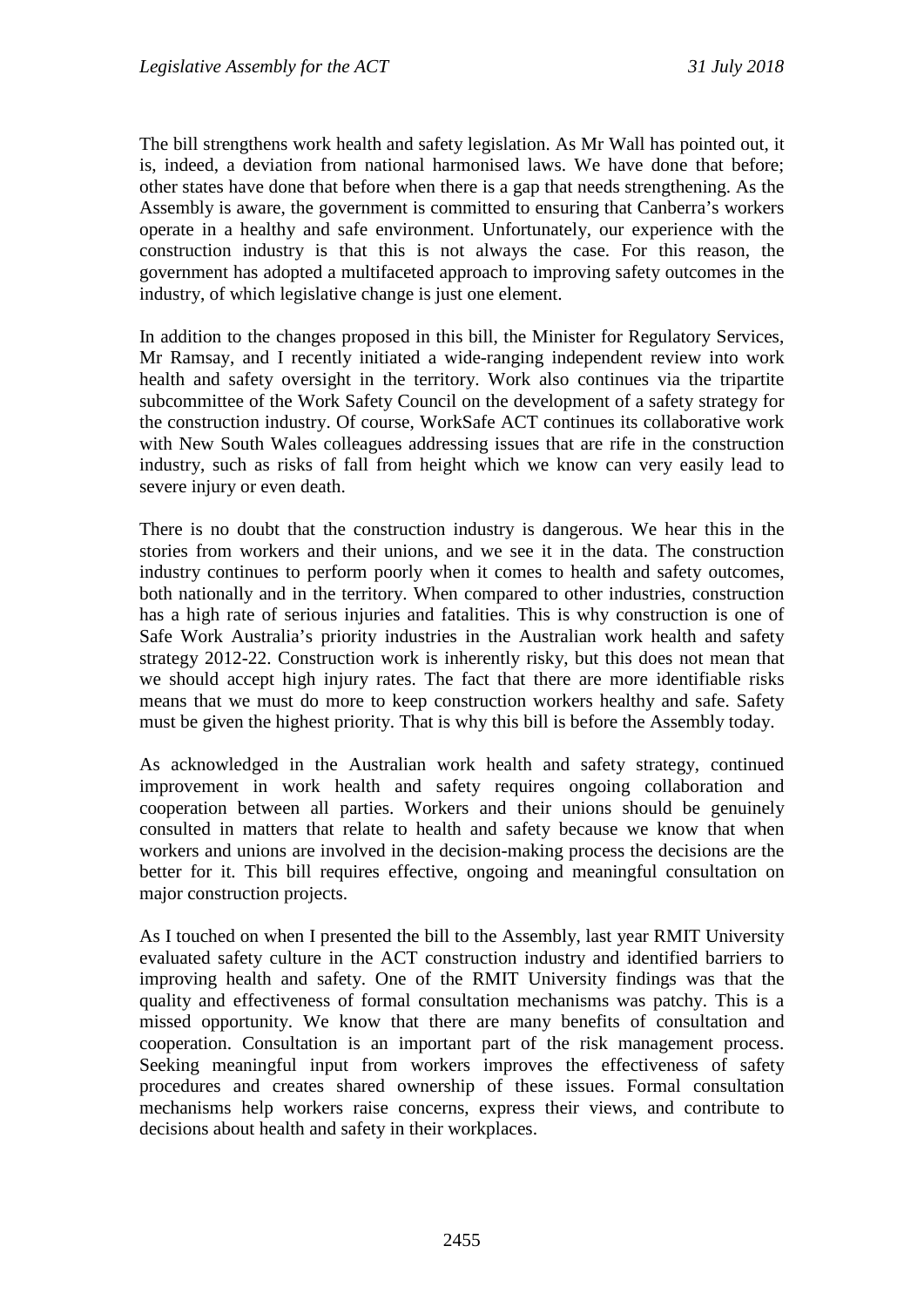We know that workers, particularly young workers and those employed in insecure work arrangements, which are proliferating in the construction industry, might feel nervous about raising safety concerns without a formal mechanism through which to do it. Health and safety representatives and committees empower workers by giving them someone they can go to whose job it is to take their concerns seriously. These changes recognise that workers have an invaluable understanding of how processes are working at the coalface. Moreover, they are directly affected by poor health and safety standards and culture.

I was at a meeting recently where I noted that I had introduced this bill, and afterwards a relatively new CFMEU official—someone I had never met before approached me and asked more about it. I said, "You know, this bill will require the election of health and safety reps and health and safety committees and ensure they get the training they need." And he said, "That's fantastic. I go on to too many worksites that haven't got a health and safety rep and people don't know where to go to express their concerns." Having a well-trained health and safety rep makes all the difference in identifying health and safety risks, ensuring that they can be addressed by having someone on site who is empowered to address those concerns. A trained health and safety rep has the power to stop work if necessary if the risk is great.

We will be watching closely to ensure that the intentions of these amendments to provide workers with a stronger voice in consultation mechanisms actually produce positive results in the workplace. As others have noted, the Work Health and Safety Act already contains provisions that recognise the importance of consultation and coordination, but the onus is currently on a worker or multiple workers to request these formal consultation mechanisms. This makes consultation variable across worksites.

RMIT University suggested reviewing the ways in which workers are engaged and consulted on construction sites. We did that, and the measures introduced in this bill respond to that recommendation. I add that they do so without impinging on freedom of association. Nothing in this bill requires workers to be represented by unions. There is a requirement for a principle contractor on a major construction project to consult with an eligible union, but that requirement does not impose any requirements for a worker to be represented by a union. I also add that we have made these changes with a significant amount of consultation not only directly with the Work Safety Council but also through a consultation paper released in April this year.

One measure introduced in the bill, as I have said, requires the election and training of health and safety representatives. Health and safety representatives play a key role in consultation and cooperation on a worksite by representing the interests of work groups. They facilitate a worker voice for health and safety matters, and they are trusted because they are elected by workers in a work group who share common health and safety interests.

Unlike those opposite, the ACT government believes workplaces supported by union representatives are safer workplaces. Indeed, the Work Health and Safety Act in its nationally harmonised form recognises that unions are a key partner in ensuring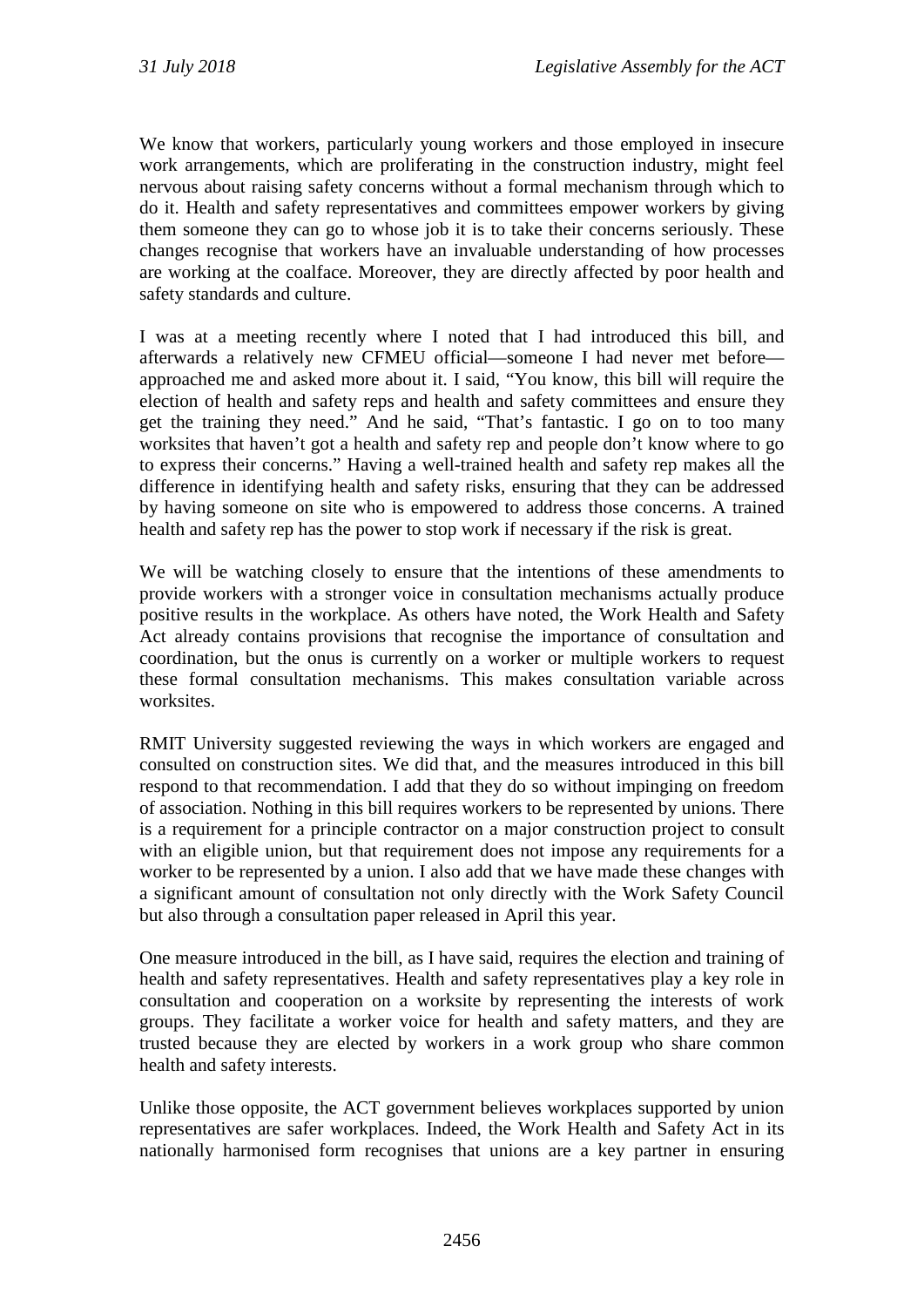worker safety and upholding workers' rights to a safe and healthy workplace. Mr Wall's rhetoric on this matter does him no credit and is, as Ms Cody has noted, highly offensive to the union officials who are often the people who sit alongside families in their grief when workers are killed or seriously injured on a construction site.

Under these amendments unions are able to provide input on how to best organise workers into work groups in a way that recognises their shared interest in health and safety. We make no apologies for our government's position that a strong union makes an important, positive difference to the safety and culture of a workplace. That said, these amendments acknowledge that the requirement of consultation cannot be used as an alternative to right-of-entry provisions under existing laws or to unnecessarily delay a project.

While this bill is a departure from the national model health and safety laws, as I have noted, other jurisdictions that have adopted the laws have made changes since they were developed in 2011. The territory also departed from the model laws to be responsive to local issues, particularly relating to asbestos safety. Best practice in work health and safety is constantly evolving and we need to be responsive to protect our workers. This government believes that the measures introduced by this bill are vital to the safety of construction workers, and this position has also been put forward by the territory in Safe Work Australia's review of the model laws.

I conclude by thanking the scrutiny committee for its consideration of the bill and everyone who has had input into its development. This includes various unions, particularly the CFMEU, and other members of the Work Safety Council and its subcommittee, the construction safety advisory committee. Finally, I thank the officials who worked on the bill.

This bill will make our work health and safety framework more effective and more responsive and will raise the bar for safety in the construction industry. The government looks forward to seeing the results of these changes in better safety outcomes and workers getting home safely.

**Mr Wall**: Madam Deputy Speaker, I have a point of order. With indulgence, before the vote is put finally, I draw your attention to continuing resolution 5, members' code of conduct, specifically point 12, which states that members should:

Actively seek to avoid or prevent any conflict of interest, or the perception of such a conflict, arising between their duties as a Member and their personal affairs and interests, take all reasonable steps to resolve any such conflict or perception of a conflict that does arise…

In Ms Cody's comments, she stated her affiliation with the CFMEU, the large beneficiaries of this legislation. Likewise, Mr Pettersson's statement of registrable interests outlines his membership of the same organisation. Standing order 156, as to whether members of this place may have a conflict of interest either directly or indirectly, should preclude them from voting on this legislation.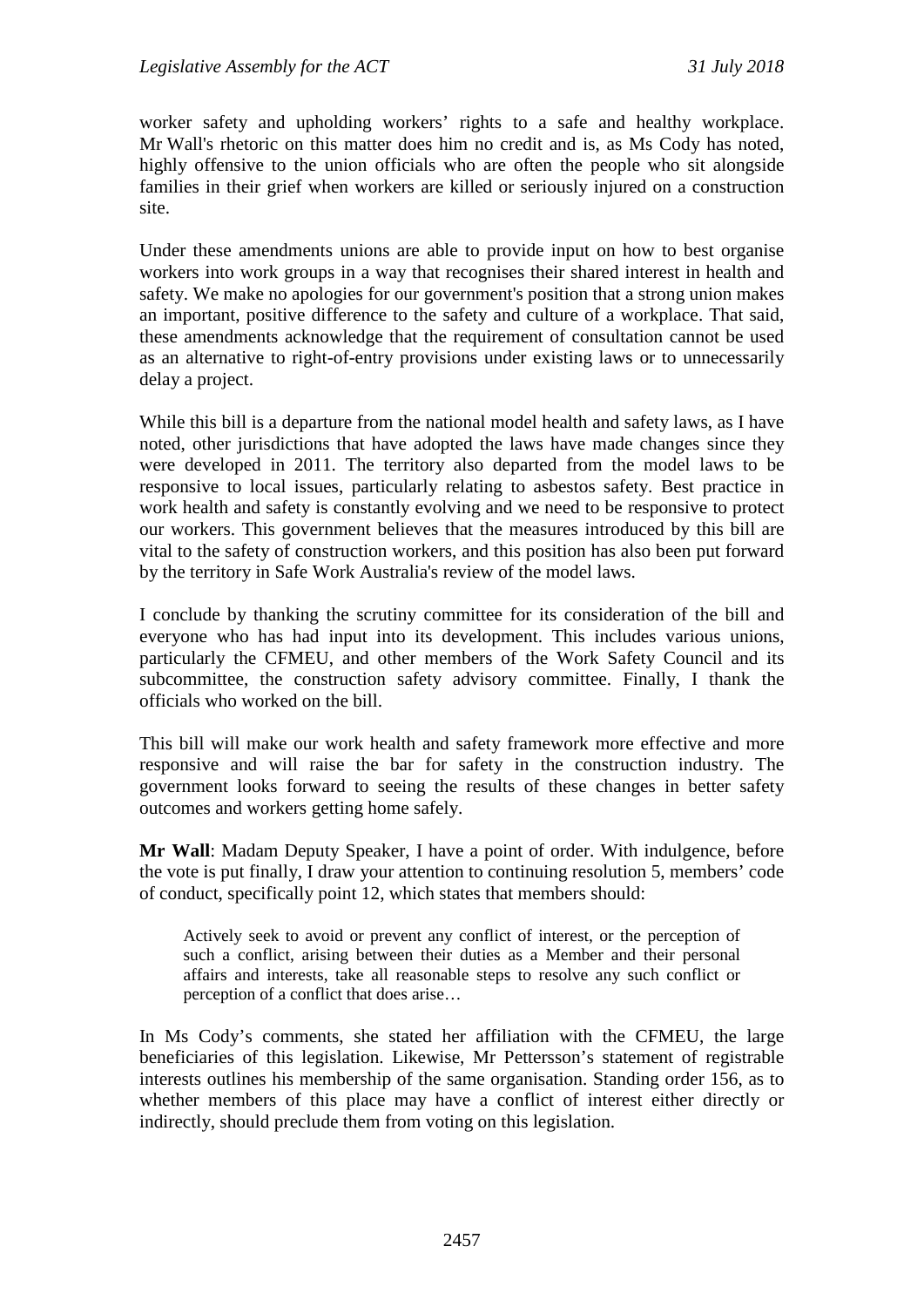**MADAM DEPUTY SPEAKER**: Standing order 156 is essentially in the same terms as section 15 of the self-government act, as I recollect. For the information of members who may not have heard Mr Wall, this relates to whether or not a member may have a direct or indirect conflict of interest in relation to the standing orders. The members' code of conduct, at continuing resolution 5, talks more generally about codes of conduct. It is the case that at various times members in this place have expressed their affiliation with particular unions. Could you expand, Mr Wall, on what you are seeking to achieve in raising this point of order at this stage? I want to seek the indulgence of members, because this is a slightly complex constitutional issue.

**Mr Wall**: I am happy to state a case, but the concern here is that, given that this does not relate specifically to a contract, the code of conduct is probably the more relevant article as to whether or not the conflicts of interest that appear on the record, on the members register, and that have been proclaimed in the debate on this matter, do in fact contravene those elements of the members code of conduct or the self-government act should the member partake in a vote and/or division on this matter.

Clearly this legislation conveys significant new powers on trade unions broadly. I note that all members of the government are members. This legislation relates specifically to the construction industry. Therefore, I refer to the construction union, being the CFMEU, which two members have declared that they are a member of.

I understand that this is uncharted territory. Perhaps a course of action might be that the debate on this matter is adjourned until members and the Assembly—and appropriately, I would suggest, the Speaker—have had time to consider the matter more broadly.

**Ms Stephen-Smith**: I would like to note that, as Mr Wall has acknowledged, there is no mention in this bill of a specific union. There are a range of unions that are involved in the construction industry, and this bill does not identify a single one of them.

I understand, in any case, that Ms Cody and Mr Pettersson have previously had advice on this matter. I will let Ms Cody speak on that, but I fail to understand how two members on this side of the chamber could have a conflict. All of us on this side of the chamber, in my understanding, are members of a union or more than one union. This bill does not specify any specific union.

As I have mentioned in my speech previously, work health and safety laws recognise unions as legitimate parties in protecting workers' rights, particularly around work health and safety. They have a legitimate role to play under the current act, and they will continue to have a legitimate role to play in protecting worker health and safety as permit holders under the national harmonised laws that we operate under.

**Ms Cody**: On the point of order, Madam Deputy Speaker, following on from Ms Stephen-Smith, I will not speak for Mr Pettersson, but I have received advice. I have declared that I am a member of not only the CFMEU but the Community and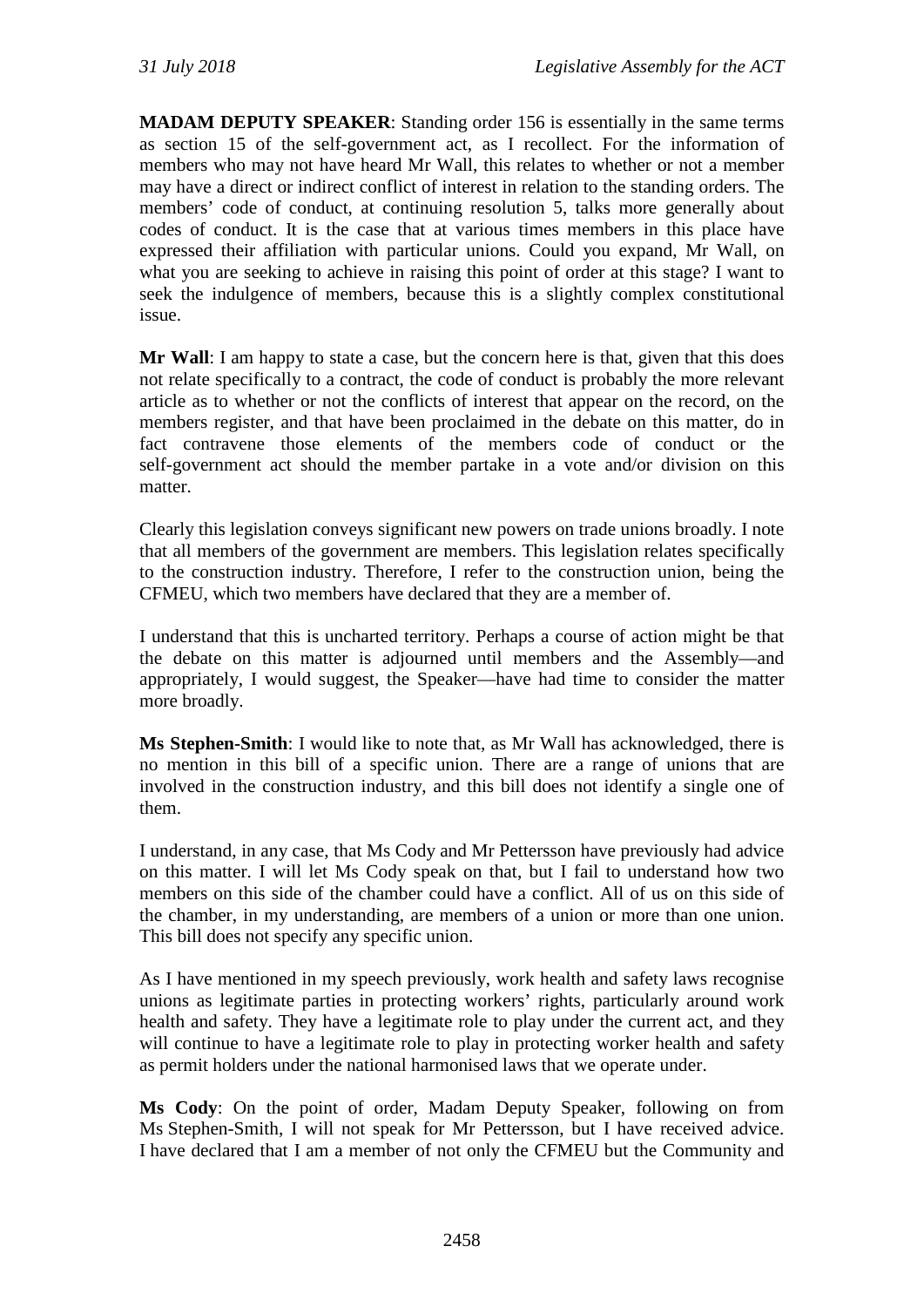Public Sector Union, better known as the CPSU, and have been a long-term member of both unions. I recently joined a third union. That was only this week; it has not quite made it onto my declaration of public interest, but it will be done tomorrow because I filled out the form today. Since I have been a member, I have sought advice on other matters that have come before this place as to whether my union membership is in any way, shape or form any form of conflict, and I have been informed that no, it is not.

**MADAM DEPUTY SPEAKER**: Can I just clarify? Are you saying, Ms Cody, that you have declared on your statement of interest your membership of two unions?

**Ms Cody**: I have declared two: CPSU and the CFMEU. They have been in hand since I was elected and sworn into this place in 2016.

**MADAM DEPUTY SPEAKER**: Mr Coe, on the point of order?

**Mr Coe**: On the generality of this, the bill is obviously a massive free kick for the CFMEU and indirectly for the members therein.

**MADAM DEPUTY SPEAKER**: Can you keep to the point of order, please, Mr Coe.

**Mr Coe**: It stands to reason, given that free kick, that members in this place would be conflicted.

**Ms J Burch**: Madam Deputy Speaker—

**MADAM DEPUTY SPEAKER**: Ms Burch, I cannot hear from you; you are not in your place.

This is not entirely uncharted waters, but it is an area that the Assembly has very occasionally gone into.

Ms Burch, do you want to speak on the point of order, now that you are in your place?

**Ms J Burch**: Thank you. I was just going to reflect that this is a matter of a point of order and not for debate.

**MADAM DEPUTY SPEAKER**: Yes; I agree wholeheartedly.

**Ms J Burch**: Given the leeway that has been provided, I would just ask this on the point of order. The members' membership of unions has been declared. I am a member of the AWU, as are many members here. Sorry, I am leaning into the debate.

**MADAM DEPUTY SPEAKER**: Just be careful.

**Ms J Burch**: Maybe I should sit down and seek leave to make a comment.

**MADAM DEPUTY SPEAKER**: No, no. I have to deal with the point of order. The point of order is a complex one. This might sound a bit wimpy, but I am only the Deputy Speaker.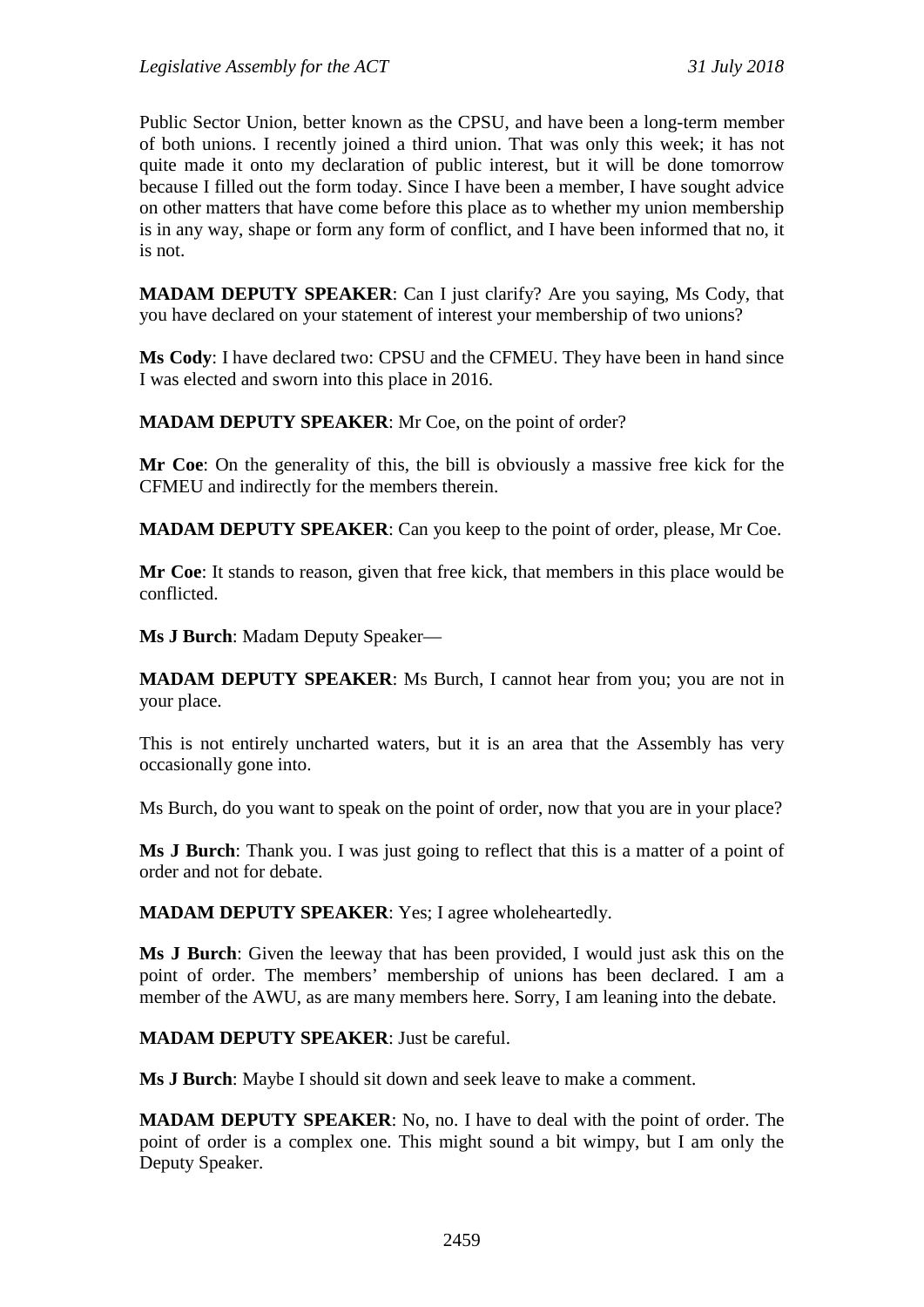**Ms J Burch**: I am happy to take the seat.

**MADAM DEPUTY SPEAKER**: There are a couple of things. We could adjourn the debate so that the Speaker can obtain advice on the matter from the Clerk.

**Mr Coe**: On that matter, given that Ms J Burch has just engaged in this debate, it would be very difficult for her to now take the chair.

**MADAM DEPUTY SPEAKER**: I would prefer to put some space between Ms Burch's comments on the point of order and her position as the Speaker.

This is a constitutional matter; it relates to section 15 of the self-government act. The code of conduct clearly relates to section 15 of the self-government act. Many of the issues have possibly been canvassed. I would like to put on the record that perhaps I, too, have a conflict of interest, having a close family member who works in construction. I do not know whether that is an issue for this case.

I am entirely in the hands of the Assembly. One option would be for us to adjourn this debate, let the Speaker seek advice from the Clerk on the matter, and come back and deal with it on the next day of sitting. I am entirely in the hands of the Assembly, if that is what the Assembly wants to do.

**Ms Cody**: This is ridiculous.

**MADAM DEPUTY SPEAKER**: I am getting the feeling that Ms Le Couteur might want to make a contribution.

**Ms Le Couteur**: I am feeling that I probably should make a contribution. I have two things to say. It is well known that all members of the ALP are members of unions; my understanding is that it is a requirement for them to be a member of a union.

**Ms Orr**: It is actually not.

**Ms Le Couteur**: I thought it was.

**Ms Cody**: It used to be.

**Ms Le Couteur**: Okay; it used to be a requirement. But it is—

**Mr Coe**: It does not mean they are not conflicted, though. A declaration does not mean you are not conflicted.

**Ms Le Couteur**: No; I agree. A declaration does not mean you are not conflicted. However, I will assume that this issue has been well debated within this Assembly and there is adequate precedent; it is just that the collective memory here is not good enough to dredge up the last bit of advice from the Clerk. I suggest that, assuming that advice must exist, we adjourn for long enough to get that advice from the Clerk. It must exist.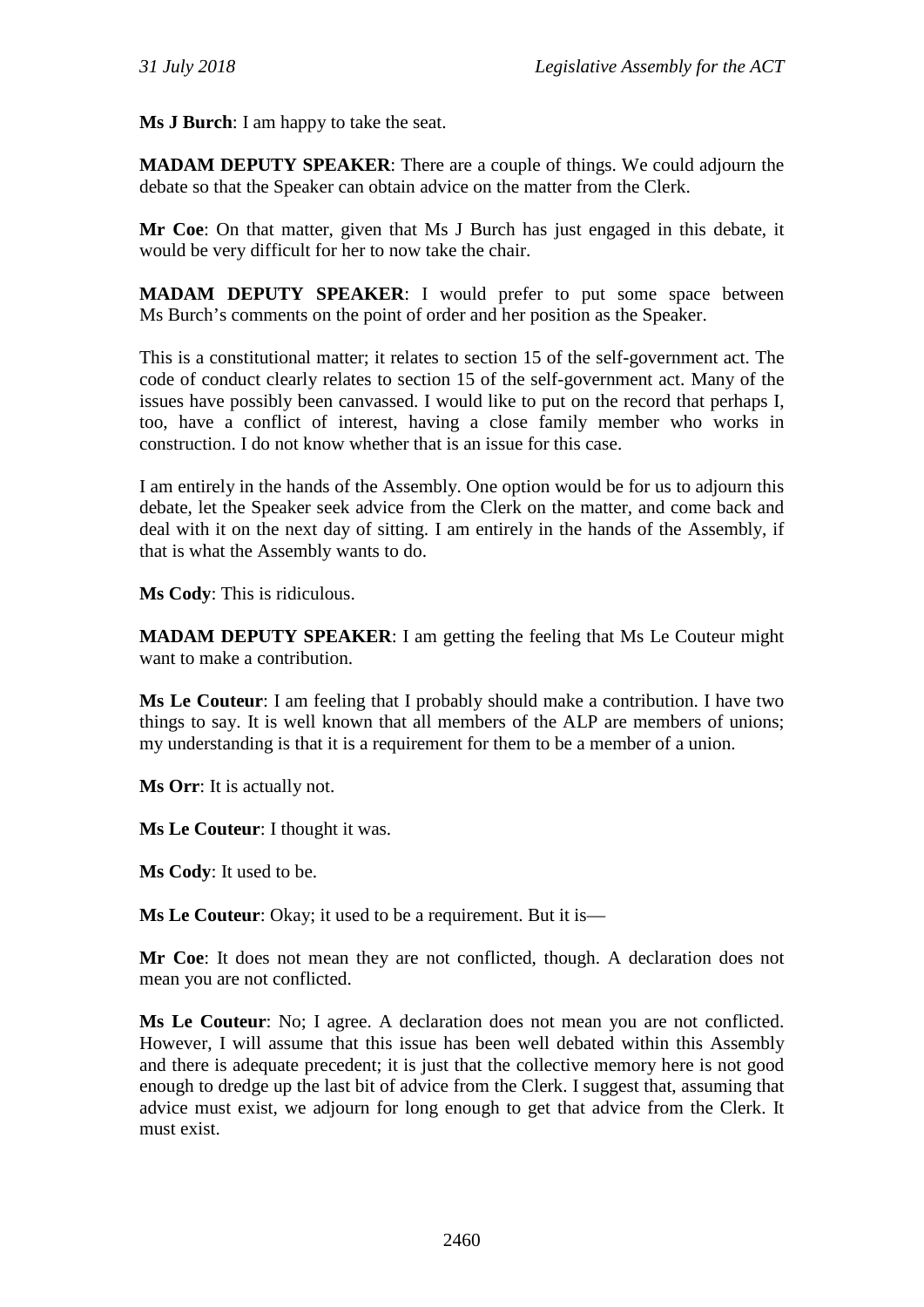**Mr Coe**: Can you move to adjourn it, Caroline?

**Ms Stephen-Smith**: Not till next day.

**Ms Orr**: Don't adjourn it.

**Mr Coe**: Madam Deputy Speaker, I move that the debate be adjourned.

**MADAM DEPUTY SPEAKER**: I am in a difficult position procedurally, because Ms Stephen-Smith has actually closed the debate.

**Ms Stephen-Smith**: Yes, I have.

**MADAM DEPUTY SPEAKER**: The process from here is to go to the Clerk. We could go there, and if members do not want to finalise the bill today, we can come back to finalise the bill. Procedurally, on the advice of the Clerk, I cannot go anywhere other than to resolve the question that the debate be adjourned. In that case, on the basis of the advice of the Clerk, I will put the question that the bill be agreed to in principle.

Question put:

That this bill be agreed to in principle.

*A division being called and the bells being rung—*

**Mr Wall**: Madam Speaker, before you call the Clerk, I have a procedural matter on your previous ruling. Mr Coe sought to adjourn the debate prior to the vote being put. You had stated that the debate had been closed. Standing order 49 states that no further debate shall occur, but I draw your attention to standing order 65, "Adjournment of debate". It states:

Except for a Member who has spoken to the question, or who has the right of reply, any Member may move the adjournment of the debate, which question shall be put forthwith and determined without amendment or debate. If the question is resolved in the affirmative, the Speaker shall then put a question to fix the time for the resumption of the debate.

I understand the division has since been called, but there was an attempt to adjourn the debate prior to the vote being put. Procedurally, standing order 65 does require that question to have been put forthwith and without debate.

**MADAM DEPUTY SPEAKER**: I think that you are right. Mr Coe did move that the question be adjourned.

Question put:

That the debate be adjourned.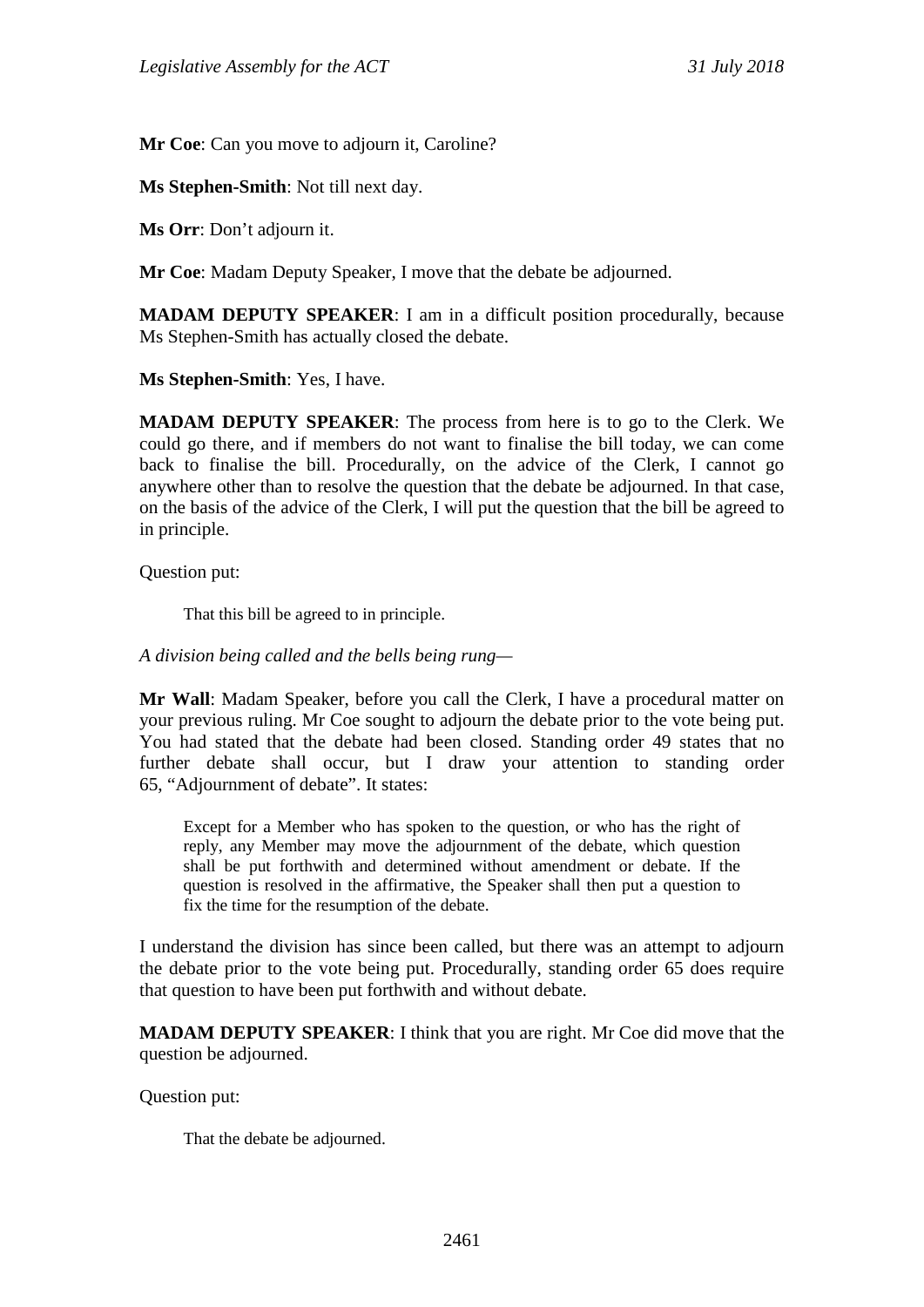The Assembly voted—

Ayes 10 Noes 12

| Miss C Burch | Ms Lee      | Mr Barr       | Ms Le Couteur    |
|--------------|-------------|---------------|------------------|
| Mr Coe       | Mr Milligan | Ms Berry      | Ms Orr           |
| Mrs Dunne    | Mr Parton   | Ms J Burch    | Mr Pettersson    |
| Mr Hanson    | Mr Wall     | Ms Cheyne     | Mr Ramsay        |
| Mrs Kikkert  |             | Ms Cody       | Mr Steel         |
| Ms Lawder    |             | Ms Fitzharris | Ms Stephen-Smith |
|              |             |               |                  |

Question resolved in the negative.

Question put:

That this bill be agreed to in principle.

Ayes 12 Noes 10

Mr Barr Ms Le Couteur Miss C Burch Ms Lee Ms Berry Ms Orr Mr Coe Mr Milligan<br>
Ms J Burch Mr Pettersson Mrs Dunne Mr Parton Mr Pettersson Mrs Dunne Mr Parton<br>
Mr Ramsay Mr Hanson Mr Wall Ms Cheyne Ms Cody Mr Steel Mrs Kikkert<br>Ms Fitzharris Ms Stephen-Smith Ms Lawder Ms Stephen-Smith

Question resolved in the affirmative.

Bill agreed to in principle.

Leave granted to dispense with the detail stage.

Bill agreed to.

# **Adjournment**

Motion (by **Mr Barr**) proposed:

That the Assembly do now adjourn.

# **Thoroughbred racing**

**MR PARTON** (Brindabella) (5.55): I rise to speak in support of Canberra's thoroughbred racing community and industry. They have received the rough end of the deal from racing authorities across the border in New South Wales when it comes to eligibility for regular highway handicaps in Sydney and the race now known as the Kosciuszko, as well as some others.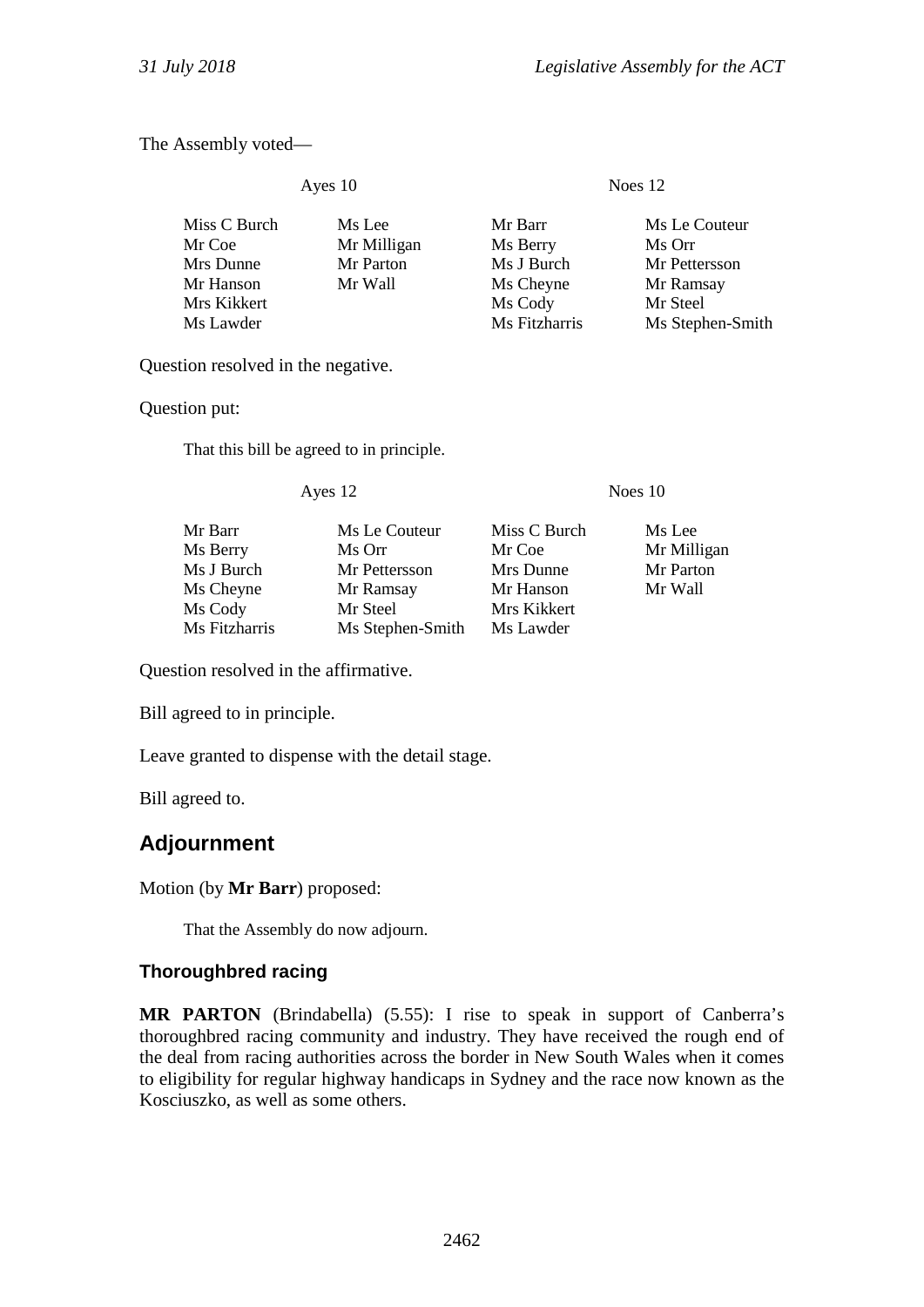Canberra-based trainers have been cruelly cut from these races. This is having an extremely negative effect. Highway handicaps are Saturday afternoon racing held at the metropolitan tracks in Sydney. They are restricted to horses trained in country centres, allowing non-Sydney trainers to go to the races in Sydney and for their owners to experience a big day at Royal Randwick or at Rosehill.

Until recently, highway handicaps were open to Canberra-based horses. I know firsthand what effect these events have on owners. The now retired racehorse Agrionius had two starts in Sydney, both of them in highway handicap races. We would never have gone to Sydney without it. Despite the fact that he was unplaced in both of his Sydney runs, it was one of the highlights of the syndicate's time racing this horse.

Some months ago, the industry in New South Wales made the call to exclude Canberra-based trainers from highway handicaps. The announcement has been made that the Kosciuszko will also exclude Canberra-based trainers. This is a short-sighted and narrow-minded decision. It significantly weakens the industry here in the ACT.

Why is that short-sighted and narrow-minded from New South Wales? It is because strength in Canberra racing translates to strength for New South Wales racing in the surrounding regions. A large chunk, a little under half, of the prize money on offer here in Canberra is won by horses trained in New South Wales. So if our industry declines here, it will have a dramatic effect on racing in southern New South Wales.

The Canberra Racing Club has responded to the loss of highway handicaps by introducing their own version, the Federal, a series of higher prize money races just for Canberra-based trainers. But there is now growing pressure for a number of our trainers to leave, basically to set up stables just across the border in Queanbeyan, in Sutton or in Goulburn.

I will be meeting with Peter Stubbs from the Canberra Racing Club to discuss our possible options in this space in coming days. But I can foreshadow also that I intend to make contact with Peter V'landys from Racing New South Wales, with the racing minister in New South Wales and additionally with the New South Wales Deputy Premier to make it quite clear that we see this as an unfair situation and, hopefully, to put pressure on the powers that be in New South Wales to return to the status quo.

I still have hope that common sense will prevail in this space. In terms of advocating on behalf of the industry, in terms of lobbying in the spaces that I have already mentioned, I would love to see some support from the Minister for Regulatory Services. I am genuinely more than happy to brief his office and his staff in this space if they so choose.

#### **Giralang shops**

**MS ORR** (Yerrabi) (5.58): I rise this evening once again to talk about Giralang shops. Members are well aware of the various updates I have provided to the Assembly and to the wider community during adjournment debates. I am very pleased that today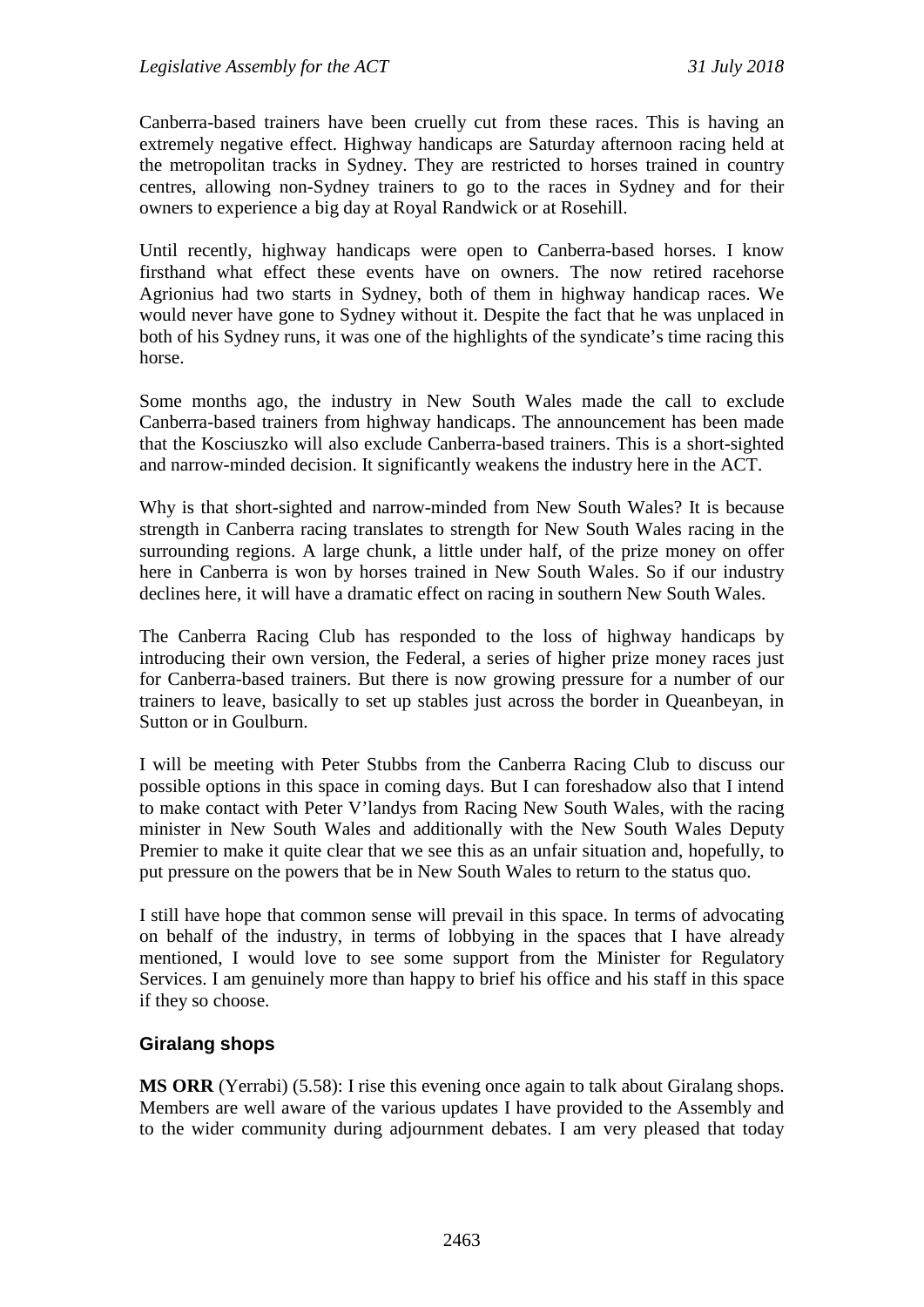I can provide another Giralang shops update, notably more exciting than those previously.

Last Thursday we reached a significant milestone in the lengthy development process for Giralang shops. Minister Gentleman announced the approval of the development under his call-in powers as the Minister for Planning and Land Management. As a former resident of Giralang and now local member, I understand the frustration that has surrounded this development for more than 15 years. The local community has grown tired of the lack of action to progress the construction of the shops, so upon being elected I knew this was something I needed to address.

The developer's initial plans for the site were not supported by the local community due to concerns with height, the impact on the local area and general dissatisfaction with the proposed spaces for public use. Once the developer revised his plans and presented these to the community through the restart Giralang information campaign, it became clear that the developer, the community and the government would be able to work together to deliver shops for Giralang.

Throughout the restart Giralang community consultation process, I strongly advocated for Giralang residents to be involved every step of the way. In my meetings with the shops developer, I continued to present the ideas and concerns that Giralang residents had raised with me. I am pleased that the developer listened seriously.

Giralang residents were also able to provide their feedback directly to the developer in two community meetings held at the Giralang community house and the Giralang Primary School hall. I would like to acknowledge the developer for agreeing to undertake such an engaging approach, and I thank the community for sharing their feedback and once again raising their voices. The now-approved development application includes a 1,000-square metre supermarket, commercial and residential tenancies, parking both underground and at Menkar Close and improvements to the existing carpark at Giralang Primary School.

Since the former shops were closed more than 15 years ago, Giralang residents have always wanted a shops precinct to return to the heart of their suburb. I know that locals want shops that meet the needs of everyone and I am confident that the approved DA will deliver that for Giralang. Over the coming months I will be speaking with the developer to ensure everything is on track for construction to commence and to ensure that the community is kept in the loop as the development process continues. I am excited by this significant milestone. I look forward to meeting with locals down at the shops once they are completed.

# **Ms Sophia Hamblin Wang**

**MS CHEYNE** (Ginninderra) (6.01): Every day we see countless women around the world and around us achieving truly incredible things at home, in sport, at work and in every field. In a world dominated by men, women are proving again and again that they are just as capable—capable of taking charge and generally knocking out of the park as well.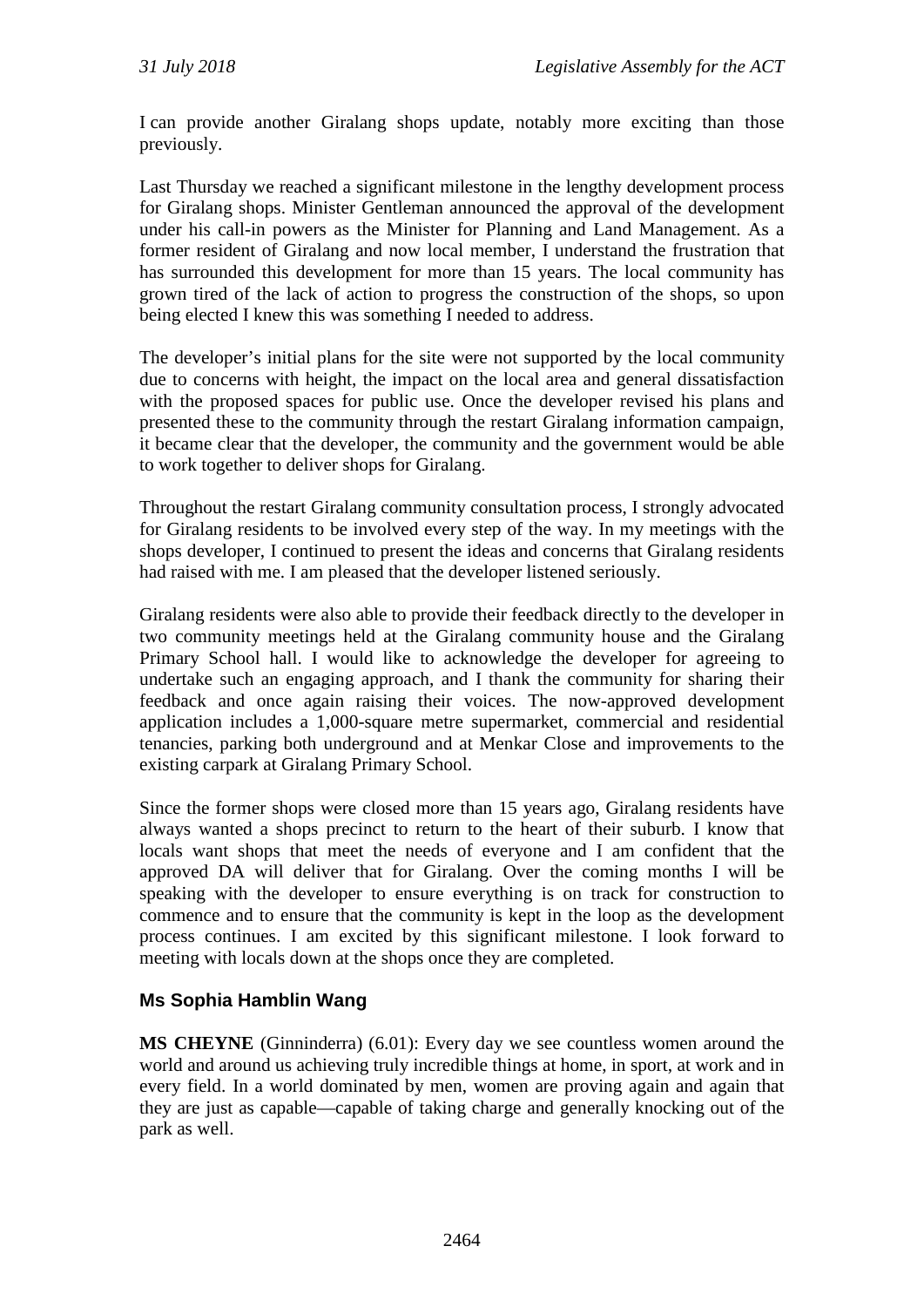I want to draw the Assembly's attention today to yet another remarkable woman in Canberra, our very own Sophia Hamblin Wang. Sophia is the chief operations officer at Mineral Carbonation International, or MCI, this year's winner of the 2018 resource innovator award at the Raw Materials Summit in Berlin.

Sophia completed her undergraduate degree at the ANU, graduating with first-class honours in international business. She then went on to complete her PhD in the same field, focusing her studies on corporate social responsibility. She followed her passion for sustainability, technology and the environment to become the only female member of MCI's executive leadership team.

This year, as the chief operations officer, she led MCI to a win at the Raw Materials Summit in Berlin. At the summit, Sophia and MCI went up against four other start-ups from the US, the UK, Latvia and Germany. Before an audience of 200 guests, each company presented their plans for using non-fossil raw materials like plants and carbon dioxide to produce chemical products.

The competition, as you might expect, was fierce. But in the end it was unsurprising that MCI brought home the prize. The winning idea converted minerals and carbon dioxide from waste into materials that are useful in construction—the theme of the day. MCI's technology will take the harmful greenhouse gas out of the atmosphere and lock it away in cement and brick. It is an ingenious way to combat climate change and to reduce the use of non-renewables. Sophia, as COO, was instrumental in MCI winning the award.

This is a woman leading a tech company. In a male-dominated industry where she is more likely to meet a man named John on her leadership team than a woman at all, Sophia is thriving. It is 2018 and Australian women, as you know, Madam Speaker, are still under-represented in leadership and management. Women make up 60 per cent of all commonwealth public servants, but only 43 per cent of the senior executive service are women. We make up about 50 per cent of the workforce, of course, but only 21 per cent of executive managers in ASX 200 companies are women. That is 381 women to 1,423 men in leadership, which is pretty appalling.

In this environment, Sophia's role in building the company as the chief operations officer is all the more impressive. Her ability to assert the ingenuity of MCI's technology over her competitors at the summit is proof that femininity is never a barrier to leadership.

Madam Speaker, all around us women are changing the world. We are fighting for our place. We are affixing each other's crowns. I am sure the Assembly will join me in congratulating Sophia on leading MCI, on winning the 2018 resource innovator award and on continuing to put Canberra on the map. Sophia's achievements are a testament to what women can achieve when they take the chance. Her success in the fields of technology innovation and management empowers men and women alike.

Question resolved in the affirmative.

#### **The Assembly adjourned at 6.06 pm.**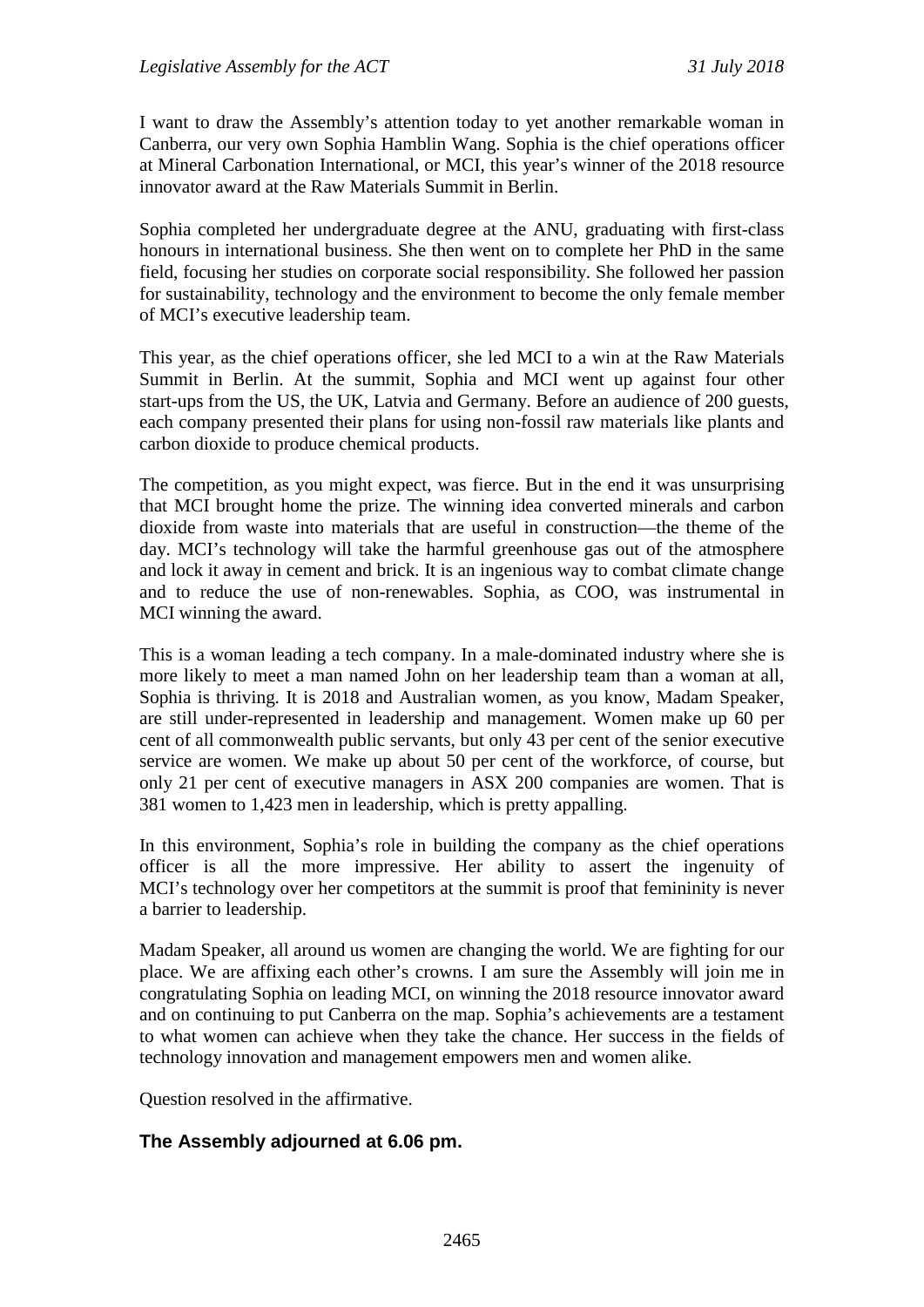# **Schedule of amendments**

#### **Schedule 1**

#### **Prostitution Amendment Bill 2018**

Amendments moved by Mrs Dunne **1 Clause 7 Page 3, line 1** *omit clause 7, substitute* **7 Offences against Act—application of Criminal Code etc Section 3A, note 1** *insert* • s 12 (Registration notice etc to be given to commissioner) • s 13 (Annual notice to be given to commissioner) • s 14 (Other notices to be given to commissioner) s 26A (Commercial operator must provide health and safety equipment). **2 Clause 13 Page 4, line 16—** *[oppose the clause]* **3 Clause 14 Page 5, line 1—** *[oppose the clause]* **4 Clause 15 Page 5, line 6—** *[oppose the clause]* **5 Proposed new clause 15A Page 5, line 7** *insert* **15A Register Section 11 (6), new definition of** *sole operator insert sole operator* means a sex worker who— (a) solely owns and operates the business of a sole operator brothel; or (b) solely owns and operates a sole operator escort agency.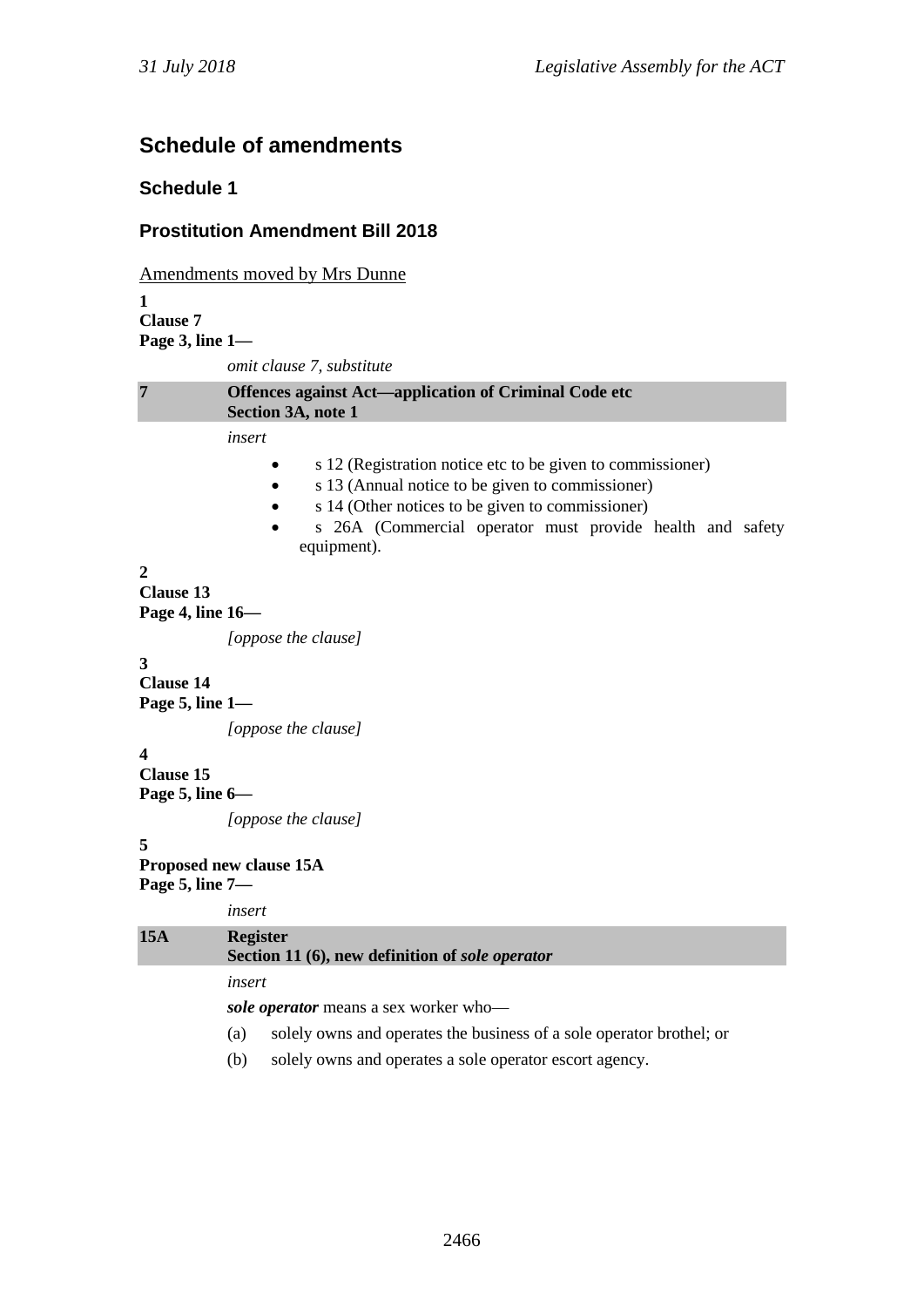# **6 Clause 16 Proposed new section 12 heading Page 5, line 10** *omit the heading, substitute* **12 Registration notice etc to be given to commissioner 7 Clause 16 Proposed new section 12 (1) (a) Page 5, line 13** *omit* commercial brothel or commercial escort agency *substitute* brothel or escort agency **8 Clause 16** Proposed new section 12 (2), definition of *registration notice* **Page 6, line 2** *omit* commercial brothel or commercial escort agency *substitute* brothel or escort agency **9 Clause 16 Proposed new section 12 (2), definition of** *registration notice***, paragraph (e) Page 6, line 17—**

*omit* the brothel or escort agency *substitute* a commercial brothel or commercial escort agency

#### **10**

**Clause 16 Proposed new section 13 heading Page 6, line 22—**

*omit the heading, substitute*

### **13 Annual notice to be given to commissioner**

#### **11**

**Clause 16 Proposed new section 13 (1) (a) Page 6, line 25—**

*omit*

commercial brothel or commercial escort agency *substitute*

brothel or escort agency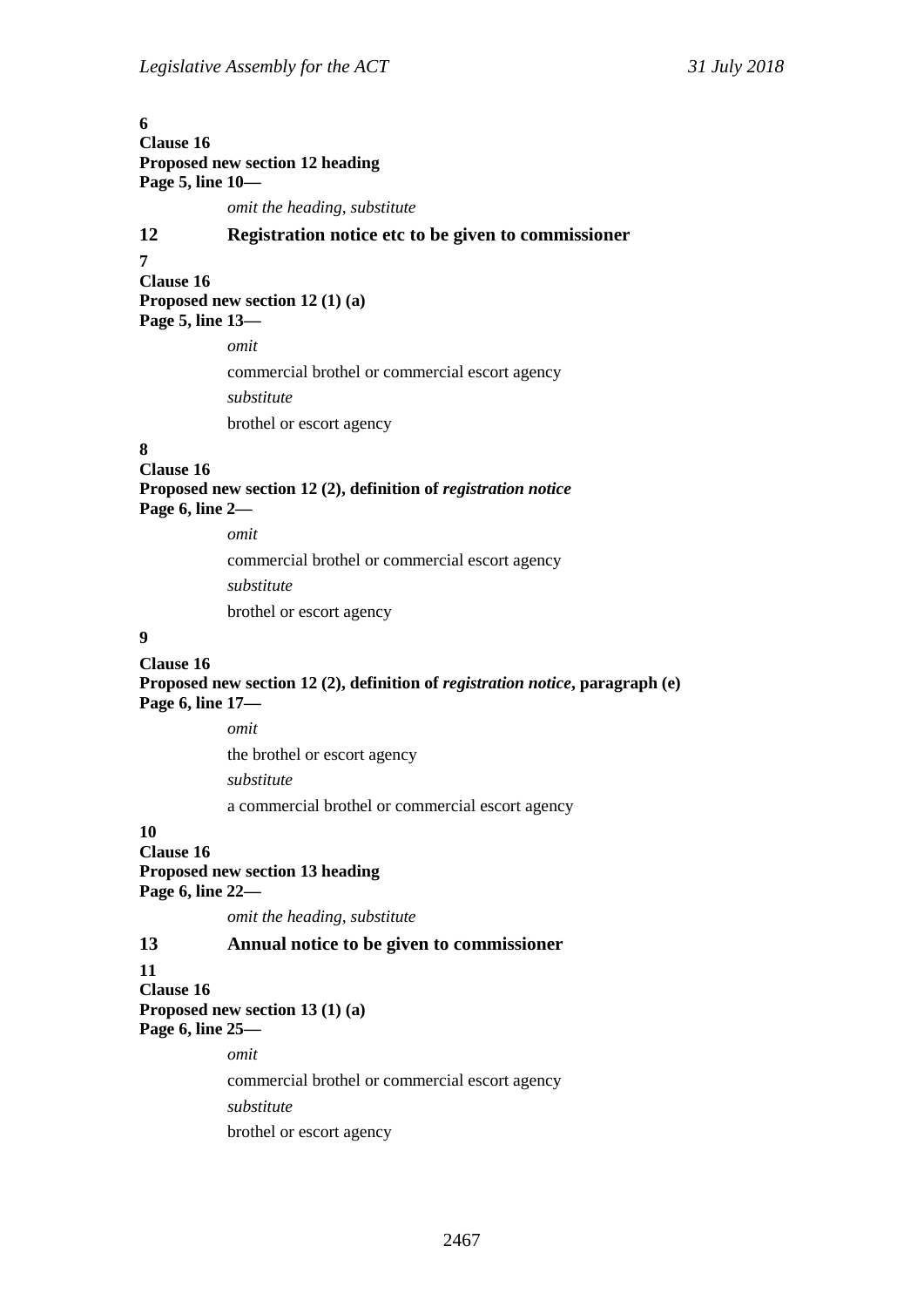# **12 Clause 16 Proposed new section 13 (2), definition of** *annual notice* **Page 7, line 6** *omit* commercial brothel or commercial escort agency *substitute* brothel or escort agency **13 Clause 16 Proposed new section 13 (2), definition of** *annual notice***, paragraph (e) Page 7, line 21** *omit* the brothel or escort agency *substitute* a commercial brothel or commercial escort agency **14 Clause 16 Proposed new section 14 heading Page 8, line 1** *omit the heading, substitute* **14 Other notices to be given to commissioner 15 Clause 16 Proposed new section 14 (1) (a) Page 8, line 4** *omit* commercial brothel or commercial escort agency *substitute* brothel or escort agency **16 Clause 16 Proposed new section 14 (2) (a) Page 8, line 14** *omit* commercial brothel or commercial escort agency *substitute* brothel or escort agency **17 Clause 17 Page 9, line 1—** *[oppose the clause]*